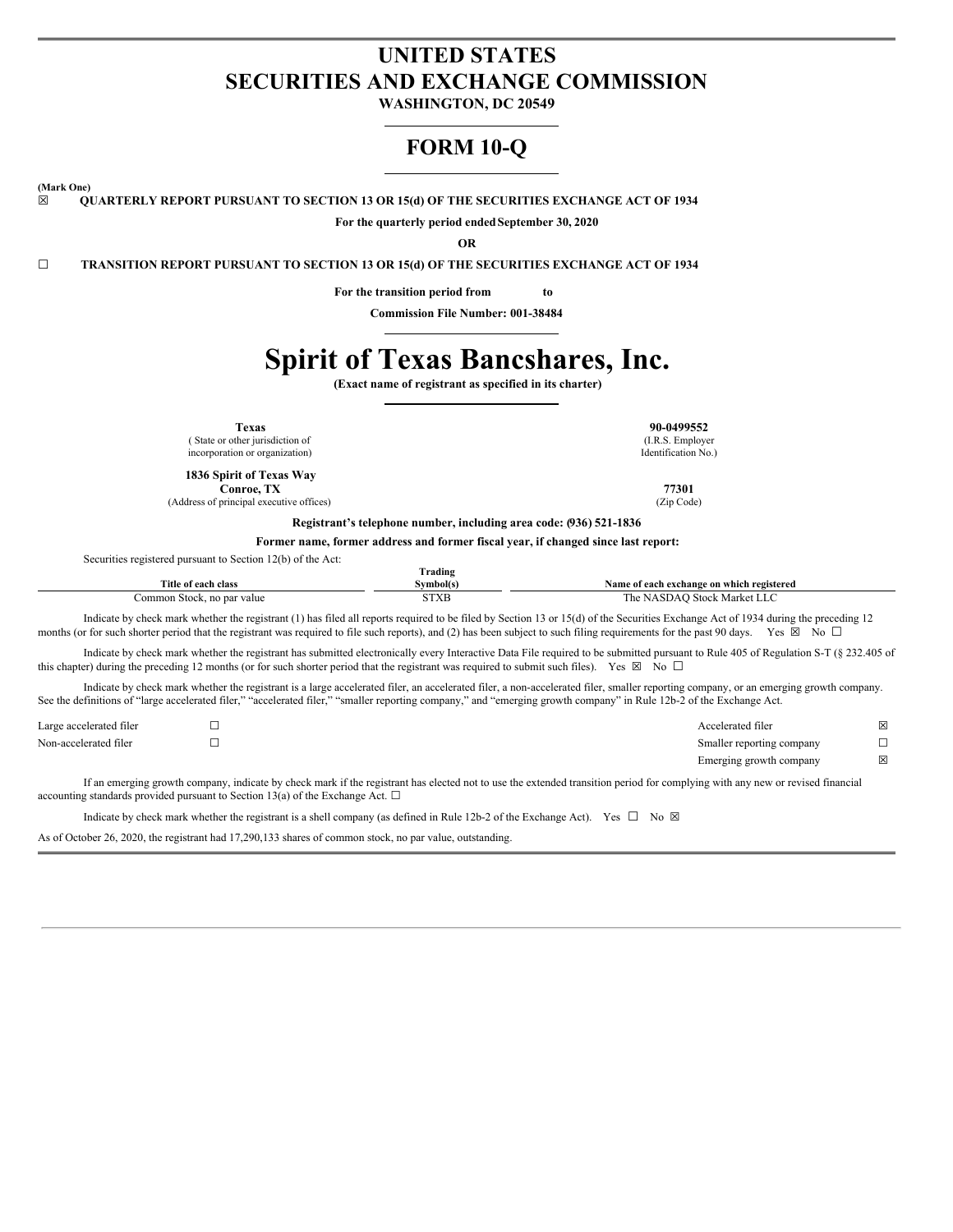### **TABLE OF CONTENTS**

|                   |                                                                                       | Page |
|-------------------|---------------------------------------------------------------------------------------|------|
| PART I.           | <b>FINANCIAL INFORMATION</b>                                                          |      |
| Item 1.           | <b>Consolidated Financial Statements (Unaudited)</b>                                  |      |
|                   | <b>Consolidated Balance Sheets</b>                                                    | 3    |
|                   | <b>Consolidated Statements of Income</b>                                              |      |
|                   | <b>Consolidated Statements of Comprehensive Income</b>                                |      |
|                   | <b>Consolidated Statements of Changes in Stockholders' Equity</b>                     | 6    |
|                   | <b>Consolidated Statements of Cash Flows</b>                                          |      |
|                   | <b>Notes to Unaudited Consolidated Financial Statements</b>                           | 8    |
| Item 2.           | Management's Discussion and Analysis of Financial Condition and Results of Operations | 35   |
| Item 3.           | <b>Ouantitative and Oualitative Disclosures About Market Risk</b>                     | -66  |
| Item 4.           | <b>Controls and Procedures</b>                                                        | 66   |
| PART II.          | <b>OTHER INFORMATION</b>                                                              | 67   |
| Item 1.           | <b>Legal Proceedings</b>                                                              | 67   |
| Item 1A.          | <b>Risk Factors</b>                                                                   | 67   |
| Item 2.           | Unregistered Sales of Equity Securities and Use of Proceeds                           | 69   |
| Item 3.           | <b>Defaults Upon Senior Securities</b>                                                | 69   |
| Item 4.           | <b>Mine Safety Disclosures</b>                                                        | 69   |
| Item 5.           | <b>Other Information</b>                                                              | 69   |
| Item 6.           | <b>Exhibits</b>                                                                       | 70   |
| <b>Signatures</b> |                                                                                       | 71   |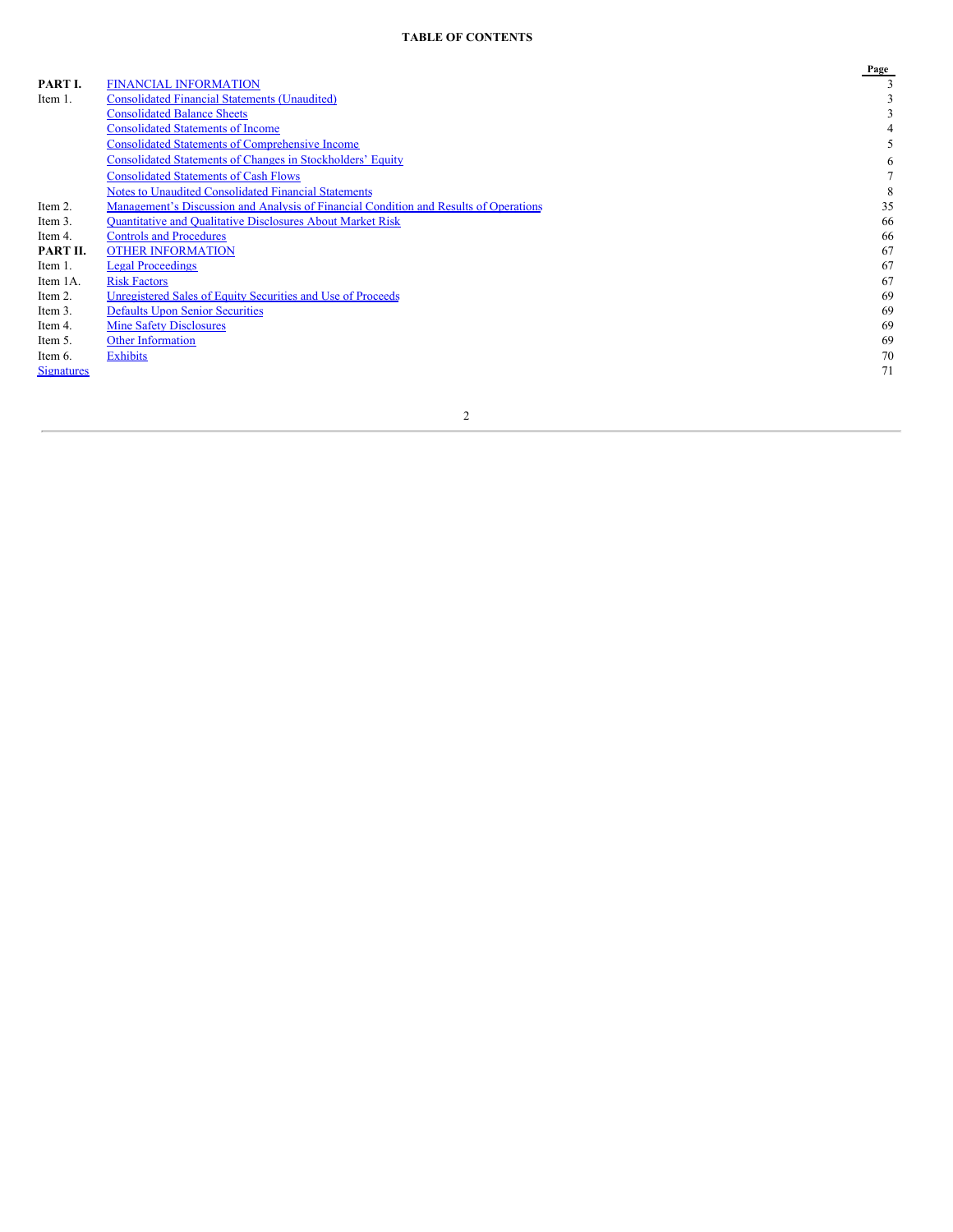<span id="page-2-2"></span><span id="page-2-1"></span><span id="page-2-0"></span>**Item 1. Consolidated Financial Statements (Unaudited)**

### **SPIRIT OF TEXAS BANCSHARES, INC. AND SUBSIDIARY CONSOLIDATED BALANCE SHEETS (Unaudited) (Dollars in thousands, except per share data)**

|                                                                                                                                                    | September 30,<br>2020 |             | December 31,<br>2019 |
|----------------------------------------------------------------------------------------------------------------------------------------------------|-----------------------|-------------|----------------------|
| Assets:                                                                                                                                            |                       |             |                      |
| Cash and due from banks                                                                                                                            | \$<br>29,345          | \$          | 32,490               |
| Interest-bearing deposits in other banks                                                                                                           | 121,739               |             | 293,467              |
| Total cash and cash equivalents                                                                                                                    | 151,084               |             | 325,957              |
| Time deposits in other banks                                                                                                                       |                       |             | 490                  |
| Investment securities:                                                                                                                             |                       |             |                      |
| Available for sale securities, at fair value                                                                                                       | 119,814               |             | 96,937               |
| Total investment securities                                                                                                                        | 119,814               |             | 96,937               |
| Loans held for sale                                                                                                                                | 4,287                 |             | 3,989                |
| Loans:                                                                                                                                             |                       |             |                      |
| Loans held for investment                                                                                                                          | 2,452,353             |             | 1,767,182            |
| Less: allowance for loan and lease losses                                                                                                          | (12, 207)             |             | (6, 737)             |
| Loans, net                                                                                                                                         | 2,440,146             |             | 1,760,445            |
| Premises and equipment, net                                                                                                                        | 82,734                |             | 75,150               |
| Accrued interest receivable                                                                                                                        | 11,612                |             | 6,507                |
| Other real estate owned and repossessed assets                                                                                                     | 302                   |             | 3,653                |
| Goodwill                                                                                                                                           | 77,681                |             | 68,503               |
| Core deposit intangible                                                                                                                            | 8,698                 |             | 11,472               |
| SBA servicing asset                                                                                                                                | 3,051                 |             | 3,355                |
| Deferred tax asset, net                                                                                                                            | 494                   |             |                      |
| Bank-owned life insurance                                                                                                                          | 15,878                |             | 15,610               |
| Federal Home Loan Bank and other bank stock, at cost                                                                                               | 5,709                 |             | 8,310                |
| Other assets                                                                                                                                       | 3,580                 |             | 4,244                |
| Total assets                                                                                                                                       | \$<br>2,925,070       | \$          | 2,384,622            |
| Liabilities and Stockholders' Equity                                                                                                               |                       |             |                      |
| Liabilities:                                                                                                                                       |                       |             |                      |
| Deposits:                                                                                                                                          |                       |             |                      |
| Transaction accounts:                                                                                                                              |                       |             |                      |
| Noninterest-bearing                                                                                                                                | \$<br>667,199         | \$          | 444,822              |
| Interest-bearing                                                                                                                                   | 940,930               |             | 803,557              |
| Total transaction accounts                                                                                                                         | 1,608,129             |             | 1,248,379            |
| Time deposits                                                                                                                                      | 679,387               |             | 679,747              |
| Total deposits                                                                                                                                     | 2,287,516             |             | 1,928,126            |
| Accrued interest payable                                                                                                                           | 1,321                 |             | 1,219                |
| Short-term borrowings                                                                                                                              | 10,000                |             |                      |
| Long-term borrowings                                                                                                                               | 267,746               |             | 105,140              |
| Deferred tax liability, net                                                                                                                        |                       |             | 672                  |
| Other liabilities                                                                                                                                  | 6,966                 |             | 3,760                |
| <b>Total liabilities</b>                                                                                                                           | 2,573,549             |             | 2,038,917            |
| Commitments and contingencies (Note 13)                                                                                                            |                       |             |                      |
| Stockholders' Equity:                                                                                                                              |                       |             |                      |
| Preferred stock, \$1 par value; 5 million shares authorized; 0 shares<br>issued and outstanding                                                    |                       |             |                      |
| Common stock, no par value; 50 million shares authorized; 18,318,678 and<br>18,272,245 shares issued; 17,316,313 and 18,258,222 shares outstanding | 298,509               |             | 297,188              |
| Retained earnings                                                                                                                                  | 65,783                |             | 48,139               |
| Accumulated other comprehensive income (loss)                                                                                                      | (237)                 |             | 667                  |
| Treasury stock                                                                                                                                     | (12, 534)             |             | (289)                |
| Total stockholders' equity                                                                                                                         | 351,521               |             | 345,705              |
| Total liabilities and stockholders' equity                                                                                                         | \$<br>2,925,070       | $\mathbf S$ | 2,384,622            |

The accompanying notes are an integral part of these unaudited, consolidated financial statements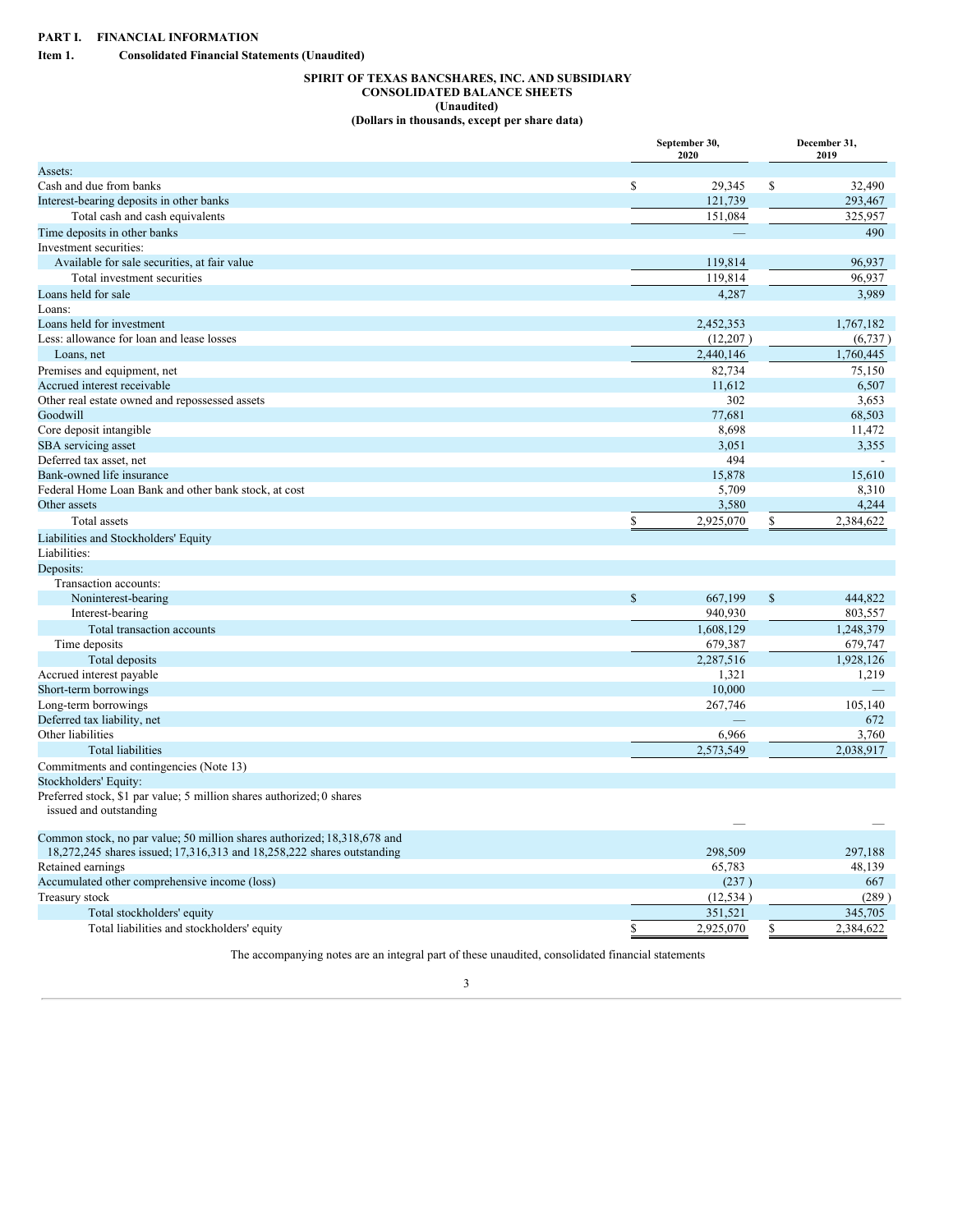### **SPIRIT OF TEXAS BANCSHARES, INC. AND SUBSIDIARY CONSOLIDATED STATEMENTS OF INCOME (Unaudited) (Dollars in thousands, except per share data)**

<span id="page-3-0"></span>

|                                                     |              | Three Months Ended September 30, |              |            |              | Nine Months Ended September 30, |              |            |
|-----------------------------------------------------|--------------|----------------------------------|--------------|------------|--------------|---------------------------------|--------------|------------|
|                                                     |              | 2020                             |              | 2019       |              | 2020                            |              | 2019       |
| Interest income:                                    |              |                                  |              |            |              |                                 |              |            |
| Interest and fees on loans                          | \$           | 29,901                           | $\mathbb{S}$ | 23,064     | $\mathbb{S}$ | 87,222                          | \$           | 62,386     |
| Interest and dividends on investment securities     |              | 465                              |              | 1.143      |              | 1,426                           |              | 3,627      |
| Other interest income                               |              | 115                              |              | 794        |              | 1,200                           |              | 2,172      |
| Total interest income                               |              | 30.481                           |              | 25,001     |              | 89,848                          |              | 68,185     |
| Interest expense:                                   |              |                                  |              |            |              |                                 |              |            |
| Interest on deposits                                |              | 3,392                            |              | 4,097      |              | 11,844                          |              | 11,106     |
| Interest on FHLB advances and other borrowings      |              | 875                              |              | 425        |              | 1,941                           |              | 1,414      |
| Total interest expense                              |              | 4,267                            |              | 4,522      |              | 13,785                          |              | 12,520     |
| Net interest income                                 |              | 26,214                           |              | 20,479     |              | 76,063                          |              | 55,665     |
| Provision for loan losses                           |              | 2,831                            |              | 900        |              | 6,840                           |              | 2,081      |
| Net interest income after provision for loan losses |              | 23,383                           |              | 19,579     |              | 69,223                          |              | 53,584     |
| Noninterest income:                                 |              |                                  |              |            |              |                                 |              |            |
| Service charges and fees                            |              | 1,525                            |              | 866        |              | 4,106                           |              | 2,564      |
| SBA loan servicing fees                             |              | 619                              |              | 234        |              | 885                             |              | 538        |
| Mortgage referral fees                              |              | 428                              |              | 173        |              | 987                             |              | 481        |
| Swap referral fees                                  |              | 494                              |              |            |              | 1,336                           |              |            |
| Gain on sales of loans, net                         |              | 612                              |              | 1,151      |              | 1,402                           |              | 3,339      |
| Gain on sales of investment securities              |              | 1,031                            |              |            |              | 1,031                           |              | 2,134      |
| Other noninterest income                            |              | 110                              |              | 257        |              | 349                             |              | 457        |
| Total noninterest income                            |              | 4,819                            |              | 2,681      |              | 10,096                          |              | 9,513      |
| Noninterest expense:                                |              |                                  |              |            |              |                                 |              |            |
| Salaries and employee benefits                      |              | 11,365                           |              | 9,502      |              | 31,100                          |              | 25,391     |
| Occupancy and equipment expenses                    |              | 2,222                            |              | 1,710      |              | 7,298                           |              | 4,662      |
| Professional services                               |              | 555                              |              | 791        |              | 2,166                           |              | 2,854      |
| Data processing and network                         |              | 1,002                            |              | 884        |              | 2,594                           |              | 2,100      |
| Regulatory assessments and insurance                |              | 517                              |              | (256)      |              | 1,298                           |              | 157        |
| Amortization of intangibles                         |              | 919                              |              | 1,015      |              | 2,784                           |              | 2,624      |
| Advertising                                         |              | 333                              |              | 134        |              | 605                             |              | 398        |
| Marketing                                           |              | 18                               |              | 136        |              | 216                             |              | 407        |
| Telephone expense                                   |              | 563                              |              | 289        |              | 1,453                           |              | 767        |
| Conversion expense                                  |              | 279                              |              | 314        |              | 1,825                           |              | 1,918      |
| Other operating expenses                            |              | 1,520                            |              | 1,037      |              | 5,018                           |              | 3,107      |
| Total noninterest expense                           |              | 19,293                           |              | 15,556     |              | 56,357                          |              | 44,385     |
| Income before income tax expense                    |              | 8,909                            |              | 6,704      |              | 22,962                          |              | 18,712     |
| Income tax expense                                  |              | 1,821                            |              | 1,374      |              | 4,106                           |              | 3,745      |
| Net income                                          | $\mathbb{S}$ | 7,088                            | $\$$         | 5,330      | \$           | 18,856                          | $\mathbb{S}$ | 14,967     |
| Earnings per common share:                          |              |                                  |              |            |              |                                 |              |            |
| <b>Basic</b>                                        | \$           | 0.41                             | \$           | 0.35       | $\$$         | 1.07                            | \$           | 1.09       |
| Diluted                                             | \$           | 0.41                             | \$           | 0.34       | \$           | 1.06                            | \$           | 1.05       |
| Weighted average common shares outstanding:         |              |                                  |              |            |              |                                 |              |            |
| Basic                                               |              | 17,340,898                       |              | 15,370,480 |              | 17,701,003                      |              | 13,774,776 |
| Diluted                                             |              | 17,383,427                       |              | 15,771,249 |              | 17,771,665                      |              | 14,198,926 |
|                                                     |              |                                  |              |            |              |                                 |              |            |

The accompanying notes are an integral part of these unaudited, consolidated financial statements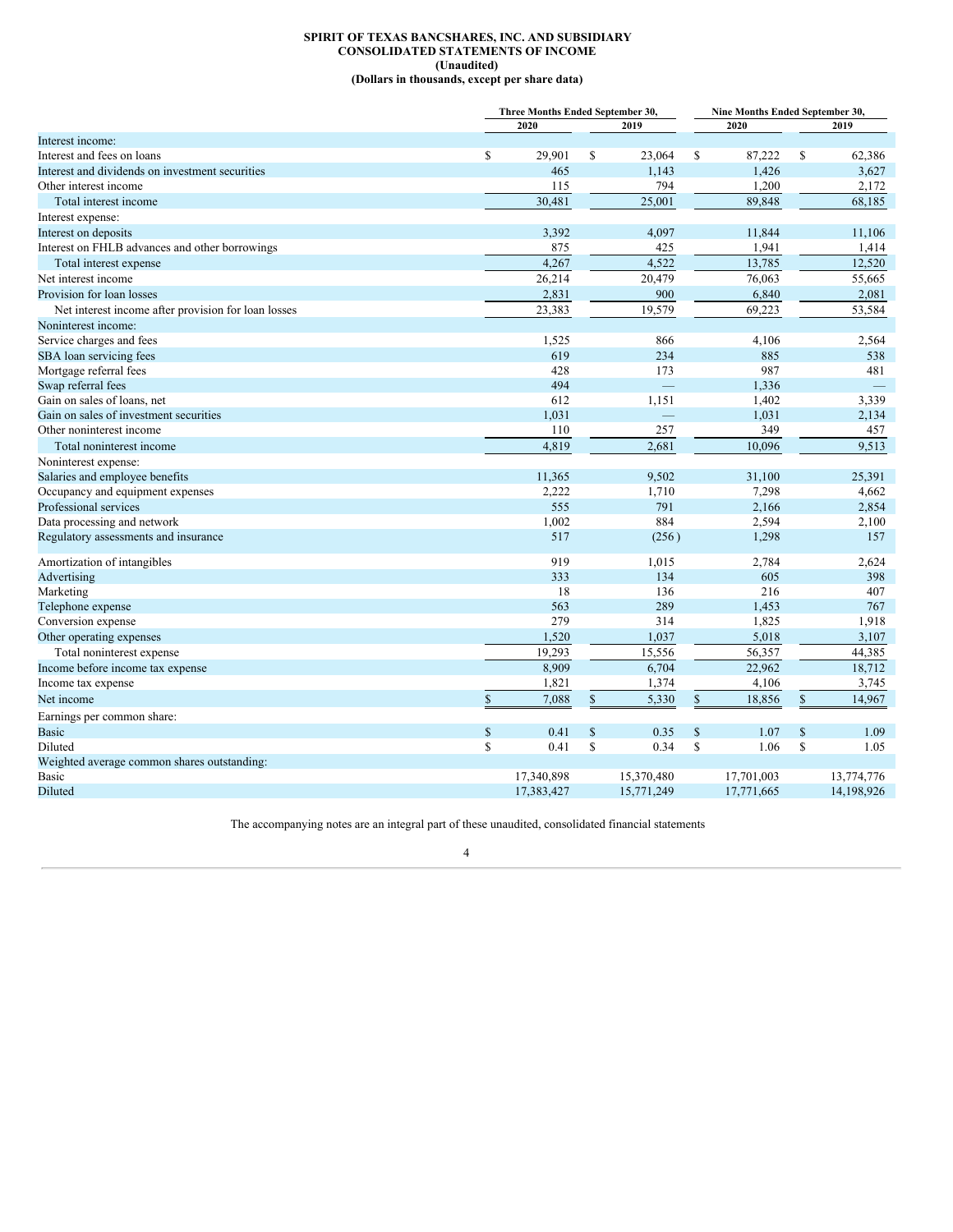### **SPIRIT OF TEXAS BANCSHARES, INC. AND SUBSIDIARY CONSOLIDATED STATEMENTS OF COMPREHENSIVE INCOME (Unaudited) (Dollars in thousands)**

<span id="page-4-0"></span>

|                                                                                             | Three Months Ended September 30, |         |     |       |      | Nine Months Ended September 30, |  |         |  |
|---------------------------------------------------------------------------------------------|----------------------------------|---------|-----|-------|------|---------------------------------|--|---------|--|
|                                                                                             | 2020                             |         |     | 2019  |      | 2020                            |  | 2019    |  |
| Net income                                                                                  |                                  | 7.088   |     | 5.330 |      | 18.856                          |  | 14,967  |  |
| Other comprehensive income (loss):                                                          |                                  |         |     |       |      |                                 |  |         |  |
| Unrealized net holding gains (losses) on investment securities available for sale, net of   |                                  |         |     |       |      |                                 |  |         |  |
| (tax) and benefit of $$182, $(158), $22,$ and $$(857),$ respectively                        |                                  | (690)   | 595 |       | (85) |                                 |  | 3,225   |  |
| Reclassification adjustment for realized (gains) on investment securities available         |                                  |         |     |       |      |                                 |  |         |  |
| for sale included in net income, net of taxes of \$212, \$0, \$212, and \$529, respectively |                                  | (819)   |     |       |      | (819)                           |  | (1.988) |  |
| Total other comprehensive income (loss)                                                     |                                  | (1,509) |     | 595   |      | (904)                           |  | 1,237   |  |
| Total comprehensive income                                                                  |                                  | 5.579   |     | 5.925 |      | 17.952                          |  | 16.204  |  |

The accompanying notes are an integral part of these unaudited, consolidated financial statements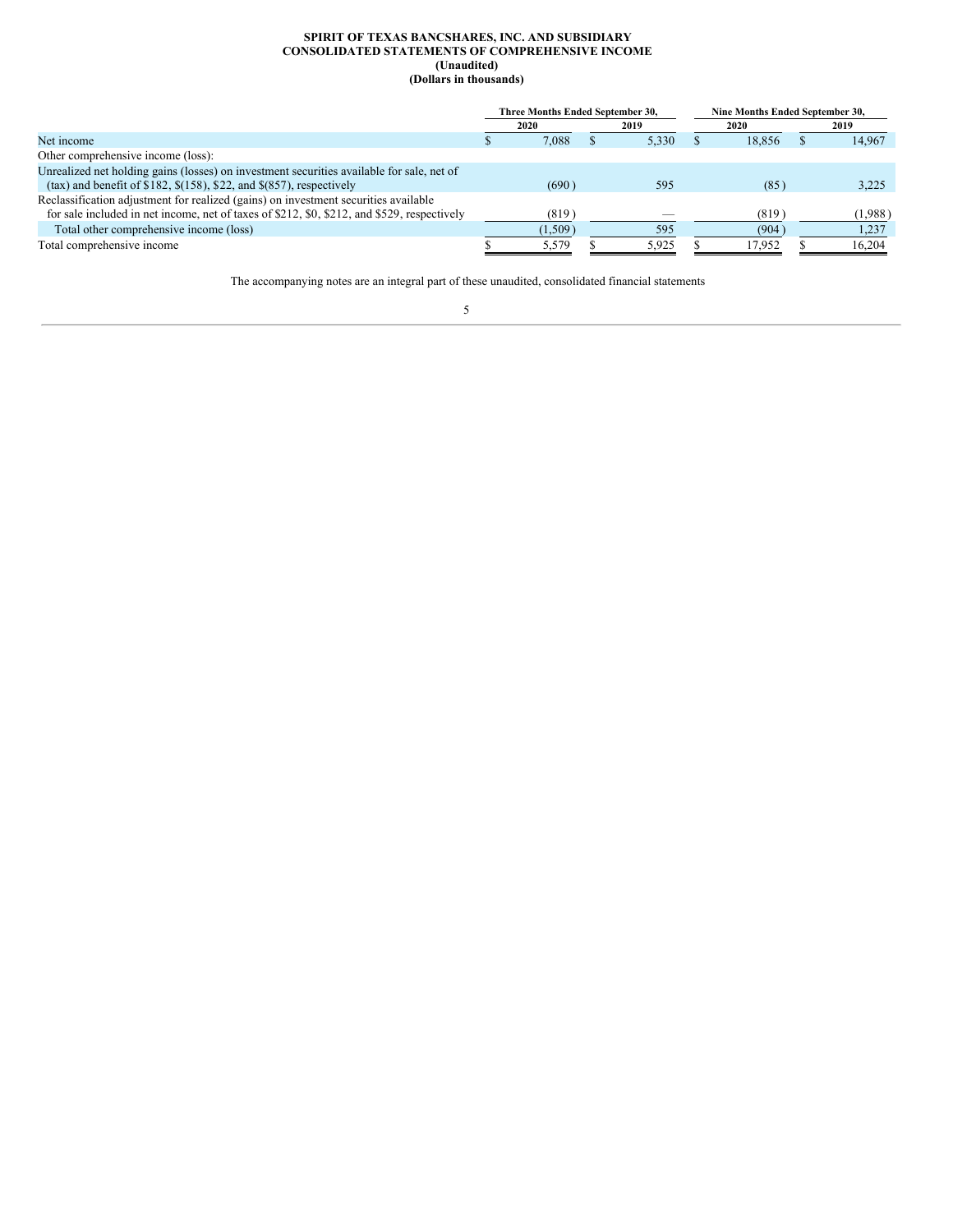### **SPIRIT OF TEXAS BANCSHARES, INC. AND SUBSIDIARY CONSOLIDATED STATEMENTS OF CHANGES IN STOCKHOLDERS' EQUITY (Unaudited) (Dollars in thousands)**

<span id="page-5-0"></span>

|                                                         | <b>Shares</b> of<br>Common<br><b>Stock</b> | <b>Shares</b> of<br>Preferred<br><b>Stock</b> | Common<br><b>Stock</b>   |               | Preferred<br><b>Stock</b> | <b>Retained</b><br>Earnings |                          | <b>Treasury</b> |                          | Accumulated<br>Other<br>Comprehensive<br>Income |                          |               | Total<br>Stockholders'<br>Equity |  |  |  |  |  |  |  |  |
|---------------------------------------------------------|--------------------------------------------|-----------------------------------------------|--------------------------|---------------|---------------------------|-----------------------------|--------------------------|-----------------|--------------------------|-------------------------------------------------|--------------------------|---------------|----------------------------------|--|--|--|--|--|--|--|--|
| Three Months Ended September 30,                        |                                            |                                               |                          |               |                           |                             |                          |                 |                          |                                                 |                          |               |                                  |  |  |  |  |  |  |  |  |
| Balance as of July 1, 2019                              | 13,790,332                                 |                                               | \$204,974                | \$            |                           | \$                          | 36,640                   | $\mathbb{S}$    |                          | \$                                              | 2,496                    | \$            | 244,110                          |  |  |  |  |  |  |  |  |
| Net income                                              |                                            |                                               |                          |               |                           |                             | 5,330                    |                 |                          |                                                 |                          |               | 5,330                            |  |  |  |  |  |  |  |  |
| Shares issued in offering, net                          | 2,300,000                                  |                                               | 46,542                   |               |                           |                             |                          |                 |                          |                                                 |                          |               | 46,542                           |  |  |  |  |  |  |  |  |
| Exercise of stock options and warrants                  | 40,737                                     |                                               | 175                      |               |                           |                             |                          |                 |                          |                                                 |                          |               | 175                              |  |  |  |  |  |  |  |  |
| Stock-based compensation                                |                                            | $\overline{\phantom{a}}$                      | 184                      |               |                           |                             | -                        |                 |                          |                                                 | -                        |               | 184                              |  |  |  |  |  |  |  |  |
| Treasury stock purchases                                | (9,590)                                    | $\equiv$                                      |                          |               |                           |                             |                          |                 | (198)                    |                                                 |                          |               | (198)                            |  |  |  |  |  |  |  |  |
| Other comprehensive income                              |                                            |                                               |                          |               |                           |                             |                          |                 | $\overline{\phantom{m}}$ |                                                 | 595                      |               | 595                              |  |  |  |  |  |  |  |  |
| Balance as of September 30, 2019                        | 16,121,479                                 | \$                                            | 251,875                  | $\mathbb{S}$  |                           |                             | 41,970                   |                 | (198)                    |                                                 | 3,091                    | \$            | 296,738                          |  |  |  |  |  |  |  |  |
| Balance as of July 1, 2020                              | 17,368,573                                 |                                               | $\mathbb{S}$<br>298,176  | <sup>\$</sup> |                           | <b>S</b>                    | 59,907                   |                 |                          |                                                 | 1,272                    | \$            | 347,577                          |  |  |  |  |  |  |  |  |
| Net income                                              |                                            |                                               |                          |               |                           |                             | 7,088                    |                 |                          |                                                 |                          |               | 7,088                            |  |  |  |  |  |  |  |  |
| Common stock dividends declared<br>$(\$0.07$ per share) |                                            |                                               |                          |               |                           |                             | (1,212)                  |                 |                          |                                                 |                          |               | (1,212)                          |  |  |  |  |  |  |  |  |
| Exercise of stock options and warrants                  | 11,933                                     |                                               | 126                      |               |                           |                             | $\overline{\phantom{0}}$ |                 |                          |                                                 |                          |               | 126                              |  |  |  |  |  |  |  |  |
| Stock-based compensation                                |                                            | $\equiv$                                      | 207                      |               |                           |                             |                          |                 |                          |                                                 |                          |               | 207                              |  |  |  |  |  |  |  |  |
| Treasury stock purchases                                | (64, 193)                                  | $\overline{\phantom{0}}$                      |                          |               |                           |                             | L.                       |                 | (756)                    |                                                 | $\overline{\phantom{0}}$ |               | (756)                            |  |  |  |  |  |  |  |  |
| Other comprehensive income                              |                                            |                                               |                          |               |                           |                             |                          |                 |                          |                                                 | (1,509)                  |               | (1,509)                          |  |  |  |  |  |  |  |  |
| Balance as of September 30, 2020                        | 17,316,313                                 |                                               | \$<br>298,509            | \$            |                           | S                           | 65,783                   |                 | (12, 534)                | S                                               | (237)                    | <sup>\$</sup> | 351,521                          |  |  |  |  |  |  |  |  |
| Nine Months Ended September 30,                         |                                            |                                               |                          |               |                           |                             |                          |                 |                          |                                                 |                          |               |                                  |  |  |  |  |  |  |  |  |
| Balance as of January 1, 2019                           | 12, 103, 753                               |                                               | 169,939<br>$\mathbb{S}$  | <sup>\$</sup> |                           | S                           | 27,003                   | $\mathbf S$     |                          | $\mathbf S$                                     | 1,854                    | \$            | 198,796                          |  |  |  |  |  |  |  |  |
| Net income                                              |                                            |                                               |                          |               |                           |                             | 14,967                   |                 |                          |                                                 |                          |               | 14,967                           |  |  |  |  |  |  |  |  |
| Shares issued in business combination                   | 1,579,191                                  |                                               | 33,479                   |               |                           |                             |                          |                 |                          |                                                 |                          |               | 33,479                           |  |  |  |  |  |  |  |  |
| Shares issued in offering, net                          | 2,300,000                                  |                                               | 46,542                   |               |                           |                             |                          |                 |                          |                                                 |                          |               | 46,542                           |  |  |  |  |  |  |  |  |
| Exercise of stock options and warrants                  | 148,125                                    |                                               | 1,463                    |               |                           |                             |                          |                 |                          |                                                 |                          |               | 1,463                            |  |  |  |  |  |  |  |  |
| Stock-based compensation                                |                                            | $\overline{\phantom{0}}$                      | 452                      |               |                           |                             |                          |                 | $\overline{\phantom{0}}$ |                                                 |                          |               | 452                              |  |  |  |  |  |  |  |  |
| Treasury stock purchases                                | (9,590)                                    | $\equiv$                                      | $\overline{\phantom{0}}$ |               |                           |                             | $\overline{\phantom{a}}$ |                 | (198)                    |                                                 | $\overline{\phantom{0}}$ |               | (198)                            |  |  |  |  |  |  |  |  |
| Other comprehensive income                              |                                            |                                               |                          |               |                           |                             |                          |                 | -                        |                                                 | 1,237                    |               | 1,237                            |  |  |  |  |  |  |  |  |
| Balance as of September 30, 2019                        | 16,121,479                                 |                                               | 251,875                  | $\mathbb{S}$  |                           |                             | 41,970                   |                 | (198)                    |                                                 | 3,091                    |               | 296,738                          |  |  |  |  |  |  |  |  |
| Balance as of January 1, 2020                           | 18,258,222                                 |                                               | $\mathbb{S}$<br>297,188  | \$            |                           | S                           | 48,139                   | $\mathbf S$     | $(289)$ \$               |                                                 | 667                      | \$            | 345,705                          |  |  |  |  |  |  |  |  |
| Net income                                              |                                            |                                               |                          |               |                           |                             | 18,856                   |                 |                          |                                                 |                          |               | 18,856                           |  |  |  |  |  |  |  |  |
| Common stock dividends declared<br>$(\$0.07$ per share) |                                            |                                               |                          |               |                           |                             | (1,212)                  |                 |                          |                                                 |                          |               | (1,212)                          |  |  |  |  |  |  |  |  |
| Exercise of stock options and warrants                  | 46,433                                     |                                               | 555                      |               |                           |                             | L.                       |                 |                          |                                                 |                          |               | 555                              |  |  |  |  |  |  |  |  |
| Stock-based compensation                                |                                            |                                               | 766                      |               |                           |                             |                          |                 |                          |                                                 |                          |               | 766                              |  |  |  |  |  |  |  |  |
| Treasury stock purchases                                | (988, 342)                                 | $\overline{\phantom{0}}$                      |                          |               |                           |                             | $\overline{\phantom{0}}$ |                 | (12, 245)                |                                                 |                          |               | (12, 245)                        |  |  |  |  |  |  |  |  |
| Other comprehensive income                              |                                            |                                               |                          |               |                           |                             |                          |                 |                          |                                                 | (904)                    |               | (904)                            |  |  |  |  |  |  |  |  |
| Balance as of September 30, 2020                        | 17,316,313                                 | $\overline{\phantom{0}}$                      | 298,509<br>\$            | \$            |                           | S                           | 65,783                   | S               | (12, 534)                | S                                               | (237)                    | \$            | 351,521                          |  |  |  |  |  |  |  |  |

The accompanying notes are an integral part of these unaudited, consolidated financial statements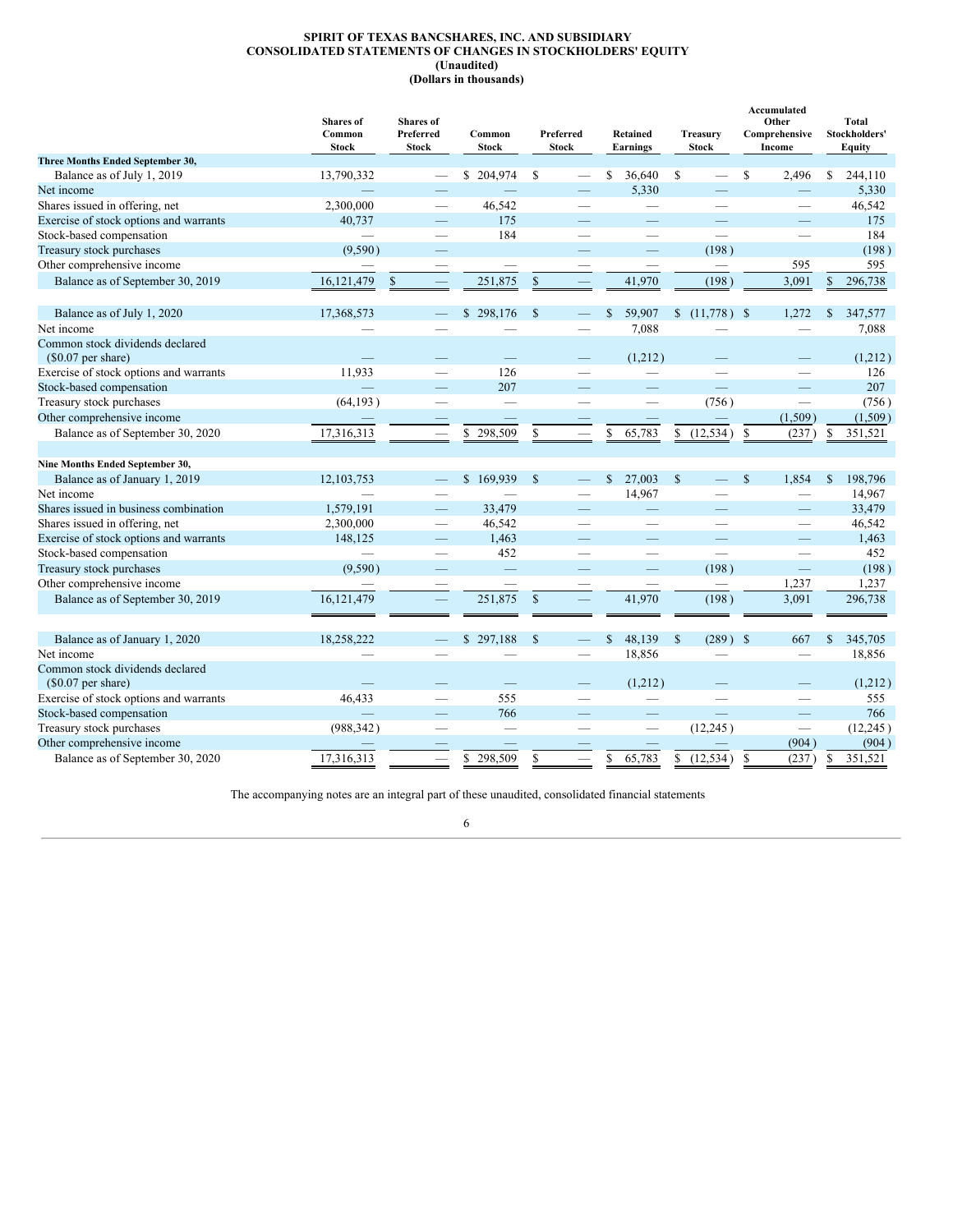### **SPIRIT OF TEXAS BANCSHARES, INC. AND SUBSIDIARY CONSOLIDATED STATEMENTS OF CASH FLOWS (Unaudited) (Dollars in thousands)**

<span id="page-6-0"></span>

|                                                                                   |                     | Nine Months Ended September 30, |
|-----------------------------------------------------------------------------------|---------------------|---------------------------------|
|                                                                                   | 2020                | 2019                            |
| Cash Flows From Operating Activities:                                             |                     |                                 |
| Net income                                                                        | \$<br>18,856        | \$<br>14,967                    |
| Adjustments to reconcile net income to net cash provided by operating activities: |                     |                                 |
| Provision for loan losses                                                         | 6,840               | 2,081                           |
| Depreciation and amortization                                                     | 3,820               | 2,212                           |
| Net amortization (accretion) of premium (discount) on investment securities       | (60)                | 294                             |
| Amortization of core deposit intangible                                           | 2,784               | 2,624                           |
| Accretion of discount on retained SBA loans                                       | (804)               | (941)                           |
| Deferred tax expense                                                              | 111                 | 2,765                           |
| Originations of loans held for sale                                               | (18,320)            | (38,692)                        |
| Proceeds from loans held for sale                                                 | 18,981              | 43,351                          |
| Net gains on sale of loans held for sale                                          | (1,402)             | (3,339)                         |
| Gain on sale of investment securities                                             | (1,031)             | (2,134)                         |
| (Gain)/Loss on sale of other real estate owned                                    | 20                  | (90)                            |
| Fair value adjustment on SBA servicing asset                                      | 1,206               | 1,201                           |
| Stock-based compensation                                                          | 766                 | 452                             |
| Increase in cash surrender value of BOLI                                          | (268)               | (217)                           |
| Net change in operating assets and liabilities:                                   |                     |                                 |
| Net change in accrued interest receivable                                         | (4,392)             | (235)                           |
| Net change in accrued interest payable                                            | 63                  | (40)                            |
| Net change in other assets                                                        | 916                 | 995                             |
| Net change in other liabilities                                                   | 1,791               | (1, 943)                        |
| Net cash provided by operating activities                                         | 29,877              | 23,311                          |
| Cash Flows From Investing Activities:                                             |                     |                                 |
| Purchases of investment securities available for sale                             | (142,988)           | (32, 536)                       |
| Sales of investment securities available for sale                                 | 34,023              | 79,920                          |
| Paydown and maturities of investment securities available for sale                | 86,531              | 24,134                          |
| Purchase of FHLB and other bank stock                                             | (95)                | (124)                           |
| Sale of FHLB and other bank stock                                                 | 2,696               | 378                             |
| Purchase of loans held for investment                                             | (18,932)            | $\overline{\phantom{a}}$        |
| Proceeds from the sale of loans held for investment                               | 50,208              |                                 |
| Net change in loans                                                               | (460, 669)          | (89,661)                        |
| Proceeds from the sale of other real estate owned                                 | 3,725               | 1,123                           |
| Purchase of premises and equipment                                                | (9,209)             | (7, 410)                        |
| Net cash (paid)/received in business combination                                  | (129, 461)          | 28,126                          |
| Net cash provided by (used in) investing activities                               | (584, 171)          | 3,950                           |
| Cash Flows From Financing Activities:                                             |                     |                                 |
| Net change in deposits                                                            | 219,717             | 3,503                           |
| Redemption of trust preferred securities                                          |                     | 77                              |
| Proceeds from long-term borrowings                                                | 221,685             | 25,598                          |
| Repayment of long-term borrowings                                                 | (48,398)            | (37,915)                        |
| Proceeds from short-term borrowings                                               | 23,753              |                                 |
| Repayment of short-term borrowings                                                | (13,753)            | (12,500)                        |
| Net change in secured borrowings                                                  | (10,681)            | 8,697                           |
| Shares issued in offering, net                                                    |                     | 46,542                          |
| Common stock dividends                                                            | (1,212)             |                                 |
| Purchase of treasury stock                                                        | (12, 245)           | (198)                           |
| Exercise of stock options and warrants                                            | 555                 | 1,463                           |
| Net cash provided by financing activities                                         | 379,421             | 35,267                          |
| Net Change in Cash and Cash Equivalents                                           | (174, 873)          | 62,528                          |
| Cash and Cash Equivalents at Beginning of Period                                  |                     | 89,015                          |
|                                                                                   | 325,957<br>S        |                                 |
| Cash and Cash Equivalents at End of Period                                        | 151,084             | 151,543<br>\$                   |
| Supplemental Disclosures of Cash Flow Information:                                |                     |                                 |
| Interest paid                                                                     | \$<br>13,683        | \$<br>12,220                    |
| Income taxes paid                                                                 | 4,600               | 2,000                           |
| Supplemental disclosure of noncash investing and financing activities:            |                     |                                 |
| Transfer of loans to other real estate owned and repossessed assets               | $\mathbb{S}$<br>394 | \$<br>98                        |
| Fair value of assets acquired in business combination, excluding cash             | 259,416             | 404,970                         |
| Goodwill recorded                                                                 | 11,456              | 24,843                          |
| Liabilities assumed in business combination                                       | 139,719             | 399,605                         |
| Stock issued in business combination                                              |                     | 33,479                          |

The accompanying notes are an integral part of these unaudited, consolidated financial statements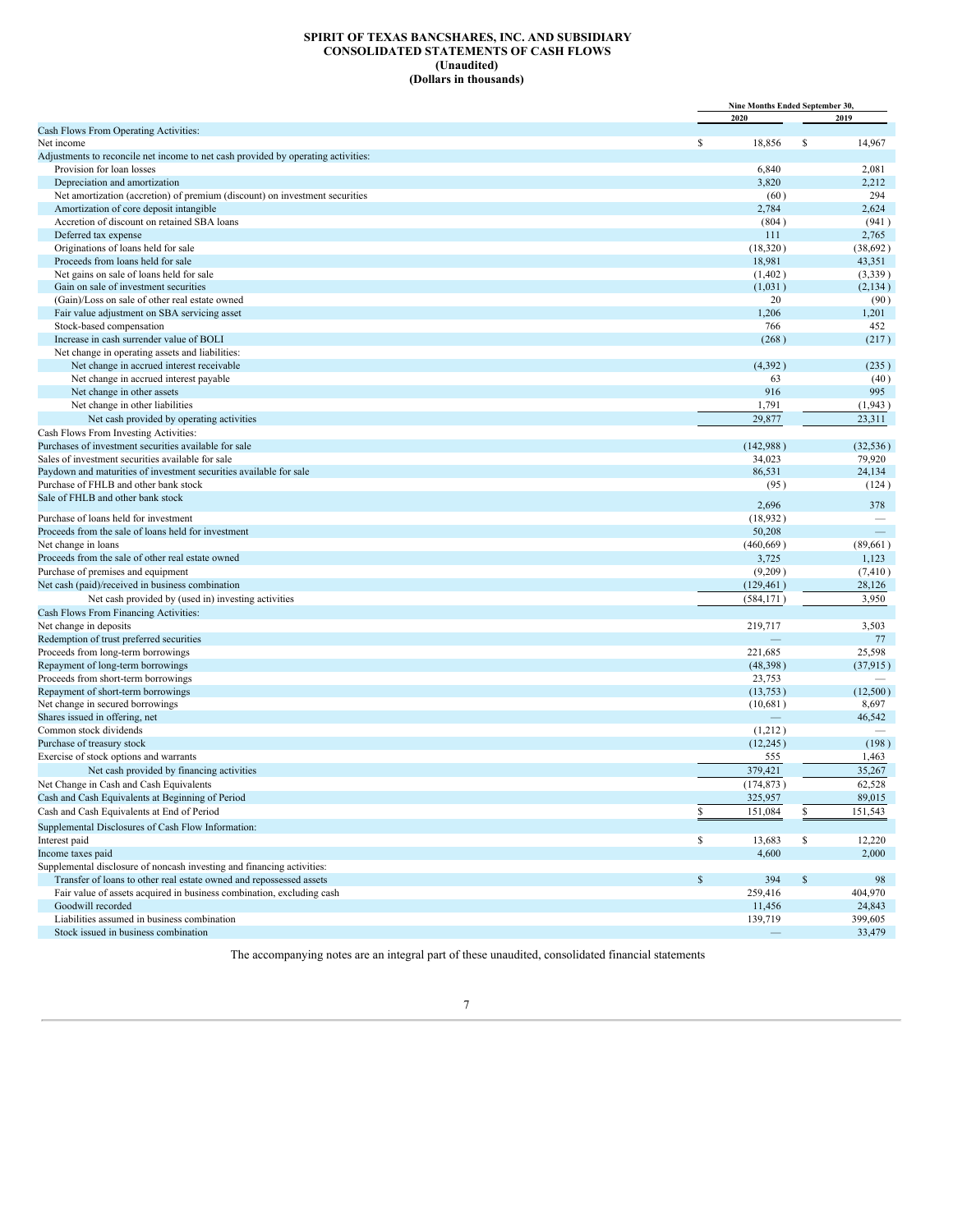### **SPIRIT OF TEXAS BANCSHARES, INC. NOTES TO CONSOLIDATED FINANCIAL STATEMENTS (Unaudited)**

### <span id="page-7-0"></span>**NOTE 1. SUMMARY OF SIGNIFICANT ACCOUNTING POLICIES**

### *Nature of Operations*

Spirit of Texas Bancshares, Inc. ("Spirit," "STXB" or the "Company") is a bank holding company headquartered in Conroe, Texas that provides, through its bank subsidiary, Spirit of Texas Bank, SSB (the "Bank"), a variety of financial services to individuals and corporate customers located largely in the State of Texas, and which customers are primarily involved in agricultural, light industrial and commercial arenas.

### *Risks and Uncertainties*

### COVID-19 Pandemic

In December 2019, a novel strain of coronavirus ("COVID-19") was reported to have surfaced in Wuhan, China, and has since spread to a number of other countries, including the United States. In March 2020, the World Health Organization declared COVID-19 a global pandemic and the United States declared a National Public Health Emergency. The COVID-19 pandemic has severely impacted the level of economic activity in the local, national and global economies and financial markets. During the first and second quarters, many businesses in Texas and many other states were temporarily closed due to social distancing and/or shelter in place orders. As of September 30, 2020, many of these businesses have been allowed to re-open at limited capacity; however, the Company and its customers continue to be adversely affected by the COVID-19 pandemic. The extent to which the COVID-19 pandemic negatively impacts the Company's business, results of operations, and financial condition, as well as its regulatory capital and liquidity ratios, is unknown at this time and will depend on future developments, including the scope and duration of the pandemic and actions taken by governmental authorities and other third parties in response to the pandemic. If the pandemic is sustained, it may further adversely impact the Company and impair the ability of the Company's customers to fulfill their contractual obligations to the Company. This could materially and adversely affect the Company's business operations, asset valuations, financial condition, and results of operations. For additional risks related to the COVID-19 pandemic, see "Risk Factors" in this Quarterly Report on Form 10-Q (this "Form 10- Q"), the Company's Annual Report on Form 10-K for the year ended December 31, 2019, the Company's Quarterly Reports on Form 10-Q for the periods ended March 31, 2020 and June 30, 2020 and the Company's other filings with the Securities and Exchange Commission (the "SEC").

In response to the pandemic, the President of the United States signed into law the Coronavirus Aid, Relief and Economic Security Act (the "CARES Act"). This legislation aims to provide relief for individuals and businesses that have been negatively impacted by the coronavirus pandemic. The CARES Act includes a provision for the Company to opt out of applying the "troubled debt restructuring" ("TDR") accounting guidance in ASC 310-40 for certain loan modifications. Loan modifications made between March 1, 2020 and the earlier of i) December 30, 2020 or ii) 60 days after the President declares a termination of the COVID-19 national emergency are eligible for this relief if the related loans were not more than 30 days past due as of December 31, 2019. The Bank adopted this provision.

Additionally, the CARES Act contains provisions that impact federal income taxes including but not limited to an extension to pay and file federal tax returns, bonus depreciation on qualified improvement property and the ability to carry back certain net operating losses to a prior year. The Bank will utilize the filing and payment extension and net operating loss carryback provisions.

### *Basis of Presentation*

The consolidated financial statements include the accounts of the Company and the accounts of its wholly-owned subsidiary, the Bank. All significant intercompany balances and transactions have been eliminated in consolidation.

The accompanying unaudited condensed consolidated financial statements have been prepared in conformity with U.S. generally accepted accounting principles ("GAAP") for interim financial information and Article 10 of Regulation S-X. Accordingly, they do not include all of the information and footnotes required by GAAP for complete financial statements. Operating results for the period ended September 30, 2020 are not necessarily indicative of the results that may be expected for the year ending December 31, 2020 and should be read in conjunction with the audited financial statements and notes thereto for the year ended December 31, 2019 previously filed with the SEC in the Company's Annual Report on Form 10-K.

In the opinion of management, all adjustments (consisting of normal recurring accruals) considered necessary for the fair presentation of these consolidated financial statements have been included. The preparation of financial statements in conformity with these accounting principles requires management to make estimates and assumptions that affect the reported amounts of assets and liabilities at the date of the financial statements and income and expense during the reporting periods and the related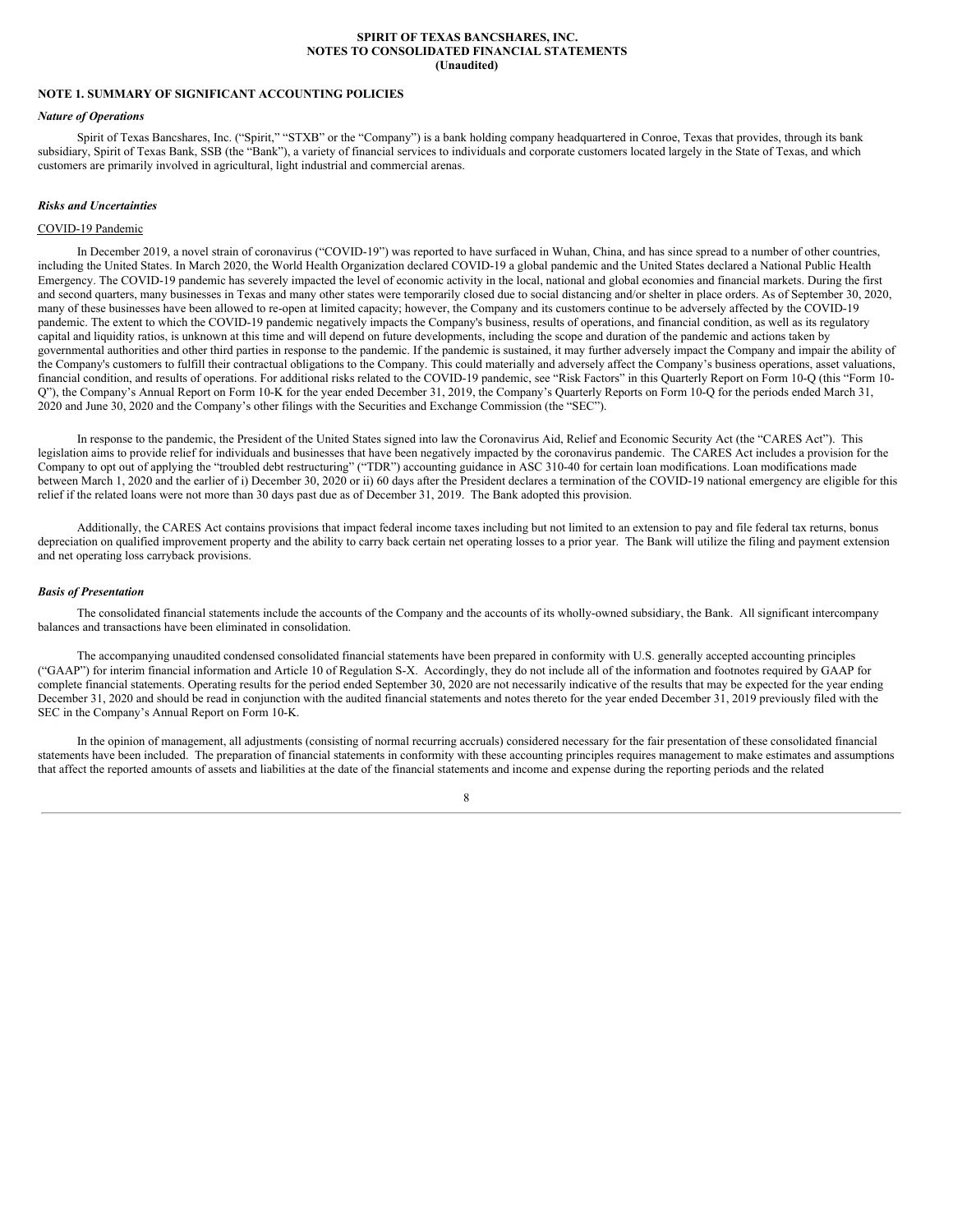disclosures. Although management's estimates and assumptions are based on current expectations, estimates, forecasts and projections about future performance of the Company, such estimates and assumptions are not guarantees of future performance and involve certain risks, uncertainties and assumptions that are difficult for the Company to assess. Operating results for the interim periods disclosed herein are not necessarily indicative of the results that may be expected for a full year or any future period.

### *Accounting Policies Recently Adopted and Pending Accounting Pronouncements*

ASU 2020-06, "Debt – Debt with Conversion and Other Options (Subtopic 470-20) and Derivatives and Hedging – Contracts in Entity's Own Equity (Subtopic 815-*40)" –* Issued in August 2020, Accounting Standards Update ("ASU") No. 2020-06 addresses accounting complexities regarding convertible debt instruments and the derivatives scope exception for contracts in an entity's own equity. The ASU reduces the number of available accounting models for convertible debt instruments in an attempt to reduce complexity and variation in practice. Additionally, the ASU improves the applicability of the derivatives scope exception for contracts in an entity's own equity by clarifying settlement guidance and balance sheet classification. ASU 2020-06 is effective for public entities for fiscal years beginning after December 15, 2021 and for and for all other entities in fiscal years beginning after December 15, 2023. Management does not believe adoption of this ASU will have a material impact on the consolidated financial statements given that the Company does not currently hold any convertible debt instruments or any in-scope derivative contracts.

ASU 2020-04, "Reference Rate Reform (Topic 848): Facilitation of the Effects of Reference Rate Reform on Financial Reporting" -Issued in March 2020, ASU No. 2020-04 provides optional expedients and exceptions for accounting related to contracts, hedging relationships and other transactions affected by reference rate reform if certain criteria are met. ASU 2020-04 applies only to contracts, hedging relationships and other transactions that reference LIBOR or another reference rate expected to be discontinued because of reference rate reform and do not apply to contract modifications made and hedging relationships entered into or evaluated after December 31, 2022, except for hedging relationships existing as of December 31, 2022, that an entity has elected certain optional expedients for and that are retained through the end of the hedging relationship. ASU 2020-04 was effective upon issuance and generally can be applied through December 31, 2022. The adoption of ASU 2020-04 did not significantly impact the Company's consolidated financial statements.

*ASU 2019-11, "Financial Instruments-Credit Losses: Codification Improvements Topic 326" –* Issued in November 2019, ASU No. 2019-11 clarifies and addresses specific issues about certain aspects of the amendments in ASU 2016-13. For the Company, the provisions of this ASU are effective for fiscal years beginning after December 15, 2022 including interim periods within those fiscal years. See the discussions regarding the adoption of ASU 2016-13 below.

ASU 2019-10, "Financial Instruments-Credit Losses (Topic 326), Derivatives and Hedging (Topic 815), and Leases (Topic 842)" -Issued in November 2019, ASU No. 2019-10 addresses the change in philosophy to the effective dates including amendments issued after the issuance of the original ASUs. See the discussions regarding the adoption of ASU 2016-13 and ASU 2016-02 below.

ASU 2019-04, "Codification Improvements to Topic 326, Financial Instruments-Credit Losses, Topic 815, Derivatives and Hedging, and Topic 825, Financial *Instruments" –* Issued in April 2019, ASU No. 2019-04 clarifies a number of issues discussed at the June 2018 and November 2018 Credit Losses Transition Resource Group meetings. The clarifications address a variety of identified issues including but not limited to the treatment of accrued interest receivable as it relates to the allowance for credit losses, transfers between loan classifications and categories, recoveries, and using projections of future interest rate environments in expected cash flow calculations. Management is evaluating these clarifications concurrently with our assessment of ASU 2016-13.

*ASU 2018-13, "Fair Value Measurement Disclosure Framework"*– Issued in August 2018, ASU No. 2018-13 modifies the disclosure requirements on fair value measurements outlined in Topic 820, Fair Value Measurements. Specifically the amendments in the ASU remove the requirements to disclose the amount and reasons for transfers between fair value hierarchy levels, the policy for timing of transfers between levels, the valuation processes for Level 3 fair value measurements, and for nonpublic entities, disclosure of the changes in unrealized gains and losses for the period included in earnings for recurring Level 3 fair value measurements. Additionally, the ASU adds disclosure requirements regarding changes in unrealized gains and losses for the period included in other comprehensive income related to Level 3 fair value measurements, and disclosure of the range and weighted average of significant unobservable inputs used to develop Level 3 fair value measurements. The amendments of ASU 2018-13 are effective for all entities for interim and annual periods beginning after December 15, 2019. Management adopted the provisions of this ASU removing fair value disclosure requirements as of December 31, 2018 as early adoption of the removal provisions was allowed and adopted the remaining provisions of the ASU as of January 1, 2020. The provisions of this ASU did not have a material impact on the Company's consolidated financial statements.

*ASU 2018-09, "Codification Improvements."* - Issued in July 2018, ASU No. 2018-09 makes changes to a variety of topics to clarify, correct errors in, or make minor improvements to the Accounting Standards Codification. The majority of the amendments in ASU 2018-09 will be effective in annual periods beginning after December 15, 2018. Management adopted all amendments of ASU 2018-09 as of January 1, 2020. Adoption of the amendments did not have a material impact on the Company's consolidated financial statements.

ASU 2017-04, "Intangibles-Goodwill and Other (Topic 350): Simplifying the Test for Goodwill Impairment." - Issued in January 2017, ASU 2017-04 simplifies the manner in which an entity is required to test goodwill for impairment by eliminating Step 2

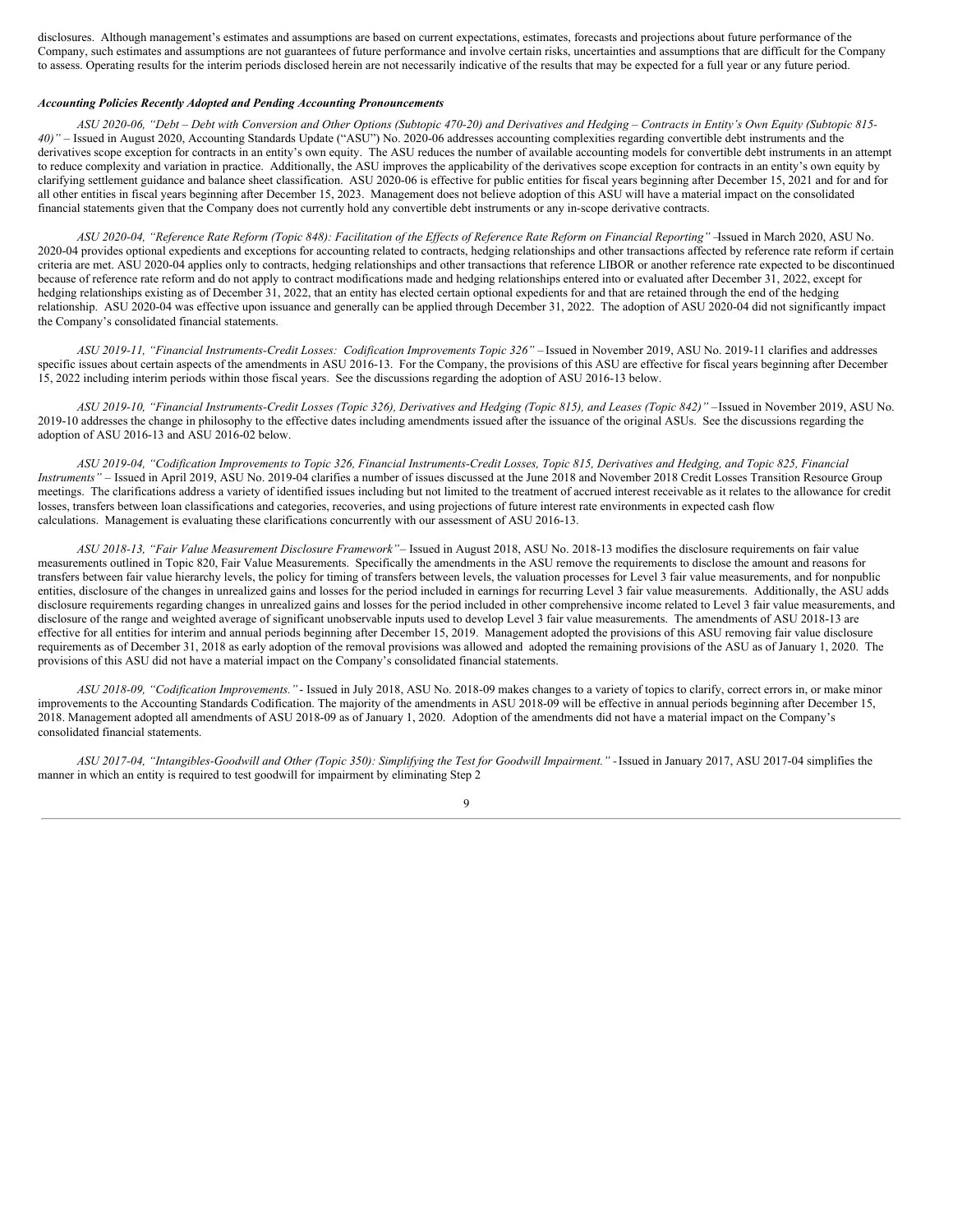from the goodwill impairment test. Step 2 measures a goodwill impairment loss by comparing the implied fair value of a reporting unit's goodwill with the carrying amount of that goodwill. In computing the implied fair value of goodwill under Step 2, an entity, prior to the amendments in ASU 2017-04, had to perform procedures to determine the fair value at the impairment testing date of its assets and liabilities, including unrecognized assets and liabilities, in accordance with the procedure that would be required in determining the fair value of assets acquired and liabilities assumed in a business combination. However, under the amendments in ASU 2017-04, an entity should (1) perform its annual or interim goodwill impairment test by comparing the fair value of a reporting unit with its carrying amount, and (2) recognize an impairment charge for the amount by which the carrying amount exceeds the reporting unit's fair value, with the understanding that the loss recognized should not exceed the total amount of goodwill allocated to that reporting unit. Additionally, ASU 2017-04 removes the requirements for any reporting unit with a zero or negative carrying amount to perform a qualitative assessment and, if it fails such qualitative test, to perform Step 2 of the goodwill impairment test. ASU 2017-04 is effective prospectively for public entities for annual, or any interim, goodwill impairment tests in fiscal years beginning after December 15, 2019 and for all other entities for impairment tests in fiscal years beginning after December 15, 2021. Management adopted this ASU using the public company effective date as early adoption is permitted The adoption of ASU 2017-04 did not have a material impact on the Company's consolidated financial statements.

ASU 2016-13, "Financial Instruments-Credit Losses (Topic 326): Measurement of Credit Losses on Financial Instruments." Issued in June 2016, ASU 2016-13 will add FASB ASC Topic 326, "Financial Instruments-Credit Losses," and finalizes amendments to FASB ASC Subtopic 825-15, "Financial Instruments-Credit Losses." The amendments of ASU 2016-13 are intended to provide financial statement users with more decision-useful information related to expected credit losses on financial instruments and other commitments to extend credit by replacing the current incurred loss impairment methodology with a methodology that reflects expected credit losses and requires consideration of a broader range of reasonable and supportable information to determine credit loss estimates. The amendments of ASU 2016-13 eliminate the probable initial recognition threshold and, in turn, reflect an entity's current estimate of all expected credit losses. ASU 2016-13 does not specify the method for measuring expected credit losses, and an entity is allowed to apply methods that reasonably reflect its expectations of the credit loss estimate. Additionally, the amendments of ASU 2016-13 require that credit losses on available for sale debt securities be presented as an allowance rather than as a write-down. The amendments of ASU 2016-13 were originally effective for public entities for interim and annual periods beginning after December 15, 2019 and for all other entities for periods beginning after December 15, 2020. Issued in November 2019, ASU 2019-10, "*Financial Instruments-Credit Losses, Derivatives and Hedging, and Leases*" alters the effective date of ASU 2016-13 for private companies. Under the provisions of ASU 2019-10, ASU 2016-13 is now effective for fiscal years beginning after December 15, 2022 including interim periods within those years for non-public business entities. Earlier application is permitted for interim and annual periods beginning after December 15, 2018. Management has elected to adopt this ASU using the updated private company effective date and is currently evaluating the impact this ASU will have on the consolidated financial statements and that evaluation will depend on economic conditions and the composition of the Company's loan and lease portfolio at the time of adoption.

*ASU 2016-02, "Leases (Topic 842)." -* Issued in February 2016, ASU 2016-02 was issued by the FASB to increase transparency and comparability among organizations by recognizing lease assets and lease liabilities on the balance sheet and by disclosing key information about leasing arrangements. ASU 2016-02 will, among other things, require lessees to recognize a lease liability, which is a lessee's obligation to make lease payments arising from a lease, measured on a discounted basis; and a right-of-use asset, which is an asset that represents the lessee's right to use, or control the use of, a specified asset for the lease term. ASU 2016-02 does not significantly change lease accounting requirements applicable to lessors; however, the ASU contains some targeted improvements that are intended to align, where necessary, lessor accounting with the lessee accounting model and with the updated revenue recognition guidance issued in 2014. The amendments of ASU 2016-02 are effective for public entities for interim and annual periods beginning after December 15, 2018 and for other entities for periods beginning after December 15, 2019. The adoption of this ASU will result in an increase to the Consolidated Balance Sheets for right-of-use assets and associated lease liabilities for operating leases in which the Company is the lessee. Under current accounting standards, all of the Company's leases are classified as operating leases and, as such, are not recognized on the Company's Consolidated Balance Sheet. Additionally, in July 2018, the FASB issued ASU No. 2018-10, Codification Improvements to Topic 842, Leases and ASU No. 2018-11, Leases, Targeted Improvements. The amendments in these updates provide additional clarification and implementation guidance on certain aspects of ASU 2016-02 and have the same effective and transition requirements as ASU 2016-02. Specifically, ASU 2018-11 creates an additional transition method option allowing entities to record a cumulative effect adjustment to opening retained earnings in the year of adoption. In December 2018, the FASB further issued ASU 2018-20, *Leases (Topic 842) Narrow-Scope Improvements for Lessors*. The amendments in this update permits lessors to make an accounting policy election to not evaluate whether certain sales taxes and other similar taxes are lessor costs or lessee costs and instead account for the costs as if they were lessee costs. Additionally, the amendment requires lessors to exclude from variable payments, and therefore revenue, lessor costs paid by lessees directly to third parties. The amendments also require lessors to account for costs excluded from the consideration of a contract that are paid by the lessor and reimbursed by the lessee as variable payments. In March 2019, the FASB also issued ASU 2019-01, *Leases (Topic 842) Codification Improvements,* to further clarify certain identified issues regarding implementation of ASU 2016-02. Specifically, the amendments in ASU 2019-01 clarify the determination of fair value of underlying assets by lessors that are not manufacturers or dealers, the cash flow presentation of sales-type or direct financing leases, and transition disclosures for interim periods. Issued in November 2019, ASU 2019-10, "*Financial Instruments-Credit Losses, Derivatives and Hedging, and Leases*" alters the effective date of ASU 2016- 02 for private companies. Under the provisions of ASU 2019-10, ASU 2016-02 is now effective for fiscal years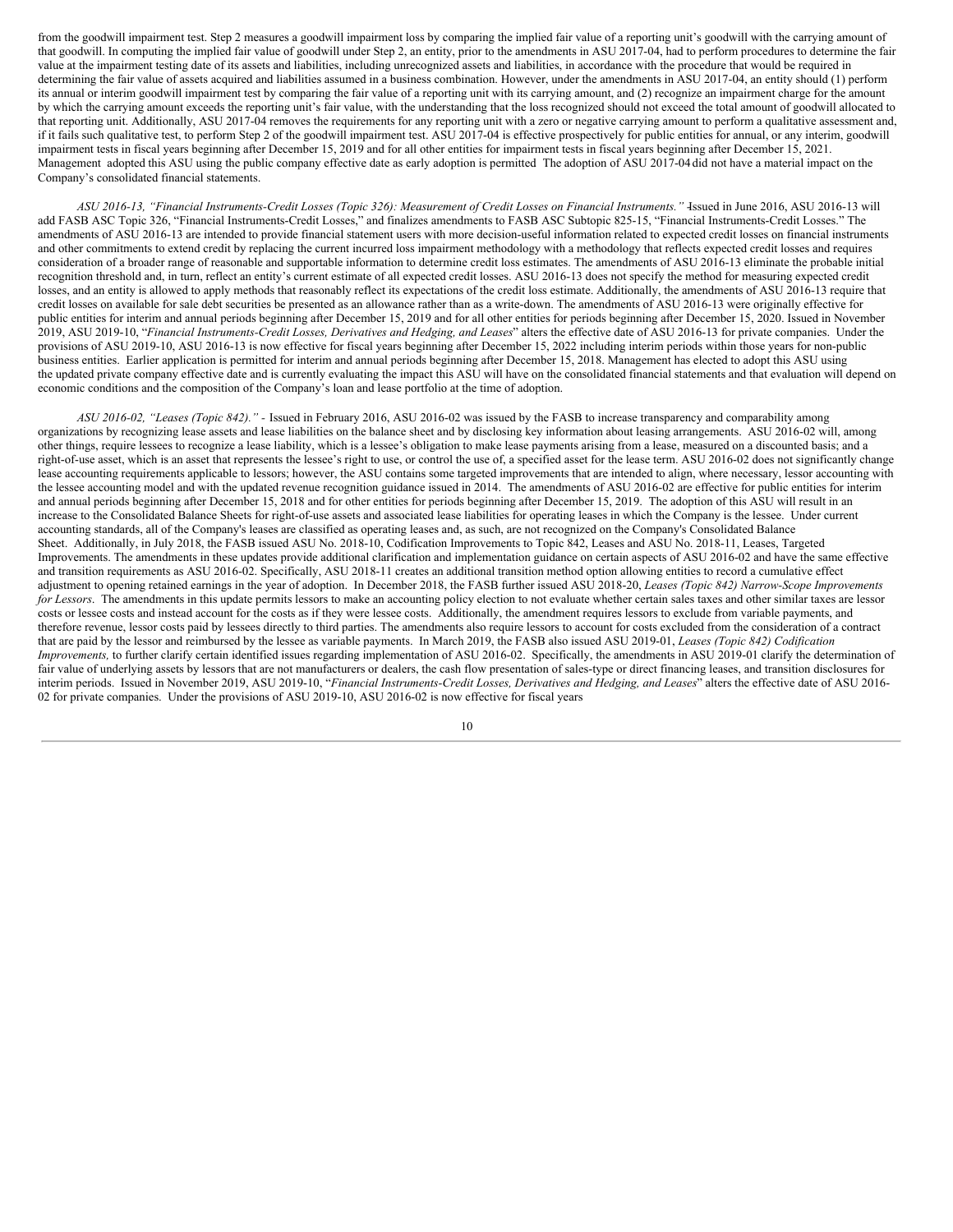beginning after December 15, 2020 including interim periods within those years for non-public business entities. Management will adopt these ASUs using the private company effective date of January 1, 2021 and is currently evaluating the impact to the consolidated financial statements and related method of adoption, specifically, management is in the process of determining an appropriate discount rate to record identified right-of-use assets.

#### **NOTE 2. REVENUE RECOGNITION**

Spirit accounts for revenue from contracts with customers in accordance with FASB ASC Topic 606, "Revenue from Contracts with Customers," which provides that revenue be recognized in a manner that depicts the transfer of goods or services to a customer in an amount that reflects the consideration the Company expects to be entitled to in exchange for those goods or services. Revenue from contracts with customers is recognized either over time as performance obligations are fulfilled, or at a point in time when control of the goods or services are transferred to the customer. Spirit's noninterest income, excluding all of U.S. Small Business Administration ("SBA") loan servicing fees, gain on sales of loans, net, and gain on sales of investment securities, are considered within the scope of FASB ASC Topic 606. Each category of in-scope revenue streams is discussed below.

#### *Deposit Accounts Core Service Charges*

Core service charges on deposit accounts consist of account analysis fees (i.e., net fees earned on analyzed business and public checking accounts) and monthly service fees. The Company's performance obligation for account analysis fees and monthly service fees is generally satisfied, and the related revenue recognized, over the period in which the service is provided. Payment for service charges on deposit accounts is primarily received immediately or in the following month through a direct charge to customers' accounts.

#### *Deposit Account Transaction Based Fee Income*

Transaction based fee income on deposit accounts consists of variable revenue streams associated with activities which a deposit account holder may initiate on a transaction by transaction basis. The majority of transaction based fee income arises from interchange revenue received when deposit customers use a debit card for a point of sale transaction over a third-party card payment network. Interchange revenue is recorded net of related interchange expenses in the month in which the transaction occurs.

Merchant services income is realized through a third party service provider who is contracted by the Bank under a referral arrangement. Such fees represent fees charged to merchants to process their debit card transactions, in addition to account management fees. The third-party service provider also issues credit cards as private label in the Company's name in exchange for a referral fee. Fees are earned and recorded in the same period as the referral occurs and the card is issued.

Other transaction based service charges on deposit accounts include revenue from processing wire transfers, issuing cashier's checks, processing check orders, and renting safe deposit boxes. The Company's performance obligation related to these service charges is largely satisfied, and related revenue recognized, when the services are rendered or upon completion. Payment is typically received immediately or charged to the customers' account in the period the service is provided. Safe deposit box rental fees are charged to the customer on an annual basis and recognized upon receipt of payment. The Company determined that since rentals and renewals occur fairly consistently over time, revenue is recognized on a basis consistent with the duration of the performance obligation.

#### *Referral Fees*

Spirit utilizes third-party vendors to provide services to the Company and its customers that are not economically feasible to provide on a stand-alone basis. These services include access to the secondary market for mortgage loans not held for investment and providing interest rate swaps to customers interested in hedging interest rate risk. In exchange for providing these third-party vendors with new customers, Spirit receives a referral fee.

With respect to mortgage referral fees, the Company's performance obligation is satisfied when the referred customer closes a mortgage loan with the third-party vendor and payment of the referral fee is typically received immediately.

Swap referral fees are recognized when an existing or new loan customer enters into a swap agreement with the third-party vendor. Spirit is not a counterparty to the swap, and the performance obligation is satisfied at the time the swap agreement is signed. Payment of the referral fee is received within three days of the signed swap agreement.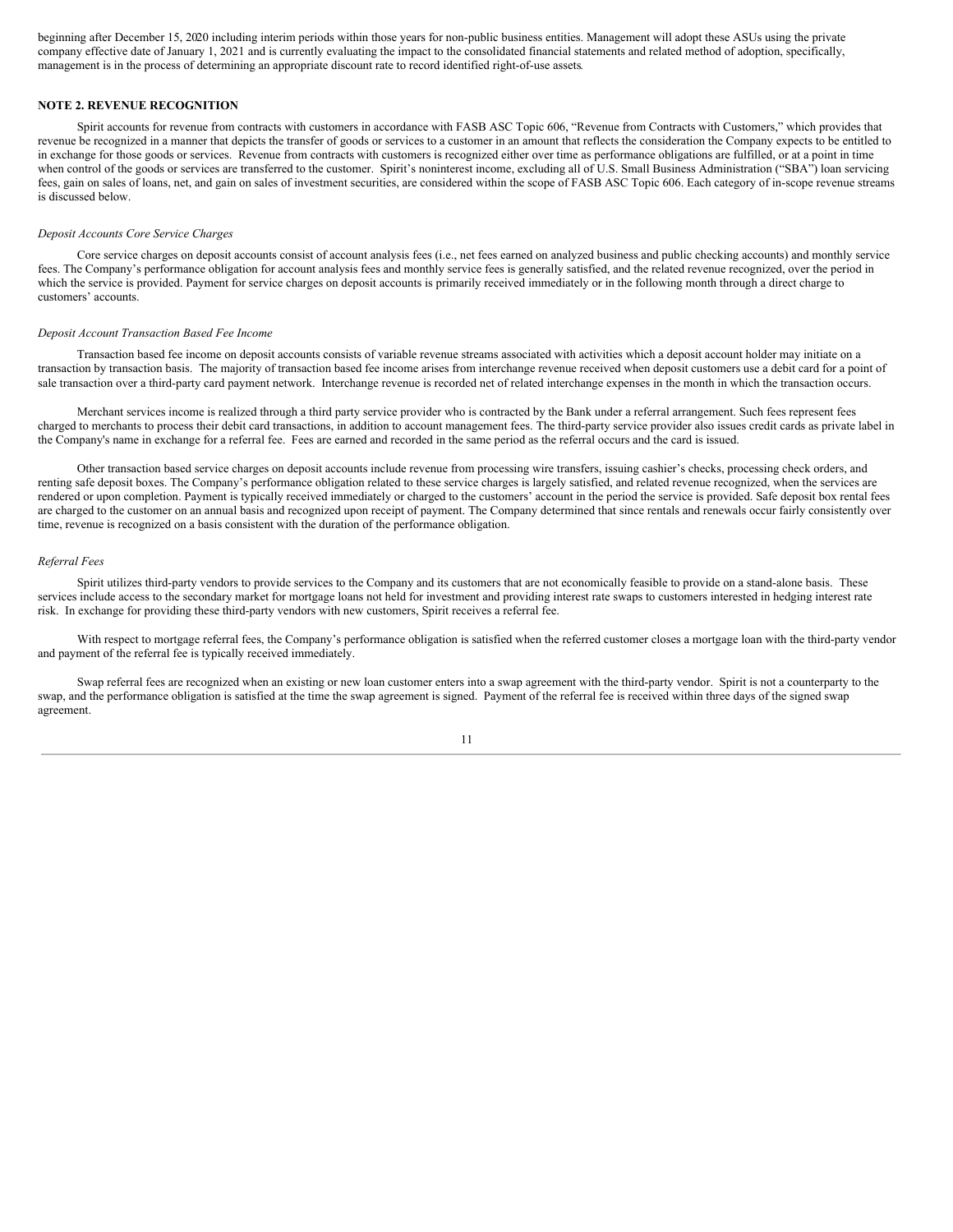The following presents non-interest income, segregated by revenue streams in-scope and out-of-scope of Topic 606, for the three months and nine months ended September 30, 2020 and 2019:

|                                                 | Three Months Ended September 30, |  |                          |        | Nine Months Ended September 30, |       |  |
|-------------------------------------------------|----------------------------------|--|--------------------------|--------|---------------------------------|-------|--|
|                                                 | 2020                             |  | 2019                     | 2020   |                                 | 2019  |  |
| <b>Non-Interest Income</b>                      |                                  |  |                          |        |                                 |       |  |
| In-scope of Topic 606                           |                                  |  |                          |        |                                 |       |  |
| Deposit accounts core service charges           | 335                              |  | 135                      | 857    | Ж                               | 396   |  |
| Deposit account transaction based fee income    | 1,191                            |  | 748                      | 3,249  |                                 | 2,208 |  |
| Swap referral fees                              | 494                              |  | $\overline{\phantom{a}}$ | 1,336  |                                 |       |  |
| Mortgage referral fees                          | 428                              |  | 173                      | 987    |                                 | 481   |  |
| Non-Interest Income (in-scope of Topic 606)     | 2.448                            |  | 1.056                    | 6.429  |                                 | 3,085 |  |
| Non-Interest Income (out-of-scope of Topic 606) | 2,371                            |  | 1,625                    | 3,667  |                                 | 6,428 |  |
| <b>Total Non-Interest Income</b>                | 4,819                            |  | 2,681                    | 10,096 |                                 | 9,513 |  |

### *Contract Balances*

A contract asset balance occurs when an entity performs a service for a customer before the customer pays consideration (resulting in a contract receivable) or before payment is due (resulting in a contract asset). A contract liability balance is an entity's obligation to transfer a service to a customer for which the entity has already received payment (or payment is due) from the customer. The Company's non-interest revenue streams are largely based on transactional activity, or standard month-end revenue accruals. Consideration is often received immediately or shortly after the Company satisfies its performance obligation and revenue is recognized. The Company does not typically enter into long-term revenue contracts with customers, and therefore, does not experience significant contract balances. The Company did not have any significant contract balances at September 30, 2020 or December 31, 2019.

#### *Contract Acquisition Costs*

In connection with the adoption of Topic 606, an entity is required to capitalize, and subsequently amortize into expense, certain incremental costs of obtaining a contract with a customer if these costs are expected to be recovered. The incremental costs of obtaining a contract are those costs that an entity incurs to obtain a contract with a customer that it would not have incurred if the contract had not been obtained (for example, sales commission). The Company utilizes the practical expedient which allows entities to immediately expense contract acquisition costs when the asset that would have resulted from capitalizing these costs would have been amortized in one year or less. The Company has not capitalized any contract acquisition costs for the three and nine months ending September 30, 2020 or 2019.

### **NOTE 3. BUSINESS COMBINATIONS**

#### **First Beeville Financial Corporation**

On April 2, 2019 Spirit completed its acquisition of First Beeville Financial Corporation and its subsidiary, The First National Bank of Beeville (together, "Beeville"). This transaction resulted in three additional branches and two loan production offices in the South Texas region. The Company issued1,579,191 shares of its common stock as well as a net cash payment to Beeville shareholders of \$32.4 million, for a total consideration of \$65.9 million, for all outstanding stock of Beeville and resulted in100% ownership interest.

The Company has recognized total goodwill of \$25.8 million which is calculated as the excess of both the consideration exchanged and liabilities assumed compared to the fair market value of identifiable assets acquired. The fair value of the consideration exchanged related to the Company's common stock was calculated based upon the closing market price of the Company's common stock as of April 2, 2019.None of the goodwill recognized is expected to be deductible for income tax purposes.

The Company did not incur any expenses related to the acquisition for the three months and nine months ended September 30, 2020. The Company incurred \$823 thousand and \$2.5 million of expenses related to the acquisition during the three and nine months ended September 30, 2019, respectively.

The Company did not identify any loans deemed purchased credit impaired at the acquisition date. Non-credit impaired loans had a fair value of \$296.4 million at the acquisition date and contractual balance of \$298.9 million. As of the acquisition date, the Company expects that an insignificant amount of the contractual balance of these loans will be uncollectible. The difference of \$2.5 million will be recognized into interest income as an adjustment to yield over the life of the loans.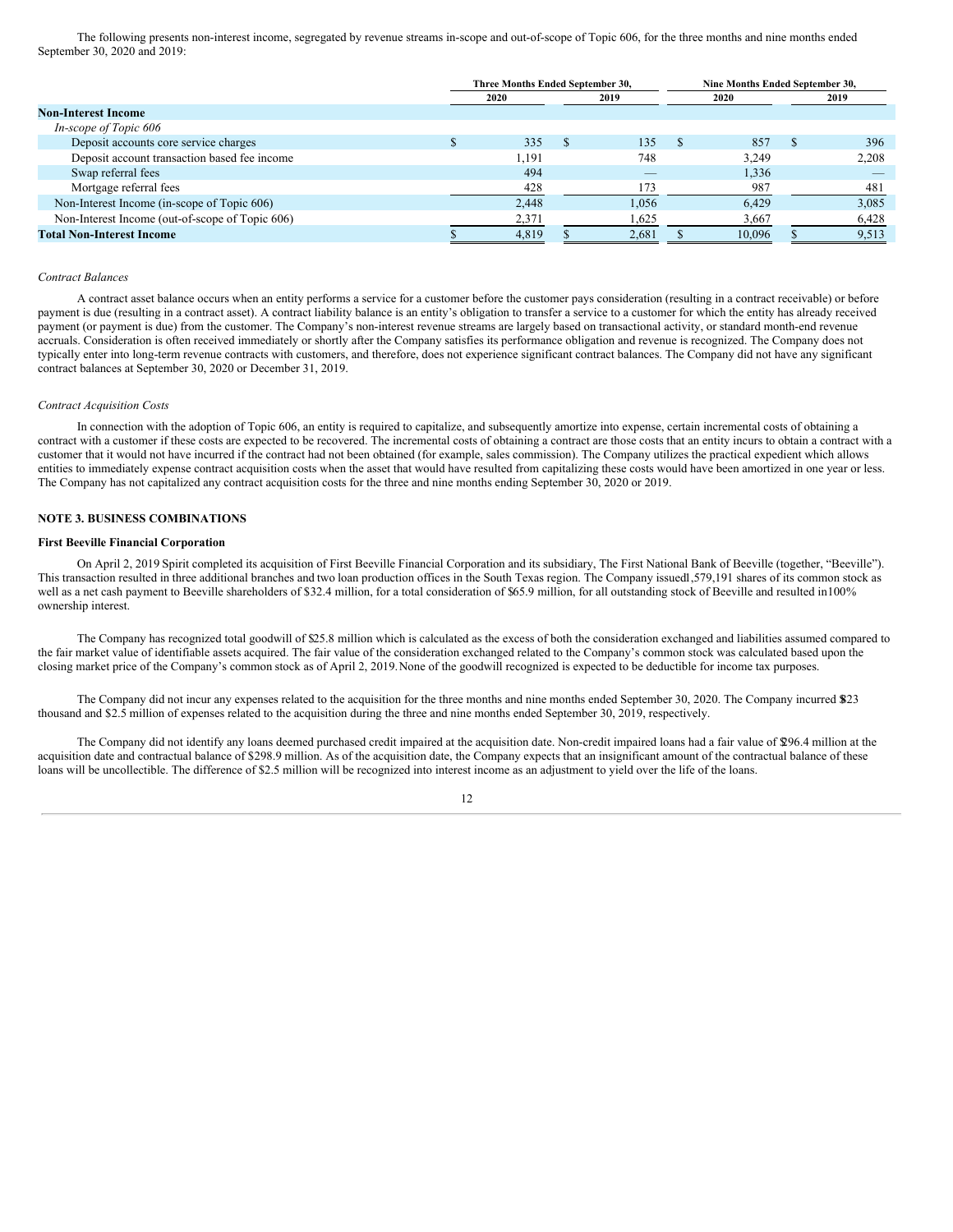Estimated fair values of the assets acquired and liabilities assumed in this transaction as of the closing date are as follows:

| Assets of acquired bank (Dollars in thousands): |    |         |
|-------------------------------------------------|----|---------|
| Cash and cash equivalents                       | S  | 60,491  |
| Securities available for sale                   |    | 57,206  |
| Loans held for investment                       |    | 296,397 |
| Premises and equipment                          |    | 5,184   |
| Other real estate owned                         |    | 1,359   |
| Goodwill                                        |    | 25,848  |
| Core deposit intangible                         |    | 5,695   |
| Other assets                                    |    | 12,618  |
| Total assets acquired                           |    | 464,798 |
| Liabilities of acquired bank:                   |    |         |
| Deposits                                        | \$ | 398,427 |
| Other liabilities                               |    | 515     |
| Total liabilities assumed                       |    | 398,942 |
| Common stock issued at $$21.20$ per share       |    | 33,479  |
| Cash paid                                       |    | 32,377  |
|                                                 |    |         |

As of March 31, 2020, management completed evaluating the fair values of all assets acquired and liabilities assumed in the Beeville acquisition.

### **Chandler Bancorp Inc.**

On November 5, 2019, the Company completed its acquisition of Chandler Bancorp Inc. and its subsidiary, Citizens State Bank. This transaction resulted in adding seven additional branches in the Northeast Texas region. The Company issued2,100,000 shares of its common stock as well as a net cash payment to Citizens shareholders of \$17.9 million, for total consideration of \$62.5 million for all outstanding stock of Citizens.

The Company has recognized total goodwill of \$22.1 million which is calculated as the excess of both the consideration exchanged and liabilities assumed compared to the fair market value of identifiable assets acquired. The fair value of the consideration exchanged related to the Company's common stock was calculated based upon the closing market price of the Company's common stock as of November 5, 2019. None of the goodwill recognized is expected to be deductible for income tax purposes.

The Company incurred expenses related to the Citizens acquisition of approximately \$342 thousand and \$1.6 million for the three and nine months ended September 30, 2020, respectively, which are included in noninterest expense in the consolidated statements of income. The Company did not incur any expenses related to the acquisition for the three or nine months ended September 30, 2020.

The Company reviewed the Citizens loan portfolio for potential impairment and identified loans with a contractual balance of \$3.2 million that were deemed purchased credit impaired. Non-credit impaired loans had a preliminary fair value of \$248.8 million at the acquisition date and contractual balance of \$253.1 million. As of the acquisition date, the Company expects that an insignificant amount of the contractual balance of these loans will be uncollectible. The difference of \$1.1 million will be recognized into interest income as an adjustment to yield over the life of the loans.

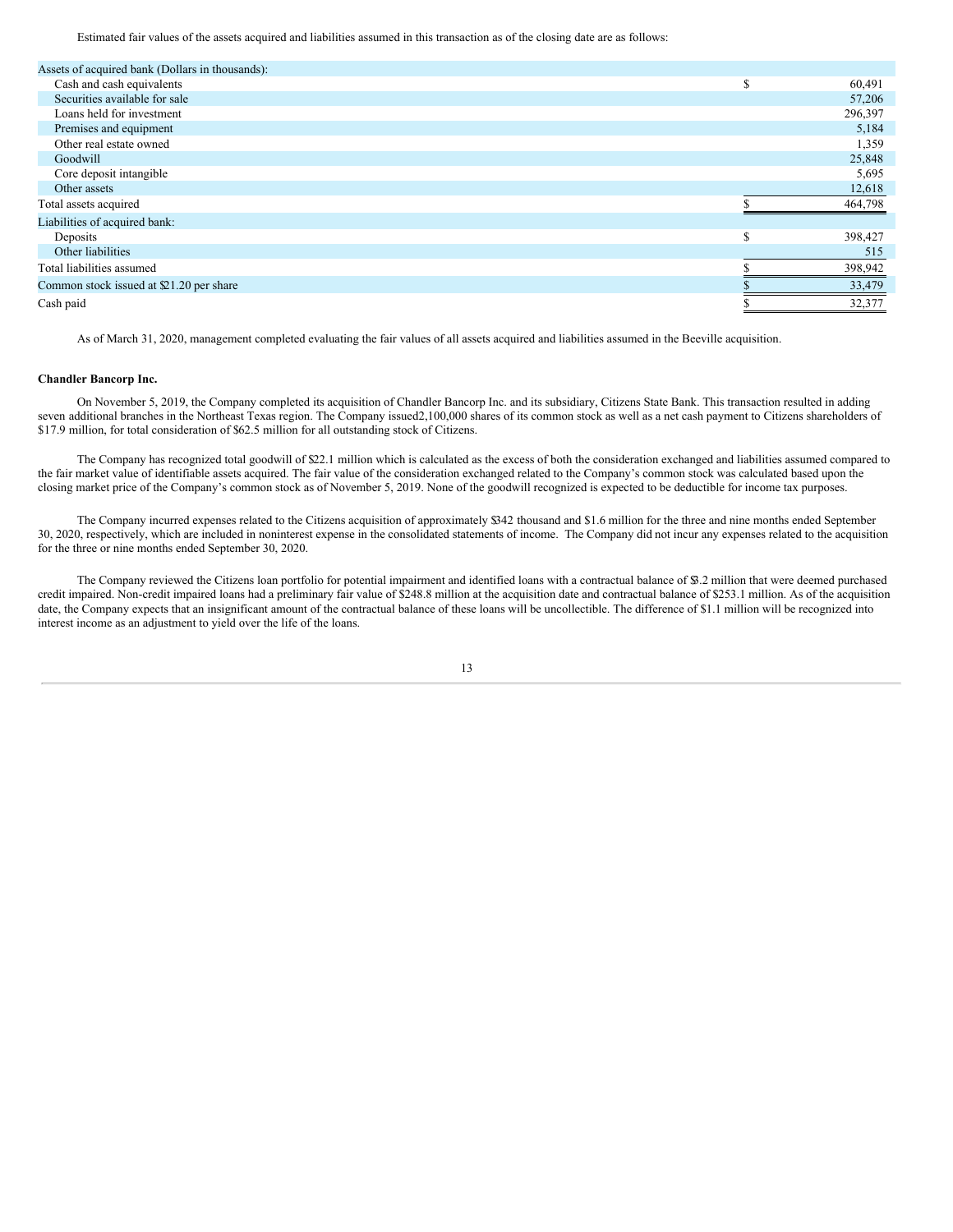Estimated fair values of the assets acquired and liabilities assumed in the Citizens acquisition as of the closing date are as follows:

| Assets of acquired bank (Dollars in thousands): |   |         |
|-------------------------------------------------|---|---------|
| Cash and cash equivalents                       |   | 84,240  |
| Loans held for investment                       |   | 252,037 |
| Premises and equipment                          |   | 10,849  |
| Goodwill                                        |   | 22,124  |
| Core deposit intangible                         |   | 850     |
| Other assets                                    |   | 3,247   |
| Total assets acquired                           |   | 373,347 |
| Liabilities of acquired bank:                   |   |         |
| Deposits                                        | ሐ | 271,742 |
| <b>FHLB Borrowings</b>                          |   | 38,242  |
| Other liabilities                               |   | 857     |
| Total liabilities assumed                       |   | 310,841 |
| Common stock issued at \$21.20 per share        |   | 44,604  |
| Cash paid                                       |   | 17,902  |

As of September 30, 2020, management has completed evaluating the fair values of all assets acquired and liabilities assumed in the Citizens acquisition. Measurement period adjustments recorded during the three months ended September 30, 2020 include a \$285 thousand adjustment to other liabilities. Measurement period adjustments recorded during the nine months ended September 30, 2020 include a \$1.7 million adjustment to the loan discount, \$262 thousand adjustment to premises and equipment, \$296 thousand adjustment to other assets, and \$499 thousand adjustment to other liabilities.

Revenues and earnings of Citizens since the acquisition date have not been disclosed as these branches were merged into the Company during the third quarter of 2020.

### **Simmons Branch Acquisition**

On February 28, 2020, the Company completed its acquisition of certain assets and assumption of certain liabilities associated withfive branch offices of Simmons Bank (the "Simmons branch acquisition"). The offices are located in Austin, San Antonio and Tilden, Texas. The Company paid total cash for the purchase of \$131.6 million.

The Company has recognized total goodwill of \$11.5 million which is calculated as the excess of both the consideration exchanged and liabilities assumed compared to the fair market value of identifiable assets acquired. Goodwill recognized is expected to be deductible for income tax purposes and will be amortized over 15 years.

The Company did not incur any expenses related to the Simmons branch acquisition for the three months ended September 30, 2020. The Company incurred expenses of approximately \$441 thousand for the nine months ended September 30, 2020, which are included in noninterest expense in the consolidated statements of income. The Company did not incur any expenses related to the acquisition for the three or nine months ended September 30, 2019.

The Company did not identify any loans deemed purchased credit impaired at the acquisition date. Non-credit impaired loans had a preliminary fair value of \$255.5 million at the acquisition date and contractual balance of \$260.3 million. As of the acquisition date, the Company expects that an insignificant amount of the contractual balance of these loans will be uncollectible. The difference of \$4.8 million will be recognized into interest income as an adjustment to yield over the life of the loans.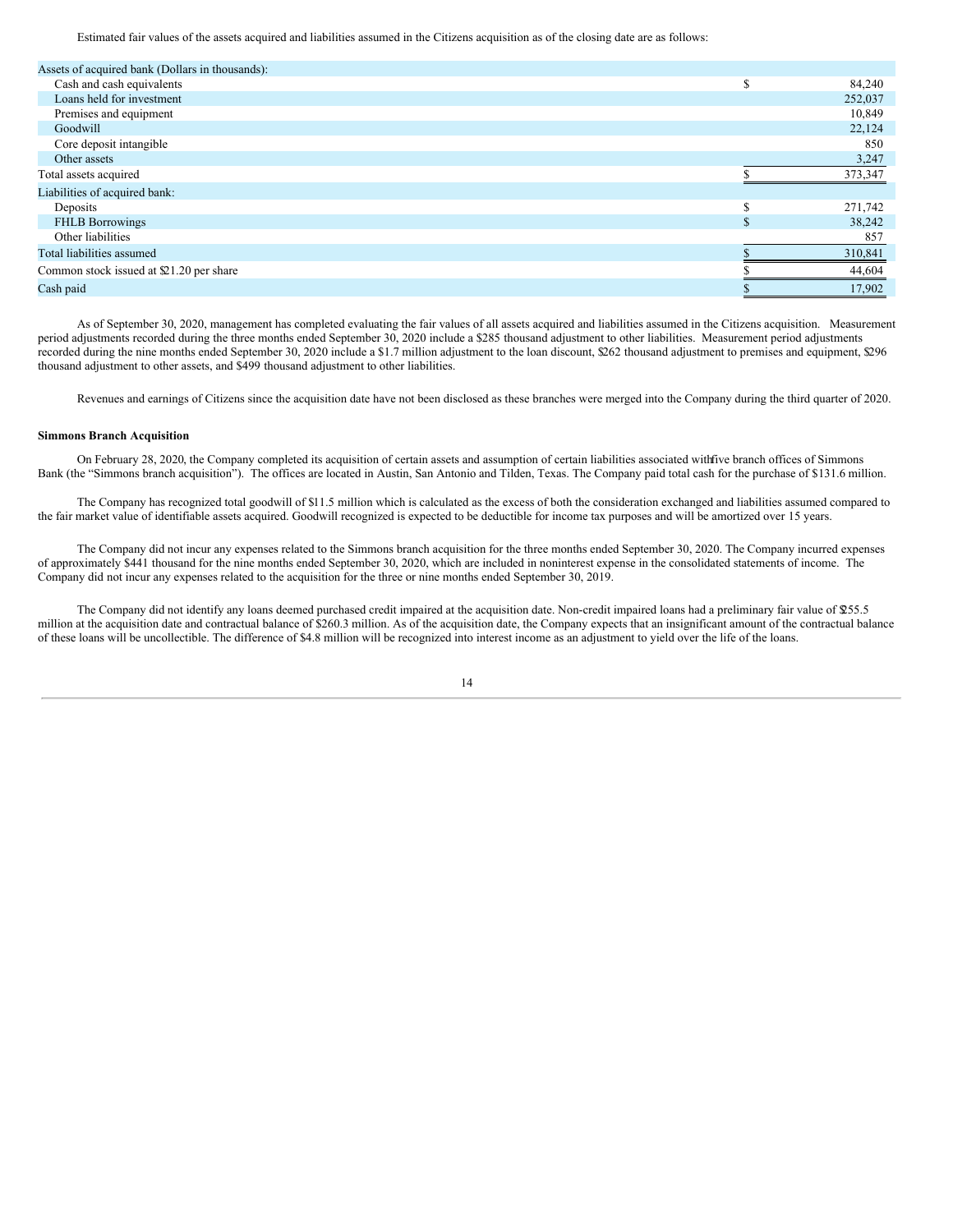Estimated fair values of the assets acquired and liabilities assumed in the Simmons branch acquisition as of the closing date are as follows:

| Assets of acquired bank (Dollars in thousands): |   |         |
|-------------------------------------------------|---|---------|
| Cash and cash equivalents                       |   | 418     |
| Loans held for investment                       |   | 255,455 |
| Premises and equipment                          |   | 2,195   |
| Goodwill                                        |   | 11,456  |
| Core deposit intangible                         |   | 10      |
| Other assets                                    |   | 1,756   |
| Total assets acquired                           |   | 271,290 |
| Liabilities of acquired bank:                   |   |         |
| Deposits                                        | ሖ | 139,672 |
| Other liabilities                               |   | 47      |
| Total liabilities assumed                       |   | 139,719 |
| Cash paid                                       |   | 131,571 |

As of June 30, 2020, management completed evaluating the fair values of all assets acquired and liabilities assumed in the Simmons branch acquisition.

Revenues and earnings of the Simmons branches since the acquisition date have not been disclosed as these branches were merged into the Company during 2020.

### **NOTE 4. INVESTMENT SECURITIES**

The amortized cost, gross unrealized gains and losses and approximate fair values of securities available for sale are as follows:

|                                        | Amortized<br>Cost |           |               | Unrealized             |               |               |     | Fair    |
|----------------------------------------|-------------------|-----------|---------------|------------------------|---------------|---------------|-----|---------|
| September 30, 2020                     |                   |           |               | Gains                  |               | <b>Losses</b> |     | Value   |
|                                        |                   |           |               | (Dollars in thousands) |               |               |     |         |
| Available for sale:                    |                   |           |               |                        |               |               |     |         |
| U.S. Treasury securities               | S                 | 5,499     | <sup>\$</sup> | 18                     |               |               | S   | 5,517   |
| State and municipal obligations        |                   | 2,418     |               | 60                     |               |               |     | 2,478   |
| Residential mortgage-backed securities |                   | 79,824    |               | 104                    |               | 468           |     | 79,460  |
| Corporate Bonds                        |                   | 32,373    |               | 44                     |               | 58            |     | 32,359  |
| Total available for sale               |                   | 120,114   |               | 226                    |               | 526           |     | 119,814 |
|                                        |                   | Amortized |               | <b>Unrealized</b>      |               |               |     | Fair    |
| December 31, 2019                      |                   | Cost      |               | Gains                  | <b>Losses</b> |               |     | Value   |
|                                        |                   |           |               | (Dollars in thousands) |               |               |     |         |
| Available for sale:                    |                   |           |               |                        |               |               |     |         |
| U.S. Treasury securities               | S                 | 60,315    | S             | 71                     | S             | 15            | \$. | 60,371  |
| State and municipal obligations        |                   | 7,861     |               | 120                    |               |               |     | 7,981   |
| Residential mortgage-backed securities |                   | 27,922    |               | 664                    |               |               |     | 28,585  |
| Total available for sale               |                   | 96,098    |               | 855                    |               | 16            |     | 96,937  |

Taxable interest and dividends on investment securities were \$443 thousand and \$998 thousand for the three months ended September 30, 2020 and 2019, respectively. Tax-exempt interest and dividends on investment securities were \$22 thousand and \$146 thousand for the three months ended September 30, 2020 and 2019, respectively.

Taxable interest and dividends on investment securities were \$1.3 million and \$3.2 million for the nine months ended September 30, 2020 and 2019, respectively. Taxexempt interest and dividends on investment securities were \$98 thousand and \$411 thousand for the nine months ended September 30, 2020 and 2019, respectively.

There were \$52.5 million and \$90.6 million of securities pledged to collateralize public funds at September 30, 2020and December 31, 2019, respectively.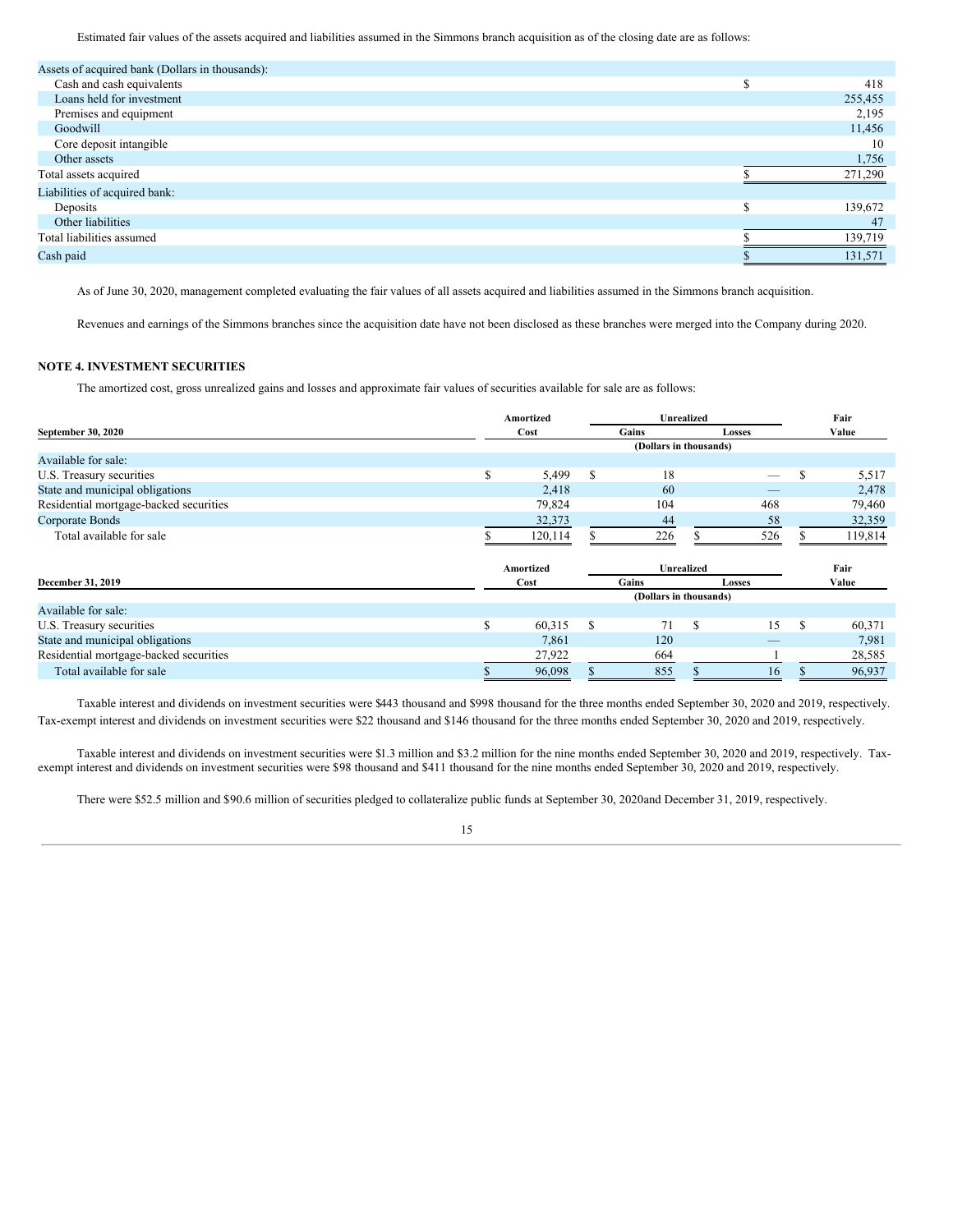The amortized cost and estimated fair value of securities available for sale, by contractual maturity, are as follows for the period presented:

|                                        | Amortized              | Fair    |
|----------------------------------------|------------------------|---------|
| September 30, 2020                     | Cost                   | Value   |
|                                        | (Dollars in thousands) |         |
| Available for sale:                    |                        |         |
| Due in one year or less                | $-$                    |         |
| Due after one year through five years  | 11.949                 | 11.990  |
| Due after five years through ten years | 6.082                  | 6,050   |
| Due after ten years                    | 22,259                 | 22,314  |
| Residential mortgage-backed securities | 79,824                 | 79,460  |
| Total available for sale               | 120,114                | 119,814 |

For purposes of the maturity table, residential mortgage-backed securities, the principal of which are repaid periodically, are presented as a single amount. The expected lives of these securities will differ from contractual maturities because borrowers may have the right to prepay the underlying loans with or without prepayment penalties.

The following tables present the estimated fair values and gross unrealized losses on investment securities available for sale, aggregated by investment category and length of time individual securities have been in a continuous unrealized loss position as of the periods presented:

| <b>Less than 12 Months</b>             |              |                     |               |                           |   | 12 Months or More        |   |                    |    |               | Total        |                    |  |
|----------------------------------------|--------------|---------------------|---------------|---------------------------|---|--------------------------|---|--------------------|----|---------------|--------------|--------------------|--|
| September 30, 2020                     |              | Fair<br>Value       |               | <b>Unrealized</b><br>Loss |   | Fair<br>Value            |   | Unrealized<br>Loss |    | Fair<br>Value |              | Unrealized<br>Loss |  |
|                                        |              |                     |               |                           |   | (Dollars in thousands)   |   |                    |    |               |              |                    |  |
| Available for sale:                    |              |                     |               |                           |   |                          |   |                    |    |               |              |                    |  |
| U.S. Treasury securities               | $\mathbb{S}$ |                     | <sup>\$</sup> |                           | S |                          | S |                    | S  |               | S            |                    |  |
| State and municipal obligations        |              |                     |               |                           |   |                          |   |                    |    |               |              |                    |  |
| Residential mortgage-backed securities |              | 72,806              |               | 468                       |   |                          |   |                    |    | 72,806        |              | 468                |  |
| Corporate Bonds                        |              | 10,948              |               | 58                        |   |                          |   |                    |    | 10,948        |              | 58                 |  |
| Total available for sale               |              | 83,754              | S.            | 526                       |   |                          |   |                    | S  | 83,754        |              | 526                |  |
|                                        |              | Less than 12 Months |               |                           |   | <b>12 Months or More</b> |   |                    |    |               | <b>Total</b> |                    |  |
|                                        |              | Fair                |               | <b>Unrealized</b>         |   | Fair                     |   | Unrealized         |    | Fair          |              | Unrealized         |  |
| December 31, 2019                      |              | Value               |               | Loss                      |   | Value                    |   | Loss               |    | Value         |              | Loss               |  |
| Available for sale:                    |              |                     |               |                           |   | (Dollars in thousands)   |   |                    |    |               |              |                    |  |
|                                        |              |                     |               |                           |   |                          |   |                    |    |               |              |                    |  |
| U.S. Treasury securities               | \$           | 30,762              | \$            | 15                        | S |                          | S |                    | \$ | 30,762        | S            | 15                 |  |
| State and municipal obligations        |              |                     |               |                           |   |                          |   |                    |    |               |              |                    |  |
| Residential mortgage-backed securities |              |                     |               |                           |   | 481                      |   |                    |    | 481           |              |                    |  |
| Total available for sale               |              | 30,762              | S             | 15                        |   | 481                      |   |                    | \$ | 31,243        |              | 16                 |  |

At September 30, 2020, the Company's securities portfolio consisted of69 securities, 21 of which were in an unrealized loss position. None of the 21 securities in an unrealized loss position at September 30, 2020 were in an unrealized loss position for more than 12 months.

The Company monitors its investment securities for other-than-temporary-impairment ("OTTI"). Impairment is evaluated on an individual security basis considering numerous factors, and its relative significance. The Company has evaluated the nature of unrealized losses in the investment securities portfolio to determine if OTTI exists. The unrealized losses relate to changes in market interest rates and specific market conditions that do not represent credit-related impairments. Furthermore, the Company does not intend to sell nor is it more likely than not that it will be required to sell these investments before the recovery of their amortized cost basis. Management has completed an assessment of each security in an unrealized loss position for credit impairment and has determined that no individual security was other-than-temporarily impaired at September 30, 2020. The following describes the basis under which the Company has evaluated OTTI:

### *U.S. Treasury Securities, and Residential Mortgage-Backed Securities ("MBS"):*

The unrealized losses associated with U.S. Treasury securities, U.S. Government agencies and residential MBS are primarily driven by changes in interest rates. These securities have either an explicit or implicit U.S. government guarantee. At September 30, 2020, the unrealized losses for these securities resulted primarily from changes in interest rates and spreads.

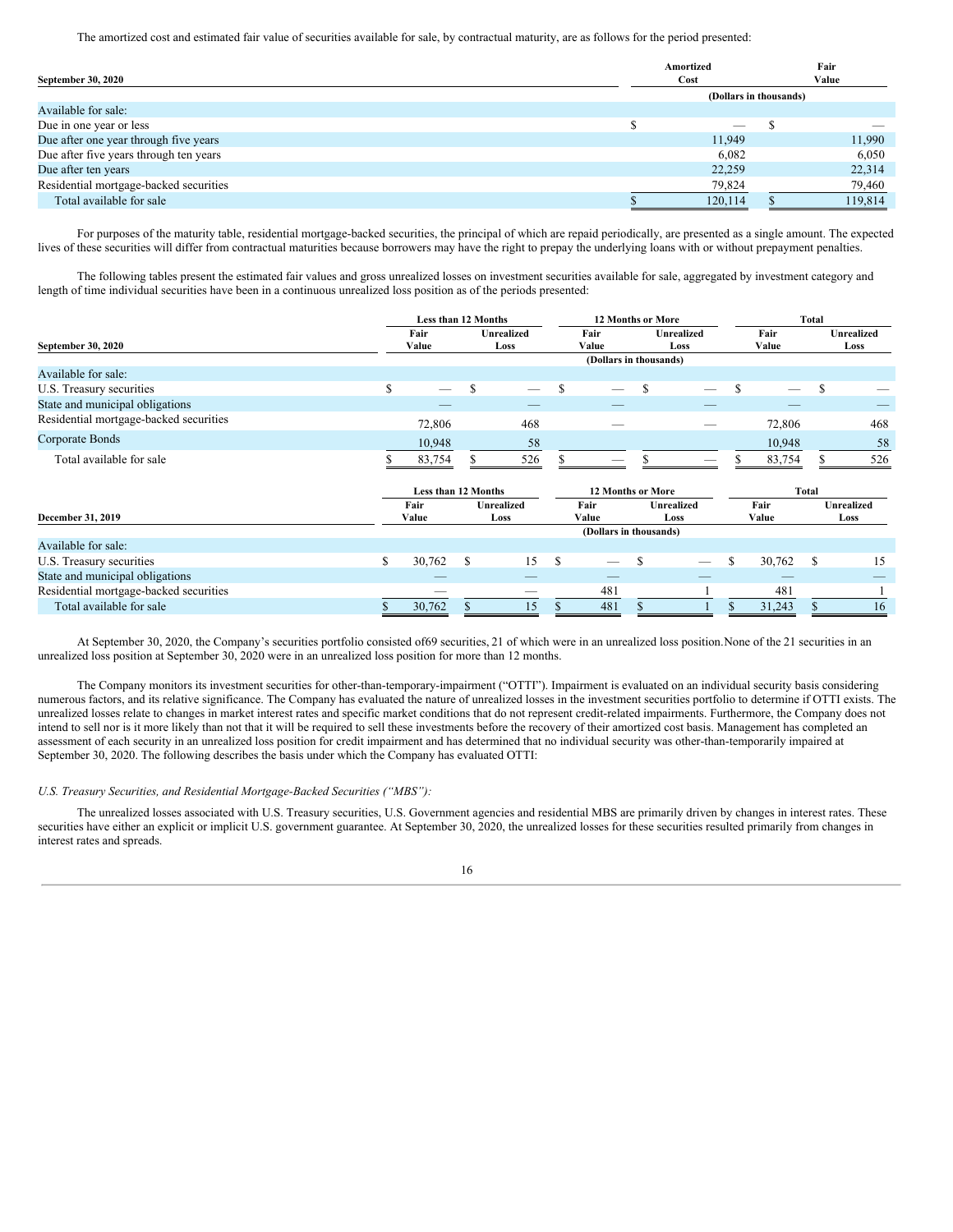Sales proceeds from the sale of available for sale securities for the three and nine months ended September 30, 2020 were \$4.0 million, which resulted in gross realized gains of \$1.0 million. There were no securities sold for the three months ended September 30, 2019. Sales proceeds from the sale of available for sale securities for the nine months ended September 30, 2019 were \$79.9 million which resulted in gross realized gains of \$2.1 million.

### **NOTE 5. LOANS, NET**

Total loans held in portfolio consisted of the following at September 30, 2020 and December 31, 2019:

|                                                      | September 30, 2020 |                         |  |                        |   |                    |  |  |  |  |  |  |
|------------------------------------------------------|--------------------|-------------------------|--|------------------------|---|--------------------|--|--|--|--|--|--|
|                                                      |                    | Acquired<br>Loans $(1)$ |  | <b>Organic Loans</b>   |   | <b>Total Loans</b> |  |  |  |  |  |  |
|                                                      |                    |                         |  | (Dollars in thousands) |   |                    |  |  |  |  |  |  |
| Commercial and industrial loans (2)                  |                    | 78.923                  |  | 611,086                | S | 690,009            |  |  |  |  |  |  |
| Real estate:                                         |                    |                         |  |                        |   |                    |  |  |  |  |  |  |
| 1-4 single family residential loans                  |                    | 112.947                 |  | 260,273                |   | 373,220            |  |  |  |  |  |  |
| Construction, land and development                   |                    | 165,516                 |  | 236,960                |   | 402,476            |  |  |  |  |  |  |
| Commercial real estate loans (including multifamily) |                    | 369,789                 |  | 536,345                |   | 906,134            |  |  |  |  |  |  |
| Consumer loans and leases                            |                    | 5,309                   |  | 7,668                  |   | 12.977             |  |  |  |  |  |  |
| Municipal and other loans                            |                    | 7,430                   |  | 60,107                 |   | 67,537             |  |  |  |  |  |  |
| Total loans held in portfolio (3)                    |                    | 739,914                 |  | 1,712,439              |   | 2,452,353          |  |  |  |  |  |  |

|                                                      | December 31, 2019 |             |  |                        |          |                    |  |  |  |  |  |
|------------------------------------------------------|-------------------|-------------|--|------------------------|----------|--------------------|--|--|--|--|--|
|                                                      | Acquired          |             |  |                        |          |                    |  |  |  |  |  |
|                                                      |                   | Loans $(1)$ |  | <b>Organic Loans</b>   |          | <b>Total Loans</b> |  |  |  |  |  |
|                                                      |                   |             |  | (Dollars in thousands) |          |                    |  |  |  |  |  |
| Commercial and industrial loans (2)                  |                   | 46,842      |  | 236,107                | <b>S</b> | 282,949            |  |  |  |  |  |
| Real estate:                                         |                   |             |  |                        |          |                    |  |  |  |  |  |
| 1-4 single family residential loans                  |                   | 118,669     |  | 257,074                |          | 375,743            |  |  |  |  |  |
| Construction, land and development                   |                   | 58,054      |  | 201,330                |          | 259,384            |  |  |  |  |  |
| Commercial real estate loans (including multifamily) |                   | 332,476     |  | 421,336                |          | 753,812            |  |  |  |  |  |
| Consumer loans and leases                            |                   | 11,351      |  | 11.418                 |          | 22,769             |  |  |  |  |  |
| Municipal and other loans                            |                   | 13,709      |  | 58,816                 |          | 72,525             |  |  |  |  |  |
| Total loans held in portfolio (3)                    |                   | 581,101     |  | 1,186,081              |          | 1,767,182          |  |  |  |  |  |

(1) Acquired loans in 2020 include loans acquired in the Comanche, Beeville, and Citizens acquisitions and the Simmons branch acquisition. Acquired loans in 2019 include loans acquired in the Comanche, Beeville, and Citizens acquisitions. All loans originated after acquisition close date are included in organic loans.

(2) Organic loans balance includes \$72.7 million and \$74.2 million of the unguaranteed portion of SBA loans as of September 30, 2020 and December 31, 2019, respectively.

(3) Organic loans balance includes \$(11.9) million and \$(4.2) million of deferred fees, cost, premium and discount as of September 30, 2020 and December 31, 2019, respectively.

At September 30, 2020 and December 31, 2019, the Company had pledged loans as collateral for Federal Home Loan Bank ("FHLB") advances of \$793.0 million and \$668.5 million, respectively. Additionally, at September 30, 2020, the Company had pledged loans as collateral associated with the Paycheck Protection Program Liquidity Facility ("PPPLF") of \$173.7 million. There were no loans pledged under the PPPLF at December 31, 2019. There wereno recorded investments of consumer mortgage loans secured by residential real estate properties for which formal foreclosure proceedings were in process as of September 30, 2020 and December 31, 2019.

The Company originates and sells loans secured by the SBA. The Company retains the unguaranteed portion of the loan and servicing on the loans sold and receives a fee based upon the principal balance outstanding. During the three months ended September 30, 2020 and 2019, the Company sold approximately \$7.3 million and \$13.8 million, respectively, in SBA loans to third parties. The loan sales resulted in realized gains of \$612 thousand and \$1.2 million for the three months ended September 30, 2020 and 2019, respectively.

During the nine months ended September 30, 2020 and 2019, the Company sold approximately \$17.4 million and \$40.3 million, respectively, in SBA loans to third parties. The loan sales resulted in realized gains of \$1.4 million and \$3.3 million for the nine months ended September 30, 2020 and 2019, respectively.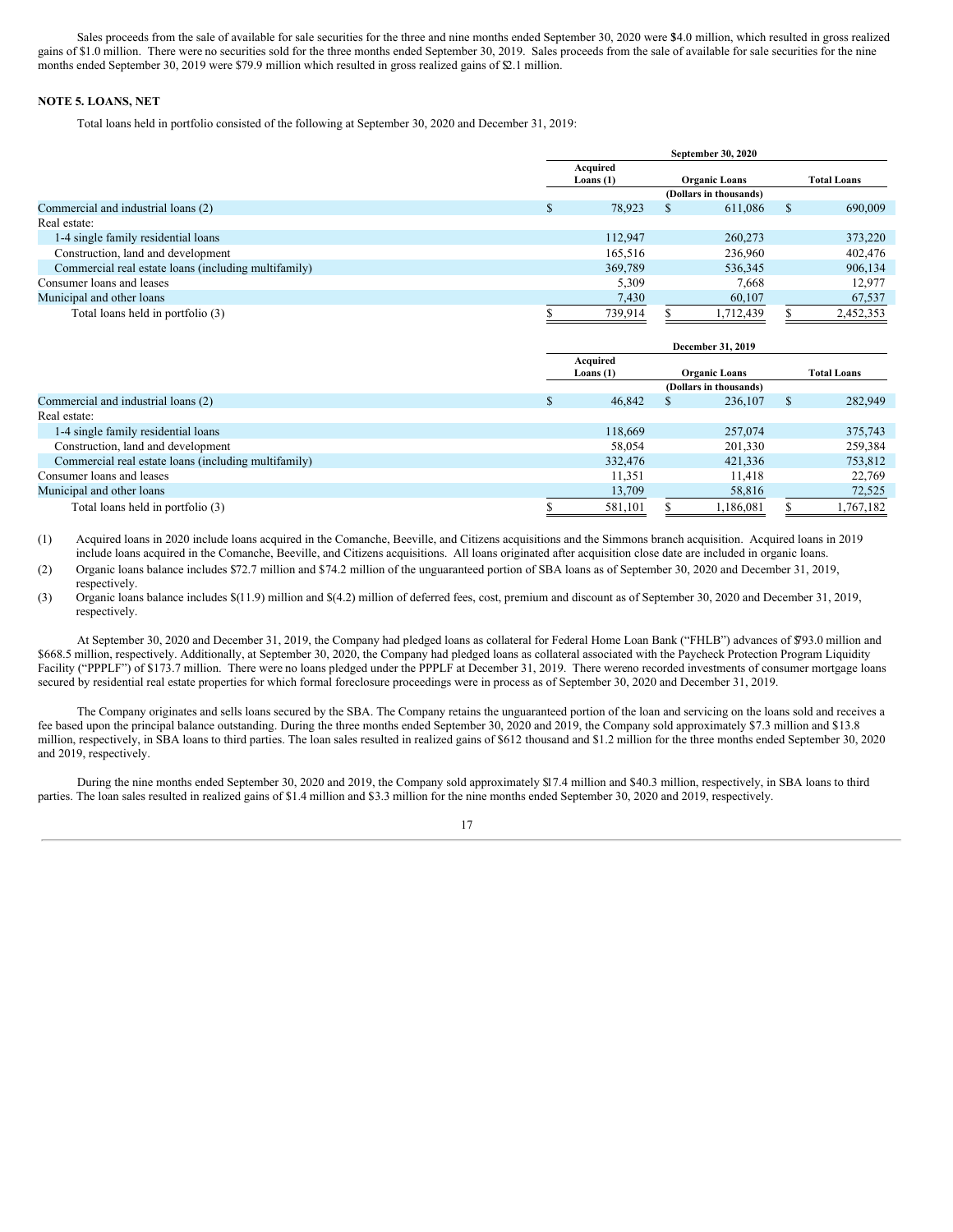In April 2020, we began originating loans to qualified small businesses under the PPP administered by the SBA under the provisions of the CARES Act. Total PPP loans at September 30, 2020 were \$421.1 million and are included in the commercial and industrial segment of our loan portfolio. These loans are fully guaranteed by the SBA, carry a contractual term of two to five years and an interest rate of1.00%. In conjunction with originating PPP loans, the Company recorded deferred origination costs of \$4.9 million and deferred origination fees of \$15.3 million as of September 30, 2020. These fees net of costs will be recognized over the 1.6 year weighted average life of the loans or at the date of forgiveness if earlier. In conjunction with the PPP, we are also currently participating in the PPPLF which, through September 30, 2020, extended loans to banks who are loaning money to small businesses under the PPP. The amount outstanding at September 30, 2020, was \$173.7 million and is non-recourse and secured by the amount of the PPP loans we originate. The maturity date of a borrowing under the PPP Facility is equal the maturity date of the PPP loan pledged to secure the borrowing and would be accelerated (i) if the underlying PPP loan goes into default and is sold to the SBA to realize on the SBA guarantee or (ii) to the extent that any loan forgiveness reimbursement is received from the SBA. Borrowings under the PPP Facility are included in long-term liabilities on the consolidated balance sheet and bear interest at a rate of 0.35%.

Due to the rights retained on certain loan participations sold, the Company is deemed to have retained effective control over these loans under ASC 860, "Transfers and Servicing." These loans can no longer be reported as sold, and must be reported on the balance sheet as loans held for investment regardless of whether the Company intends to exercise its rights. These loans are reported as loans held for investment with the offsetting liability recorded as long-term borrowings. The amount of secured borrowings included in loans held for investment and long-term borrowings at September 30, 2020 and December 31, 2019 was \$4.0 million and \$14.7 million, respectively.

Loans serviced for others are not included in the accompanying balance sheets. The unpaid principal balances of loans serviced for others, including SBA loans, were \$199.5 million and \$205.0 million at September 30, 2020 and December 31, 2019, respectively.

In the ordinary course of business, the Company makes loans to executive officers and directors. Loans to these related parties, including companies in which they are principal owners, are as follows for the periods presented:

|                                          | Three Months Ended September 30, |       | Nine Months Ended September 30, |  |       |  |
|------------------------------------------|----------------------------------|-------|---------------------------------|--|-------|--|
|                                          | 2020                             | 2019  | 2020                            |  | 2019  |  |
|                                          | (Dollars in thousands)           |       |                                 |  |       |  |
| Principal outstanding, beginning of year | 6.928                            | 2.433 | 6,005                           |  | 107   |  |
| Additions (reductions) of affiliations   |                                  |       |                                 |  | 2,352 |  |
| New loans made in current year           | 2.200                            | 4.035 | 4.731                           |  | 4.035 |  |
| Repayments                               | (932)                            | 157   | (2, 540)                        |  | (83)  |  |
| Principal outstanding, end of year       | 8,196                            | 6.411 | 8,196                           |  | 6.411 |  |

There were \$1.6 million in unfunded commitments to related parties at September 30, 2020. There were \$861 thousand in unfunded commitments to related parties at December 31, 2019.

### **NOTE 6. ALLOWANCE FOR LOAN AND LEASE LOSSES**

The allowance for loan and lease losses is a reserve established through a provision for loan losses charged to expense, which represents management's best estimate of probable losses that have been incurred within the existing portfolio of loans. The allowance, in the judgment of management, is necessary to reserve for estimated loan losses and risks inherent in the loan portfolio. The methodology is based on historical loss experience by type of credit and internal risk grade, changes in the composition and volume of the portfolio, and specific loss allocations, with adjustments for current events and conditions. The Company's process for determining the appropriate level of the allowance for loan and lease losses is designated to account for credit deterioration as it occurs.

On April 2, 2019, the Company closed its acquisition of Beeville. At the date of acquisition, Beeville had \$298.9 million in loans. In accordance with ASC 805, "Business Combinations," the Company utilized a third party to value the loan portfolio as of the acquisition date. Based upon the third-party valuation, the fair value of the loans was approximately \$296.4 million at the acquisition date. The overall discount calculated was \$2.5 million and will be accreted into interest income over the life of the loans.

On November 5, 2019, the Company closed its acquisition of Citizens. At the date of acquisition, Citizens had loans with a contractual balance of \$253.1 million. In accordance with ASC 805, "Business Combinations," the Company utilized a third party to value the loan portfolio as of the acquisition date. Based upon the third-party valuation, the preliminary fair value of non-purchased credit impaired loans was approximately \$248.8 million at the acquisition date. Purchased credit impaired loans had a fair value of \$3.2 million. The overall discount calculated was \$1.1 million and will be accreted into interest income over the life of the loans.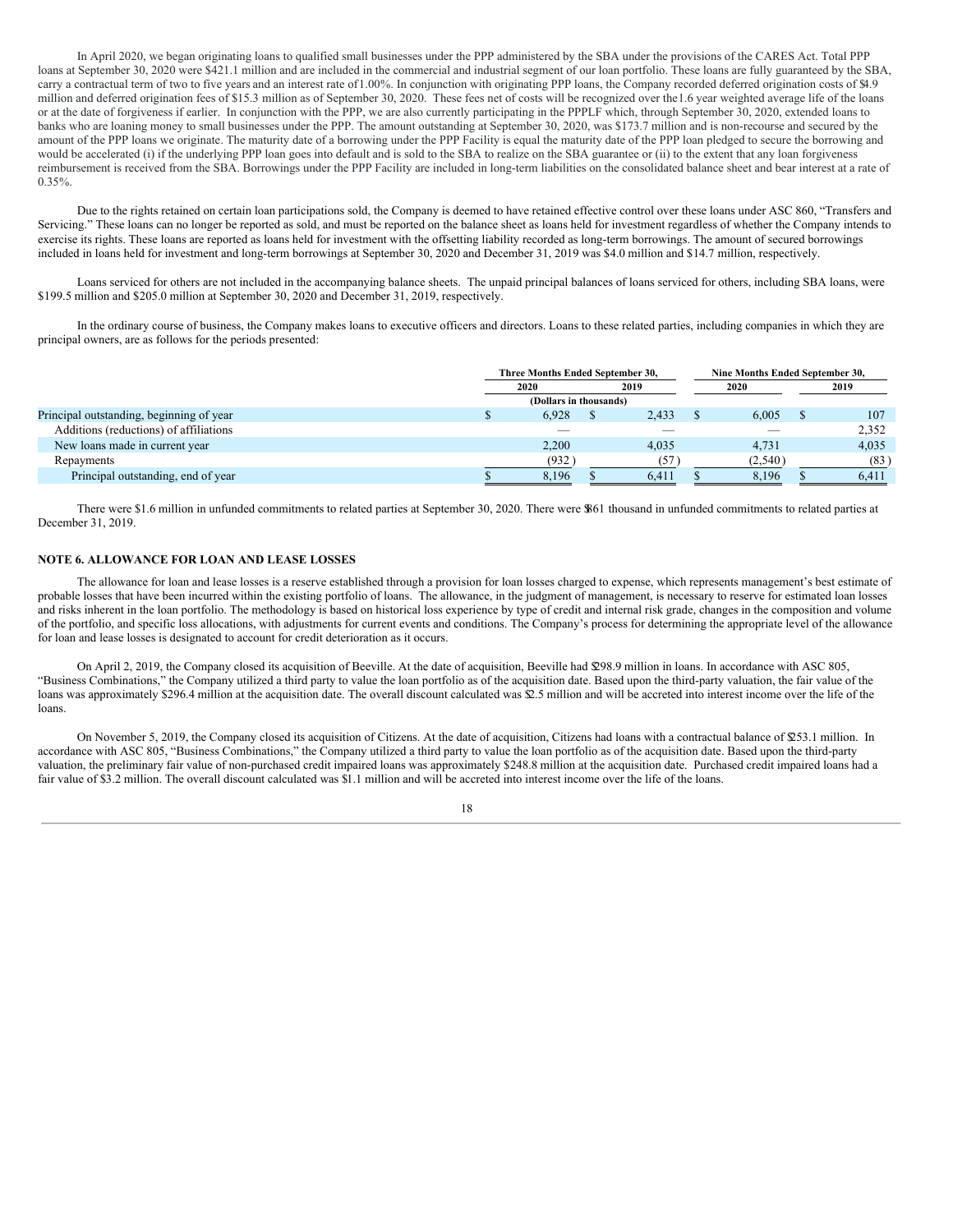On February 28, 2020, the Company closed its acquisition of certain assets and assumption of certain liabilities associated with five offices of Simmons Bank. At the date of acquisition, the offices had \$260.3 million in loans. In accordance with ASC 805, "Business Combinations," the Company utilized a third party to value the loan portfolio as of the acquisition date. Based upon the third-party valuation, the fair value of the loans was approximately \$255.5 million at the acquisition date. The overall discount calculated was \$4.8 million and will be accreted into interest income over the life of the loans.

At September 30, 2020, purchased credit impaired loans related to the Comanche acquisition remain insignificant, and the Bank didnot identify any purchased credit impaired loans related to the Beeville acquisition or the Simmons branch acquisition. Remaining recorded investment in purchased credit impaired loans related to the Citizens acquisition was \$576 thousand at September 30, 2020 and the Company believes that all contractual principal and interest will be received. Purchased credit impaired loans related to the Citizens acquisition are not included in the impaired loans disclosure within this Note.

At September 30, 2020 no provision for loan losses has been recorded for PPP Loans. These loans are fully guaranteed by the U.S. Federal Government and therefore carry a zero percent reserve. PPP loans also carry a put-back provision in the event that a loan is fraudulently originated and the Bank is at fault. Management does not deem a put-back reserve necessary at this time.

The following tables present information related to allowance for loan and lease losses for the periods presented:

|                                                      | <b>Allowance Rollforward</b> |                |  |                    |  |                        |                  |       |                |        |  |  |  |  |
|------------------------------------------------------|------------------------------|----------------|--|--------------------|--|------------------------|------------------|-------|----------------|--------|--|--|--|--|
|                                                      |                              | Beginning      |  |                    |  |                        |                  |       |                | Ending |  |  |  |  |
| Three Months Ended September 30, 2020                |                              | <b>Balance</b> |  | <b>Charge-offs</b> |  | <b>Recoveries</b>      | <b>Provision</b> |       | <b>Balance</b> |        |  |  |  |  |
|                                                      |                              |                |  |                    |  | (Dollars in thousands) |                  |       |                |        |  |  |  |  |
| Commercial and industrial loans                      | \$.                          | 6,313          |  | (559)              |  | 33                     |                  | 1,874 | <sup>\$</sup>  | 7,661  |  |  |  |  |
| Real estate:                                         |                              |                |  |                    |  |                        |                  |       |                |        |  |  |  |  |
| 1-4 single family residential loans                  |                              | 107            |  | (21)               |  |                        |                  | (4)   |                | 82     |  |  |  |  |
| Construction, land and development loans             |                              | 1,258          |  |                    |  |                        |                  | 200   |                | 1,458  |  |  |  |  |
| Commercial real estate loans (including multifamily) |                              | 2,163          |  | _                  |  | $-$                    |                  | 686   |                | 2,849  |  |  |  |  |
| Consumer loans and leases                            |                              | 49             |  | (4)                |  | 20                     |                  | 37    |                | 102    |  |  |  |  |
| Municipal and other loans                            |                              | 15             |  | _                  |  |                        |                  | 38    |                | 55     |  |  |  |  |
| Ending allowance balance                             |                              | 9,905          |  | (584)              |  | 55                     |                  | 2,831 |                | 12,207 |  |  |  |  |

|                                                      | <b>Allowance Rollforward</b> |                                    |  |                    |                        |    |           |    |                          |  |  |  |  |
|------------------------------------------------------|------------------------------|------------------------------------|--|--------------------|------------------------|----|-----------|----|--------------------------|--|--|--|--|
| Three Months Ended September 30, 2019                |                              | <b>Beginning</b><br><b>Balance</b> |  | <b>Charge-offs</b> | <b>Recoveries</b>      |    | Provision |    | Ending<br><b>Balance</b> |  |  |  |  |
|                                                      |                              |                                    |  |                    | (Dollars in thousands) |    |           |    |                          |  |  |  |  |
| Commercial and industrial loans                      |                              | 4,217                              |  | (687)              | 36<br>$\mathbf{S}$     | -S | 669       | Ъ. | 4,235                    |  |  |  |  |
| Real estate:                                         |                              |                                    |  |                    |                        |    |           |    |                          |  |  |  |  |
| 1-4 single family residential loans                  |                              | 32                                 |  |                    | 65                     |    | (66)      |    | 31                       |  |  |  |  |
| Construction, land and development loans             |                              | 794                                |  |                    |                        |    | 90        |    | 884                      |  |  |  |  |
| Commercial real estate loans (including multifamily) |                              | 1.191                              |  | _                  | $-$                    |    | 127       |    | 1,318                    |  |  |  |  |
| Consumer loans and leases                            |                              | 35                                 |  | (26)               |                        |    | 85        |    | 94                       |  |  |  |  |
| Municipal and other loans                            |                              |                                    |  | _                  |                        |    | (5)       |    |                          |  |  |  |  |
| Ending allowance balance                             |                              | 6,277                              |  | (713)              | 101                    |    | 900       |    | 6,565                    |  |  |  |  |

| Nine Months Ended September 30, 2020                 |    | Beginning<br><b>Balance</b> | <b>Charge-offs</b> |          | <b>Recoveries</b> |                        |  | Provision |    | Ending<br><b>Balance</b> |
|------------------------------------------------------|----|-----------------------------|--------------------|----------|-------------------|------------------------|--|-----------|----|--------------------------|
|                                                      |    |                             |                    |          |                   | (Dollars in thousands) |  |           |    |                          |
| Commercial and industrial loans                      | \$ | 4,078                       |                    | (1,268)  |                   | 42                     |  | 4,809     | -S | 7,661                    |
| Real estate:                                         |    |                             |                    |          |                   |                        |  |           |    |                          |
| 1-4 single family residential loans                  |    | 31                          |                    | (21)     |                   | $-$                    |  | 72        |    | 82                       |
| Construction, land and development loans             |    | 1,055                       |                    |          |                   |                        |  | 403       |    | 1,458                    |
| Commercial real estate loans (including multifamily) |    | 1,451                       |                    | _        |                   | _                      |  | 1,398     |    | 2,849                    |
| Consumer loans and leases                            |    | 68                          |                    | (163)    |                   | 34                     |  | 163       |    | 102                      |
| Municipal and other loans                            |    | 54                          |                    | _        |                   | 6                      |  | (5)       |    | 55                       |
| Ending allowance balance                             |    | 6,737                       |                    | (1, 452) |                   | 82                     |  | 6,840     |    | 12,207                   |
|                                                      |    | 19                          |                    |          |                   |                        |  |           |    |                          |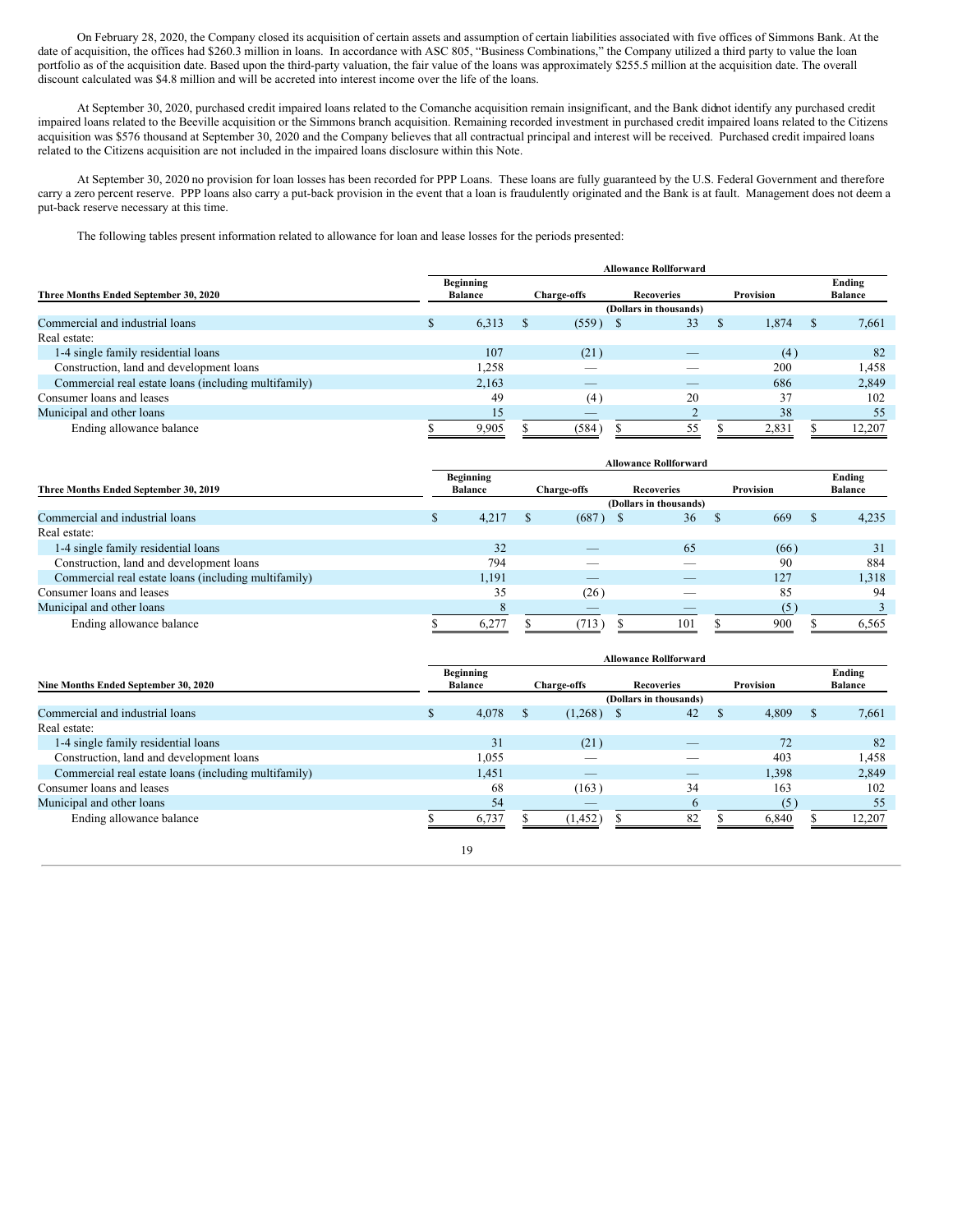|                                                      | <b>Allowance Rollforward</b> |                                    |                        |                          |    |                   |  |           |   |                          |  |  |  |  |
|------------------------------------------------------|------------------------------|------------------------------------|------------------------|--------------------------|----|-------------------|--|-----------|---|--------------------------|--|--|--|--|
| Nine Months Ended September 30, 2019                 |                              | <b>Beginning</b><br><b>Balance</b> |                        | <b>Charge-offs</b>       |    | <b>Recoveries</b> |  | Provision |   | Ending<br><b>Balance</b> |  |  |  |  |
|                                                      |                              |                                    | (Dollars in thousands) |                          |    |                   |  |           |   |                          |  |  |  |  |
| Commercial and industrial loans                      |                              | 4,453                              |                        | (1,908)                  | Ъ. | 95                |  | 1,595     | S | 4,235                    |  |  |  |  |
| Real estate:                                         |                              |                                    |                        |                          |    |                   |  |           |   |                          |  |  |  |  |
| 1-4 single family residential loans                  |                              | 59                                 |                        | $\overline{\phantom{a}}$ |    | 65                |  | (93)      |   | 31                       |  |  |  |  |
| Construction, land and development loans             |                              | 731                                |                        | ___                      |    | __                |  | 153       |   | 884                      |  |  |  |  |
| Commercial real estate loans (including multifamily) |                              | 960                                |                        | _                        |    |                   |  | 358       |   | 1,318                    |  |  |  |  |
| Consumer loans and leases                            |                              | 80                                 |                        | (60)                     |    |                   |  | 69        |   | 94                       |  |  |  |  |
| Municipal and other loans                            |                              |                                    |                        | $\overline{\phantom{a}}$ |    |                   |  |           |   |                          |  |  |  |  |
| Ending allowance balance                             |                              | 6,286                              |                        | (1,968)                  |    | 166               |  | 2,081     |   | 6,565                    |  |  |  |  |

### *Credit Quality Indicators*

In evaluating credit risk, the Company looks at multiple factors; however, management considers delinquency status to be the most meaningful indicator of the credit quality of 1-4 single family residential, home equity loans and lines of credit and consumer loans. Delinquency statistics are updated at least monthly. Internal risk ratings are considered the most meaningful indicator of credit quality for commercial, construction, land and development and commercial real estate loans. Internal risk ratings are updated on a continuous basis.

The following tables present an aging analysis of the recorded investment for delinquent loans by portfolio and segment for the periods presented:

| Accruing                                             |  |           |                                     |       |                                     |       |    |                                       |                 |       |    |           |
|------------------------------------------------------|--|-----------|-------------------------------------|-------|-------------------------------------|-------|----|---------------------------------------|-----------------|-------|----|-----------|
| September 30, 2020                                   |  | Current   | 30 to 59<br><b>Davs Past</b><br>Due |       | 60 to 89<br><b>Davs Past</b><br>Due |       |    | 90 Days or<br><b>More Past</b><br>Due | Non-<br>Accrual |       |    | Total     |
|                                                      |  |           | (Dollars in thousands)              |       |                                     |       |    |                                       |                 |       |    |           |
| Commercial and industrial loans                      |  | 685,416   |                                     | 195   | <sup>S</sup>                        | 39    | -S |                                       |                 | 4,359 | S. | 690,009   |
| Real estate:                                         |  |           |                                     |       |                                     |       |    |                                       |                 |       |    |           |
| 1-4 single family residential loans                  |  | 369,983   |                                     | 733   |                                     | 563   |    | _                                     |                 | 1.941 |    | 373,220   |
| Construction, land and development                   |  | 402,259   |                                     |       |                                     |       |    |                                       |                 | 217   |    | 402,476   |
| Commercial real estate loans (including multifamily) |  | 903,602   |                                     | _     |                                     | 381   |    | _                                     |                 | 2,151 |    | 906,134   |
| Consumer loans and leases                            |  | 12,813    |                                     | 82    |                                     | 20    |    |                                       |                 | 62    |    | 12,977    |
| Municipal and other loans                            |  | 67,537    |                                     |       |                                     | _     |    |                                       |                 | $-\,$ |    | 67,537    |
| Total loans                                          |  | 2,441,610 |                                     | 1,010 |                                     | 1,003 |    |                                       |                 | 8,730 |    | 2,452,353 |

| Accruing                                             |  |           |  |                  |  |                        |  |                          |   |         |          |
|------------------------------------------------------|--|-----------|--|------------------|--|------------------------|--|--------------------------|---|---------|----------|
|                                                      |  |           |  | 30 to 59         |  | 60 to 89               |  | 90 Days or               |   |         |          |
|                                                      |  |           |  | <b>Davs Past</b> |  | Days Past              |  | <b>More Past</b>         |   | Non-    |          |
| December 31, 2019                                    |  | Current   |  | Due              |  | Due                    |  | Due                      |   | Accrual | Total    |
|                                                      |  |           |  |                  |  | (Dollars in thousands) |  |                          |   |         |          |
| Commercial and industrial loans                      |  | 278,922   |  | 760              |  | 688                    |  | $\overline{\phantom{0}}$ | S | 2.579   | 282,949  |
| Real estate:                                         |  |           |  |                  |  |                        |  |                          |   |         |          |
| 1-4 single family residential loans                  |  | 372,828   |  | 1.018            |  |                        |  | _                        |   | 1,897   | 375,743  |
| Construction, land and development                   |  | 258,497   |  | 671              |  |                        |  |                          |   | 216     | 259,384  |
| Commercial real estate loans (including multifamily) |  | 750.432   |  | 1,283            |  | 404                    |  |                          |   | 1.693   | 753,812  |
| Consumer loans and leases                            |  | 22,663    |  | 27               |  |                        |  | ◠                        |   | 74      | 22,769   |
| Municipal and other loans                            |  | 72,525    |  |                  |  |                        |  |                          |   |         | 72,525   |
| Total loans                                          |  | 1,755,867 |  | 3,759            |  | .095                   |  |                          |   | 6,459   | ,767,182 |

There were no loans 90 days or more past due and still accruing at September 30, 2020. There wasone loan 90 days or more past due and still accruing at December 31, 2019 with a recorded investment of \$2 thousand. All loans with active deferral periods related to COVID-19 are excluded from nonaccrual and days past due reporting.

At September 30, 2020, non-accrual loans that were 30 to 59 days past due were \$730 thousand, non-accrual loans that were 60 to 89 days past due were \$370 thousand and non-accrual loans that were 90 days or more past due were \$2.1 million. At December 31,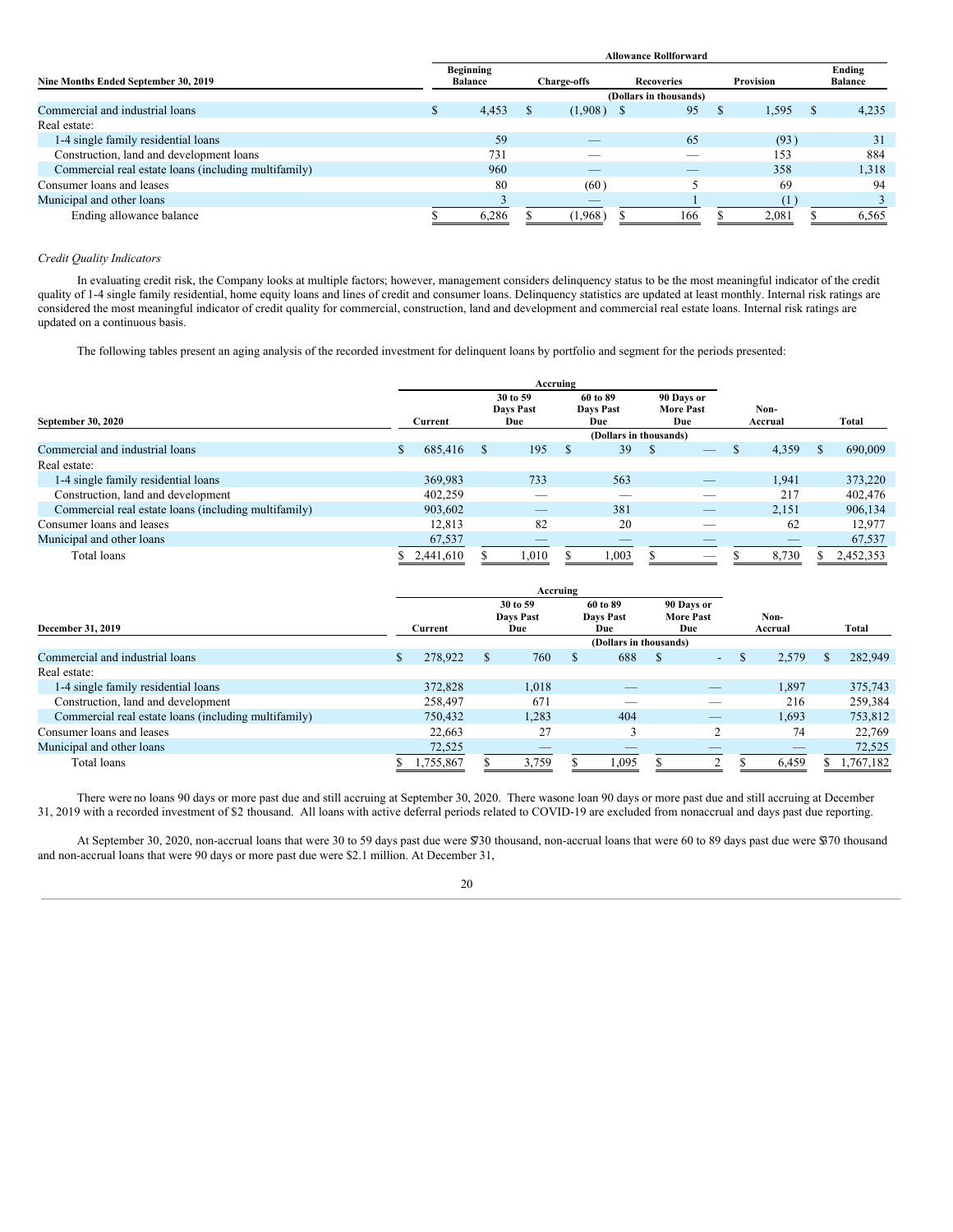2019, non-accrual loans that were 30 to 59 days past due were \$308 thousand, non-accrual loans that were 60 to 89 days past due were \$1.2 million, and non-accrual loans that were 90 days or more past due were \$2.6 million.

Loans exhibiting potential credit weaknesses that deserve management's close attention and that if left uncorrected may result in deterioration of the repayment capacity of the borrower are categorized as special mention. Loans with well-defined credit weaknesses including payment defaults, declining collateral values, frequent overdrafts, operating losses, increasing balance sheet leverage, inadequate cash flow, project cost overruns, unreasonable construction delays, past due real estate taxes or exhausted interest reserves are assigned an internal risk rating of substandard. Loans classified as substandard can be on an accrual or non-accrual basis, as determined by its unique characteristics. A loan with a weakness so severe that collection in full is highly questionable or improbable will be assigned an internal risk rating of doubtful.

The following tables summarize the Company's loans by key indicators of credit quality for the periods presented:

| <b>September 30, 2020</b>                            | Pass      |   | <b>Special</b><br><b>Mention</b> | Substandard | Doubtful |
|------------------------------------------------------|-----------|---|----------------------------------|-------------|----------|
|                                                      |           |   |                                  |             |          |
| Commercial and industrial loans                      | 670,463   | S | 2.783                            | 16.462      | 301      |
| Real estate:                                         |           |   |                                  |             |          |
| 1-4 single family residential loans                  | 369,024   |   | 286                              | 3,910       |          |
| Construction, land and development                   | 398,134   |   | 4,125                            | 217         |          |
| Commercial real estate loans (including multifamily) | 889,239   |   | 7,339                            | 9,556       |          |
| Consumer loans and leases                            | 12.901    |   |                                  | 76          |          |
| Municipal and other loans                            | 64,498    |   | 2,950                            | 89          |          |
| Total loans                                          | 2.404.259 |   | 17,483                           | 30,310      | 301      |

|                                                      |           |             | <b>Special</b>           |               |        |    |   |
|------------------------------------------------------|-----------|-------------|--------------------------|---------------|--------|----|---|
| December 31, 2019                                    | Pass      | Substandard |                          | Doubtful      |        |    |   |
|                                                      |           |             | (Dollars in thousands)   |               |        |    |   |
| Commercial and industrial loans                      | 266,688   | <b>S</b>    | 1.905                    | <sup>\$</sup> | 14,355 | -S |   |
| Real estate:                                         |           |             |                          |               |        |    |   |
| 1-4 single family residential loans                  | 372,190   |             | 893                      |               | 2,660  |    |   |
| Construction, land and development                   | 258,864   |             | 304                      |               | 216    |    |   |
| Commercial real estate loans (including multifamily) | 734,757   |             | 5.312                    |               | 13,743 |    |   |
| Consumer loans and leases                            | 22,632    |             | $\overline{\phantom{a}}$ |               | 137    |    |   |
| Municipal and other loans                            | 72,134    |             | $\overline{\phantom{a}}$ |               | 391    |    | _ |
| Total loans                                          | 1,727,265 |             | 8,414                    |               | 31,502 |    |   |

Internal risk ratings and other credit metrics are key factors in identifying loans to be individually evaluated for impairment and impact management's estimates of loss factors used in determining the amount of the allowance for loan and lease losses.

The following tables show the Company's investment in loans disaggregated based on the method of evaluating impairment for the periods presented:

|                                                      |              |                                                    | <b>Loans - Recorded Investment</b>                 |               |                                                    | <b>Allowance for Credit Loss</b> |                                                    |  |
|------------------------------------------------------|--------------|----------------------------------------------------|----------------------------------------------------|---------------|----------------------------------------------------|----------------------------------|----------------------------------------------------|--|
| September 30, 2020                                   |              | Individually<br><b>Evaluated for</b><br>Impairment | Collectively<br><b>Evaluated for</b><br>Impairment |               | Individually<br><b>Evaluated for</b><br>Impairment |                                  | Collectively<br><b>Evaluated for</b><br>Impairment |  |
|                                                      |              |                                                    |                                                    |               | (Dollars in thousands)                             |                                  |                                                    |  |
| Commercial and industrial loans                      | $\mathbb{S}$ | 4,457                                              | 685,552<br>\$                                      | <sup>\$</sup> | 3,023                                              | <b>S</b>                         | 4,638                                              |  |
| Real estate:                                         |              |                                                    |                                                    |               |                                                    |                                  |                                                    |  |
| 1-4 single family residential loans                  |              | 2,073                                              | 371,147                                            |               | $\overline{2}$                                     |                                  | 80                                                 |  |
| Construction, land and development                   |              | 215                                                | 402,261                                            |               |                                                    |                                  | 1,458                                              |  |
| Commercial real estate loans (including multifamily) |              | 2,149                                              | 903,985                                            |               | $\overline{\phantom{a}}$                           |                                  | 2,849                                              |  |
| Consumer loans and leases                            |              | 61                                                 | 12,916                                             |               | 51                                                 |                                  | 51                                                 |  |
| Municipal and other loans                            |              |                                                    | 67,537                                             |               |                                                    |                                  | 55                                                 |  |
| Total loans                                          |              | 8.955                                              | 2,443,398                                          |               | 3.076                                              |                                  | 9,131                                              |  |
|                                                      | 21           |                                                    |                                                    |               |                                                    |                                  |                                                    |  |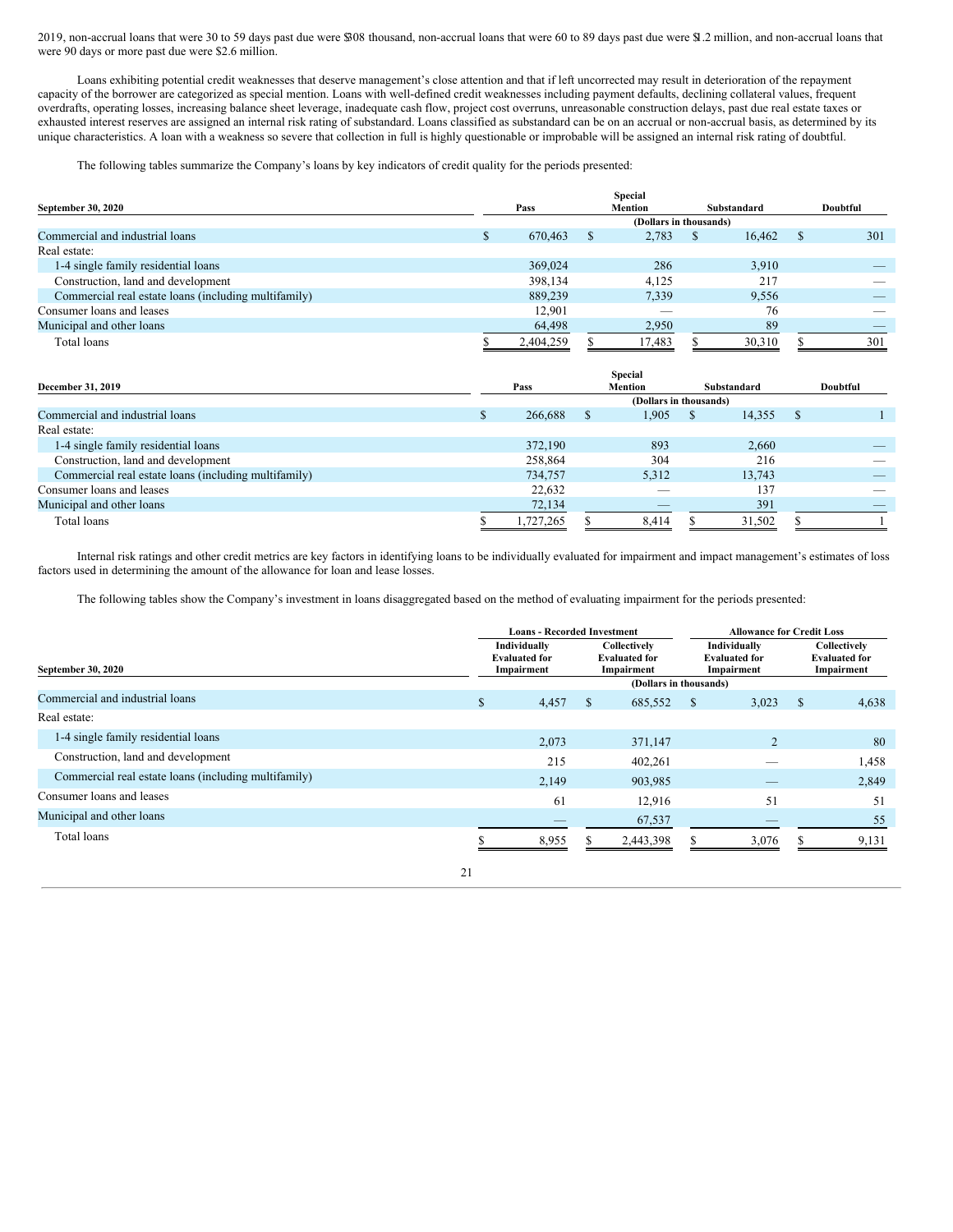|                                                      | <b>Loans - Recorded Investment</b>                 |   |                                                    | <b>Allowance for Credit Loss</b> |                                                    |     |                                                    |  |
|------------------------------------------------------|----------------------------------------------------|---|----------------------------------------------------|----------------------------------|----------------------------------------------------|-----|----------------------------------------------------|--|
| December 31, 2019                                    | Individually<br><b>Evaluated for</b><br>Impairment |   | Collectively<br><b>Evaluated for</b><br>Impairment |                                  | Individually<br><b>Evaluated for</b><br>Impairment |     | Collectively<br><b>Evaluated for</b><br>Impairment |  |
|                                                      |                                                    |   | (Dollars in thousands)                             |                                  |                                                    |     |                                                    |  |
| Commercial and industrial loans                      | \$<br>2,508                                        | S | 280,441                                            | S                                | 1,422                                              | - S | 2,657                                              |  |
| Real estate:                                         |                                                    |   |                                                    |                                  |                                                    |     |                                                    |  |
| 1-4 single family residential loans                  | 1,988                                              |   | 373,755                                            |                                  | 3                                                  |     | 28                                                 |  |
| Construction, land and development                   | 216                                                |   | 259,168                                            |                                  |                                                    |     | 1,055                                              |  |
| Commercial real estate loans (including multifamily) | 1,571                                              |   | 752,241                                            |                                  | _                                                  |     | 1,451                                              |  |
| Consumer loans and leases                            | 24                                                 |   | 22,745                                             |                                  | 19                                                 |     | 48                                                 |  |
| Municipal and other loans                            |                                                    |   | 72,525                                             |                                  |                                                    |     | 54                                                 |  |
| Total loans                                          | 6,307                                              |   | 1,760,875                                          |                                  | 1,444                                              |     | 5,293                                              |  |

The following tables set forth certain information regarding the Company's impaired loans that were evaluated for specific reserves for the periods presented:

|                                                      |   |                        |                                       | <b>Impaired Loans - With Allowance</b> | <b>Impaired Loans - With no</b><br><b>Allowance</b> |                |               |                        |          |                                       |
|------------------------------------------------------|---|------------------------|---------------------------------------|----------------------------------------|-----------------------------------------------------|----------------|---------------|------------------------|----------|---------------------------------------|
| September 30, 2020                                   |   | Recorded<br>Investment | Unpaid<br>Principal<br><b>Balance</b> |                                        | Related<br>Allowance                                |                |               | Recorded<br>Investment |          | Unpaid<br>Principal<br><b>Balance</b> |
|                                                      |   |                        |                                       |                                        | (Dollars in thousands)                              |                |               |                        |          |                                       |
| Commercial and industrial loans                      | ж | 3,919                  | \$                                    | 3,924                                  | \$.                                                 | 3,023          | <sup>\$</sup> | 532                    | <b>S</b> | 530                                   |
| Real estate:                                         |   |                        |                                       |                                        |                                                     |                |               |                        |          |                                       |
| 1-4 single family residential loans                  |   |                        |                                       |                                        |                                                     | $\overline{2}$ |               | 2,068                  |          | 2,067                                 |
| Construction, land and development                   |   |                        |                                       |                                        |                                                     | __             |               | 217                    |          | 215                                   |
| Commercial real estate loans (including multifamily) |   |                        |                                       |                                        |                                                     | _              |               | 2,151                  |          | 2,124                                 |
| Consumer loans and leases                            |   | 51                     |                                       | 51                                     |                                                     | 51             |               | 10                     |          | 9                                     |
| Municipal and other loans                            |   | __                     |                                       | $\overline{\phantom{a}}$               |                                                     | _              |               | $-$                    |          | $\overline{\phantom{a}}$              |
| Total loans                                          |   | 3,977                  |                                       | 3,982                                  |                                                     | 3,076          |               | 4,978                  |          | 4,945                                 |

|                                                      |               | <b>Impaired Loans - With Allowance</b> | <b>Impaired Loans - With no</b><br>Allowance |                                       |          |                          |               |                        |               |                                       |
|------------------------------------------------------|---------------|----------------------------------------|----------------------------------------------|---------------------------------------|----------|--------------------------|---------------|------------------------|---------------|---------------------------------------|
| December 31, 2019                                    |               | Recorded<br>Investment                 |                                              | Unpaid<br>Principal<br><b>Balance</b> |          | Related<br>Allowance     |               | Recorded<br>Investment |               | Unpaid<br>Principal<br><b>Balance</b> |
|                                                      |               |                                        |                                              |                                       |          | (Dollars in thousands)   |               |                        |               |                                       |
| Commercial and industrial loans                      | <sup>\$</sup> | 2,150                                  | <sup>\$</sup>                                | 2,168                                 | <b>S</b> | 1,422                    | <sup>\$</sup> | 358                    | <sup>\$</sup> | 360                                   |
| Real estate:                                         |               |                                        |                                              |                                       |          |                          |               |                        |               |                                       |
| 1-4 single family residential loans                  |               | 12                                     |                                              | 12                                    |          | 3                        |               | 1,976                  |               | 1,965                                 |
| Construction, land and development                   |               | ___                                    |                                              |                                       |          |                          |               | 216                    |               | 214                                   |
| Commercial real estate loans (including multifamily) |               | $\overline{\phantom{a}}$               |                                              |                                       |          | _                        |               | 1,571                  |               | 1,571                                 |
| Consumer loans and leases                            |               | 24                                     |                                              | 24                                    |          | 19                       |               |                        |               |                                       |
| Municipal and other loans                            |               | $\overline{\phantom{a}}$               |                                              | $\overline{\phantom{a}}$              |          | $\overline{\phantom{a}}$ |               | $-$                    |               |                                       |
| Total loans                                          |               | 2,186                                  |                                              | 2,204                                 |          | 1,444                    |               | 4,121                  |               | 4,110                                 |
|                                                      |               | 22                                     |                                              |                                       |          |                          |               |                        |               |                                       |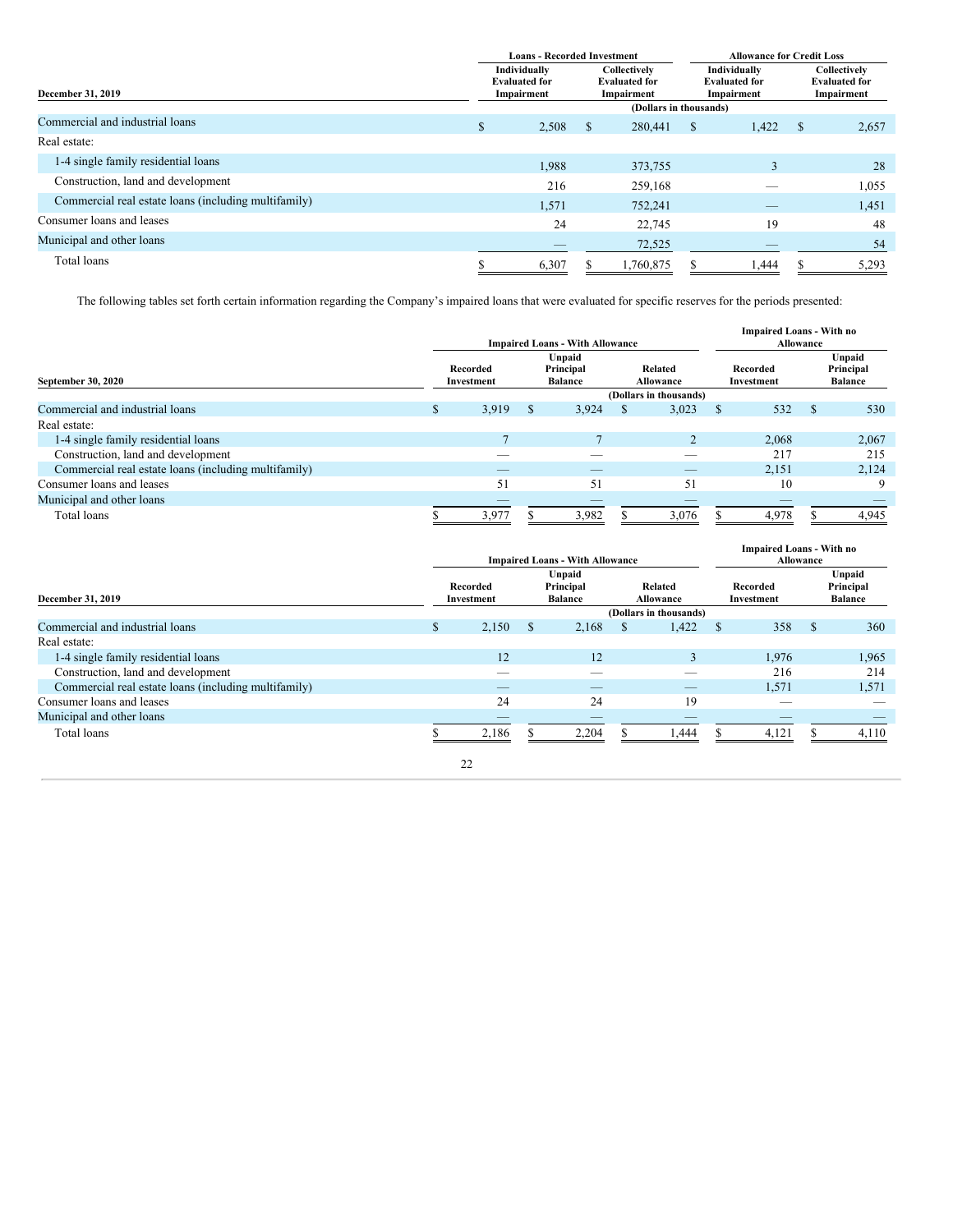|                                                      | Three Months Ended September 30, |                                   |                                                                              |                          |      |       |      |                                         |  |  |  |  |  |
|------------------------------------------------------|----------------------------------|-----------------------------------|------------------------------------------------------------------------------|--------------------------|------|-------|------|-----------------------------------------|--|--|--|--|--|
|                                                      |                                  |                                   | 2020                                                                         |                          | 2019 |       |      |                                         |  |  |  |  |  |
|                                                      |                                  | Average<br>Recorded<br>Investment | <b>Interest</b><br>Average<br>Recorded<br>Income<br>Recognized<br>Investment |                          |      |       |      | <b>Interest</b><br>Income<br>Recognized |  |  |  |  |  |
|                                                      |                                  |                                   |                                                                              | (Dollars in thousands)   |      |       |      |                                         |  |  |  |  |  |
| Commercial and industrial loans                      | Ъ.                               | 4,526                             | S                                                                            | _                        |      | 2,758 | - \$ |                                         |  |  |  |  |  |
| Real estate:                                         |                                  |                                   |                                                                              |                          |      |       |      |                                         |  |  |  |  |  |
| 1-4 single family residential loans                  |                                  | 2,005                             |                                                                              | $\overline{\phantom{a}}$ |      | 1,409 |      |                                         |  |  |  |  |  |
| Construction, land and development                   |                                  | 217                               |                                                                              | _                        |      | 216   |      |                                         |  |  |  |  |  |
| Commercial real estate loans (including multifamily) |                                  | 278                               |                                                                              | $-$                      |      | 238   |      |                                         |  |  |  |  |  |
| Consumer loans and leases                            |                                  | 51                                |                                                                              |                          |      | 22    |      |                                         |  |  |  |  |  |
| Municipal and other loans                            |                                  | $\overline{\phantom{a}}$          |                                                                              | $\overline{\phantom{a}}$ |      | $-$   |      |                                         |  |  |  |  |  |
| Total loans                                          |                                  | 7,077                             |                                                                              |                          |      | 4,643 |      |                                         |  |  |  |  |  |

|                                                      | Nine Months Ended September 30, |                                   |               |                                         |  |                                   |   |                                         |  |  |  |  |  |
|------------------------------------------------------|---------------------------------|-----------------------------------|---------------|-----------------------------------------|--|-----------------------------------|---|-----------------------------------------|--|--|--|--|--|
|                                                      |                                 |                                   | 2020          |                                         |  |                                   |   |                                         |  |  |  |  |  |
|                                                      |                                 | Average<br>Recorded<br>Investment |               | <b>Interest</b><br>Income<br>Recognized |  | Average<br>Recorded<br>Investment |   | <b>Interest</b><br>Income<br>Recognized |  |  |  |  |  |
|                                                      | (Dollars in thousands)          |                                   |               |                                         |  |                                   |   |                                         |  |  |  |  |  |
| Commercial and industrial loans                      | S                               | 5,342                             | <sup>\$</sup> | _                                       |  | 2,905                             | S | _                                       |  |  |  |  |  |
| Real estate:                                         |                                 |                                   |               |                                         |  |                                   |   |                                         |  |  |  |  |  |
| 1-4 single family residential loans                  |                                 | 2,024                             |               |                                         |  | 1,434                             |   |                                         |  |  |  |  |  |
| Construction, land and development                   |                                 | 216                               |               | -                                       |  | 220                               |   |                                         |  |  |  |  |  |
| Commercial real estate loans (including multifamily) |                                 | 267                               |               | $\overline{\phantom{a}}$                |  | 243                               |   | $-$                                     |  |  |  |  |  |
| Consumer loans and leases                            |                                 | 51                                |               | _                                       |  | 24                                |   | --                                      |  |  |  |  |  |
| Municipal and other loans                            |                                 |                                   |               |                                         |  |                                   |   |                                         |  |  |  |  |  |
| Total loans                                          |                                 | 7,900                             |               |                                         |  | 4,826                             |   |                                         |  |  |  |  |  |

### *Troubled Debt Restructurings:*

The following table provides a summary of troubled debt restructurings ("TDRs") based upon delinquency status, all of which are considered impaired, for the periods presented:

|                                                      | <b>September 30, 2020</b> |    |                        |                        | December 31, 2019 |                        |  |
|------------------------------------------------------|---------------------------|----|------------------------|------------------------|-------------------|------------------------|--|
|                                                      | Number of<br>contracts    |    | Recorded<br>Investment | Number of<br>contracts |                   | Recorded<br>Investment |  |
|                                                      |                           |    | (Dollars in thousands) |                        |                   |                        |  |
| Performing TDRs:                                     |                           |    |                        |                        |                   |                        |  |
| Commercial and industrial loans                      | $\overline{2}$            | -S | 53                     | $\overline{2}$         | \$.               | 58                     |  |
| Real estate:                                         |                           |    |                        |                        |                   |                        |  |
| 1-4 single family residential loans                  | 3                         |    | 134                    | o                      |                   | 151                    |  |
| Construction, land and development                   |                           |    |                        |                        |                   |                        |  |
| Commercial real estate loans (including multifamily) |                           |    |                        |                        |                   |                        |  |
| Consumer loans and leases                            |                           |    |                        |                        |                   |                        |  |
| Municipal and other loans                            |                           |    | 62                     |                        |                   |                        |  |
| Total performing TDRs                                | 6                         |    | 249                    |                        |                   | 209                    |  |
| Nonperforming TDRs                                   | 13                        |    | 498                    |                        |                   | 198                    |  |
| <b>Total TDRs</b>                                    | 19                        |    | 747                    | 10                     |                   | 407                    |  |
| Allowance attributable to TDRs                       |                           |    | 421                    |                        |                   | 113                    |  |

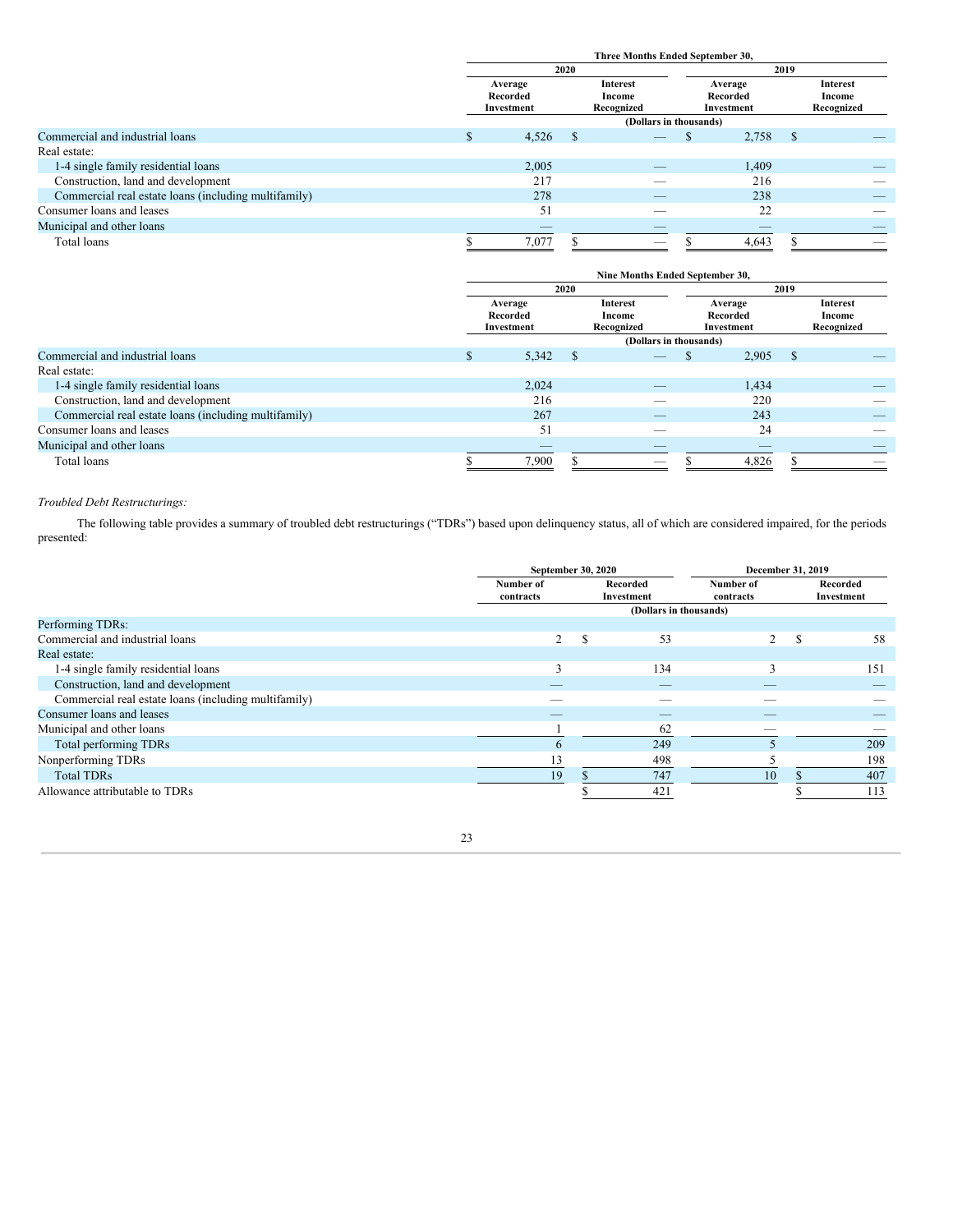The following tables summarize TDRs, and includes newly designated TDRs as well as modifications made to existing TDRs, for the periods presented. Modifications may include, but are not limited to, granting a material extension of time, entering into a forbearance agreement, adjusting the interest rate, accepting interest only payments for an extended period of time, a change in the amortization period or a combination of any of these. Post-modification balances represent the recorded investment at the end of Day 2 in which the modification was made.

The CARES Act includes a provision for the Company to opt out of applying the TDR accounting guidance in ASC 310-40 for certain loan modificationsLoan modifications made between March 1, 2020 and the earlier of i) December 30, 2020 or ii) 60 days after the President declares a termination of the COVID-19 national emergency are eligible for this relief if the related loans were not more than 30 days past due as of December 31, 2019. During the period March 1, 2020 and June 30, 2020, 1,216 qualified loans had been granted 90 day deferrals or interest only payment periods of90 days with an unpaid principal balance of \$520.6 million. Subsequent to June 30, 2020 through September 30, 2020, approximately \$414.6 million in loans have resumed regularly scheduled payments. Of the \$106 million remaining in deferral, approximately \$24.8 million and \$7.0 million have requested second and third 90 day deferral periods, respectively. These deferrals have also caused the increase in accrued interest shown on the consolidated balance sheets at September 30, 2020 compared to December 31, 2019.

|                                         | Three Months Ended September 30, |                                                               |    |                                                                |    |                      |                           |  |                                                               |    |                                                                |    |                      |                          |  |  |
|-----------------------------------------|----------------------------------|---------------------------------------------------------------|----|----------------------------------------------------------------|----|----------------------|---------------------------|--|---------------------------------------------------------------|----|----------------------------------------------------------------|----|----------------------|--------------------------|--|--|
|                                         |                                  |                                                               |    | 2020                                                           |    |                      | 2019                      |  |                                                               |    |                                                                |    |                      |                          |  |  |
|                                         | Number of<br>Contracts           | Pre-<br>Modification<br>Outstanding<br>Recorded<br>Investment |    | Post-<br>Modification<br>Outstanding<br>Recorded<br>Investment |    | Related<br>Allowance | Number<br>of<br>Contracts |  | Pre-<br>Modification<br>Outstanding<br>Recorded<br>Investment |    | Post-<br>Modification<br>Outstanding<br>Recorded<br>Investment |    | Related<br>Allowance |                          |  |  |
|                                         |                                  |                                                               |    |                                                                |    |                      | (Dollars in thousands)    |  |                                                               |    |                                                                |    |                      |                          |  |  |
| Commercial and industrial loans         | $\hspace{0.1mm}-\hspace{0.1mm}$  | \$                                                            |    |                                                                | __ |                      | _                         |  | <b>S</b>                                                      | 13 | -S                                                             | 13 | $\mathbf S$          | $\qquad \qquad - \qquad$ |  |  |
| Real estate:                            |                                  |                                                               |    |                                                                |    |                      |                           |  |                                                               |    |                                                                |    |                      |                          |  |  |
| 1-4 single family residential loans     |                                  |                                                               | _  |                                                                |    |                      |                           |  |                                                               |    |                                                                |    |                      |                          |  |  |
| Construction, land and development      |                                  |                                                               |    |                                                                |    |                      |                           |  |                                                               |    |                                                                |    |                      |                          |  |  |
| Commercial real estate loans (including |                                  |                                                               |    |                                                                |    |                      |                           |  |                                                               |    |                                                                |    |                      |                          |  |  |
| multifamily)                            |                                  |                                                               |    |                                                                |    |                      |                           |  |                                                               |    |                                                                |    |                      |                          |  |  |
| Consumer loans and leases               |                                  |                                                               | __ |                                                                |    |                      |                           |  |                                                               |    |                                                                |    |                      |                          |  |  |
| Municipal and other loans               |                                  |                                                               | 62 |                                                                | 62 |                      |                           |  |                                                               |    |                                                                |    |                      | _                        |  |  |

|                                                         | Nine Months Ended September 30,                                                         |                        |     |                                                                |     |                             |                                  |                                                               |   |                                                                |   |     |                      |    |  |  |  |  |
|---------------------------------------------------------|-----------------------------------------------------------------------------------------|------------------------|-----|----------------------------------------------------------------|-----|-----------------------------|----------------------------------|---------------------------------------------------------------|---|----------------------------------------------------------------|---|-----|----------------------|----|--|--|--|--|
|                                                         |                                                                                         |                        |     | 2020                                                           |     |                             |                                  | 2019                                                          |   |                                                                |   |     |                      |    |  |  |  |  |
|                                                         | Pre-<br>Modification<br>Outstanding<br>Number of<br>Recorded<br>Contracts<br>Investment |                        |     | Post-<br>Modification<br>Outstanding<br>Recorded<br>Investment |     | Related<br><b>Allowance</b> | Number<br>of<br><b>Contracts</b> | Pre-<br>Modification<br>Outstanding<br>Recorded<br>Investment |   | Post-<br>Modification<br>Outstanding<br>Recorded<br>Investment |   |     | Related<br>Allowance |    |  |  |  |  |
|                                                         |                                                                                         | (Dollars in thousands) |     |                                                                |     |                             |                                  |                                                               |   |                                                                |   |     |                      |    |  |  |  |  |
| Commercial and industrial loans                         | 5                                                                                       | $\mathcal{S}$          | 444 | ъ                                                              | 444 | S                           | 332                              | 3                                                             | S | 141                                                            | S | 141 | <sup>\$</sup>        | 90 |  |  |  |  |
| Real estate:                                            |                                                                                         |                        |     |                                                                |     |                             |                                  |                                                               |   |                                                                |   |     |                      |    |  |  |  |  |
| 1-4 single family residential loans                     |                                                                                         |                        |     |                                                                |     |                             |                                  |                                                               |   |                                                                |   |     |                      |    |  |  |  |  |
| Construction, land and development                      |                                                                                         |                        |     |                                                                |     |                             |                                  |                                                               |   |                                                                |   |     |                      |    |  |  |  |  |
| Commercial real estate loans (including<br>multifamily) |                                                                                         |                        |     |                                                                |     |                             |                                  |                                                               |   |                                                                |   |     |                      |    |  |  |  |  |
| Consumer loans and leases                               |                                                                                         |                        |     |                                                                | ___ |                             |                                  |                                                               |   |                                                                |   |     |                      |    |  |  |  |  |
| Municipal and other loans                               |                                                                                         |                        | 62  |                                                                | 62  |                             | _                                | _                                                             |   |                                                                |   |     |                      |    |  |  |  |  |

There have been no defaults of troubled debt restructurings that took place within the three or nine months ended September 30, 2020 and 2019.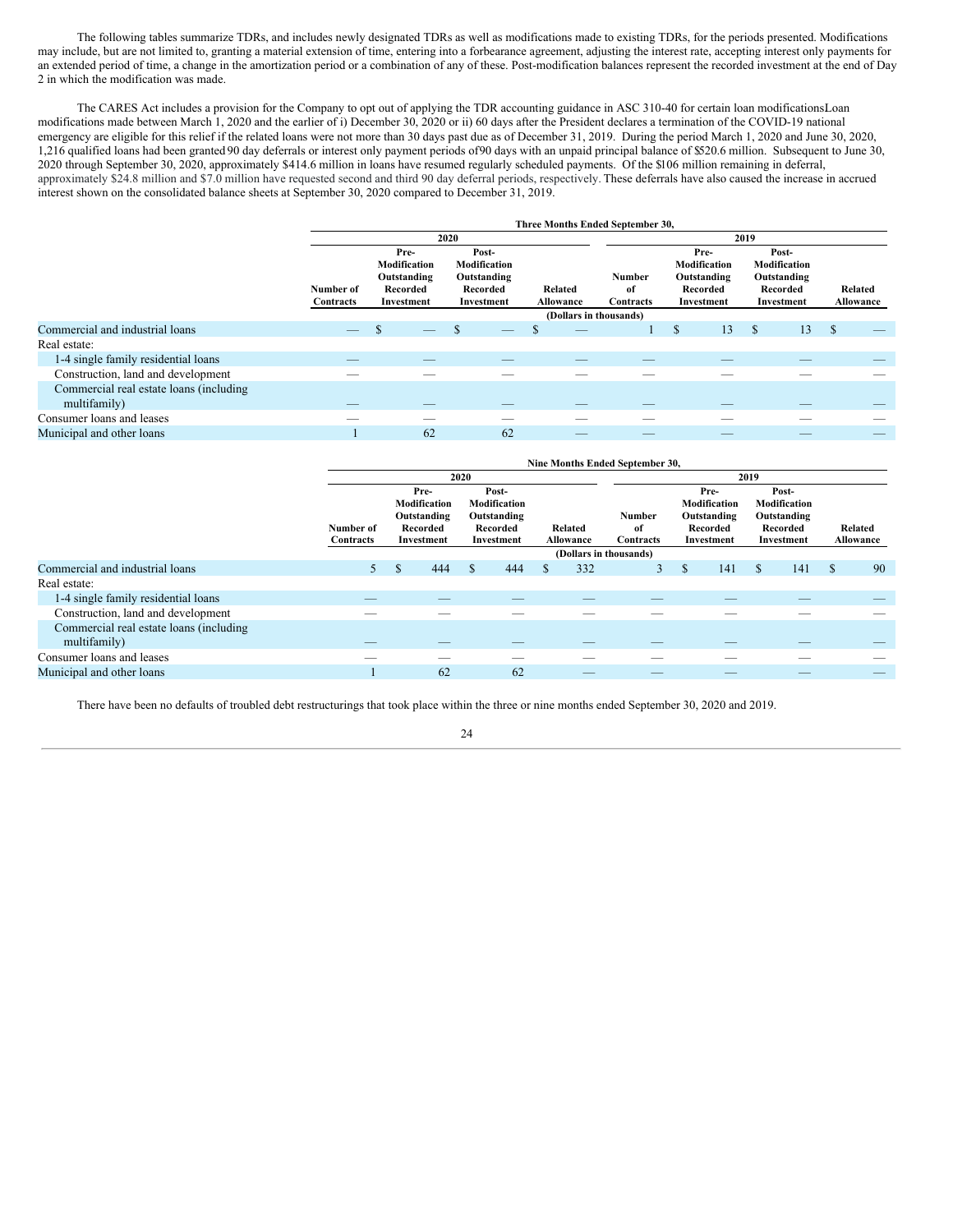### **NOTE 7. GOODWILL AND INTANGIBLES**

Goodwill and other intangible assets are presented in the table below. As of September 30, 2020, we evaluated recent events to determine if a triggering event had occurred. Management determined that the economic disruption and uncertainty surrounding the COVID-19 pandemic does constitute a triggering event and a Step 1 Goodwill analysis was deemed necessary. The Step 1 analysis performed included utilizing the discounted cash flow and market approaches and based on our evaluation, we concluded that our goodwill was not more than likely impaired as of that date.

|                        | 2020     |                                                     | <b>Year Ended</b><br>December 31,<br>2019 |  |  |  |  |  |  |  |
|------------------------|----------|-----------------------------------------------------|-------------------------------------------|--|--|--|--|--|--|--|
| (Dollars in thousands) |          |                                                     |                                           |  |  |  |  |  |  |  |
|                        | 68,503   | S                                                   | 18,253                                    |  |  |  |  |  |  |  |
|                        | 11,456   |                                                     | 50,250                                    |  |  |  |  |  |  |  |
|                        | (2,278)  |                                                     |                                           |  |  |  |  |  |  |  |
|                        | 77,681   |                                                     | 68,503                                    |  |  |  |  |  |  |  |
|                        |          |                                                     |                                           |  |  |  |  |  |  |  |
|                        |          |                                                     | 19,712                                    |  |  |  |  |  |  |  |
|                        | 10       |                                                     |                                           |  |  |  |  |  |  |  |
|                        | (11,024) |                                                     | (8,240)                                   |  |  |  |  |  |  |  |
|                        | 8,698    |                                                     | 11,472                                    |  |  |  |  |  |  |  |
|                        |          | <b>Nine Months</b><br>Ended September 30,<br>19,712 |                                           |  |  |  |  |  |  |  |

Amortization expense for core deposit intangibles for the three months ended September 30, 2020 and 2019 totaled \$919 thousand and \$1.0 million, respectively. Amortization expense for core deposit intangibles for the nine months ended September 30, 2020 and 2019 totaled \$2.8 million and \$2.6 million, respectively.

The estimated amount of amortization expense for core deposit intangibles to be recognized over the next five fiscal years is as follows:

| Type of intangibles     | <b>Remainder of 2020</b> |     | 2023<br>2021<br>2022 |       |  |                        |  |      |  | 2024 | 2025 |     |  |
|-------------------------|--------------------------|-----|----------------------|-------|--|------------------------|--|------|--|------|------|-----|--|
|                         |                          |     |                      |       |  | (Dollars in thousands) |  |      |  |      |      |     |  |
| Core deposit intangible |                          | 879 |                      | 3,028 |  | 2.212                  |  | .499 |  | 744  |      | 200 |  |

#### **NOTE 8. SBA SERVICING ASSET**

SBA servicing assets are recognized separately when rights are acquired through the sale of the guaranteed portion of SBA loans. These servicing rights are initially measured at fair value at the date of sale and included in the gain on sale. Updated fair values are obtained from an independent third party on a quarterly basis and adjustments are presented in SBA loan servicing fees on the consolidated statements of income. To determine the fair value of SBA servicing rights, the Company uses market prices for comparable servicing contracts, when available, or alternatively, uses a valuation model that calculates the present value of estimated future net servicing income.

Loans serviced for others are not included in the accompanying balance sheets. The unpaid principal balances of SBA loans serviced for others were \$199.5 million and \$205.0 million at September 30, 2020 and December 31, 2019, respectively. SBA loan servicing fees were \$619 thousand and \$234 thousand for the three months ended September 30, 2020 and 2019, respectively. SBA loan servicing fees were \$885 thousand and \$538 thousand for the nine months ended September 30, 2020 and 2019, respectively.

The risks inherent in the SBA servicing asset relate primarily to changes in prepayments that result from shifts in interest rates. The following summarizes the activity pertaining to SBA servicing rights, which are in the consolidated balance sheets, for the three and nine months ended September 30, 2020 and 2019:

|                                 | Three Months Ended September 30, |       |                        | Nine Months Ended September 30, |       |  |       |
|---------------------------------|----------------------------------|-------|------------------------|---------------------------------|-------|--|-------|
|                                 |                                  | 2020  | 2019                   |                                 | 2020  |  | 2019  |
|                                 |                                  |       | (Dollars in thousands) |                                 |       |  |       |
| Beginning balance               |                                  | 3,055 | 3,570                  | <sup>3</sup>                    | 3,355 |  | 3,965 |
| Origination of servicing assets |                                  | 114   | 264                    |                                 | 303   |  | 784   |
| Change in fair value:           |                                  |       |                        |                                 |       |  |       |
| Due to run-off                  |                                  | (135) | (241)                  |                                 | (410) |  | (645) |
| Due to market changes           |                                  |       | (45)                   |                                 | (197) |  | (556) |
| Ending balance                  |                                  | 3,051 | 3,548                  |                                 | 3,051 |  | 3,548 |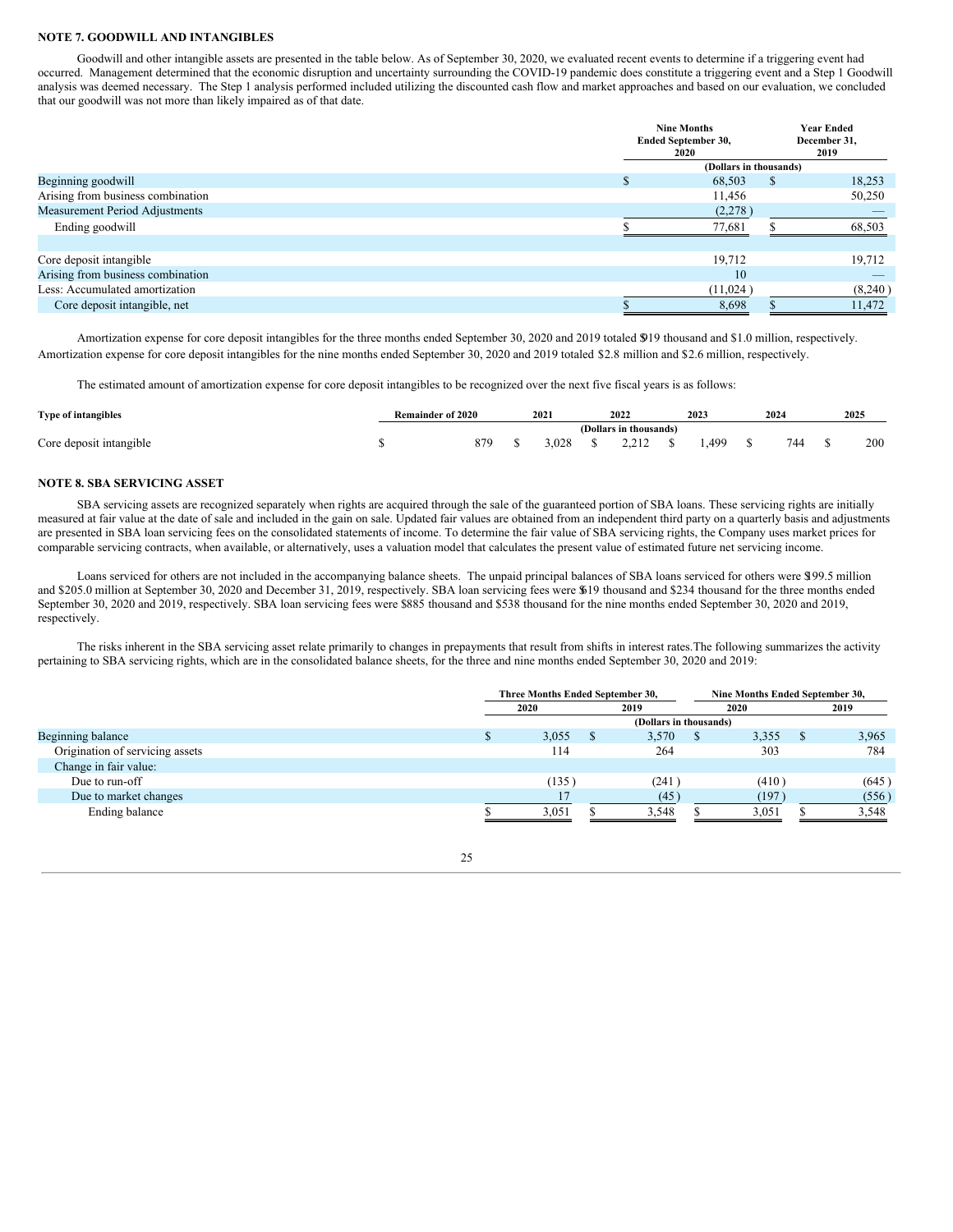### **NOTE 9. DEPOSITS**

The following table sets forth the Company's deposits by category for the periods presented:

|                                                           | September 30,<br>2020 |                        | December 31,<br>2019 |
|-----------------------------------------------------------|-----------------------|------------------------|----------------------|
|                                                           |                       | (Dollars in thousands) |                      |
| Noninterest-bearing demand deposits                       | 667,199               | S                      | 444,822              |
| Interest-bearing demand deposits                          | 391,396               |                        | 370,467              |
| Interest-bearing NOW accounts                             | 8.655                 |                        | 28,204               |
| Savings and money market accounts                         | 540,879               |                        | 404,886              |
| Time deposits                                             | 679,387               |                        | 679,747              |
| Total deposits                                            | 2,287,516             |                        | 1,928,126            |
| Time deposits \$100,000 and greater                       | 548,052               | Эħ.                    | 333,464              |
| Time deposits \$250,000 and greater                       | 206,127               |                        | 204,389              |
| Related party deposits (executive officers and directors) | 20,508                |                        | 23.150               |

The aggregate amount of overdraft demand deposits reclassified to loans was \$70 thousand and \$129 thousand at September 30, 2020 and December 31, 2019, respectively. The aggregate amount of maturities for time deposits for each of the five years following the latest balance sheet date totaled \$545.1 million, \$101.3 million, \$20.2 million, \$5.9 million and \$6.9 million, respectively. The Company held brokered certificates of deposit of \$17.4 million and \$6.0 million at September 30, 2020 and December 31, 2019, respectively.

### **NOTE 10. FHLB AND OTHER BORROWINGS**

The FHLB allows us to borrow, both short and long-term, on a blanket floating lien status collateralized by certain securities and loans. At September 30, 2020 and December 31, 2019, the Company had pledged loans as collateral for FHLB advances of \$793.0 million and \$668.5 million, respectively. At September 30, 2020, the Company had additional capacity to borrow from the FHLB of \$522.0 million.

### *Short-term borrowings*

*Short-term FHLB borrowings*: As of September 30, 2020, the Company had \$10.0 million of short-term FHLB borrowings, with an average interest rate of0.70%. All short-term FHLB borrowings outstanding at September 30, 2020 had fixed interest rates. As of December 31, 2019, the Company had no short term borrowings.

### *Long-term borrowings*

*Line of Credit*: The Company entered into an unsecured line of credit with a third party lender in May 2017 which allowed it to borrow up to \$20.0 million. The interest rate on the facility is LIBOR plus 4.00% per annum, and unpaid principal and interest is due at the stated maturity onMay 12, 2022. The line of credit may be prepaid at any time without penalty, so long as such prepayment includes the payment of all interest accrued through the date of the repayments, and, in the case of prepayment of the entire loan, the amount of attorneys' fees and disbursements of the lender. During 2019, the line of credit was increased to a total borrowing capacity of \$50.0 million. There were no outstanding advances at September 30, 2020 or December 30, 2019.

### *Long-term FHLB borrowings*:

Long-term borrowings from the FHLB outstanding for the periods presented are as follows: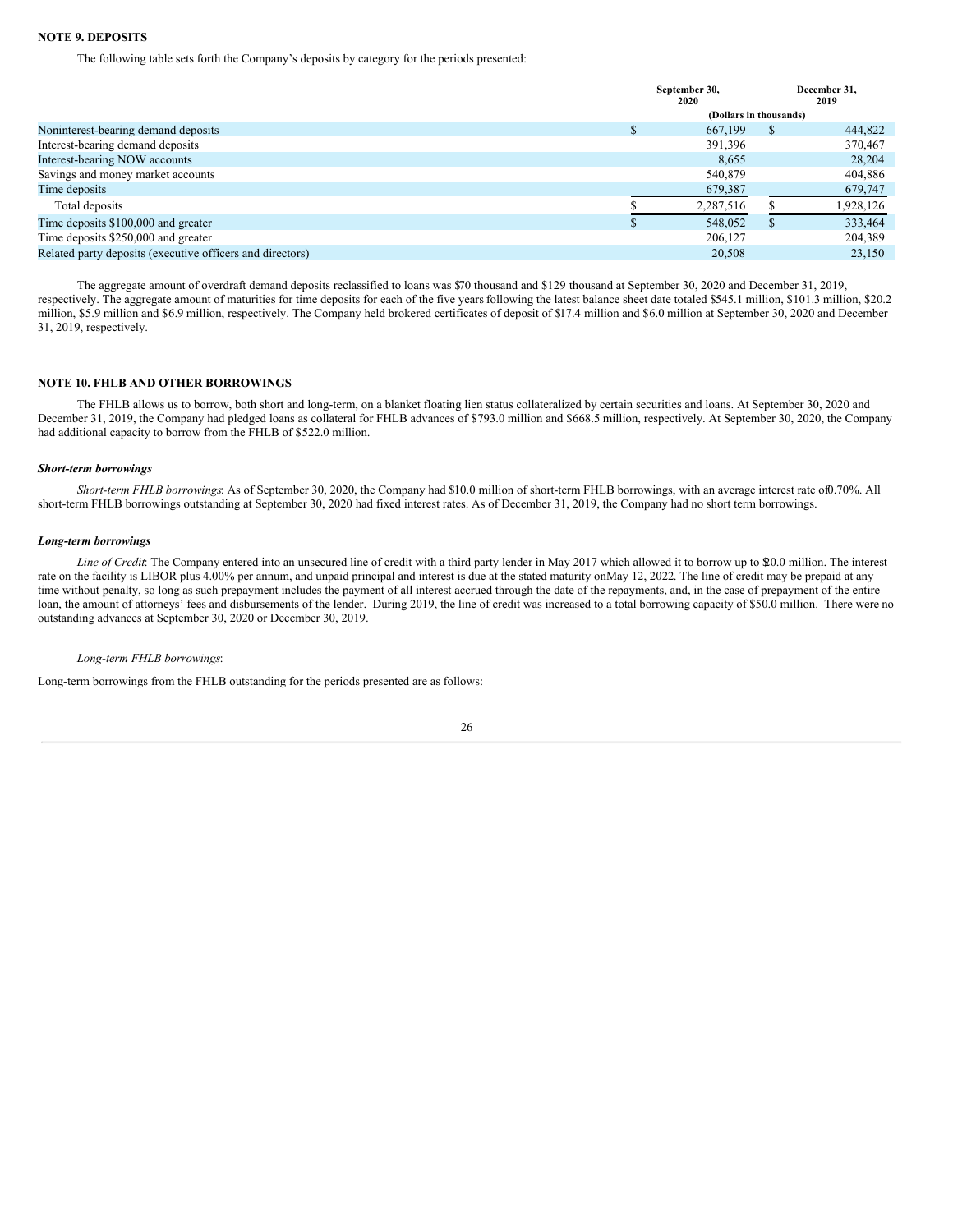|                                                   |               | Range of              | Weighted               |              | Range of              | Weighted             |
|---------------------------------------------------|---------------|-----------------------|------------------------|--------------|-----------------------|----------------------|
|                                                   | September 30, | Contractual           | Average                | December 31. | Contractual           | Average              |
|                                                   | 2020          | <b>Interest Rates</b> | <b>Interest Rate</b>   | 2019         | <b>Interest Rates</b> | <b>Interest Rate</b> |
|                                                   |               |                       | (Dollars in thousands) |              |                       |                      |
| Repayable during the years<br>ending December 31, |               |                       |                        |              |                       |                      |
| 2020                                              | 513           | $2.10\% - 2.99\%$     | $2.10\%$ \$            | 18,254       | $1.45\% - 5.02\%$     | 1.58%                |
| 2021                                              | 8.769         | 1.48% - 2.99%         | $1.73\%$               | 11,382       | $1.48\% - 5.02\%$     | $1.82\%$             |
| 2022                                              | 4,652         | $2.04\% - 2.99\%$     | $2.23\%$               | 12,056       | $1.79\% - 5.02\%$     | $2.14\%$             |
| 2023                                              | 6,662         | $2.31\% - 2.99\%$     | $2.44\%$               | 15,868       | $2.05\% - 5.02\%$     | $2.24\%$             |
| 2024                                              | 10.836        | $2.07\% - 2.99\%$     | $2.62\%$               | 11.170       | $2.07\% - 5.02\%$     | $2.62\%$             |
| 2025                                              | 2.683         | $1.86\% - 2.99\%$     | $2.26\%$               | 1.830        | $2.29\% - 5.02\%$     | $2.47\%$             |
| 2026-2032                                         | 18,874        | $2.10\% - 2.99\%$     | $2.26\%$               | 19,877       | $2.10\% - 5.02\%$     | $2.31\%$             |
| Total long-term FHLB borrowings                   | 52,989        |                       |                        | 90,437       |                       |                      |

For the nine months ended September 30, 2020 and the year ended December 31, 2019, the Company maintained long-term borrowings with the FHLB averaging 69.3 million and \$61.6 million, respectively, with an average cost of approximately2.28% and 2.30% respectively. Substantially all long-term FHLB borrowings outstanding at September 30, 2020 and December 31, 2019 had fixed interest rates. At both September 30, 2020 and December 31, 2019, \$16 million of FHLB borrowings outstanding were callable.

The Company maintained five, unsecured Federal Funds lines of credit with commercial banks which provide for extensions of credit with an availability to borrow up to an aggregate \$90.0 million as of September 30, 2020. There wereno advances under these lines of credit outstanding as of September 30, 2020.

*Paycheck Protection Program Liquidity Facility ("PPPLF"):*In conjunction with the PPP, we are also currently participating in the Federal Reserve's Paycheck Protection Program Liquidity Facility ("PPPLF") which, through September 30, 2020, extended loans to banks that are loaning money to small businesses under the PPP. The amount outstanding at September 30, 2020, was \$173.7 million and is non-recourse and secured by the amount of the PPP loans we originated. The maturity date of a borrowing under the PPP Facility is equal the maturity date of the PPP loan pledged to secure the borrowing and would be accelerated (i) if the underlying PPP loan goes into default and is sold to the SBA to realize on the SBA guarantee or (ii) to the extent that any loan forgiveness reimbursement is received from the SBA. Borrowings under the PPPLF are included in long-term liabilities on the Company's consolidated balance sheet and bear interest at a rate of 0.35%.

*Subordinated Notes:* On July 24, 2020, the Company issued \$37 million aggregate principal amount of 6.00% fixed-to-floating rate subordinated notes due 2030. The Notes will initially bear interest at a fixed annual rate of 6.00%, payable quarterly, in arrears, to, but excluding, July 31, 2025. From and including July 31, 2025, to, but excluding, the maturity date or earlier redemption date, the interest rate will reset quarterly to an interest rate per annum equal to a benchmark rate, which is expected to be the then-current three-month Secured Overnight Financing Rate, as published by the Federal Reserve Bank of New York (provided, that in the event the benchmark rate is less than zero, the benchmark rate will be deemed to be zero) plus 592 basis points, payable quarterly, in arrears. The amount outstanding at September 30, 2020, was \$37.0 million*.*

*Secured borrowings* : Due to the rights retained on certain loan participations sold, the Company is deemed to have retained effective control over these loans under Financial Accounting Standards Board ("FASB")'s Accounting Standards Codification ("ASC") Topic 860, "Transfers and Servicing", and therefore these participations sold must be accounted for as a secured borrowing. At September 30, 2020, total secured borrowings were \$4.0 million representing an increase in loans held for investment and matching increase in long-term borrowings. At December 31, 2019, total secured borrowings were \$14.7 million representing an increase in loans held for investment and matching increase in long-term borrowings. None of the secured borrowings mature in the next five years following the latest balance sheet date*.*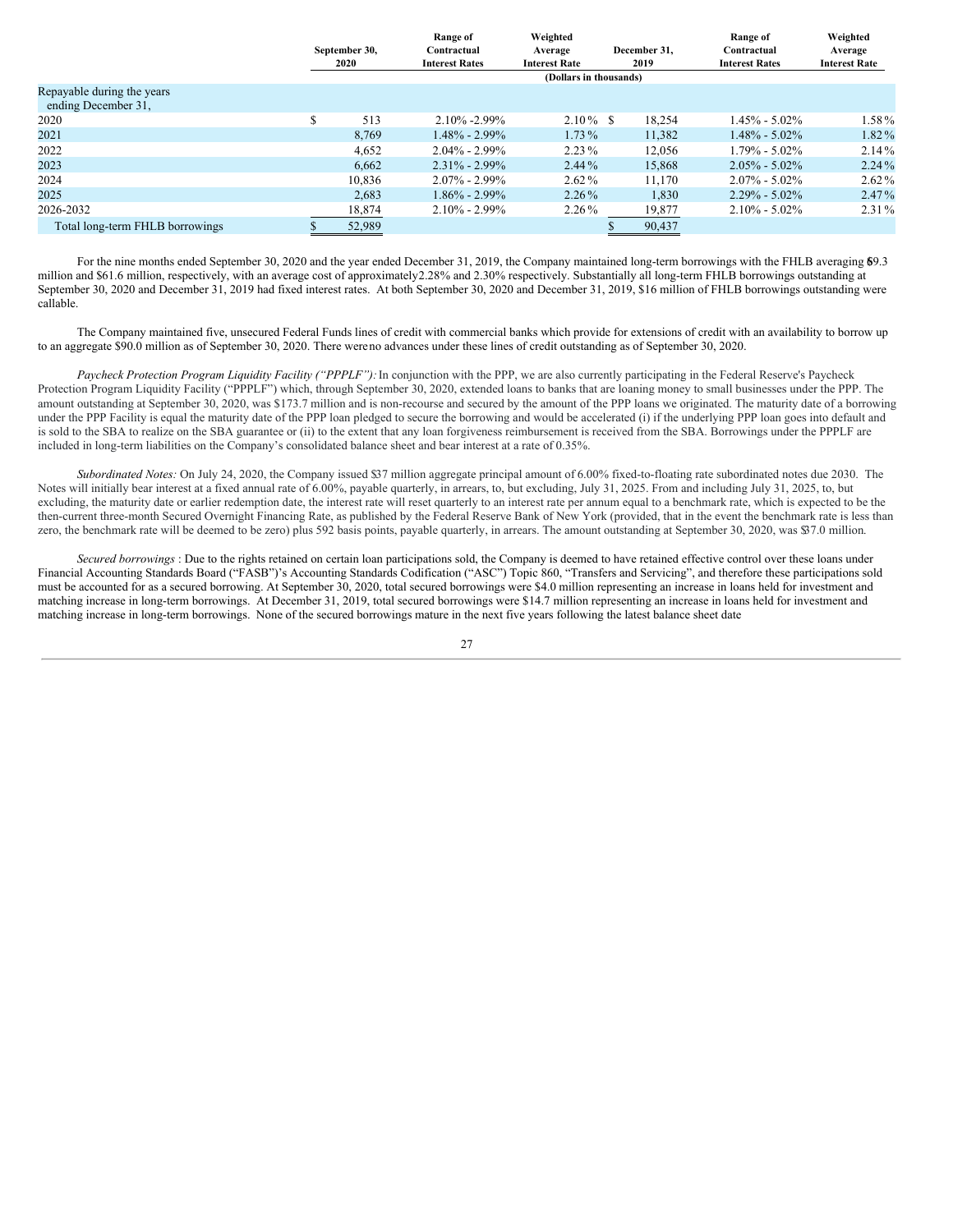### **NOTE 11. STOCK-BASED COMPENSATION AND OTHER BENEFIT PLANS**

*Spirit of Texas Bancshares, Inc. 2008 Stock Plan (the "2008 Stock Plan")*

Option activity for the period indicated is summarized as follows:

|                                              |                | 2008 Stock Plan |                                                 |               |                                                   |  |                                                                 |  |  |  |
|----------------------------------------------|----------------|-----------------|-------------------------------------------------|---------------|---------------------------------------------------|--|-----------------------------------------------------------------|--|--|--|
|                                              | <b>Options</b> |                 | Weighted<br>Average<br><b>Exercise</b><br>Price |               | Aggregate<br>Intrinsic<br>Value<br>(in thousands) |  | Weighted<br>Average<br>Remaining<br>Contractual<br>Life (Years) |  |  |  |
| Outstanding at January 1, 2020               | 898,572        | S               |                                                 |               |                                                   |  |                                                                 |  |  |  |
| Granted                                      | __             |                 |                                                 |               |                                                   |  |                                                                 |  |  |  |
| Exercised                                    | $(40,500)$ \$  |                 | 11.93                                           | -S            | $\overline{\phantom{a}}$                          |  |                                                                 |  |  |  |
| Forfeited                                    | $(1,400)$ \$   |                 | 15.89                                           |               |                                                   |  |                                                                 |  |  |  |
| Expired                                      | _              |                 | __                                              |               |                                                   |  |                                                                 |  |  |  |
| Outstanding at September 30, 2020            | 856,672        | S               | 13.45                                           | -S            | $\overline{\phantom{a}}$                          |  | 3.72                                                            |  |  |  |
| Vested and exercisable at September 30, 2020 | 826,107        | ъ               | 13.42                                           | <sup>\$</sup> | $\overline{\phantom{a}}$                          |  | 3.61                                                            |  |  |  |

The total unrecognized compensation cost of \$91 thousand related to the 2008 Stock Plan for the share awards outstanding at September 30, 2020 will be recognized over a weighted average remaining period of 0.83 years.

### *Spirit of Texas Bancshares, Inc. 2017 Stock Plan (the "2017 Stock Plan")*

Option activity for the period indicated is summarized as follows:

|                                              | 2017 Stock Plan |                                                 |                                 |               |                                                   |                                                                 |  |  |
|----------------------------------------------|-----------------|-------------------------------------------------|---------------------------------|---------------|---------------------------------------------------|-----------------------------------------------------------------|--|--|
|                                              | <b>Options</b>  | Weighted<br>Average<br><b>Exercise</b><br>Price |                                 |               | Aggregate<br>Intrinsic<br>Value<br>(in thousands) | Weighted<br>Average<br>Remaining<br>Contractual<br>Life (Years) |  |  |
| Outstanding at January 1, 2020               | 199,447         |                                                 | 17.53                           |               |                                                   |                                                                 |  |  |
| Granted                                      | -               |                                                 | $\overline{\phantom{a}}$        |               | _                                                 |                                                                 |  |  |
| Exercised                                    | $-$             |                                                 | $\overline{\phantom{a}}$        |               | $-$                                               |                                                                 |  |  |
| Forfeited                                    | $(1,733)$ \$    |                                                 | 15.00                           |               |                                                   |                                                                 |  |  |
| Expired                                      | _               |                                                 | $\hspace{0.1mm}-\hspace{0.1mm}$ |               |                                                   |                                                                 |  |  |
| Outstanding at September 30, 2020            | 197,714         | S                                               | 17.55                           | <sup>\$</sup> | -                                                 | 6.96                                                            |  |  |
| Vested and exercisable at September 30, 2020 | 100,512         | <sup>\$</sup>                                   | 16.98                           | <sup>S</sup>  | $\overline{\phantom{0}}$                          | 6.84                                                            |  |  |

The total unrecognized compensation cost of \$357 thousand related to the 2017 Stock Plan for the share awards outstanding at September 30, 2020 will be recognized over a weighted average remaining period of 2.30 years.

### *2017 Stock Plan – Restricted Stock Unit Awards*

On four different dates during the nine-month period ended September 30, 2020, the Company granted a total of138,575 restricted stock units to employees and directors that vest in full (i.e., cliff vesting) on the five year anniversary of the grant date. The fair value of the restricted stock units on the grant date was \$1.5 million and will be recognized as compensation expense over the requisite vesting period ending on the respective five year anniversary of the restricted stock unit award's grant date.

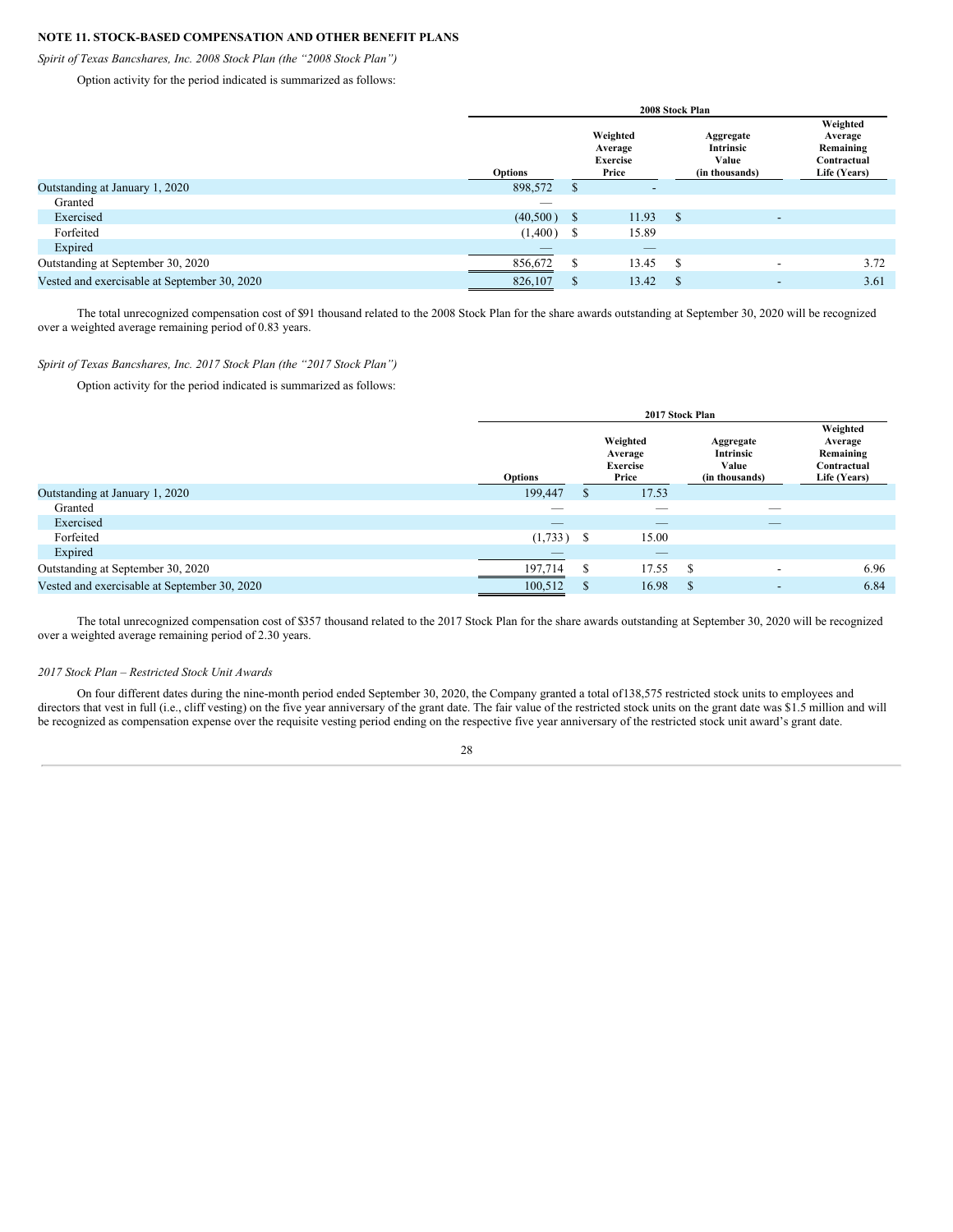The following table presents the activity during the period related to restricted stock units from the 2017 Stock Plan:

|                                   |                                     | 2017 Stock Plan |                                                               |  |  |  |  |  |
|-----------------------------------|-------------------------------------|-----------------|---------------------------------------------------------------|--|--|--|--|--|
|                                   | <b>Restricted Stock Unit Awards</b> |                 |                                                               |  |  |  |  |  |
|                                   | <b>Shares</b>                       |                 | Weighted<br>Average<br><b>Grant Date</b><br><b>Fair Value</b> |  |  |  |  |  |
| Outstanding at January 1, 2020    | 59,280                              | .D              | 22.11                                                         |  |  |  |  |  |
| Granted                           | 138,575                             |                 | 11.18                                                         |  |  |  |  |  |
| Vested                            | (14,788)                            |                 | 22.24                                                         |  |  |  |  |  |
| Forfeited                         | (2,500)                             |                 | 21.20                                                         |  |  |  |  |  |
| Outstanding at September 30, 2020 | 180,567                             | $\mathbf{D}$    | 13.73                                                         |  |  |  |  |  |

A summary of selected data related to stock-based compensation expense for the three months ended September 30, 2020 and 2019 are as follows:

|                                                                               | <b>Restricted Stock Unit Awards</b> |  |       |  |  |  |  |
|-------------------------------------------------------------------------------|-------------------------------------|--|-------|--|--|--|--|
|                                                                               | September 30.                       |  |       |  |  |  |  |
|                                                                               | 2020                                |  | 2019  |  |  |  |  |
|                                                                               | (Dollars in thousands)              |  |       |  |  |  |  |
| Stock-based compensation expense                                              | 647                                 |  |       |  |  |  |  |
| Unrecognized compensation expense related to stock-based compensation         | 2.443                               |  | 1,138 |  |  |  |  |
| Weighted-average life over which expense is expected to be recognized (years) | 4.49                                |  | 4.44  |  |  |  |  |

### *Warrants*

In connection with the acquisition of Bank4Texas in 2010, the Company issued warrants for12,491 shares of stock. The warrants are exercisable at \$10.50 per share and expired in August 2020. Activity for the Bank4Texas Warrants for the period indicated is summarized as follows:

|                                              |          | <b>Bank4Texas Warrants</b> |                                                 |                                                   |                                                                 |  |  |  |  |  |
|----------------------------------------------|----------|----------------------------|-------------------------------------------------|---------------------------------------------------|-----------------------------------------------------------------|--|--|--|--|--|
|                                              | Warrants |                            | Weighted<br>Average<br><b>Exercise</b><br>Price | Aggregate<br>Intrinsic<br>Value<br>(in thousands) | Weighted<br>Average<br>Remaining<br>Contractual<br>Life (Years) |  |  |  |  |  |
| Outstanding at January 1, 2020               | 9,872    | S                          | 10.50                                           |                                                   |                                                                 |  |  |  |  |  |
| Granted                                      |          |                            |                                                 |                                                   |                                                                 |  |  |  |  |  |
| Exercised                                    | (5,933)  | <sup>\$</sup>              | 10.50                                           | _                                                 |                                                                 |  |  |  |  |  |
| Forfeited (1)                                |          |                            | _                                               |                                                   |                                                                 |  |  |  |  |  |
| Expired                                      | (3,939)  |                            | 11                                              |                                                   |                                                                 |  |  |  |  |  |
| Outstanding at September 30, 2020            |          | ۰. ۱                       | $\overline{\phantom{0}}$                        | __                                                |                                                                 |  |  |  |  |  |
| Vested and exercisable at September 30, 2020 |          | Ð                          |                                                 |                                                   |                                                                 |  |  |  |  |  |

### (1) Forfeitures are accounted for in the period they occur

In connection with the acquisition of Oasis Bank in 2012, the Company issued warrants for19,140 shares of stock. The Oasis warrants are exercisable at \$12.84 per share and expire in November 2022. There was no activity during the three or nine months ended September 30, 2020 on the Oasis warrants.

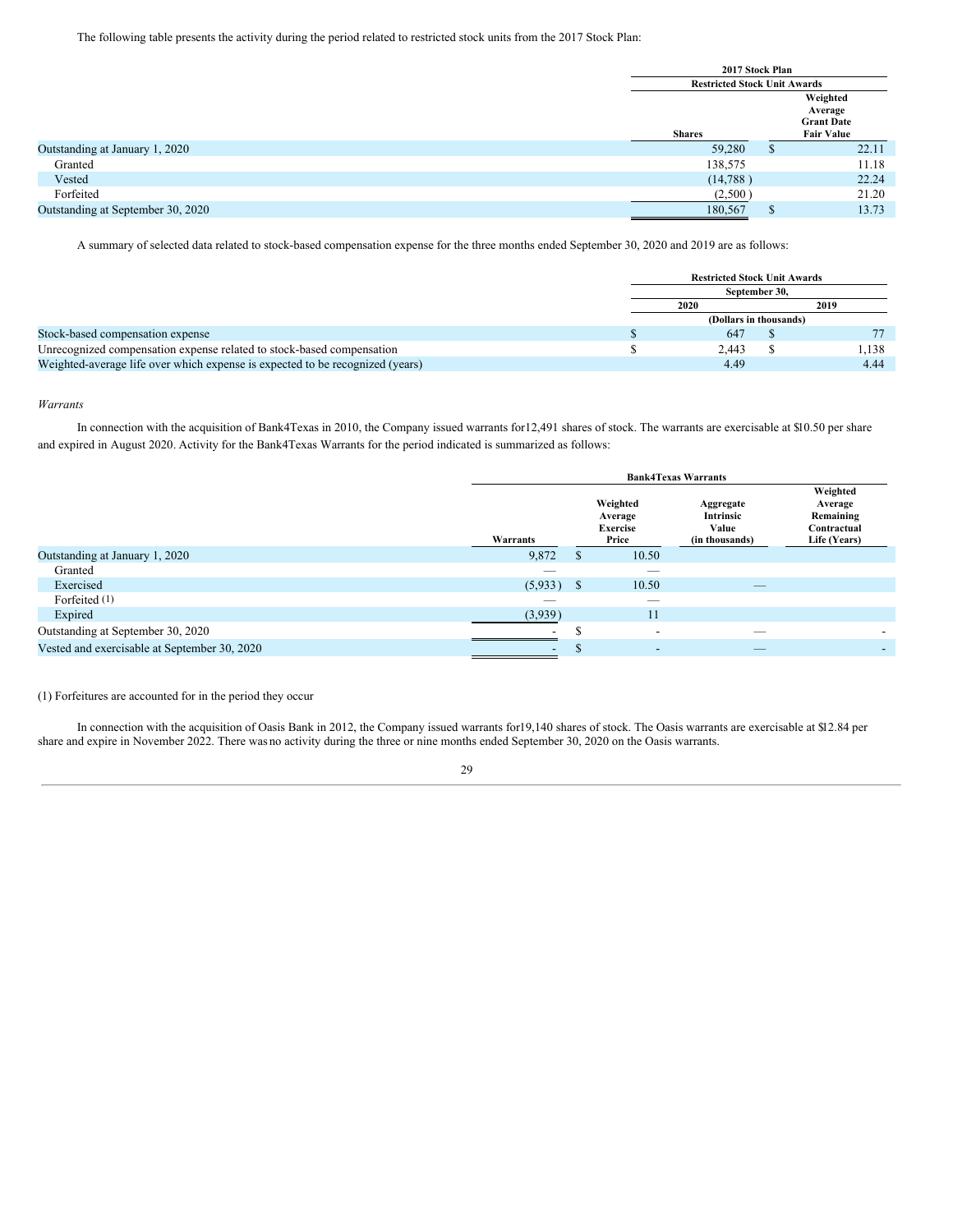### **NOTE 12. BASIC AND DILUTED EARNINGS PER COMMON SHARE**

The following table presents the computation of basic and diluted earnings per share for the periods presented:

|                                                       | Three Months Ended September 30, |            |  | Nine Months Ended September 30,               |      |            |      |            |
|-------------------------------------------------------|----------------------------------|------------|--|-----------------------------------------------|------|------------|------|------------|
|                                                       | 2020<br>2019                     |            |  |                                               | 2020 |            | 2019 |            |
|                                                       |                                  |            |  | (Dollars in thousands, except per share data) |      |            |      |            |
| Net income available to common stockholders           |                                  | 7,088      |  | 5,330                                         |      | 18,856     |      | 14,967     |
| Weighted average number of common shares - basic      |                                  | 17,340,898 |  | 15,370,480                                    |      | 17,701,003 |      | 13,774,776 |
| Effect of dilutive securities:                        |                                  |            |  |                                               |      |            |      |            |
| Employee stock-based compensation awards and warrants |                                  | 42,529     |  | 400,769                                       |      | 70,662     |      | 424,150    |
| Weighted average number of common shares - diluted    |                                  | 17,383,427 |  | 15,771,249                                    |      | 17,771,665 |      | 14,198,926 |
| Basic earnings per common share                       |                                  | 0.41       |  | 0.35                                          |      | 1.07       |      | 1.09       |
| Diluted earnings per common share                     |                                  | 0.41       |  | 0.34                                          |      | 1.06       |      | 1.05       |
| Anti-dilutive warrants and stock options              |                                  | 1,051,547  |  | 119,078                                       |      | 566,835    |      | 148,578    |

### **NOTE 13. INCOME TAXES**

The effective tax rates for the three months ended September 30, 2020 and 2019 were20.4% and 20.5%, respectively. The effective tax rates for the nine months ended September 30, 2020 and 2019 were 17.9% and 20.0%, respectively. The effective tax rate for the nine months ended September 30, 2020 was favorably impacted by a discrete income tax benefit in the amount of \$575 thousand driven by the Company's decision to carry back certain net operating losses as allowed by the CARES Act, which was enacted on March 27, 2020. The Company does not anticipate any additional significant impact from other provisions of the CARES Act.

### **NOTE 14. COMMITMENTS AND CONTINGENCIES**

The Company issues off-balance sheet financial instruments in connection with its lending activities and to meet the financing needs of its customers. These financial instruments include commitments to fund loans and lines of credit as well as commercial and standby letters of credit. These commitments expose the Company to varying degrees of credit and market risk which are essentially the same as those involved in extending loans to customers. The Company follows the same credit policies in making commitments as it does for instruments recorded on the Company's consolidated balance sheet. Collateral is obtained based on management's assessment of the customer's credit risk.

The Company's exposure to credit loss is represented by the contractual amount of these commitments. As of and for both periods ending September 30, 2020 and December 31, 2019, the Company's reserve for unfunded commitments totaled \$118 thousand and \$98 thousand, respectively.

Fees collected on off-balance sheet financial instruments represent the fair value of those commitments and are deferred and amortized over their term.

### **Financial Instruments Commitments**

Unfunded commitments are as follows for the periods presented:

|                                          | September 30.<br>2020  | December 31.<br>2019 |
|------------------------------------------|------------------------|----------------------|
|                                          | (Dollars in thousands) |                      |
| Unfunded loan commitments                | 260,197                | 243,568              |
| Commercial and standby letters of credit | 2.687                  | າາາ<br>ے رے ا        |
| Total                                    | 262,884                | 244,800              |

### *Unfunded loan commitments:*

Commitments to extend credit are agreements to lend to a customer as long as there is no violation of any condition established in the contract. Commitments generally have fixed expiration dates or other termination clauses and may require payment of a fee. Since many of the commitments are expected to expire without being drawn upon, the total commitment amounts do not necessarily represent future cash requirements. The Company evaluates each customer's creditworthiness on a case-by-case basis. The amount of collateral obtained, if it is deemed necessary by the Company upon extension of credit, is based upon management's credit evaluation of the counterparty. Collateral held varies but may include accounts receivable, inventory, property, plant and equipment, and income-producing commercial properties.

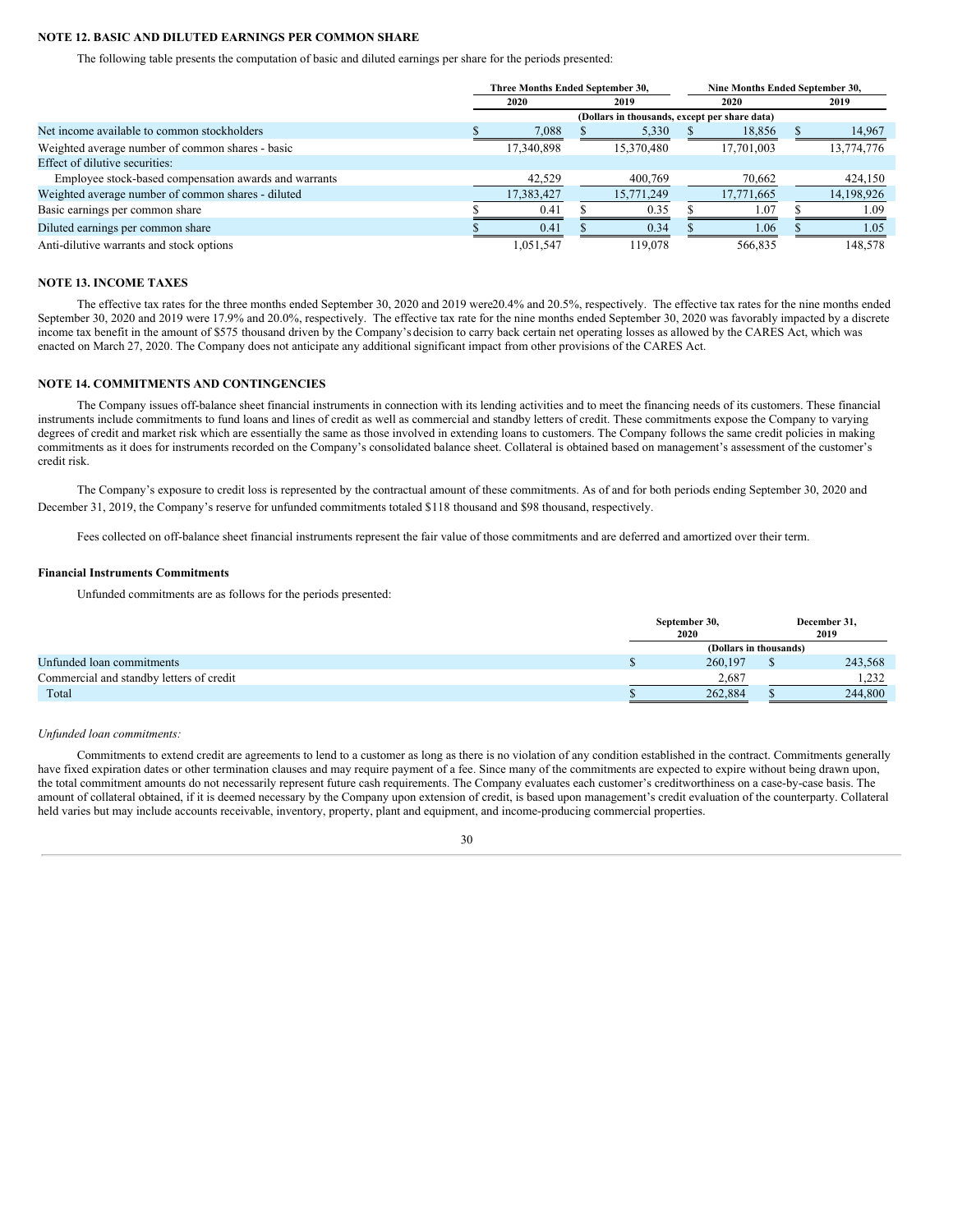#### *Commercial and standby letters of credit:*

Letters of credit are conditional commitments issued by the Company to guarantee the performance of a customer to a third party. Letters of credit are primarily issued to support trade transactions or guarantee arrangements. The credit risk involved in issuing letters of credit is essentially the same as that involved in extending loan facilities to customers. The Company generally holds collateral supporting those commitments if deemed necessary.

#### **Other Commitments and Contingencies**

### *Legal Proceedings*

The Company, from time to time, is involved as plaintiff or defendant in various legal actions arising in the normal course of business. While the ultimate outcome of any such proceedings cannot be predicted with certainty, it is the opinion of management, based upon advice of legal counsel, that no proceedings exist, either individually or in the aggregate, which, if determined adversely to the Company, would have a material effect on the Company's consolidated balance sheet, results of operations or cash flows.

### **NOTE 15. FAIR VALUE MEASUREMENTS**

When determining the fair value measurements for assets and liabilities and the related fair value hierarchy, the Company considers the principal or most advantageous market in which it would transact and the assumptions that market participants would use when pricing the asset or liability. When possible, the Company looks to active and observable markets to price identical assets or liabilities. When identical assets and liabilities are not traded in active markets, the Company looks to market observable data for similar assets and liabilities. It is the Company's policy to maximize the use of observable inputs, minimize the use of unobservable inputs and use unobservable inputs to measure fair value to the extent that observable inputs are not available. The need to use unobservable inputs generally results from the lack of market liquidity, resulting in diminished observability of both actual trades and assumptions that would otherwise be available to value these instruments, or the value of the underlying collateral is not market observable. Although third party price indications may be available for an asset or liability, limited trading activity would make it difficult to support the observability of these quotations.

### *Financial Instruments Carried at Fair Value on a Recurring Basis*

The following is a description of the valuation methodologies used for financial instruments measured at fair value on a recurring basis, as well as the general classification of each instrument under the valuation hierarchy.

Investment Securities—Investment securities available for sale are carried at fair value on a recurring basis. When available, fair value is based on quoted prices for the identical security in an active market and as such, would be classified as Level 1. If quoted market prices are not available, fair values are estimated using quoted prices of securities with similar characteristics, discounted cash flows or matrix pricing models. Investment securities available for sale for which Level 1 valuations are not available are classified as Level 2, and include U.S. Government agencies and sponsored enterprises obligations and agency mortgage-backed securities; state and municipal obligations; asset-backed securities; and corporate debt and other securities. Pricing of these securities is generally spread driven.

Observable inputs that may impact the valuation of these securities include benchmark yield curves, credit spreads, reported trades, dealer quotes, bids, issuer spreads, current rating, historical constant prepayment rates, historical voluntary prepayment rates, structural and waterfall features of individual securities, published collateral data, and for certain securities, historical constant default rates and default severities.

SBA Servicing Asset—The SBA Servicing Asset is carried at fair value on a recurring basis. To determine the fair value of SBA servicing rights, The Company uses market prices for comparable servicing contracts, when available, or alternatively, uses a valuation model that calculates the present value of estimated future net servicing income. In using this valuation method, the Company incorporates assumptions that market participants would use in estimating future net servicing income, which includes estimates of the cost to service, the discount rate, custodial earnings rate, an inflation rate, ancillary income, prepayment speeds, default rates, late fees and losses. The SBA Servicing Asset is classified as Level 3.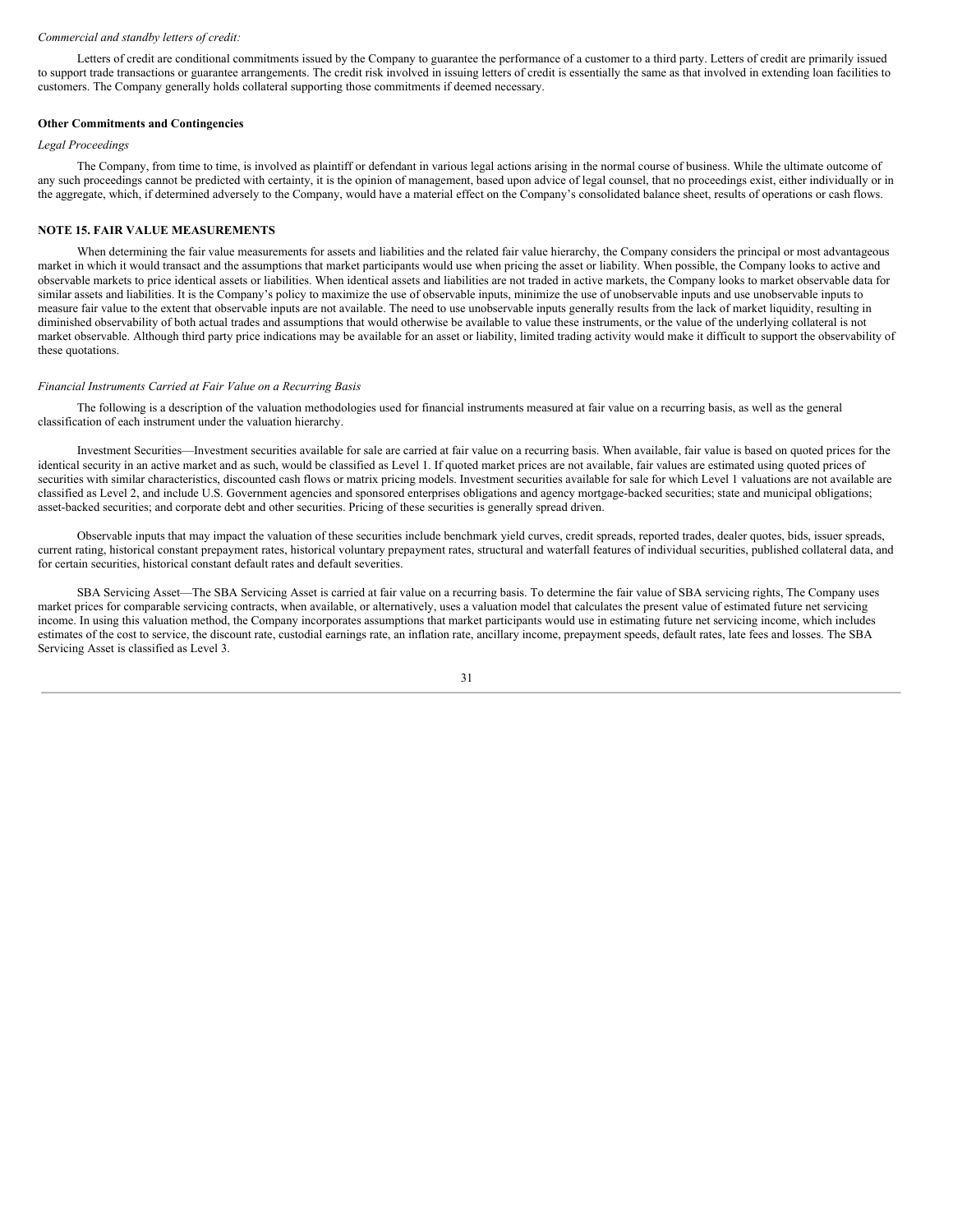The following tables present the assets and liabilities measured at fair value on a recurring basis for the periods presented:

|                                        |    | September 30, 2020 |         |                        |              |         |     |              |
|----------------------------------------|----|--------------------|---------|------------------------|--------------|---------|-----|--------------|
|                                        |    | Level 1            | Level 2 |                        | Level 3      |         |     | <b>Total</b> |
|                                        |    |                    |         | (Dollars in thousands) |              |         |     |              |
| Assets:                                |    |                    |         |                        |              |         |     |              |
| U.S. Treasury securities               | \$ | 5,517              | \$      |                        | \$           |         | S   | 5,517        |
| State and municipal obligations        |    |                    |         | 2,478                  |              |         |     | 2,478        |
| Residential mortgage-backed securities |    |                    |         | 79,460                 |              |         |     | 79,460       |
| Corporate Bonds                        |    |                    |         | 32,359                 |              |         |     | 32,359       |
| SBA servicing rights                   |    |                    |         |                        |              | 3,051   |     | 3,051        |
| Total                                  |    | 5,517              |         | 114,297                |              | 3,051   |     | 122,865      |
|                                        |    |                    |         | December 31, 2019      |              |         |     |              |
|                                        |    | Level 1            |         | Level 2                |              | Level 3 |     | <b>Total</b> |
|                                        |    |                    |         | (Dollars in thousands) |              |         |     |              |
| Assets:                                |    |                    |         |                        |              |         |     |              |
| U.S. Treasury securities               | S  | 60,371             | \$      | $\blacksquare$         | $\mathbb{S}$ |         | \$. | 60,371       |
| State and municipal obligations        |    |                    |         | 7,981                  |              |         |     | 7,981        |
| Residential mortgage-backed securities |    |                    |         | 28,585                 |              |         |     | 28,585       |
| SBA servicing rights                   |    |                    |         |                        |              | 3,355   |     | 3,355        |
| Total                                  |    | 60,371             |         | 36,566                 | S            | 3,355   |     | 100,292      |

There were no transfers of financial assets between levels of the fair value hierarchy during the three or nine months ended September 30, 2020.

#### *Financial Instruments Measured at Fair Value on a Non-Recurring Basis*

The following is a description of the methodologies used to estimate the fair values of assets and liabilities measured at fair value on a non-recurring basis, and the level within the fair value hierarchy in which those measurements are typically classified.

Impaired loans and other real estate owned ("OREO")—The carrying amount of collateral dependent impaired loans is typically based on the fair value of the underlying collateral, which may be real estate or other business assets, less estimated costs to sell. The carrying value of OREO is initially measured based on the fair value, less estimated cost to sell, of the real estate acquired in foreclosure and subsequently adjusted to the lower of cost or estimated fair value, less estimated cost to sell. Fair values of real estate collateral are typically based on real estate appraisals which utilize market and income valuation techniques incorporating both observable and unobservable inputs. When current appraisals are not available, the Company may use brokers' price opinions, home price indices, or other available information about changes in real estate market conditions to adjust the latest appraised value available. These adjustments to appraised values may be subjective and involve significant management judgment. The fair value of collateral consisting of other business assets is generally based on appraisals that use market approaches to valuation, incorporating primarily unobservable inputs. Fair value measurements related to collateral dependent impaired loans and OREO are classified within Level 3 of the fair value hierarchy.

The following tables provide information about certain assets measured at fair value on a non-recurring basis:

|                                          | <b>Estimated Fair Value</b><br>December 31,<br>September 30, |  |       |  |  |  |  |  |
|------------------------------------------|--------------------------------------------------------------|--|-------|--|--|--|--|--|
|                                          | 2020                                                         |  | 2019  |  |  |  |  |  |
|                                          | (Dollars in thousands)                                       |  |       |  |  |  |  |  |
| Assets (classified in Level 3):          |                                                              |  |       |  |  |  |  |  |
| Impaired loans                           | 5,631                                                        |  | 3,990 |  |  |  |  |  |
| Other real estate and repossessed assets | 302                                                          |  | 3,653 |  |  |  |  |  |

Impairment charges resulting from the non-recurring changes in fair value of underlying collateral of impaired loans are included in the provision for loan losses in the consolidated statement of income. Impairment charges resulting from the non-recurring changes in fair value of OREO are included in other real estate and acquired assets resolution expenses in the consolidated statement of income.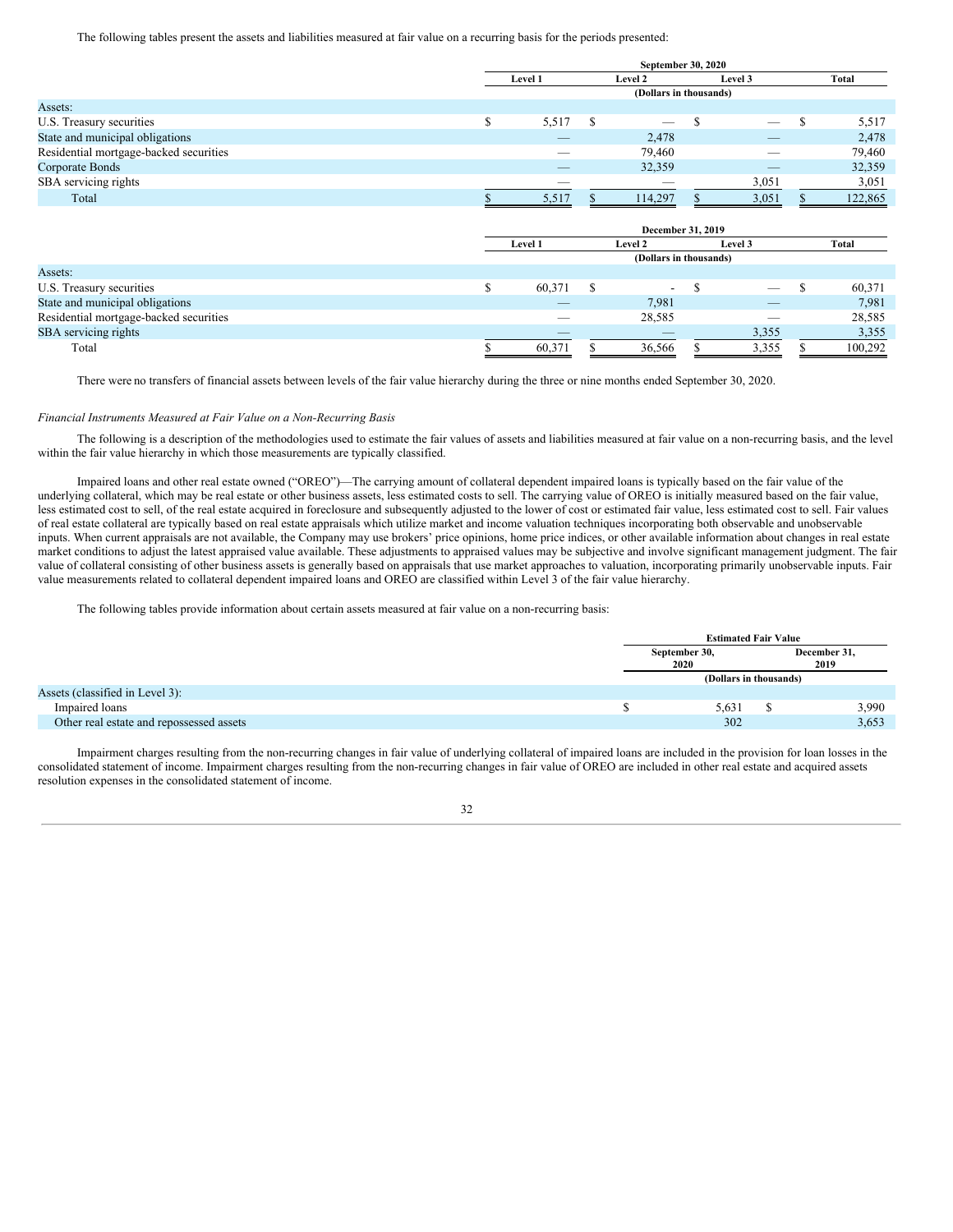The following tables show significant unobservable inputs used in the recurring and non-recurring fair value measurements of Level 3 assets:

| <b>Level 3 Asset</b><br><b>Fair Value</b> |               | <b>Valuation Technique</b> | <b>Unobservable Inputs</b> | Range/Weighted<br>Average                       |                           |  |  |  |
|-------------------------------------------|---------------|----------------------------|----------------------------|-------------------------------------------------|---------------------------|--|--|--|
| <b>September 30, 2020</b>                 |               |                            |                            |                                                 |                           |  |  |  |
| Non-recurring:                            |               |                            |                            |                                                 |                           |  |  |  |
| <b>Impaired</b> loans                     | S             | 5,631                      | Third party appraisals     | Collateral discounts                            | $0.0\% - 100.0\%$ (31.6%) |  |  |  |
| Other real estate owned                   |               | 302                        | Third party appraisals     | Collateral discounts and estimated cost to sell | $10.0\%$                  |  |  |  |
| Recurring:                                |               |                            |                            |                                                 |                           |  |  |  |
| SBA servicing assets                      |               | 3,051                      | Discounted cash flows      | Conditional prepayment rate                     | $12.2\%$                  |  |  |  |
|                                           |               |                            |                            | Discount rate                                   | $10.0\%$                  |  |  |  |
| December 31, 2019                         |               |                            |                            |                                                 |                           |  |  |  |
| Non-recurring:                            |               |                            |                            |                                                 |                           |  |  |  |
| Impaired loans                            | S             | 3,990                      | Third party appraisals     | Collateral discounts                            | $0.0\% - 100.0\%$ (19.2%) |  |  |  |
| Other real estate owned                   |               | 3,653                      | Third party appraisals     | Collateral discounts and estimated cost to sell | $10.0\%$                  |  |  |  |
| Recurring:                                |               |                            |                            |                                                 |                           |  |  |  |
| SBA servicing assets                      |               | 3,355                      | Discounted cash flows      | Conditional prepayment rate                     | $11.8\%$                  |  |  |  |
|                                           | Discount rate |                            |                            | $11.5\%$                                        |                           |  |  |  |

The carrying amounts and estimated fair values, as well as the level within the fair value hierarchy, of the Company's financial instruments are as follows for the periods presented:

|                               | Carrying        |                        | Fair      |               |         |         |           |               |           |
|-------------------------------|-----------------|------------------------|-----------|---------------|---------|---------|-----------|---------------|-----------|
| September 30, 2020            | Value           | Value                  |           | Level 1       |         | Level 2 |           | Level 3       |           |
|                               |                 | (Dollars in thousands) |           |               |         |         |           |               |           |
| <b>Financial Assets:</b>      |                 |                        |           |               |         |         |           |               |           |
| Cash and cash equivalents     | \$<br>151,084   | S.                     | 151,084   | S.            | 151,084 | S       |           | \$            |           |
| Time deposits in other banks  |                 |                        |           |               |         |         |           |               |           |
| Available for sale securities | 119,814         |                        | 119,814   |               | 5,517   |         | 114,297   |               |           |
| FHLB and other bank stock     | 5,709           |                        | 5,709     |               |         |         | 5,709     |               |           |
| Loans, net                    | 2,440,146       |                        | 2,421,367 |               |         |         | -         |               | 2,421,367 |
| Loans held for sale           | 4,287           |                        | 4,665     |               |         |         | 4,665     |               |           |
| Accrued interest receivable   | 11,612          |                        | 11,612    |               |         |         | 11,612    |               |           |
| Bank-owned life insurance     | 15,878          |                        | 15,878    |               |         |         | 15,878    |               |           |
| SBA servicing rights          | 3,051           |                        | 3,051     |               | -       |         | -         |               | 3,051     |
|                               |                 |                        |           |               |         |         |           |               |           |
| <b>Financial Liabilities:</b> |                 |                        |           |               |         |         |           |               |           |
| Deposits                      | \$<br>2,287,516 | \$                     | 2,290,652 | <sup>\$</sup> |         | \$      | 2,290,652 | <sup>\$</sup> |           |
| Accrued interest payable      | 1,321           |                        | 1,321     |               |         |         | 1,321     |               |           |
| Short-term borrowings         | 10,000          |                        | 10,092    |               |         |         | 10,000    |               |           |
| Long-term borrowings          | 267,746         |                        | 270,209   |               |         |         | 270,209   |               |           |
|                               |                 |                        |           |               |         |         |           |               |           |
|                               | 33              |                        |           |               |         |         |           |               |           |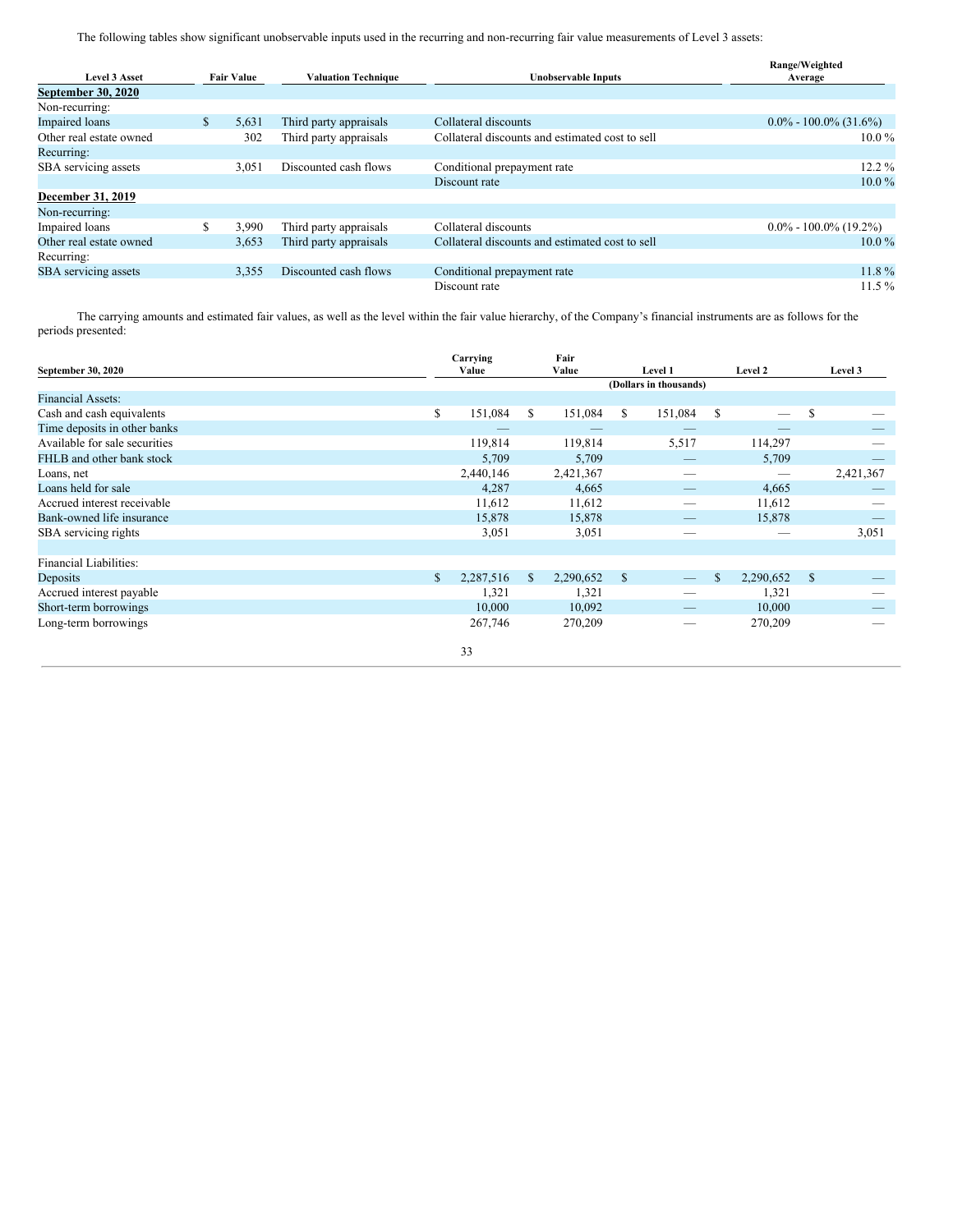|                               |              | Carrying                 |    | Fair      |               |                 |               |           |
|-------------------------------|--------------|--------------------------|----|-----------|---------------|-----------------|---------------|-----------|
| December 31, 2019             |              | Value                    |    | Value     | Level 1       | Level 2         |               | Level 3   |
|                               |              |                          |    |           |               |                 |               |           |
| <b>Financial Assets:</b>      |              |                          |    |           |               |                 |               |           |
| Cash and cash equivalents     | \$           | 325,957                  | \$ | 325,957   | \$<br>325,957 | \$              | <sup>\$</sup> |           |
| Time deposits in other banks  |              | 490                      |    | 490       |               |                 |               |           |
| Available for sale securities |              | 96,937                   |    | 96,937    |               | 96,937          |               |           |
| FHLB and other bank stock     |              | 8,310                    |    | 8,310     |               | 8,310           |               |           |
| Loans, net                    |              | 1,760,445                |    | 1,758,511 |               |                 |               | 1,758,511 |
| Loans held for sale           |              | 3,989                    |    | 4,307     |               | 4,307           |               |           |
| Accrued interest receivable   |              | 6,507                    |    | 6,507     |               | 6,507           |               |           |
| Bank-owned life insurance     |              | 15,610                   |    | 15,610    |               | 15,610          |               |           |
| SBA servicing rights          |              | 3,355                    |    | 3,355     |               | -               |               | 3,355     |
|                               |              |                          |    |           |               |                 |               |           |
| <b>Financial Liabilities:</b> |              |                          |    |           |               |                 |               |           |
| Deposits                      | $\mathbb{S}$ | 1,928,126                | \$ | 1,855,491 | \$            | \$<br>1,855,491 | <sup>\$</sup> |           |
| Accrued interest payable      |              | 1,219                    |    | 1,219     |               | 1,219           |               |           |
| Short-term borrowings         |              | $\overline{\phantom{a}}$ |    |           |               | _               |               |           |
| Long-term borrowings          |              | 105,140                  |    | 102,488   |               | 102,488         |               |           |

Certain financial instruments are carried at amounts that approximate fair value due to their short-term nature and generally negligible credit risk. Financial instruments for which fair value approximates the carrying amount at September 30, 2020 and December 31, 2019, include cash and cash equivalents, time deposits in other banks and accrued interest receivable and payable.

### **NOTE 16. SUBSEQUENT EVENTS**

On October 16, 2020, we closed the previously announced sale of our Clear Lake Branch to Moody National Bank (the "Clear Lake Branch Sale"), which resulted in the sale of deposits of approximately \$24.2 million. Final settlement on the sale will occur during the fourth quarter of 2020 and is expected to result in a gain on sale of approximately \$700 thousand and a reduction in rental and personnel expenses of \$350 thousand. On October 20, 2020, the Bank entered into a Branch Purchase and Assumption Agreement with First State Bank, pursuant to which First State Bank will purchase certain assets and assume certain liabilities (the "Jacksboro Branch Sale" and together with the Clear Lake Branch Sale, the "Branch Sales") associated with the Bank's branch located at 1220 North Main Street, Jacksboro, Texas 76458 (the "Jacksboro Branch"). The sale will involve a reduction of loans, real property, and deposits of approximately \$4.6 million, \$1.5 million, and \$3.4 million respectively.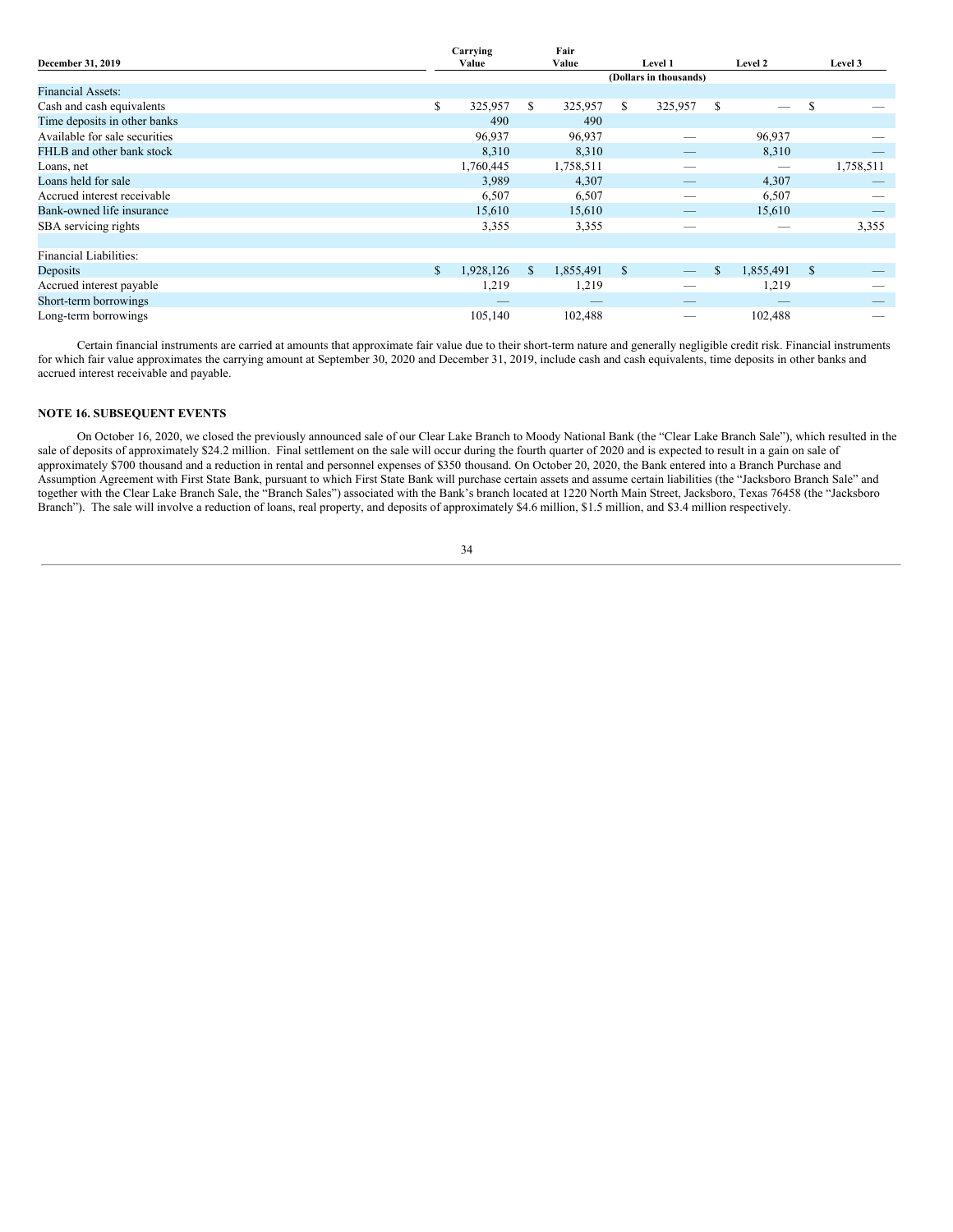### <span id="page-34-0"></span>**Item 2. Management's Discussion and Analysis of Financial Condition and Results of Operations**

The following discussion and analysis is intended to assist readers in understanding our financial condition as of and results of operations for the three months and nine months ended September 30, 2020 and should be read in conjunction with our consolidated financial statements and the accompanying notes thereto included in this Quarterly Report on Form 10-Q (this "Form 10-Q") and in our Annual Report on Form 10-K for the year ended December 31, 2019. Unless we state otherwise or the context otherwise requires, references in this Form 10-Q to "Company," "we," "our," and "us" refer to Spirit of Texas Bancshares, Inc., a Texas corporation, and our wholly-owned banking subsidiary, Spirit of Texas Bank SSB, a Texas state savings bank. References in this Form 10-Q to "Bank" refer to Spirit of Texas Bank, SSB. References in this Form 10-Q to "Houston metropolitan area," "Dallas/Fort Worth metropolitan area," "Bryan/College Station metropolitan area," "San Antonio-New Braunfels metropolitan area," "Corpus Christi metropolitan area" "Tyler metropolitan area" and the "Austin metropolitan area" refer to the Houston-The Woodlands-Sugar Land Metropolitan Statistical Area, the Dallas-Fort Worth- Arlington Metropolitan Statistical Area, the College Station-Bryan Metropolitan Statistical Area, the San Antonio-New Braunfels Statistical Area, the Corpus Christ Statistical Area, the Tyler Statistical Area and the Austin Metropolitan Statistical Area, respectively. Unless otherwise indicated, the reported results are for the three and nine months ended September 30, 2020 with the "same period," the "comparable period," and "prior period" being the respective three and nine months ended *September, 30 2019.*

#### C**autionary Notice Regarding Forward-Looking Statements**

Statements and financial discussion and analysis contained in this Form 10-Q that are not historical facts are forward-looking statements made pursuant to the safe harbor provisions of the Private Securities Litigation Reform Act of 1995. We also may make forward-looking statements in our other documents filed with or furnished to the Securities and Exchange Commission (the "SEC"). In addition, our senior management may make forward-looking statements orally to investors, analysts, representatives of the media and others. These statements are often, but not always, preceded by, followed by or otherwise include the words "believes," "expects," "anticipates," "intends," "projects," "estimates," "plans" and similar expressions or future or conditional verbs such as "will," "should," "would," "may" and "could" or the negative version of those words or other comparable words or phrases of a future or forward-looking nature. These forward-looking statements are not historical facts and are based on current expectations, estimates and projections about our industry, management's beliefs and certain assumptions made by management, many of which, by their nature, are inherently uncertain and beyond our control. Accordingly, we caution you that any such forward-looking statements are not guarantees of future performance and are subject to risks, assumptions and uncertainties that are difficult to predict. Although we believe that the expectations reflected in these forward-looking statements are reasonable as of the date made, actual results may prove to be materially different from the results expressed or implied by the forward-looking statements.

We have made the forward-looking statements in this Form 10-Q based on assumptions and estimates that we believe to be reasonable in light of the information available to us at this time. However, these forward-looking statements are subject to significant risks and uncertainties, and could be affected by many factors. These factors include, but are not limited to, the following:

- 1. risks related to the concentration of our business in Texas, and in the Houston and Dallas/Fort Worth metropolitan areas in particular, including risks associated with any downturn in the real estate sector and risks associated with a decline in the values of single family homes in our Texas markets;
- 2. general market conditions and economic trends nationally, regionally and particularly in our Texas markets, including a decrease in or the volatility of oil and gas prices;
- 3. the impact, duration and severity of the COVID-19 pandemic, the response of governmental authorities to the pandemic and our participation in COVID-related government programs such as the Paycheck Protection Program ("PPP") and Main Street Lending Program;
- 4. risks related to our concentration in our primary markets, which are susceptible to severe weather events that could negatively impact the economies of our markets, our operations or our customers, any of which could have a material adverse effect on our business, financial condition and results of operations;
- 5. our ability to implement our growth strategy, including identifying and consummating suitable acquisitions, raising additional capital to finance such transactions, entering new markets, possible failures in realizing the anticipated benefits from such acquisitions and an inability of our personnel, systems and infrastructure to keep pace with such growth;
- 6. risks related to the integration of any acquired businesses, including exposure to potential asset quality and credit quality risks and unknown or contingent liabilities, the time and costs associated with integrating systems, technology platforms, procedures and personnel, the need for additional capital to finance such transactions, and possible failures in realizing the anticipated benefits from acquisitions;
- changes in SBA loan products, including specifically the Section 7(a) program and Section 504 loans, or changes in SBA standard operating procedures;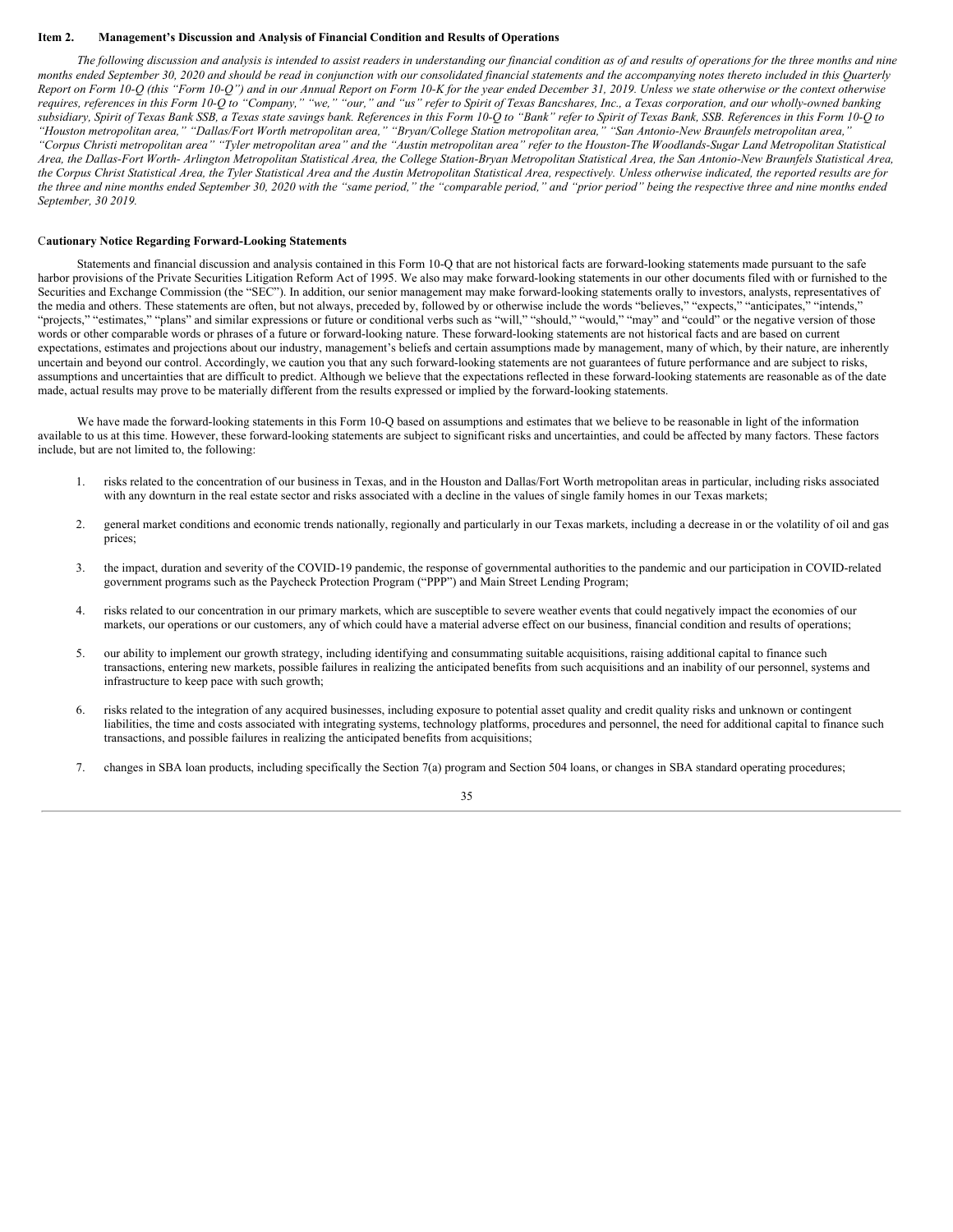- 8. risks associated with our ability to diligence ourloans to and deposit accounts from foreign nationals;
- 9. risks associated with the relatively unseasoned nature of a significant portion of our loan portfolio;
- 10. the accuracy and sufficiency of the assumptions and estimates we make in establishing reserves for potential loan losses and other estimates;
- 11. the risk of deteriorating asset quality and higher loan charge-offs;
- 12. risks related to the significant amount of credit that we have extended to a limited number of borrowers and in a limited geographic area;
- 13. our ability to maintain adequate liquidity and to raise necessary capital to fund our acquisition strategy and operations or to meet increased minimum regulatory capital levels;
- 14. material decreases in the amount of deposits we hold, or a failure to grow our deposit base as necessary to help fund our growth and operations;
- 15. changes in market interest rates that affect the pricing of our loans and deposits and our net interest income;
- 16. potential fluctuations in the market value and liquidity of our investment securities;
- 17. the effects of competition from a wide variety of local, regional, national and other providers of financial, investment and insurance services;
- 18. our ability to maintain an effective system of disclosure controls and procedures and internal controls over financial reporting;
- 19. risks associated with fraudulent, negligent, or other acts by our customers, employees or vendors;
- 20. our ability to keep pace with technological change or difficulties when implementing new technologies;
- 21. risks associated with system failures or failures to protect against cybersecurity threats, such as breaches of our network security;
- 22. risks associated with data processing system failures and errors;
- 23. potential impairment on the goodwill we have recorded or may record in connection with business acquisitions;
- 24. the initiation and outcome of litigation and other legal proceedings against us or to which we become subject;
- 25. our ability to comply with various governmental and regulatory requirements applicable to financial institutions, including regulatory requirements to maintain minimum capital levels;
- 26. the impact of recent and future legislative and regulatory changes, including changes in banking, securities and tax laws and regulations and their application by our regulators, such as the implementation of the Economic Growth, Regulatory Relief and Consumer Protection Act;
- 27. changes in tariffs and trade barriers;
- 28. governmental monetary and fiscal policies, including the policies of the Board of Governors of the Federal Reserve System (the "Federal Reserve");
- 29. our ability to comply with supervisory actions by federal and state banking agencies;
- 30. changes in the scope and cost of Federal Deposit Insurance Corporation ("FDIC"), insurance and other coverage; and
- 31. systemic risks associated with the soundness of other financial institutions.
- 32. the cost savings from our recent acquisitions and branch divestitures may not be fully realized or may take longer to realize than expected; and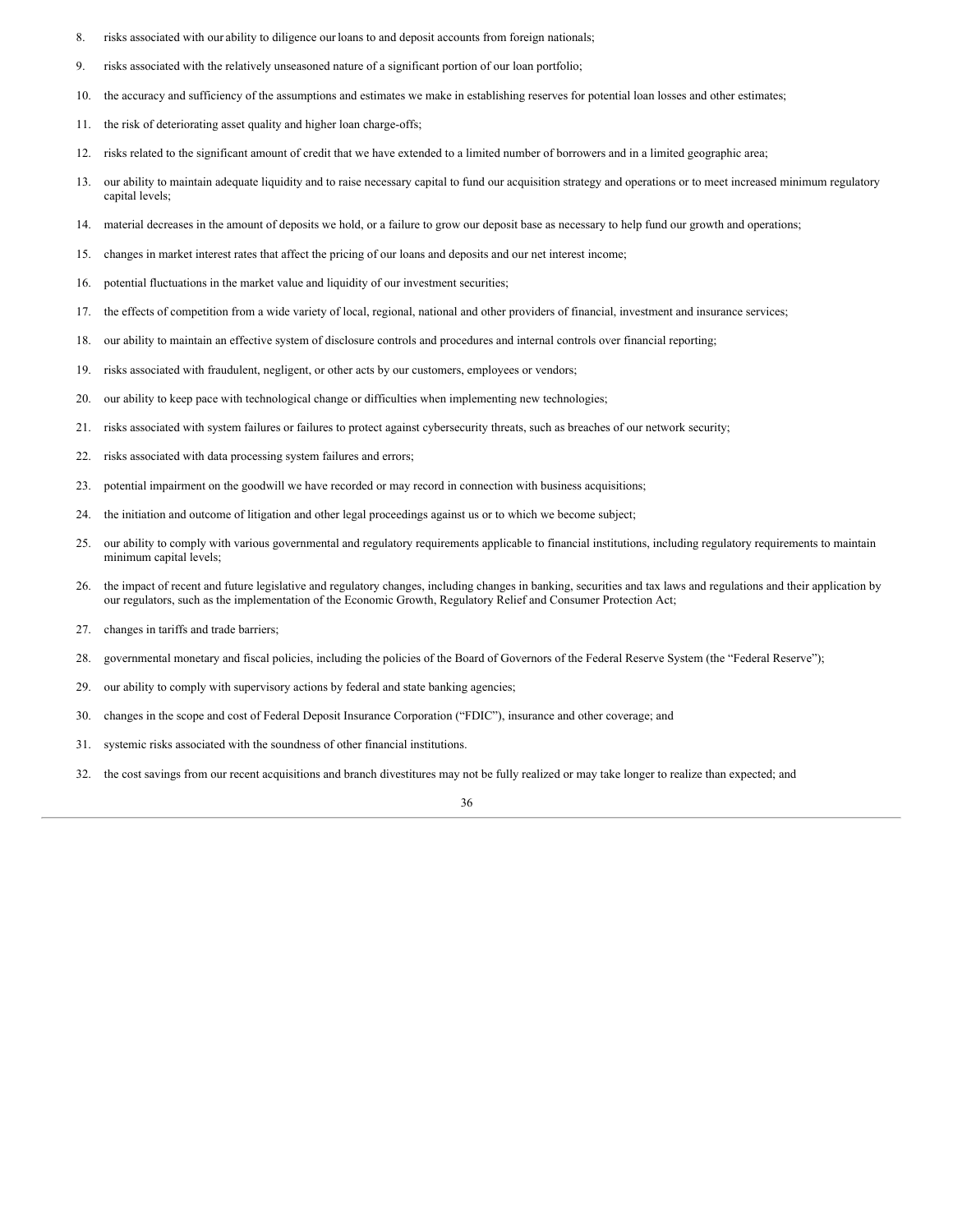- 33. operating costs, customer loss and business disruption following the acquisitions, including adverse effects on relationships with employees, may be greater than expected; and
- 34. competition from other financial services companies in the Company's markets.

Other factors not identified above, including those described under the heading "Risk Factors" in our Annual Report on Form 10-K for the year ended December 31, 2019 (the "2019 Form 10-K") and "Risk Factors" and "Management's Discussion and Analysis of Financial Condition and Results of Operations" in this Form 10-Q, and our Quarterly Reports on Form 10-Q for the quarters ended June 30, 2020 and March 31, 2020 may also cause our results to differ materially from the anticipated or estimated results described in our forward-looking statements. The foregoing factors should not be construed as exhaustive, and you should consider these factors in connection with considering any forward-looking statements that may be made by us. If one or more events related to these or other risks or uncertainties materialize, or if our underlying assumptions prove to be incorrect, actual results may differ materially from what we anticipate. Accordingly, you should not place undue reliance on any such forward-looking statements. Any forward-looking statements speaks only as of the date on which it is made, and we undertake no obligation to release publicly any revisions to any forwardlooking statement, to report events or to report the occurrence of unanticipated events unless we are required to do so by law.

## **Ongoing COVID-19 Pandemic**

Our business has been, and continues to be, impacted by the recent and ongoing outbreak of COVID-19. In March 2020, COVID-19 was declared a pandemic by the World Health Organization and a national emergency by the President of the United States. Efforts to limit the spread of COVID-19 led to shelter-in-place orders, the closure of non-essential businesses, travel restrictions, supply chain disruptions and prohibitions on public gatherings, among other things, throughout many parts of the United States and, in particular, the markets in which we operate. Although many of these restrictions have been lifted and society has begun to re-open, the pandemic is ongoing and additional uncertainties exist which may continue to impact our customers, employees and vendors; the financial services and banking industry; and the economy as a whole. These uncertainties include, the extent and severity of the spread of COVID-19, the length of the outbreak, and future actions taken by governmental authorities to contain the outbreak or to mitigate its impact. COVID-19 has negatively affected, and is expected to continue to negatively affect, our business, financial position and operating results. In light of the uncertainties and continuing developments discussed herein. We are currently unable to fully assess or predict the extent of the effects of COVID-19 on our operations as the ultimate impact will depend on factors that are currently unknown and/or beyond our control. Please refer to Part II, Item 1A, "Risk Factors" of this Form 10-Q.

In the State of Texas, many jurisdictions have declared health emergencies. The resulting closures of non-essential businesses and related economic disruption impacted and continues to impact our operations, as well as the operations of our customers. Financial services have been identified as a Critical Infrastructure Sector by the Department of Homeland Security. Accordingly, our business remains open. In order to facilitate the continued delivery of essential services while prioritizing the safety of our customers and employees, we have taken the following measures:

- Implemented our communications plans to ensure our employees, customers and critical vendors are kept informed of new developments affecting our operations.
- Requiring masks to be worn by all customers and employees in all of our lobbies and other corporate facilities.
- Expanded remote-access availability to ensure employees have the capability to work from home or other remote locations.

For our customers, we have established a variety of temporary relief programs which include loan payment deferrals, late fee and overdraft waivers and the suspension of foreclosure and repossessions. We continue to work with our customers to originate and renew business loans as well as originate loans made available through the U.S. Small Business Administration's Paycheck Protection Program, a lending program established as part of the relief to American consumers and businesses in the CARES Act, as further described below.

#### **Federal Reserve Board Actions**

Recent actions taken by the federal government and the Federal Reserve and other bank regulatory agencies to mitigate the economic effects of COVID-19 will also have an impact on our financial position and results of operations. Certain of these actions are further discussed below.

In an emergency measure aimed at blunting the economic impact of COVID-19, the Federal Reserve lowered the target for the federal funds rate to a range of between zero to 0.25% on March 15, 2020. This action by the Federal Reserve followed a prior reduction of the targeted federal funds rates to a range of 1.0% to 1.25% on March 3, 2020. Our earnings and cash flows are largely dependent upon our net interest income. As our balance sheet is more asset sensitive, our earnings are more adversely affected by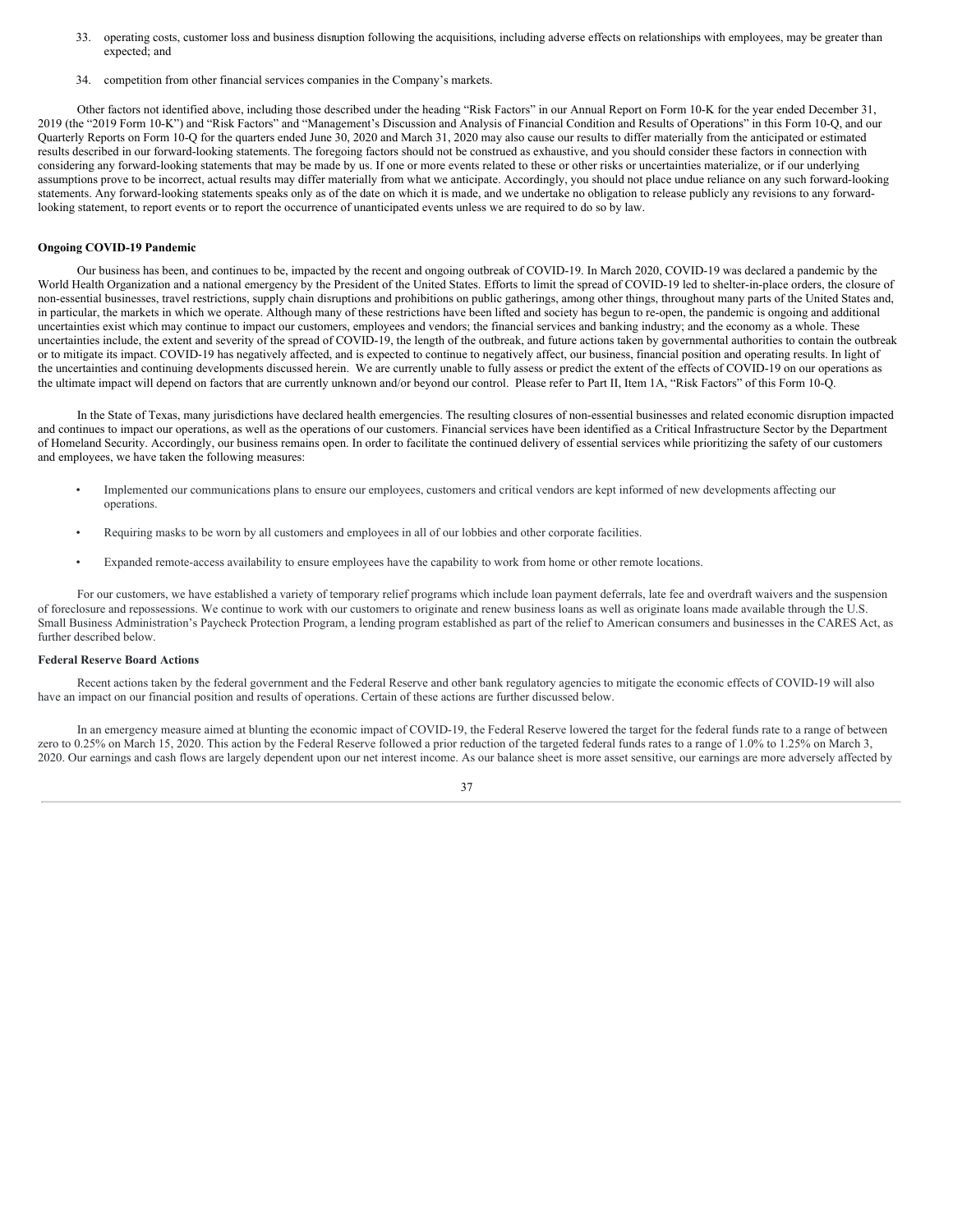decreases in market interest rates as the interest rates received on loans and other investments fall more quickly and to a larger degree than the interest rates paid on deposits and other borrowings. The decline in interest rates has already led to new all-time low yields across the U.S. Treasury maturity curve. If the Federal Reserve decreases the targeted federal funds rates even further in response to the economic effects of COVID-19, overall interest rates will decline further, which will negatively impact our net interest income and further compress our net interest margin. Alternatively, if the COVID-19 outbreak abates and general economic conditions improve, the Federal Reserve may determine to increase the targeted federal funds rates and overall interest rates will likely rise, which may positively impact our net interest income, but may negatively impact commercial lending activity and the U.S. economy.

The Paycheck Protection Program ("PPP") was established by the CARES Act and implemented by the Small Business Administration ("SBA") with support from the Department of the Treasury. The PPP is a federally-guaranteed, low-interest rate loan program that is designed to provide a direct incentive for small businesses to keep workers on the payroll. Businesses may use PPP loan funds to pay up to eight weeks of payroll costs as well as to cover other eligible business expenses. PPP loans may be partially or fully forgiven by the SBA if the funds are used for eligible expenses during the relevant forgiveness period and the borrower meets the employee retention criteria. Any PPP loans that are not fully forgiven will carry an interest rate of 1% with a maturity of either two or five years. PPP loans that the SBA approved on or after June 5, 2020 will have a maturity date of five years. Payments for PPP loans are deferred until the SBA issues a forgiveness decision or ten months after the end of the forgiveness period if the borrower fails to apply for forgiveness. All PPP loans are fully guaranteed by the SBA and are included in total loans outstanding. The results of our participation in the PPP are discussed below.

The Federal Reserve has created various additional lending facilities and expanded existing facilities to help provide up to \$2.6 trillion in financing in response to the financial disruptions caused by COVID-19. The programs include, among other things, (i) the Paycheck Protection Program Lending Facility (the "PPP Facility"), which is intended to extend loans to banks making PPP loans, (ii) the Municipal Liquidity Facility, which is intended to facilitate the purchase of eligible notes from states, and certain counties and cities around the country, and (iii) the Main Street Lending Program, which is intended to facilitate credit flows to businesses affected by the COVID-19 pandemic with up to 10,000 employees or up to \$2.5 billion in 2019 annual revenues. In addition to the PPP Facility, we may participate in some or all of these facilities or programs, including as a lender, agent or intermediary on behalf of customers or in an advisory capacity in the future.

#### **Overview**

We are a Texas corporation and a registered bank holding company located in the Houston metropolitan area with headquarters in Conroe, Texas. We offer a broad range of commercial and retail banking services through our wholly-owned bank subsidiary, Spirit of Texas Bank, SSB. We operate through 38 full-service branches and two loan productions offices located primarily in the Houston, Dallas/Fort Worth, San Antonio-New Braunfels, Corpus Christi, Austin, and Tyler metropolitan areas. As of September 30, 2020, we had total assets of \$2.93 billion, loans held for investment of \$2.45 billion, total deposits of \$2.29 billion and total stockholders' equity of \$351.5 million.

As a bank holding company, we generate most of our revenues from interest income on loans, gains on sale of the guaranteed portion of SBA loans, customer service and loan fees, brokerage fees derived from secondary mortgage originations and interest income from investments in securities. We incur interest expense on deposits and other borrowed funds and noninterest expenses, such as salaries and employee benefits and occupancy expenses. Our goal is to maximize income generated from interest-earning assets, while also minimizing interest expense associated with our funding base to widen net interest spread and drive net interest margin expansion. Net interest margin is a ratio calculated as net interest income divided by average interest-earning assets. Net interest income is the difference between interest income on interest-earning assets, such as loans and securities, and interest expense on interest-bearing liabilities, such as deposits and borrowings that are used to fund those assets. Net interest spread is the difference between rates earned on interest-earning assets and rates paid on interest-bearing liabilities.

Changes in market interest rates and the interest rates we earn on interest-earning assets or pay on interest-bearing liabilities, as well as the volume and types of interestearning assets, interest-bearing and noninterest-bearing liabilities and stockholders' equity, are usually the largest drivers of periodic changes in net interest spread, net interest margin and net interest income. Fluctuations in market interest rates are driven by many factors, including governmental monetary policies, inflation, deflation, macroeconomic developments, changes in unemployment, the money supply, political and international conditions and conditions in domestic and foreign financial markets. Periodic changes in the volume and types of loans in our loan portfolio are affected by, among other factors, economic and competitive conditions in Texas, as well as developments affecting the real estate, technology, financial services, insurance, transportation, manufacturing and energy sectors within our target markets and throughout Texas.

### **Results of Operations**

Our results of operations depend substantially on net interest income and noninterest income. Other factors contributing to our results of operations include our level of our noninterest expenses, such as salaries and employee benefits, occupancy and equipment and other miscellaneous operating expenses.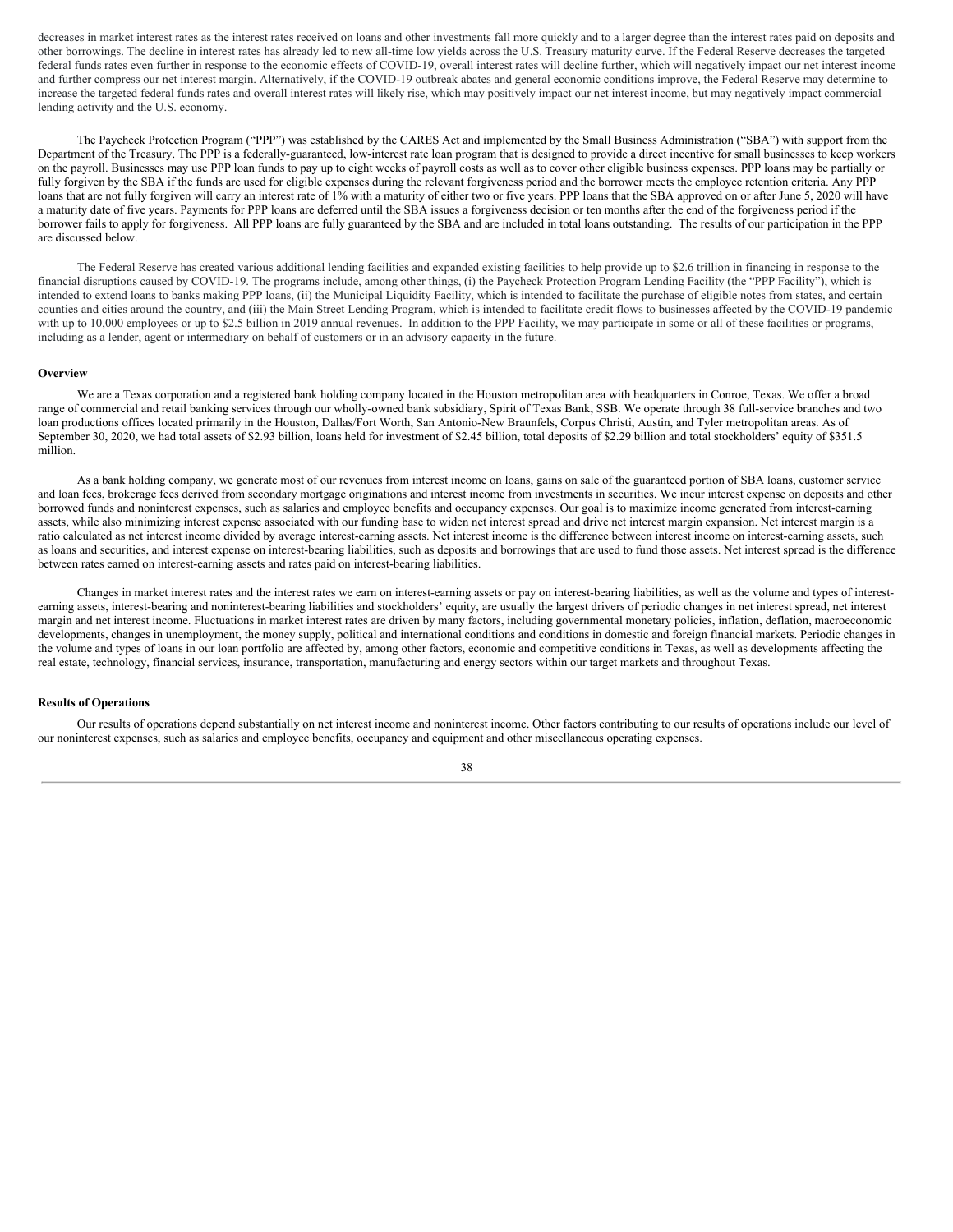#### *Net Interest Income*

Net interest income represents interest income less interest expense. We generate interest income from interest, dividends and fees received on interest-earning assets, including loans and investment securities we own. We incur interest expense from interest paid on interest-bearing liabilities, including interest-bearing deposits and borrowings. To evaluate net interest income, we measure and monitor (1) yields on our loans and other interest-earning assets, (2) the costs of our deposits and other funding sources, (3) our net interest spread, (4) our net interest margin and (5) our provisions for loan losses. Net interest spread is the difference between rates earned on interestearning assets and rates paid on interest-bearing liabilities. Net interest margin is calculated as the annualized net interest income divided by average interest-earning assets. Because noninterest-bearing sources of funds, such as noninterest-bearing deposits and stockholders' equity, also fund interest-earning assets, net interest margin includes the benefit of these noninterest-bearing sources.

Changes in market interest rates and the interest rates we earn on interest-earning assets or pay on interest-bearing liabilities, as well as the volume and types of interestearning assets, interest-bearing and noninterest-bearing deposits and stockholders' equity, are usually the largest drivers of periodic changes in net interest spread, net interest margin and net interest income. We measure net interest income before and after provision for loan losses required to maintain our allowance for loan and lease losses at acceptable levels.

#### *Noninterest Income*

Our noninterest income includes the following: (1) service charges and fees; (2) SBA loan servicing fees; (3) mortgage referral fees; (4) gain on the sales of loans, net; (5) gain (loss) on sales of investment securities; and (6) other.

#### *Noninterest Expense*

Our noninterest expense includes the following: (1) salaries and employee benefits; (2) occupancy and equipment expenses; (3) professional services; (4) data processing and network; (5) regulatory assessments and insurance; (6) amortization of core deposit intangibles; (7) advertising; (8) marketing; (9) telephone expenses; (10) conversion expenses; and (11) other.

### **Financial Condition**

The primary factors we use to evaluate and manage our financial condition include liquidity, asset quality and capital.

#### *Liquidity*

We manage liquidity based upon factors that include the amount of core deposits as a percentage of total deposits, the level of diversification of our funding sources, the allocation and amount of our deposits among deposit types, the short-term funding sources used to fund assets, the amount of non-deposit funding used to fund assets, the availability of unused funding sources, off-balance sheet obligations, the availability of assets to be readily converted into cash without undue loss, the amount of cash and liquid securities we hold, and the repricing characteristics and maturities of our assets when compared to the repricing characteristics of our liabilities, the ability to securitize and sell certain pools of assets and other factors.

## *Asset Quality*

We manage the diversification and quality of our assets based upon factors that include the level, distribution, severity and trend of problem, classified, delinquent, nonaccrual, nonperforming and restructured assets, the adequacy of our allowance for loan and lease losses, discounts and reserves for unfunded loan commitments, the diversification and quality of loan and investment portfolios and credit risk concentrations.

## *Capital*

We manage capital based upon factors that include the level and quality of capital and our overall financial condition, the trend and volume of problem assets, the adequacy of discounts and reserves, the level and quality of earnings, the risk exposures in our balance sheet, the levels of Tier 1 (core), risk-based and tangible equity capital, the ratios of tier 1 (core), risk-based and tangible equity capital to total assets and risk-weighted assets and other factors.

### **Performance Highlights**

Operating and financial highlights for the three months ended September 30, 2020 include the following:

• Net income for the third quarter of 2020 was \$7.1 million. Adjusted net income for the third quarter of 2020 was \$6.5 million, which excluded \$342 thousand of after-tax, merger-related expenses and \$1.0 million after-tax gain on sale of securities.

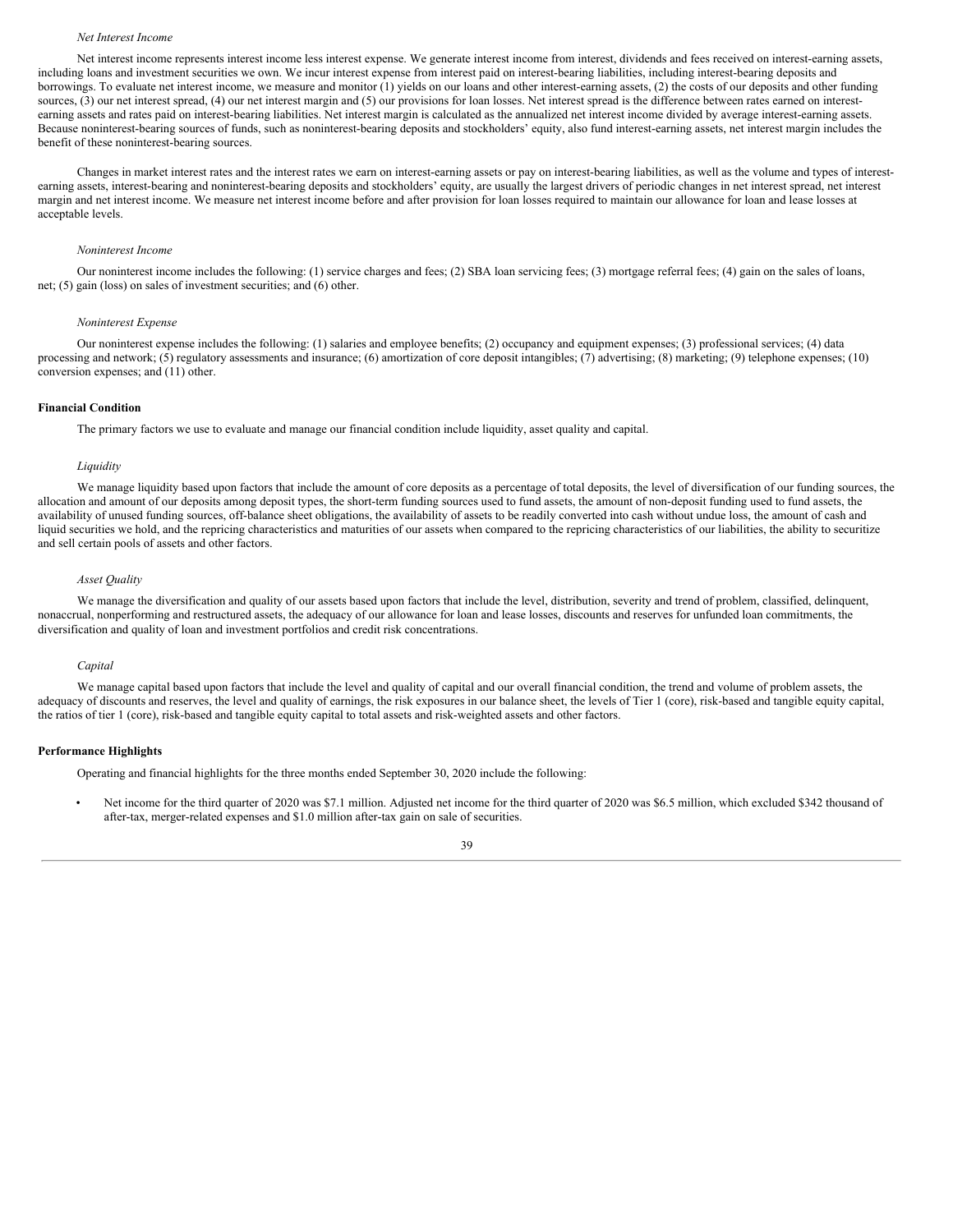- Diluted earnings per share were \$0.41 for the third quarter of 2020. Adjusted diluted earnings per share were\$0.38 for the third quarter of 2020, which excluded \$342 thousand of after-tax, merger-related expenses and \$1.0 million after-tax gain on sale of securities.
- Net interest margin and tax equivalent net interest margin were 3.90% and 3.97%, respectively.
- Return on average assets was 0.96%, annualized including merger-related expenses and gain on sale of securities.
- Book value per share was \$20.30 and tangible book value per share was \$15.31.

Tax equivalent net interest margin, adjusted net income, adjusted basic and diluted earnings per share and tangible book value per share are non-GAAP financial measures. See our reconciliation of non-GAAP financial measures to their most directly comparable GAAP financial measures under the caption "Management's Discussion and Analysis of Financial Condition and Results of Operations—Non-GAAP Financial Measures."

## **Analysis of Results of Operations**

Net income for the three months ended September 30, 2020 totaled \$7.1 million, which generated diluted earnings per common share of \$0.41 for the three months ended September 30, 2020. Adjusted net income, which is a non-GAAP measure, for the three months ended September 30, 2020 totaled \$6.5 million which excluded \$342 thousand of after-tax, merger-related expenses and \$1.0 million of after-tax gain on sales of securities, which generated adjusted diluted earnings per common share of \$0.38. Net income for the three months ended September 30, 2019 totaled \$5.3 million, which generated diluted earnings per common share of \$0.34 for the three months ended September 30, 2019. The increase in net income was driven by an increase in net interest income of \$5.7 million that was primarily attributable to organic and acquired growth in the average balance of loans. Noninterest income also increased to \$4.8 million for the three months ended September 30, 2020 compared to \$2.7 million for the three months ended September 30, 2019. Growth in net interest income and noninterest income were partially offset by an increase in provision expense to \$2.8 million for the three months ended September 30, 2020 compared to \$900 thousand for the three months ended September 30, 2019 and higher noninterest expense which was \$19.3 million for the three months ended September 30, 2020 compared to \$15.6 million for the three months ended September 30, 2019. The increase in noninterest expense was mainly the result of an increase in salaries and benefits of \$1.9 million, regulatory assessments of \$773 thousand, and other operating expenses of \$483 thousand. These increases relate primarily to expanded asset size and operations due to the Citizens acquisition and Simmons branch acquisition and merger related expenses. Our results of operations for the three months ended September 30, 2020 produced an annualized return on average assets of 0.96% compared to an annualized return on average assets of 1.10% for the three months ended September 30, 2019. We had an annualized return on average stockholders' equity of 8.06% for the three months ended September 30, 2020, compared to an annualized return on average stockholders' equity of 7.80% for the three months ended September 30, 2019.

Net income for the nine months ended September 30, 2020 totaled \$18.9 million, which generated diluted earnings per common share of \$1.06 for the nine months ended September 30, 2020. Adjusted net income for the nine months ended September 30, 2019 totaled \$19.0 million which excluded \$2.0 million of after-tax merger-related expenses, \$1.0 million of after-tax gain on sale of securities and a \$575 thousand income tax benefit related to a net operating loss carryback, which generated adjusted diluted earnings per common share of \$1.08. Net income for the nine months ended September 30, 2019 totaled \$15.0 million, which generated diluted earnings per common share of \$1.05 for the nine months ended September 30, 2019. The increase in net income was driven by an increase in net interest income of \$20.4 million that was primarily attributable to increasing loan balances from organic and acquired growth, partially offset by an increase in noninterest expense of \$12.0 million, which was mainly the result of an increase of salaries and employee benefits of \$5.7 million, provision expense of \$4.8 million, and occupancy expense of \$2.6 million. Our results of operations for the nine months ended September 30, 2020 produced an annualized return on average assets of 0.92% compared to an annualized return on average assets of 1.15% for the nine months ended September 30, 2019. We had an annualized return on average stockholders' equity of 7.27% for the nine months ended September 30, 2020, compared to an annualized return on average stockholders' equity of 8.70% for the nine months ended September 30, 2019.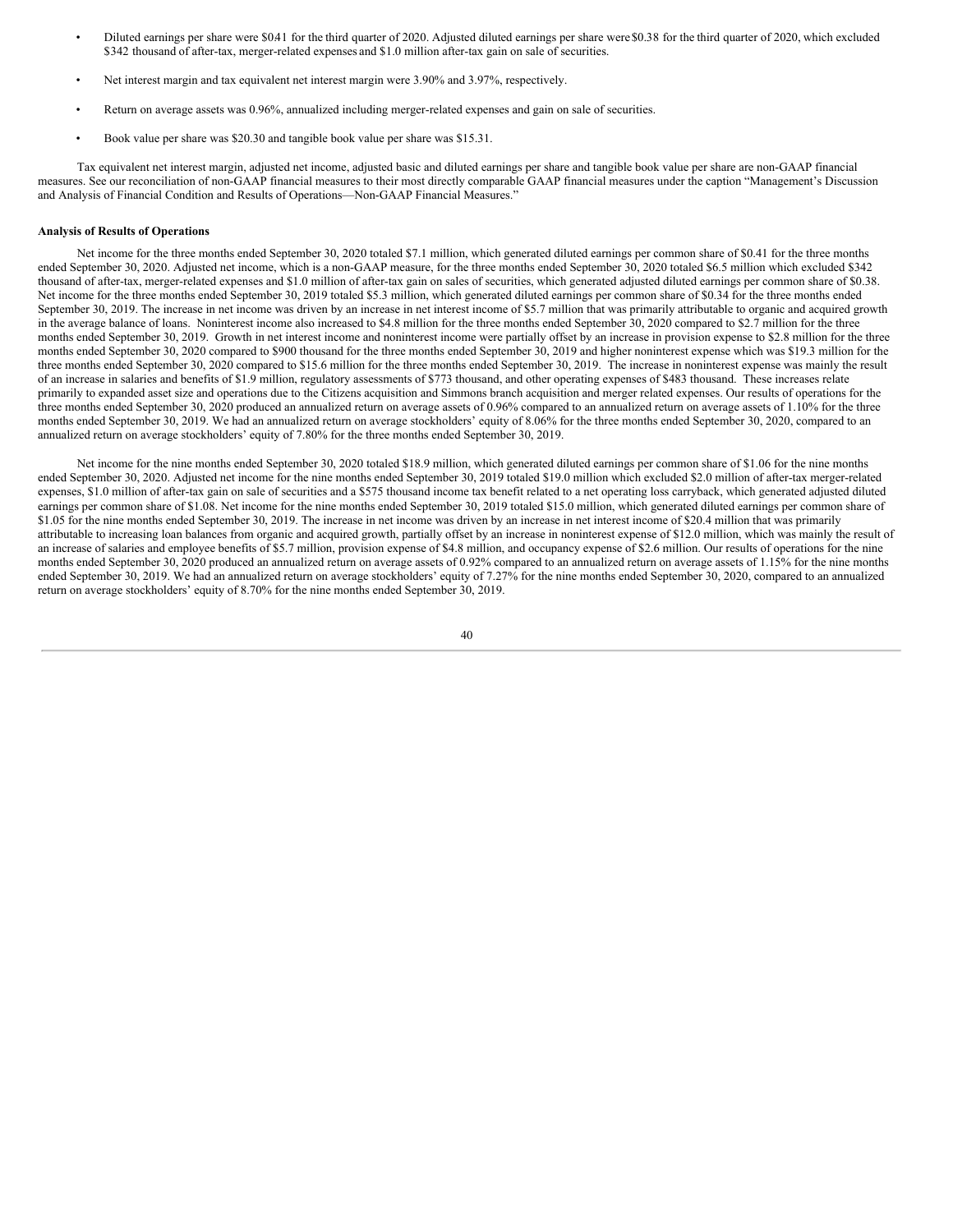## *Net Interest Income and Net Interest Margin*

The following table presents, for the periods indicated, information about (1) average balances, the total dollar amount of interest income from interest-earning assets and the resultant average yields; (2) average balances, the total dollar amount of interest expense on interest-bearing liabilities and the resultant average rates; (3) the interest rate spread; (4) net interest income and margin; and (5) net interest income and margin (tax equivalent). Interest earned on loans that are classified as nonaccrual is not recognized in income, however the balances are reflected in average outstanding balances for that period. Any nonaccrual loans have been included in the table as loans carrying a zero yield.

|                                                              |    |                        |    |                             | Three Months Ended September 30, |   |                        |               |                             |                                 |
|--------------------------------------------------------------|----|------------------------|----|-----------------------------|----------------------------------|---|------------------------|---------------|-----------------------------|---------------------------------|
|                                                              |    |                        |    | 2020                        |                                  |   |                        |               | 2019                        |                                 |
|                                                              |    | Average<br>Balance (1) |    | Interest/<br><b>Expense</b> | Annualized<br><b>Yield/Rate</b>  |   | Average<br>Balance (1) |               | Interest/<br><b>Expense</b> | Annualized<br><b>Yield/Rate</b> |
|                                                              |    |                        |    |                             | (Dollars in thousands)           |   |                        |               |                             |                                 |
| Interest-earning assets:                                     |    |                        |    |                             |                                  |   |                        |               |                             |                                 |
| Interest-earning deposits in other banks                     | S  | 134.573                | S  | 101                         | $0.30\%$ \$                      |   | 135,460                | <sup>\$</sup> | 750                         | $2.20\%$                        |
| Loans, including loans held for sale (2)                     |    | 2,436,667              |    | 29,901                      | 4.87%                            |   | 1,458,603              |               | 23,064                      | $6.27\%$                        |
| Investment securities and other                              |    | 93,115                 |    | 479                         | $2.04\%$                         |   | 175,369                |               | 1,187                       | 2.69%                           |
| Total interest-earning assets                                |    | 2,664,355              |    | 30,481                      | 4.54%                            |   | 1,769,432              |               | 25,001                      | 5.61%                           |
| Noninterest-earning assets                                   |    | 265,462                |    |                             |                                  |   | 150,139                |               |                             |                                 |
| <b>Total assets</b>                                          | \$ | 2,929,817              |    |                             |                                  | S | 1,919,571              |               |                             |                                 |
| Interest-bearing liabilities:                                |    |                        |    |                             |                                  |   |                        |               |                             |                                 |
| Interest-bearing demand deposits                             | S  | 375.421                | \$ | 176                         | $0.19\%$ \$                      |   | 285,306                | <sup>\$</sup> | 349                         | $0.49\%$                        |
| Interest-bearing NOW accounts                                |    | 14.644                 |    | 7                           | $0.19\%$                         |   | 7,846                  |               | 3                           | $0.15\%$                        |
| Savings and money market accounts                            |    | 541,681                |    | 621                         | $0.45\%$                         |   | 273,662                |               | 579                         | $0.84\%$                        |
| Time deposits                                                |    | 713,618                |    | 2,588                       | $1.44\%$                         |   | 630,969                |               | 3,166                       | 1.99%                           |
| FHLB advances and other borrowings                           |    | 211,214                |    | 875                         | $1.64\%$                         |   | 65,358                 |               | 425                         | 2.58%                           |
| Total interest-bearing liabilities                           |    | 1,856,578              |    | 4,267                       | $0.91\%$                         |   | 1,263,141              |               | 4,522                       | 1.42%                           |
| Noninterest-bearing liabilities and<br>shareholders' equity: |    |                        |    |                             |                                  |   |                        |               |                             |                                 |
| Noninterest-bearing demand deposits                          |    | 715,783                |    |                             |                                  |   | 380,997                |               |                             |                                 |
| Other liabilities                                            |    | 8,451                  |    |                             |                                  |   | 4,232                  |               |                             |                                 |
| Stockholders' equity                                         |    | 349,005                |    |                             |                                  |   | 271,201                |               |                             |                                 |
| Total liabilities and stockholders' equity                   |    | 2,929,817              |    |                             |                                  |   | 1,919,571              |               |                             |                                 |
| Net interest rate spread                                     |    |                        |    |                             | $3.63\%$                         |   |                        |               |                             | 4.19%                           |
| Net interest income and margin                               |    |                        |    | 26,214                      | $3.90\%$                         |   |                        | \$.           | 20,479                      | 4.59%                           |
| Net interest income and margin (tax equivalent)(3)           |    |                        |    | 26,660                      | 3.97%                            |   |                        |               | 20,632                      | 4.63%                           |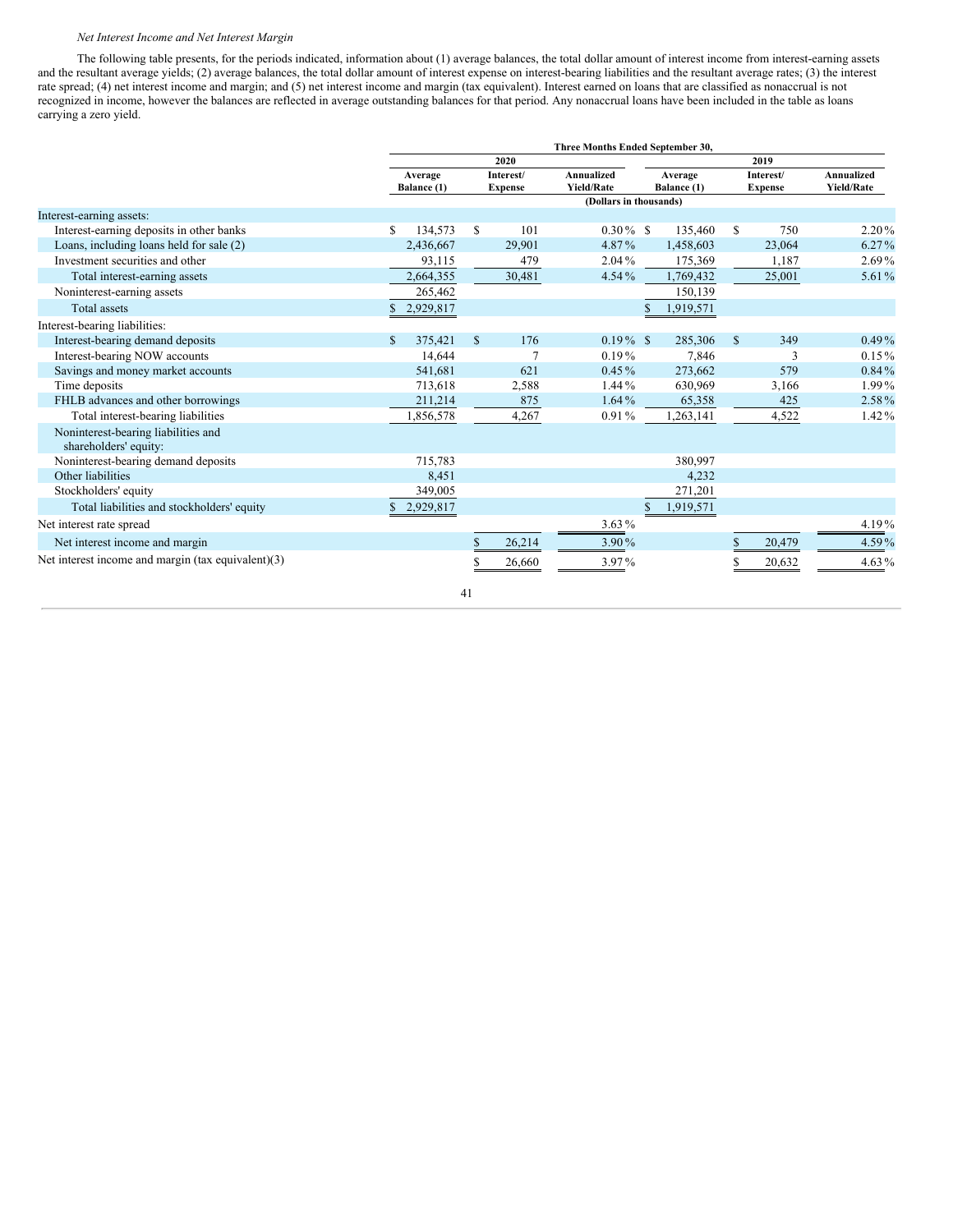|                                                              | Nine Months Ended September 30, |                        |              |                             |                                 |                        |               |                             |                                 |  |  |
|--------------------------------------------------------------|---------------------------------|------------------------|--------------|-----------------------------|---------------------------------|------------------------|---------------|-----------------------------|---------------------------------|--|--|
|                                                              |                                 |                        |              | 2020                        |                                 |                        | 2019          |                             |                                 |  |  |
|                                                              |                                 | Average<br>Balance (1) |              | Interest/<br><b>Expense</b> | Annualized<br><b>Yield/Rate</b> | Average<br>Balance (1) |               | Interest/<br><b>Expense</b> | Annualized<br><b>Yield/Rate</b> |  |  |
|                                                              |                                 |                        |              |                             | (Dollars in thousands)          |                        |               |                             |                                 |  |  |
| Interest-earning assets:                                     |                                 |                        |              |                             |                                 |                        |               |                             |                                 |  |  |
| Interest-earning deposits in other banks                     | \$.                             | 195,518                | S            | 1,100                       | $0.75\%$ \$                     | 116,307                | S             | 2,038                       | $2.34\%$                        |  |  |
| Loans, including loans held for sale (2)                     |                                 | 2,207,922              |              | 87,068                      | 5.25%                           | 1,327,595              |               | 62,386                      | 6.28%                           |  |  |
| Investment securities and other                              |                                 | 94,237                 |              | 1,525                       | 2.16%                           | 166,877                |               | 3,761                       | 3.01%                           |  |  |
| Total interest-earning assets                                |                                 | 2,497,677              |              | 89,693                      | 4.78%                           | 1,610,779              |               | 68,185                      | 5.66%                           |  |  |
| Noninterest-earning assets                                   |                                 | 243,159                |              |                             |                                 | 134,635                |               |                             |                                 |  |  |
| <b>Total assets</b>                                          |                                 | 2,740,836              |              |                             |                                 | 1,745,414              |               |                             |                                 |  |  |
| Interest-bearing liabilities:                                |                                 |                        |              |                             |                                 |                        |               |                             |                                 |  |  |
| Interest-bearing demand deposits                             | $\mathbb{S}$                    | 358,536                | $\mathbb{S}$ | 576                         | $0.21\%$ \$                     | 236,213                | <sup>\$</sup> | 910                         | $0.52\%$                        |  |  |
| Interest-bearing NOW accounts                                |                                 | 23,755                 |              | 51                          | $0.29\%$                        | 7,606                  |               | 9                           | $0.15\%$                        |  |  |
| Savings and money market accounts                            |                                 | 508,455                |              | 2,457                       | $0.64\%$                        | 258,722                |               | 1,609                       | $0.83\%$                        |  |  |
| Time deposits                                                |                                 | 706,295                |              | 8,759                       | $1.65\%$                        | 609,035                |               | 8,578                       | 1.88%                           |  |  |
| FHLB advances and other borrowings                           |                                 | 149,705                |              | 1,807                       | 1.61%                           | 69,454                 |               | 1,414                       | $2.72\%$                        |  |  |
| Total interest-bearing liabilities                           |                                 | 1,746,746              |              | 13,650                      | $1.04\%$                        | 1,181,030              |               | 12,520                      | $1.42\%$                        |  |  |
| Noninterest-bearing liabilities and<br>shareholders' equity: |                                 |                        |              |                             |                                 |                        |               |                             |                                 |  |  |
| Noninterest-bearing demand deposits                          |                                 | 639,571                |              |                             |                                 | 330,253                |               |                             |                                 |  |  |
| Other liabilities                                            |                                 | 7,693                  |              |                             |                                 | 4,232                  |               |                             |                                 |  |  |
| Stockholders' equity                                         |                                 | 346,826                |              |                             |                                 | 229,899                |               |                             |                                 |  |  |
| Total liabilities and stockholders' equity                   |                                 | 2,740,836              |              |                             |                                 | 1,745,414              |               |                             |                                 |  |  |
| Net interest rate spread                                     |                                 |                        |              |                             | $3.74\%$                        |                        |               |                             | $4.24\%$                        |  |  |
| Net interest income and margin                               |                                 |                        |              | 76,043                      | 4.06%                           |                        | S             | 55,665                      | 4.62%                           |  |  |
| Net interest income and margin (tax equivalent)(3)           |                                 |                        |              | 77,309                      | 4.12%                           |                        |               | 56,108                      | 4.66%                           |  |  |

Includes loans on nonaccrual status.

(1) Average balances presented are derived from daily average balances.<br>
(2) Includes loans on nonaccrual status.<br>
(3) In order to make pretax income and resultant yields on tax-exempt loan (3) In order to make pretax income and resultant yields on tax-exempt loans comparable to those on taxable loans, a tax-equivalent adjustment has been computed using a federal tax rate of 21% for the three months ended September 30, 2020 and 2019, which is a non-GAAP financial measure. See our reconciliation of non-GAAP financial measures to their most directly comparable GAAP financial measures under the caption "Management's Discussion and Analysis of Financial Condition and Results of Operations—Non-GAAP Financial Measures."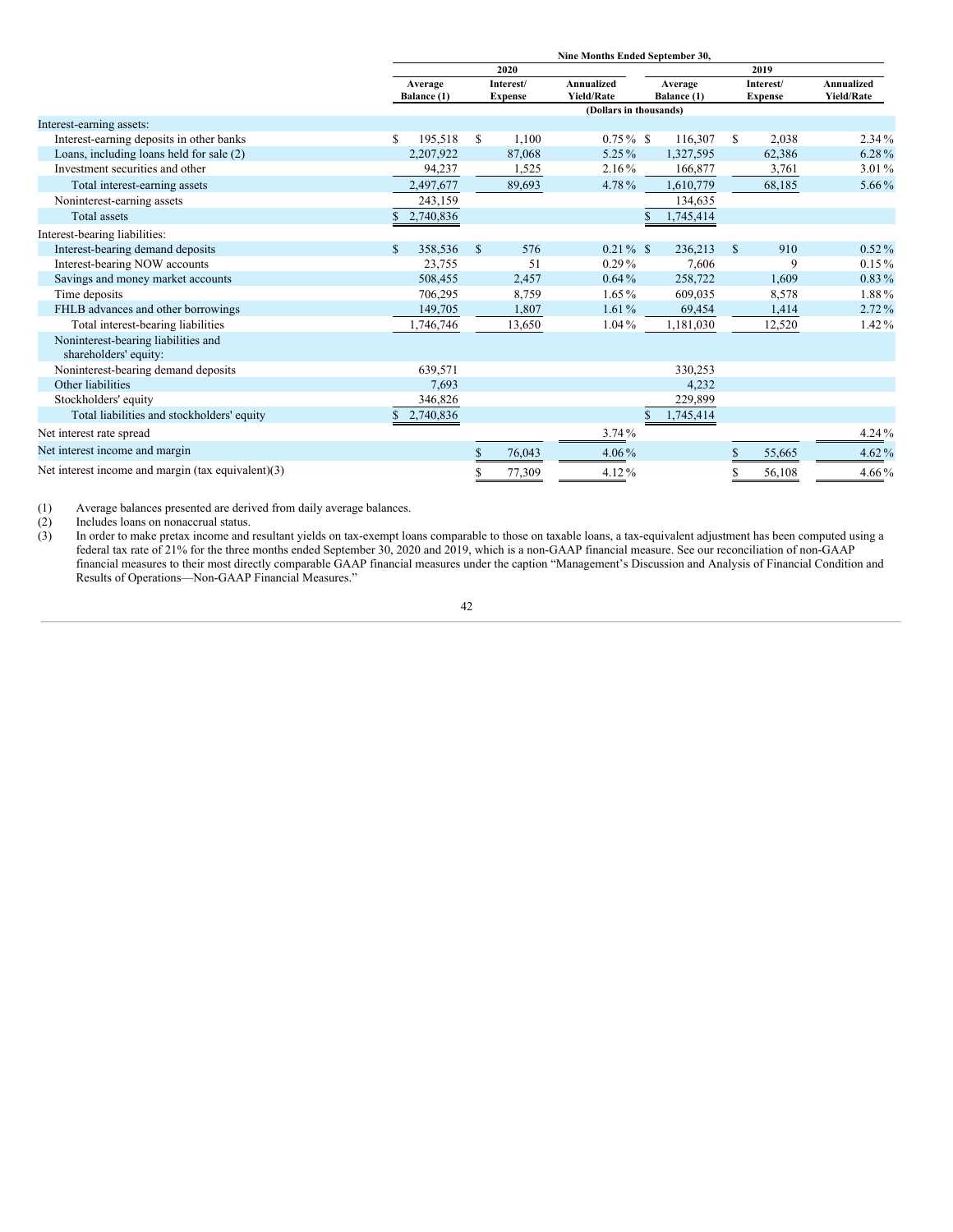Increases and decreases in interest income and interest expense result from changes in average balances (volume) of interest-earning assets and liabilities, as well as changes in average interest rates. The following table shows the effect that these factors had on the interest earned on our interest-earning assets and the interest incurred on our interest-bearing liabilities for the periods indicated. The effect of changes in volume is determined by multiplying the change in volume by the prior period's average rate. Similarly, the effect of rate changes is calculated by multiplying the change in average rate by the prior period's volume.

A summary of increases and decreases in interest income and interest expense resulting from changes in average balances (volume) and average interest rates follows:

|                                          |   | Three Months Ended September 30,<br>2020 compared to 2019 |          |                        |    |       |  |  |
|------------------------------------------|---|-----------------------------------------------------------|----------|------------------------|----|-------|--|--|
|                                          |   | <b>Increase (Decrease) Due to</b>                         |          |                        |    |       |  |  |
|                                          |   | Volume (1)                                                |          | Rate(1)                |    | Total |  |  |
|                                          |   |                                                           |          | (Dollars in thousands) |    |       |  |  |
| Interest-earning assets:                 |   |                                                           |          |                        |    |       |  |  |
| Interest-earning deposits in other banks | ъ | (5)                                                       | S.       | (644)                  | -S | (649) |  |  |
| Loans, including loans held for sale (2) |   | 35,791                                                    |          | (28, 954)              |    | 6,837 |  |  |
| Investment securities and other          |   | (467)                                                     |          | (241)                  |    | (708) |  |  |
| Total change in interest income          |   | 35,319                                                    |          | (29, 839)              |    | 5,480 |  |  |
| Interest-bearing liabilities:            |   |                                                           |          |                        |    |       |  |  |
| Interest-bearing demand deposits         |   | 506                                                       | <b>S</b> | (679)                  | -S | (173) |  |  |
| Interest-bearing NOW accounts            |   |                                                           |          |                        |    |       |  |  |
| Savings and money market accounts        |   | 1,500                                                     |          | (1, 458)               |    | 42    |  |  |
| Time deposits                            |   | 2,037                                                     |          | (2,615)                |    | (578) |  |  |
| FHLB advances and other borrowings       |   | 1,524                                                     |          | (1,074)                |    | 450   |  |  |
| Total change in interest expenses        |   | 5,570                                                     |          | (5,825)                |    | (255) |  |  |
| Total change in net interest income      |   | 29,749                                                    |          | (24, 014)              |    | 5,735 |  |  |

|                                          |    | Nine Months Ended September 30,   |     |                        |      |         |
|------------------------------------------|----|-----------------------------------|-----|------------------------|------|---------|
|                                          |    | <b>Increase (Decrease) Due to</b> |     |                        |      |         |
|                                          |    | Volume (1)                        |     | Rate(1)                |      | Total   |
|                                          |    |                                   |     | (Dollars in thousands) |      |         |
| Interest-earning assets:                 |    |                                   |     |                        |      |         |
| Interest-earning deposits in other banks | S  | 1,382                             | \$  | (2,320)                | - \$ | (938)   |
| Loans, including loans held for sale (2) |    | 41,672                            |     | (16,990)               |      | 24,682  |
| Investment securities and other          |    | (1,353)                           |     | (883)                  |      | (2,236) |
| Total change in interest income          |    | 41,701                            |     | (20, 193)              |      | 21,508  |
| Interest-bearing liabilities:            |    |                                   |     |                        |      |         |
| Interest-bearing demand deposits         | \$ | 561                               | \$. | (895)                  | -S   | (334)   |
| Interest-bearing NOW accounts            |    | 26                                |     | 16                     |      | 42      |
| Savings and money market accounts        |    | 1,518                             |     | (670)                  |      | 848     |
| Time deposits                            |    | 1,701                             |     | (1,520)                |      | 181     |
| FHLB advances and other borrowings       |    | 1,458                             |     | (1,065)                |      | 393     |
| Total change in interest expenses        |    | 5,264                             |     | (4,134)                |      | 1,130   |
| Total change in net interest income      |    | 36,437                            |     | (16,059)               |      | 20,378  |

(1) Variances attributable to both volume and rate are allocated on a consistent basis between rate and volume based on the absolute value of the variances in each category.

(2) Includes loans on nonaccrual status.

## *Three months ended September 30, 2020 compared to three months ended September 30, 2019*

Net interest income was \$26.2 million for the three months ended September 30, 2020 compared to \$20.5 million for the three months ended September 30, 2019, representing an increase of \$5.7 million, or 28.0%. The increase in net interest income was primarily due to an increase in interest income of \$5.5 million. Interest income on loans increased by \$6.8 million for the three months ended September 30, 2020. The growth in average loans of \$978 million, including loans held for sale, for the three months ended September 30, 2020 was the primary driver of the increase in interest income on loans, partially offset by a decrease in the average rate on loans of 140 basis points over the same period.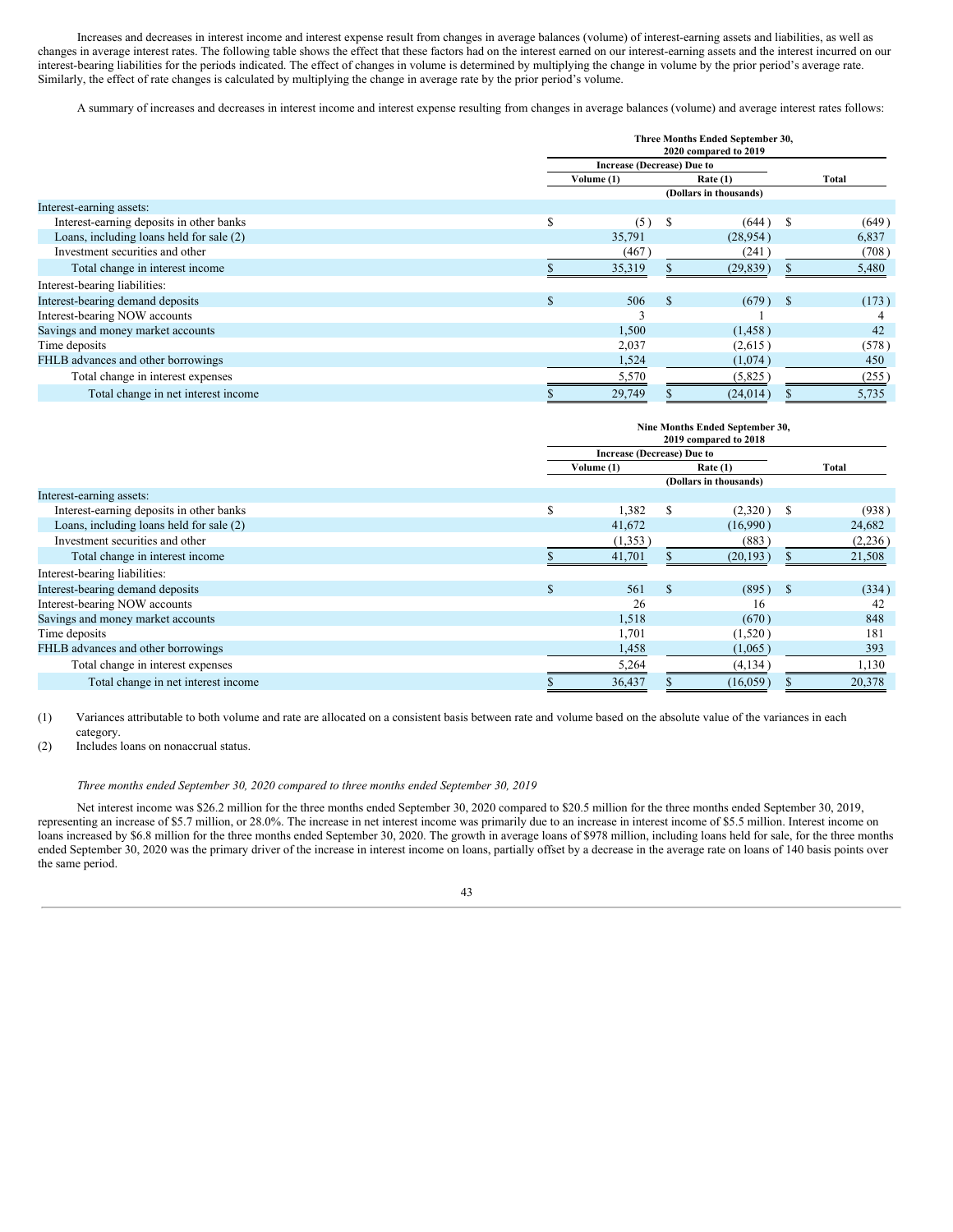Interest expense was \$4.3 million for the three months endedSeptember 30, 2020 compared to \$4.5 million for the three months endedSeptember 30, 2019. Interest expense was relatively flat for the three months endedSeptember 30, 2020 given that increases in average interest-bearing liabilities of \$593.4 million was offset by a decrease in the average yield on interest-bearing liabilities of 51 basis points. The average cost of deposits for the three months endedSeptember 30, 2020 was 0.57%. This represents a decrease of 46 basis points compared to the average cost of deposits of 1.03% for the three months ended September 30, 2019. The decrease was primarily due to an increase in the mix of noninterest-bearing demand deposits as a result of PPP accounts. For the three months ended September 30, 2020, the average rate paid on time deposits was 1.44%, compared to 1.99% for the three months ended September 30, 2019.

The net interest margin was 3.90% for the three months ended September 30, 2020, compared to 4.59% for the three months ended September 30, 2019, representing a decrease of 69 basis points. The tax equivalent net interest margin was 3.97% for the three months ended September 30, 2020, compared to 4.63% for the three months ended September 30, 2019, representing a decrease of 66 basis points. The average yield on interest-earning assets decreased by 107 basis points for the three months ended September 30, 2020, compared to the three months ended September 30, 2019, while the average rate paid on interest-bearing liabilities decreased by 51 basis points, resulting in a 56 basis point decrease in the interest rate spread. The decrease in both net interest margin and interest rate spread primarily resulted from the decrease in interest rates by the Federal Open Market Committee during the first quarter of 2020 which led to rate resets on during the second and third quarters.

We currently expect our net interest income and net interest margin to remain stable throughout the remainder of 2020 as the majority of variable rate loans are currently at their respective floors. Additionally, our participation in the PPP, as further discussed below, is expected to impact net interest income and net interest margin as loans are forgiven and deferred costs and fees are recognized in full through yield.

### *Nine months ended September 30, 2020 compared to nine months ended September 30, 2019*

Net interest income was \$76.0 million for the nine months ended September 30, 2020, compared to \$55.7 million for the nine months ended September 30, 2019, representing an increase of \$20.4 million, or 36.6%. The increase in net interest income was primarily due to an increase in interest income of \$21.7 million partially offset by an increase in interest expense of \$1.3 million. Interest income on loans increased by \$24.8 million for the nine months ended September 30, 2020. The growth in average loans of \$880.3 million, including loans held for sale, for the nine months ended September 30, 2020 was the primary driver of the increase in interest income on loans, offset by a decrease in the average rate on loans of 103 basis points over the same period.

Interest expense was \$13.8 million for the nine months ended September 30, 2020, compared to \$12.5 million for the nine months ended September 30, 2019, representing an increase of \$1.3 million. This increase was mainly due to an increase in interest expense on deposits. Interest expense on deposits totaled \$11.8 million for the nine months ended September 30, 2020 compared to \$11.1 million for the nine months ended September 30, 2019, representing an increase of \$737 thousand, resulting primarily from an increase in the average balance of deposits of \$485 million. The average cost of deposits for the nine months ended September 30, 2020 was 0.71%. This represents a decrease of 32 basis points compared to the average cost of deposits of 1.03% for the nine months ended September 30, 2019. The decrease in cost of deposits was primarily attributable to the decrease in interest rates by the Federal Open Market Committee during 2020. For the nine months ended September 30, 2020, the average rate paid on time deposits was 1.65%, compared to 1.88% for the nine months ended September 30, 2019.

The net interest margin was 4.06% for the nine months ended September 30, 2020 compared to 4.62% for the nine months ended September 30, 2019, representing a decrease of 56 basis points. The tax equivalent net interest margin was 4.12% for the nine months ended September 30, 2020, compared to 4.66% for the nine months ended September 30, 2019, representing a decrease of 54 basis points. The average yield on interest-earning assets decreased by 88 basis points for the nine months ended September 30, 2020 compared to the nine months ended September 30, 2019, while the average rate paid on interest-bearing liabilities decreased by 38 basis points, resulting in a 50 basis point decrease in the interest rate spread. The decrease in both net interest margin and interest rate spread primarily resulted from the decrease in the yield on interest-earning assets slightly offset by an increase in average loan balance of \$880.3 million as well as the decrease in deposit yields.

#### *Provision for Loan Losses*

The provision for loan losses represents the amount determined by management to be necessary to maintain the allowance for loan and lease losses at a level capable of absorbing inherent losses in the loan portfolio. See the discussion under "—Critical Accounting Policies—Allowance for Loan and Lease Losses." Our management and board of directors review the adequacy of the allowance for loan and lease losses on a quarterly basis. The allowance for loan and lease losses calculation is segregated by call report code and then further segregated into various segments that include classified loans, loans with specific allocations and pass rated loans. A pass rated loan is generally characterized by a very low to average risk of default and in which management perceives there is a minimal risk of loss. Loans are rated using a nine-point risk grade scale by loan officers that are subject to validation by a third party loan review or our internal credit committee. Risk ratings are categorized as pass, watch, special mention, substandard,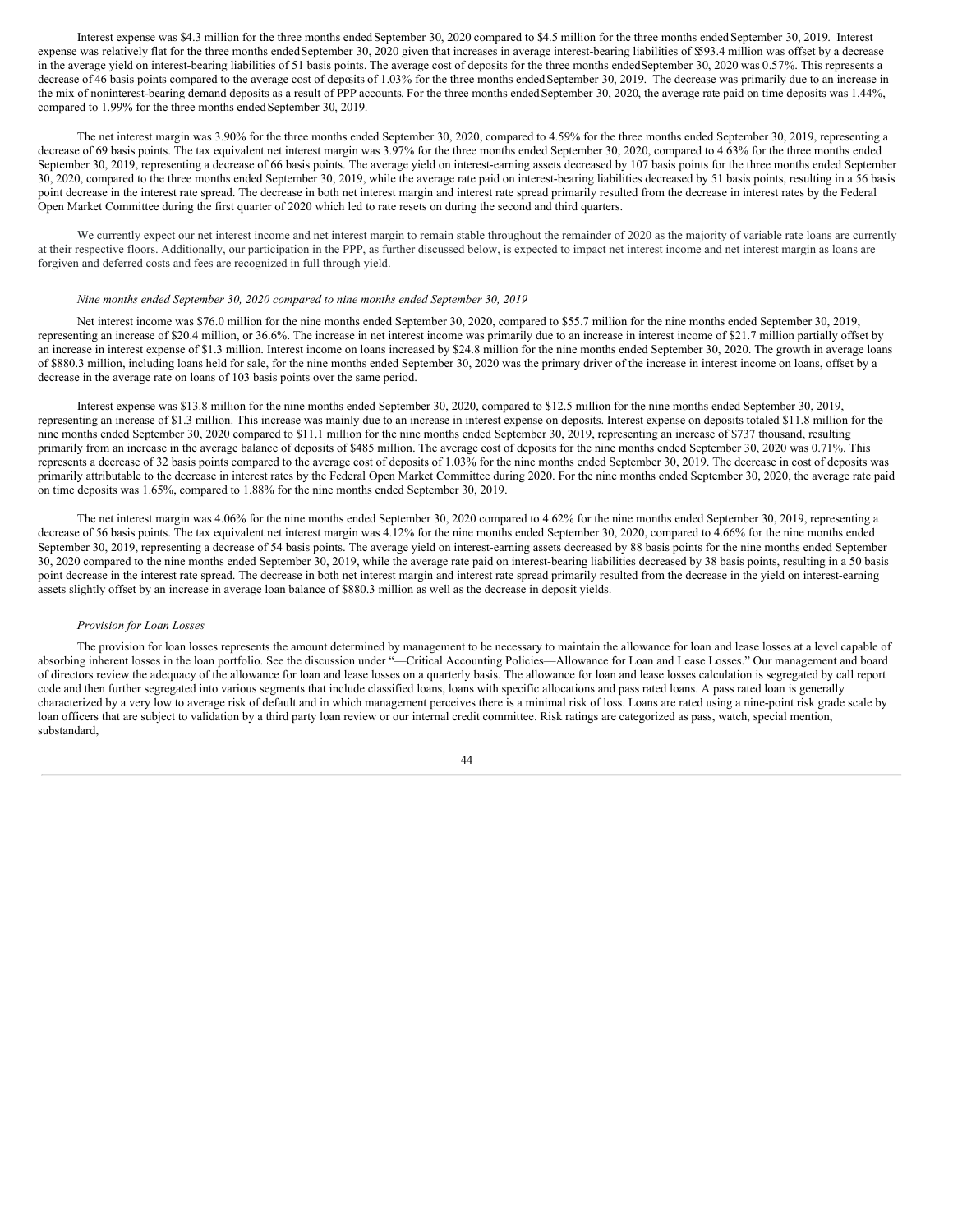doubtful and loss, with some general allocation of reserves based on these grades. Impaired loans are reviewed specifically and separately under the Financial Accounting Standards Board's ("FASB") Accounting Standards Codification ("ASC") 310, "Receivables," to determine the appropriate reserve allocation. Management compares the investment in an impaired loan with the present value of expected future cash flow discounted at the loan's effective interest rate, the loan's observable market price or the fair value of the collateral, if the loan is collateral-dependent, to determine the specific reserve allowance. Reserve percentages assigned to non-impaired loans are based on historical charge-off experience adjusted for other risk factors. To evaluate the overall adequacy of the allowance to absorb losses inherent in our loan portfolio, our management considers historical loss experience based on volume and types of loans, trends in classifications, volume and trends in delinquencies and nonaccruals, economic conditions and other pertinent information. Loan Segments negatively impact by COVID-19 and deferrals granted as a result of the pandemic do not have a direct impact on the provision; however, adjustments to qualitative factors and loan downgrades within these populations have been made which do impact the provision. Based on future evaluations, additional provisions for loan losses may be necessary to maintain the allowance for loan and lease losses at an appropriate level.

### *Three months ended September 30, 2020 compared to three months ended September 30, 2019*

The provision for loan losses was \$2.8 million for the three months ended September 30, 2020 and \$900 thousand for the three months ended September 30, 2019. The majority of the provision for the quarter related to increased qualitative reserves due to the current economic environment as discussed under "Recent Developments Related to COVID-19" and annual updates to the allowance model as discussed in more detail in the section below captioned "Analysis of the Allowance for Loan and Lease Losses". The ratio of net charged-off loans to average loans (annualized) was 0.08% for the three months ended September 30, 2020 and 0.17% for the three months ended September 30, 2019. Charge-offs taken in the third quarter of 2020 were primarily on impaired loans which had been provided for in a previous period.

### *Nine months ended September 30, 2020 compared to nine months ended September 30, 2019*

The provision for loan losses was \$6.8 million for the nine months ended September 30, 2020 and \$2.1 million for the nine months ended September 30, 2019. The majority of the provision for the nine months ended September 30, 2020 related to increased qualitative reserves due to the current economic environment as discussed under "Recent Developments Related to COVID-19". The ratio of net charged-off loans to average loans (annualized) was 0.08% for the nine months ended September 30, 2020 and 0.18% for the nine months ended September 30, 2019. Charge-offs taken through September 30, 2020 were primarily on impaired loans which had been provided for in a previous period.

Our management maintains a proactive approach in managing nonperforming loans, which were \$8.7 million, or 0.36% of loans held for investment, at September 30, 2020, and \$6.5 million, or 0.37% of loans held for investment, at December 31, 2019. The allowance for loan and lease losses totaled \$12.2 million, or 0.50% of loans held for investment, at September 30, 2020, compared to \$6.7 million, or 0.38% of loans held for investment, at December 31, 2019. The ratio of allowance for loan and lease losses to nonperforming loans was 139.84% at September 30, 2020, compared to 104.18% at December 31, 2019.

### *Noninterest Income*

Our noninterest income includes the following: (1) service charges and fees; (2) SBA loan servicing fees; (3) mortgage referral fees; (4) swap referral fees; (5) gain on the sales of loans, net; (6) gain (loss) on sales of investment securities; and (7) other.

The following table presents a summary of noninterest income by category, including the percentage change in each category, for the periods indicated:

|                                        |              |       |    | Three Months Ended September 30, |             | Nine Months Ended September 30, |        |      |                                        |           |  |  |
|----------------------------------------|--------------|-------|----|----------------------------------|-------------|---------------------------------|--------|------|----------------------------------------|-----------|--|--|
|                                        | 2020<br>2019 |       |    | Change from<br>the Prior Period  |             | 2020                            |        | 2019 | <b>Change from</b><br>the Prior Period |           |  |  |
| Noninterest income:                    |              |       |    |                                  |             |                                 |        |      |                                        |           |  |  |
| Service charges and fees               |              | .525  | £. | 866                              | $76.1\%$ \$ |                                 | 4,106  | \$.  | 2,564                                  | 60.1%     |  |  |
| SBA loan servicing fees                |              | 619   |    | 234                              | $164.5\%$   |                                 | 885    |      | 538                                    | 64.5%     |  |  |
| Mortgage referral fees                 |              | 428   |    | 173                              | 147.4%      |                                 | 987    |      | 481                                    | $105.2\%$ |  |  |
| Swap referral fees                     |              | 494   |    | __                               | _           |                                 | 1,336  |      |                                        |           |  |  |
| Gain on sales of loans, net            |              | 612   |    | 1.151                            | $-46.8\%$   |                                 | 1.402  |      | 3,339                                  | $-58.0\%$ |  |  |
| Gain on sales of investment securities |              | 1.031 |    | $\overline{\phantom{a}}$         | $0.0\%$     |                                 | 1.031  |      | 2,134                                  | $-51.7\%$ |  |  |
| Other noninterest income               |              | 110   |    | 257                              | $-57.2\%$   |                                 | 349    |      | 457                                    | $-23.6\%$ |  |  |
| Total noninterest income               |              | 4,819 |    | 2,681                            | 79.7%       |                                 | 10,096 |      | 9,513                                  | $6.1\%$   |  |  |

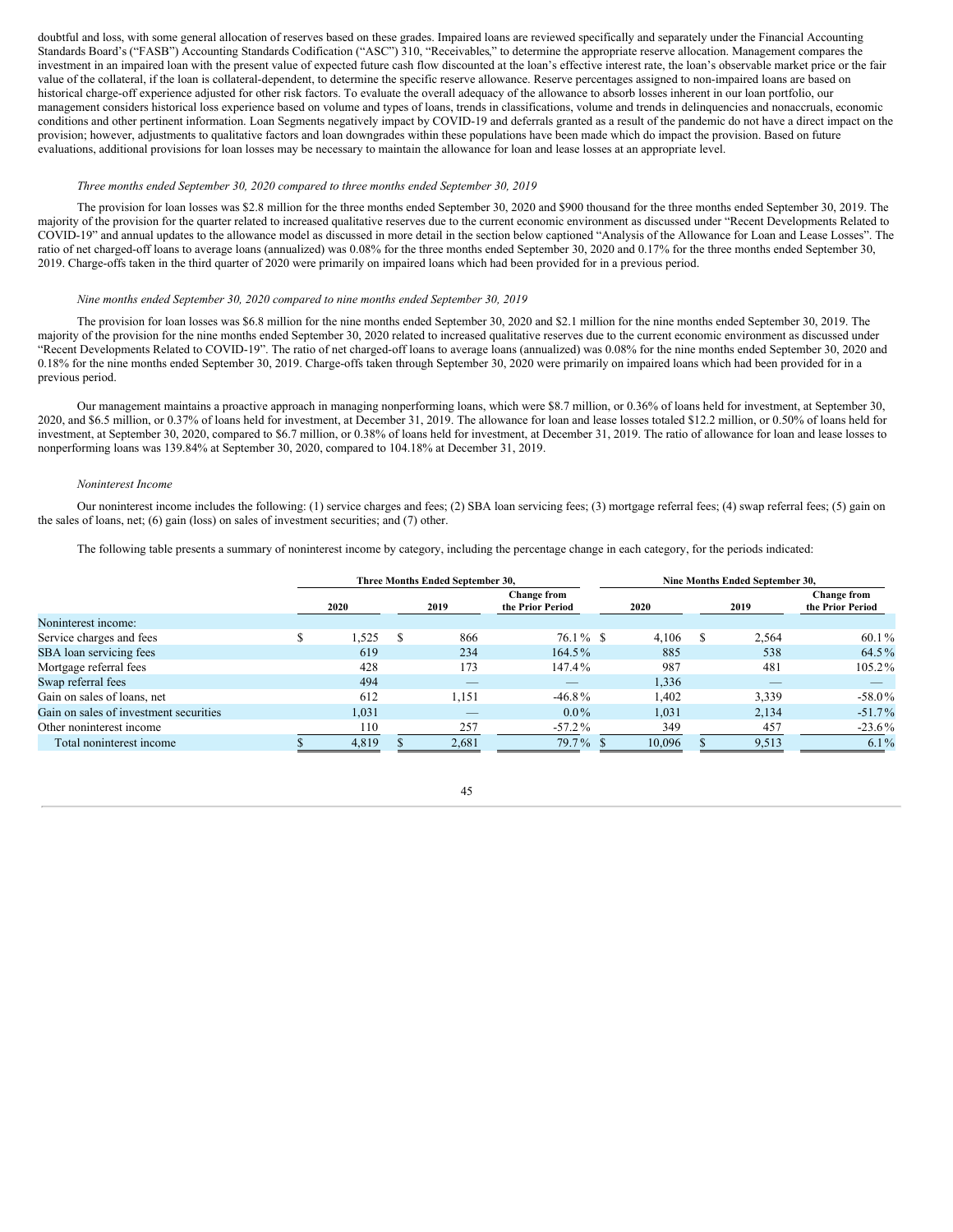#### *Three months ended September 30, 2020 compared to three months ended September 30, 2019*

For the three months ended September 30, 2020, noninterest income totaled \$4.8 million, a \$2.1 million, or 79.7%, increase from \$2.6 million for the prior period. This increase was primarily due to a \$1.0 million gain on sale of securities, \$659 thousand increase in service charges and fees, and swap referral fees of \$494 thousand offset by a decrease in gain on sale of loans by \$539 thousand.

Service charges and fees were \$1.5 million for the three months ended September 30, 2020, compared to \$866 thousand for the three months ended September 30, 2019. The increase in service charges and fees were the result of increase deposit accounts related to the Citizens acquisition and the Simmons branch acquisition.

SBA loan servicing fees were \$619 thousand for the three months ended September 30, 2020, compared to \$234 thousand for the three months ended September 30, 2019. The increase in SBA loan servicing fees were primarily driven by positive fair value adjustments to the servicing asset during the quarter.

### *Nine months ended September 30, 2020 compared to nine months ended September 30, 2019*

For the nine months ended September 30, 2020, noninterest income totaled \$10.1 million, a \$583 thousand, or 6.1%, increase from \$9.5 million for the prior period. This increase was primarily due to an increase in service charges and fees of \$1.5 million and swap referral fees of \$1.3 million offset by a decrease in the gain on sales of investment securities of \$1.1 million, and decrease in the gain on sales of loans of \$1.9 million. We currently expect noninterest income to remain at reduced levels due to less loan sales and fewer swap agreements in response to the COVID-19 pandemic; however, these revenue streams are beginning to show signs of improvement.

### *Noninterest Expense*

Our noninterest expense includes the following: (1) salaries and employee benefits; (2) occupancy and equipment expenses; (3) professional services; (4) data processing and network; (5) regulatory assessments and insurance; (6) amortization of core deposit intangibles; (7) advertising; (8) marketing; (9) telephone expense; (10) conversion expense; and (11) other.

The following table presents a summary of noninterest expenses by category, including the percentage change in each category, for the periods indicated:

|                                      |     |        |      | Three Months Ended September 30, |                                        | Nine Months Ended September 30, |        |   |        |                                        |  |  |
|--------------------------------------|-----|--------|------|----------------------------------|----------------------------------------|---------------------------------|--------|---|--------|----------------------------------------|--|--|
|                                      |     | 2020   | 2019 |                                  | <b>Change from</b><br>the Prior Period | 2020                            |        |   | 2019   | <b>Change from</b><br>the Prior Period |  |  |
| Noninterest expense:                 |     |        |      |                                  |                                        |                                 |        |   |        |                                        |  |  |
| Salaries and employee benefits       | \$. | 11,365 | \$   | 9,502                            | $19.6\%$ \$                            |                                 | 31,100 | S | 25,391 | $22.5\%$                               |  |  |
| Occupancy and equipment expenses     |     | 2,222  |      | 1.710                            | $29.9\%$                               |                                 | 7,298  |   | 4.662  | 56.5%                                  |  |  |
| Professional services                |     | 555    |      | 791                              | $-29.8\%$                              |                                 | 2,166  |   | 2,854  | $-24.1%$                               |  |  |
| Data processing and network          |     | 1,002  |      | 884                              | $13.3\%$                               |                                 | 2,594  |   | 2,100  | $23.5\%$                               |  |  |
| Regulatory assessments and insurance |     | 517    |      | (256)                            | $-302.0\%$                             |                                 | 1,298  |   | 157    | 726.8%                                 |  |  |
| Amortization of intangibles          |     | 919    |      | 1,015                            | $-9.5\%$                               |                                 | 2,784  |   | 2,624  | $6.1\%$                                |  |  |
| Advertising                          |     | 333    |      | 134                              | 148.5%                                 |                                 | 605    |   | 398    | 52.0%                                  |  |  |
| Marketing                            |     | 18     |      | 136                              | $-86.8\%$                              |                                 | 216    |   | 407    | $-46.9%$                               |  |  |
| Telephone expense                    |     | 563    |      | 289                              | 94.8%                                  |                                 | 1,453  |   | 767    | 89.4%                                  |  |  |
| Conversion expense                   |     | 279    |      | 314                              | $-11.1\%$                              |                                 | 1.825  |   | 1.918  | $-4.8\%$                               |  |  |
| Other operating expenses             |     | 1,520  |      | 1,037                            | $46.6\%$                               |                                 | 5,018  |   | 3,107  | $61.5\%$                               |  |  |
| Total noninterest expense            |     | 19,293 |      | 15,556                           | $24.0\%$                               |                                 | 56,357 |   | 44,385 | $27.0\%$                               |  |  |

#### *Three months ended September 30, 2020 compared to three months ended September 30, 2019*

For the three months ended September 30, 2020, noninterest expense totaled \$19.3 million, a \$3.7 million, or 24.0%, increase from \$15.6 million for the prior period. This increase was primarily due to an increase in salaries and benefits of \$1.9 million, regulatory assessments and insurance of \$773 thousand and an increase in occupancy and equipment expenses of \$512 thousand.

Salaries and benefits increased \$1.9 million from the prior period primarily due to an increased number of full time equivalents ("FTE") associated with the Citizens acquisition and Simmons branch acquisition.

Regulatory assessments and insurance increased \$773 thousand for the three months ended September 30, 2020 compared to September 30, 2019 due to the FDIC assessment credit received in the prior year.

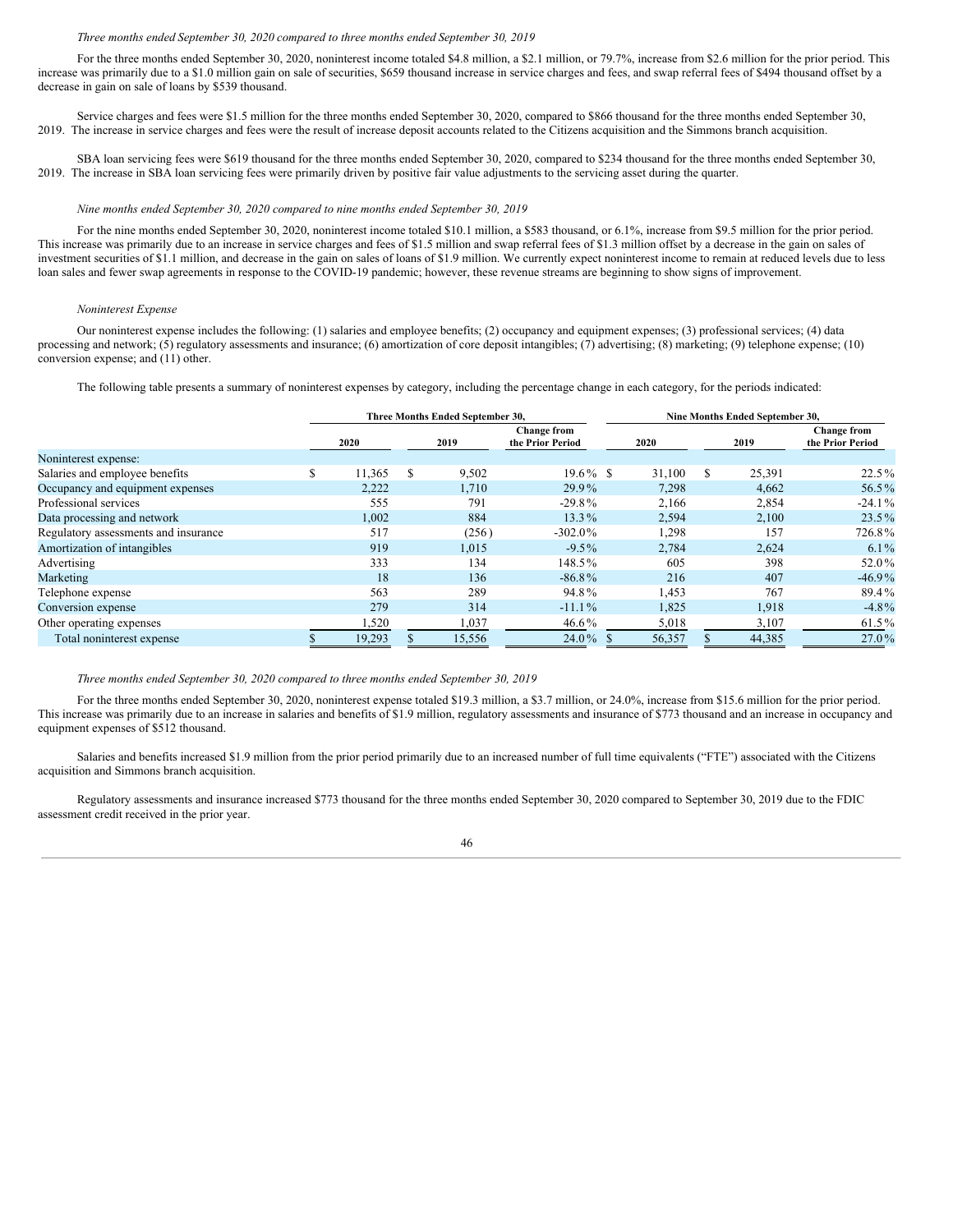Occupancy and equipment expenses totaled \$2.2 million for the three months endedSeptember 30, 2020 compared to \$1.7 million for the three months ended September 30, 2019. This increase is primarily the result of the increased branch locations associated with the Citizens acquisition and Simmons branch acquisition.

#### *Nine months ended September 30, 2020 compared to nine months ended September 30, 2019*

For the nine months ended September 30, 2020, noninterest expense totaled \$56.4 million, a \$12.0 million, or 27.0%, increase from \$44.4 million for the prior period. This increase was primarily due to an increase in salaries and employee benefits of \$5.7 million, occupancy and equipment expenses of \$2.6 million, increase in regulatory assessments and insurance of \$1.1 million, and an increase in other operating expenses of \$1.9 million.

Salaries and employee benefits expense totaled \$31.1 million for the nine months ended September 30, 2020, compared to \$25.4 million for the nine months ended September 30, 2019. The increase was due to the increase in FTEs resulting from the Citizens acquisition and Simmons branch acquisition.

Occupancy and equipment expenses totaled \$7.3 million for the nine months ended September 30, 2020, compared to \$4.7 million for the nine months ended September 30, 2019. This increase is primarily the result of the increased number of locations resulting from the Citizens acquisition and Simmons branch acquisition.

Regulatory assessments and insurance increased \$1.1 million for the nine months ended September 30, 2020 compared to September 30, 2019 due to the FDIC assessment credit received in the prior year and overall increases in asset size and deposit base resulting from the Citizens acquisition and Simmons branch acquisition.

Other operating expenses increased \$1.9 million for the nine months ended September 30, 2020 compared to September 30, 2019. The increase is primarily due to increased payroll processing costs directly related to FTE increases associated with the, Citizens and Simmons transactions and increased loan processing costs.

### *Income Tax Expense*

The provision for income taxes includes both federal and state taxes. Fluctuations in effective tax rates reflect the differences in the inclusion or deductibility of certain income and expenses for income tax purposes. Our future effective income tax rate will fluctuate based on the mix of taxable and tax-free investments we make, periodic increases in surrender value of bank-owned life insurance policies for certain former executive officers and our overall taxable income.

#### *Three months ended September 30, 2020 compared to three months ended September 30, 2019*

Income tax expense was \$1.8 million for the three months ended September 30, 2020, an increase of \$447 thousand compared to income tax expense of \$1.4 million for the three months ended September 30, 2019. Our effective tax rates for the three months ended September 30, 2020 and 2019 were 20.4% and 20.5%, respectively.

#### *Nine months ended September 30, 2020 compared to nine months ended September 30, 2019*

Income tax expense was \$4.1 million for the nine months ended September 30, 2020, an increase of \$361 thousand compared to income tax expense of \$3.7 million for the nine months ended September 30, 2019. Our effective tax rates for the nine months ended September 30, 2020 and 2019 were 17.9% and 20.0%, respectively. The effective tax rate for the nine months ended September 30, 2020 was favorably impacted by a discrete income tax benefit driven by the Company's decision to carry back certain net operating losses as allowed by the CARES Act, which was enacted on March 27, 2020.

#### **Financial Condition**

Our total assets increased \$540 million, or 23%, from \$2.38 billion as of December 31, 2019 to \$2.93 billion as of September 30, 2020, primarily as a result of the completion of the Simmons branch acquisition and the origination of approximately \$428 million of PPP loans.

#### *Investment Securities*

We use our investment securities portfolio to provide a source of liquidity, provide an appropriate return on funds invested, manage interest rate risk, and meet collateral requirements and meet regulatory capital requirements. The average balance of the securities portfolio, including FHLB and The Independent Bankers Bank ("TIB") bank stock, for the three months ended September 30, 2020 and 2019 was \$93.1 million and \$175.4 million, respectively, with a pre-tax yield of 2.04% and 2.69%, respectively. We held 69 securities classified as available for sale with an amortized cost of \$120.1 million as of September 30, 2020.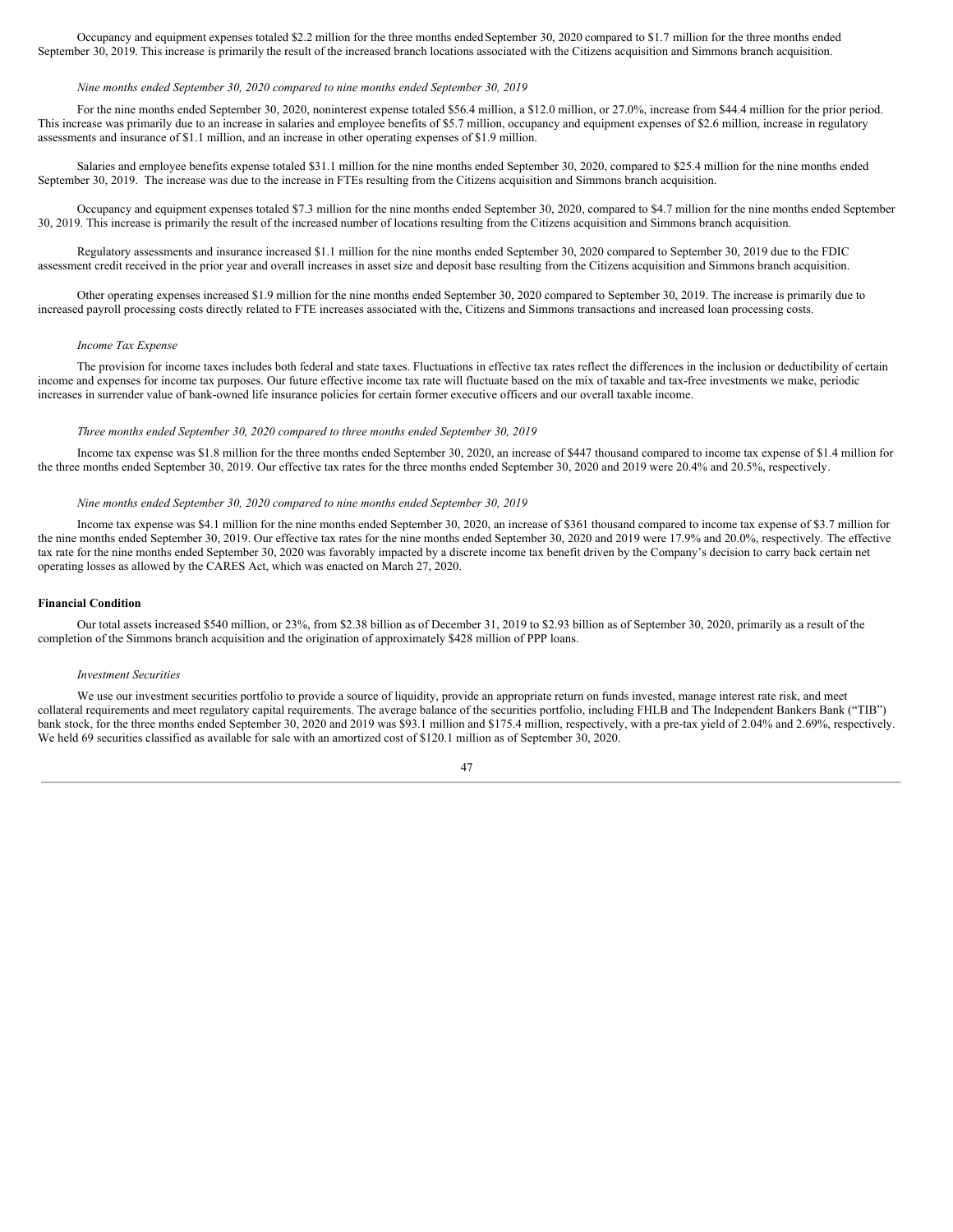Management evaluates securities for other-than-temporary impairment ("OTTI"), at least on a quarterly basis, and more frequently when economic or market conditions warrant such an evaluation. No securities were determined to be impaired as of September 30, 2020 or December 31, 2019.

The following table shows contractual maturities and the weighted average yields on our investment securities as of the dates presented. Expected maturities may differ from contractual maturities because issuers may have the right to call or prepay obligations with or without call or prepayment penalties. Weighted average yields are not presented on a taxable equivalent basis:

|                                           | Maturity as of September 30, 2020 |                         |                              |  |                          |                              |                          |                   |                              |                   |                        |                              |  |  |
|-------------------------------------------|-----------------------------------|-------------------------|------------------------------|--|--------------------------|------------------------------|--------------------------|-------------------|------------------------------|-------------------|------------------------|------------------------------|--|--|
|                                           |                                   | <b>One Year or Less</b> |                              |  | <b>One to Five Years</b> |                              | <b>Five to Ten Years</b> |                   |                              |                   | <b>After Ten Years</b> |                              |  |  |
| (Dollars in thousands)                    |                                   | Amortized<br>Cost       | Weighted<br>Average<br>Yield |  | Amortized<br>Cost        | Weighted<br>Average<br>Yield |                          | Amortized<br>Cost | Weighted<br>Average<br>Yield | Amortized<br>Cost |                        | Weighted<br>Average<br>Yield |  |  |
| Available for sale:                       |                                   |                         |                              |  |                          |                              |                          |                   |                              |                   |                        |                              |  |  |
| U.S. Treasury securities                  |                                   | 5.499                   | $1.95\%$ \$                  |  |                          | $0.00\%$ \$                  |                          |                   | $0.00\%$ \$                  |                   |                        | $0.00\%$                     |  |  |
| State and municipal obligations           |                                   | 1,970                   | $2.02\%$                     |  | 271                      | $3.89\%$                     |                          | 80                | $4.00\%$                     |                   | 97                     | $4.44\%$                     |  |  |
| Residential mortgage-backed<br>securities |                                   |                         | $0.00\%$                     |  |                          | $0.00\%$                     |                          |                   | $0.00\%$                     |                   | 79.824                 | $0.60\,\%$                   |  |  |
| Corporate Bonds                           |                                   |                         | $0.00\,\%$                   |  | 4,223                    | $3.26\%$                     |                          | 25,543            | $5.14\%$                     |                   | 2,607                  | 4.61 $%$                     |  |  |
| Total available for<br>sale               |                                   | 7,469                   | $1.97\%$ \$                  |  | 4,494                    | 3.30%                        |                          | 25,623            | 5.14 $\%$ \$                 |                   | 82,528                 | $0.73\%$                     |  |  |

As a member institution of the FHLB and TIB, the Bank is required to own capital stock in the FHLB and TIB. As of September 30, 2020 and December 31, 2019, the Bank held approximately \$5.7 million in FHLB and TIB bank stock. No market exists for this stock, and the Bank's investment can be liquidated only through repurchase by the FHLB or TIB. Such repurchases have historically been at par value. We monitor our investment in FHLB and TIB stock for impairment through review of recent financial results, dividend payment history and information from credit agencies. As of September 30, 2020 and December 31, 2019, management did not identify any indicators of impairment of FHLB and TIB stock.

Except for securities issued by U.S. government agencies, we did not have any concentrations where the total outstanding balances issued by a single issuer exceed 10% of our stockholders' equity as of September 30, 2020 and December 31, 2019.

Our securities portfolio had a weighted average life of 4.24 years and an effective duration of 2.06 years as of September 30, 2020 and a weighted average life of 2.46 years and an effective duration of 2.09 years as of December 31, 2019.

#### *Loans Held for Sale*

Loans held for sale consist of the guaranteed portion of SBA loans that we intend to sell after origination which totaled \$4.0 million at both September 30, 2020 and December 31, 2019. Additionally, management decided sell the credit card portfolio acquired in conjunction with the Citizens acquisition. These loans totaling \$327 thousand were also classified as held for sale at September 30, 2020.

### *Loan Concentrations*

Our primary source of income is interest on loans to individuals, professionals, small-and medium-sized businesses and commercial companies located in the Houston and Dallas/Fort Worth metropolitan areas. Our loan portfolio consists primarily of commercial and industrial loans, 1-4 single family residential real estate loans and loans secured by commercial real estate properties located in our primary market areas. Our loan portfolio represents the highest yielding component of our earning asset base.

Our total loans held for investment of \$2.45 billion as of September 30, 2020 represented an increase of \$685 million, or 39%, compared to \$1.77 billion as of December 31, 2019. Our loans as a percentage of assets were 83.8% and 74.1% as of September 30, 2020 and December 31, 2019, respectively.

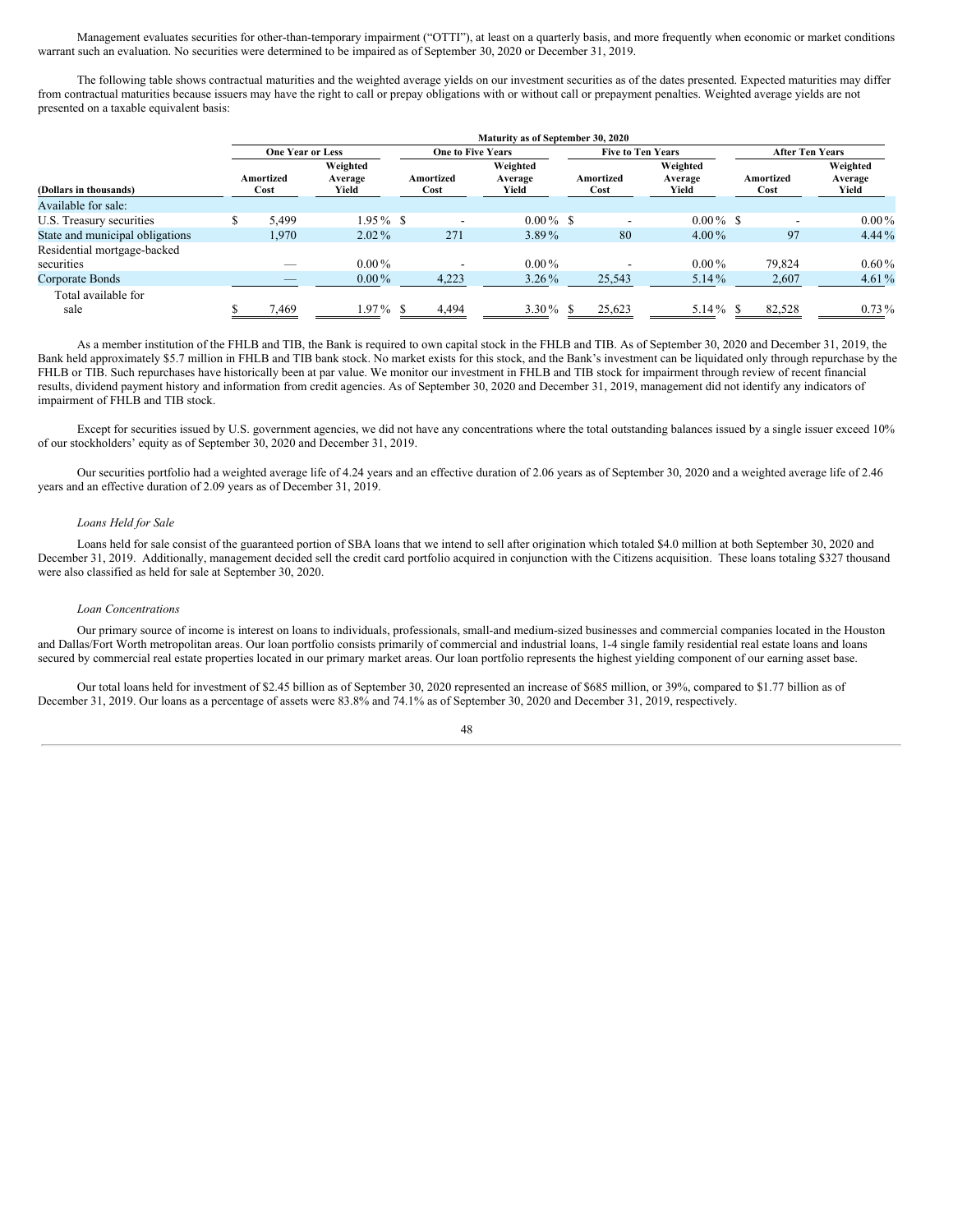The current concentrations in our loan portfolio may not be indicative of concentrations in our loan portfolio in the future. We plan to maintain a relatively diversified loan portfolio to help reduce the risk inherent in concentration in certain types of collateral. The following table summarizes the allocation of loans by type as of the dates presented.

|                                                      | September 30, 2020 |                        |           | December 31, 2019 |
|------------------------------------------------------|--------------------|------------------------|-----------|-------------------|
| (Dollars in thousands)                               | Amount             | % of Total             | Amount    | % of Total        |
|                                                      |                    | (Dollars in thousands) |           |                   |
| Commercial and industrial loans (1)                  | 690,009            | $28.1\%$ \$            | 282,949   | $16.0\%$          |
| Real estate:                                         |                    |                        |           |                   |
| 1-4 single family residential loans                  | 373,220            | $15.2\%$               | 375,743   | $21.2\%$          |
| Construction, land and development loans             | 402,476            | $16.4\%$               | 259,384   | $14.7\%$          |
| Commercial real estate loans (including multifamily) | 906.134            | $36.9\%$               | 753.812   | $42.7\%$          |
| Consumer loans and leases                            | 12.977             | $0.5\%$                | 22.769    | $1.3\%$           |
| Municipal and other loans                            | 67,537             | $2.9\%$                | 72,525    | $4.1\%$           |
| Total loans held in portfolio (2)                    | 2,452,353          | $100.0\%$              | 1.767.182 | $100.0\%$         |

(1) Balance includes \$72.7 million and \$74.2 million of the unguaranteed portion of SBA loans as of September 30, 2020 and December 31, 2019, respectively.

(2) Balance includes \$4.0 million and \$14.7 million of secured borrowings as of September 30, 2020 and December 31, 2019, respectively. See Note 5, Loans, Net, in the notes to our consolidated financial statements included elsewhere in this Form 10-Q for more details.

### *Commercial and Industrial Loans (including SBA loans)*

Commercial and industrial loans, including SBA loans, are underwritten after evaluating and understanding the borrower's ability to repay the loan through operating profitably and effectively growing its business. Our management examines current and projected cash flows to determine the ability of the borrower to repay their obligations as agreed. Commercial loans are primarily made based on the credit quality and cash flows of the borrower and secondarily on the underlying collateral provided by the borrower. The cash flows of borrowers, however, may not be as expected and the collateral securing these loans may fluctuate in value. Most commercial loans are secured by the assets being financed or other business assets such as accounts receivable or inventory and may incorporate a personal guarantee to add strength to the credit and reduce the risk on a transaction to an acceptable level; however, some short-term loans may be made on an unsecured basis to the most credit worthy borrowers.

In the case of loans secured by accounts receivable, the availability of funds for the repayment of these loans may be substantially dependent on the ability of the borrower to collect amounts due from its customers. Due to the nature of accounts receivable and inventory secured loans, we closely monitor credit availability and collateral through the use of various tools, including but not limited to borrowing-base formulas, periodic accounts receivable agings, periodic inventory audits, and/or collateral inspections.

Commercial and industrial loans, including SBA loans, totaled \$690 million as of September 30, 2020 and represented an increase of \$407.1 million, or 143.9%, from \$282.9 million as of December 31, 2019. The increase in commercial and industrial loans during the nine months ended September 30, 2020 was due primarily to acquired loans associated with the Simmons branch acquisition and the origination of PPP loans. We believe we are well-positioned for continued loan growth in our commercial and industrial loan portfolio based on our strategic presence in the Houston, Dallas/Fort Worth, and San Antonio/Corpus Christi metropolitan areas.

The primary focus of our SBA lending program is financing well-known national franchises for which the United States generally will guarantee between 75% and 85% of the loan. We are a SBA preferred lender, and originate SBA loans to national franchises in Texas and nationwide. We routinely sell the guaranteed portion of SBA loans to third parties for a premium and retain the servicing rights, for which we earn a 1% fee, and maintain the nonguaranteed portion in our loan portfolio.

SBA loans held in our loan portfolio totaled \$72.7 million and \$74.2 million at September 30, 2020 and December 31, 2019, respectively.

#### *Real estate loans*

*1-4 single family residential real estate loans (including loans to foreign nationals)*

1-4 single family residential real estate loans, including foreign national loans, are subject to underwriting standards and processes similar to commercial and industrial loans. We provide mortgages for the financing of 1-4 single family residential homes for primary occupancy, vacation or rental purposes. The borrowers on these loans generally qualify for traditional market financing. We also specialize in 1-4 single family residential real estate loans to foreign national customers, in which the borrower does not qualify for traditional market financing.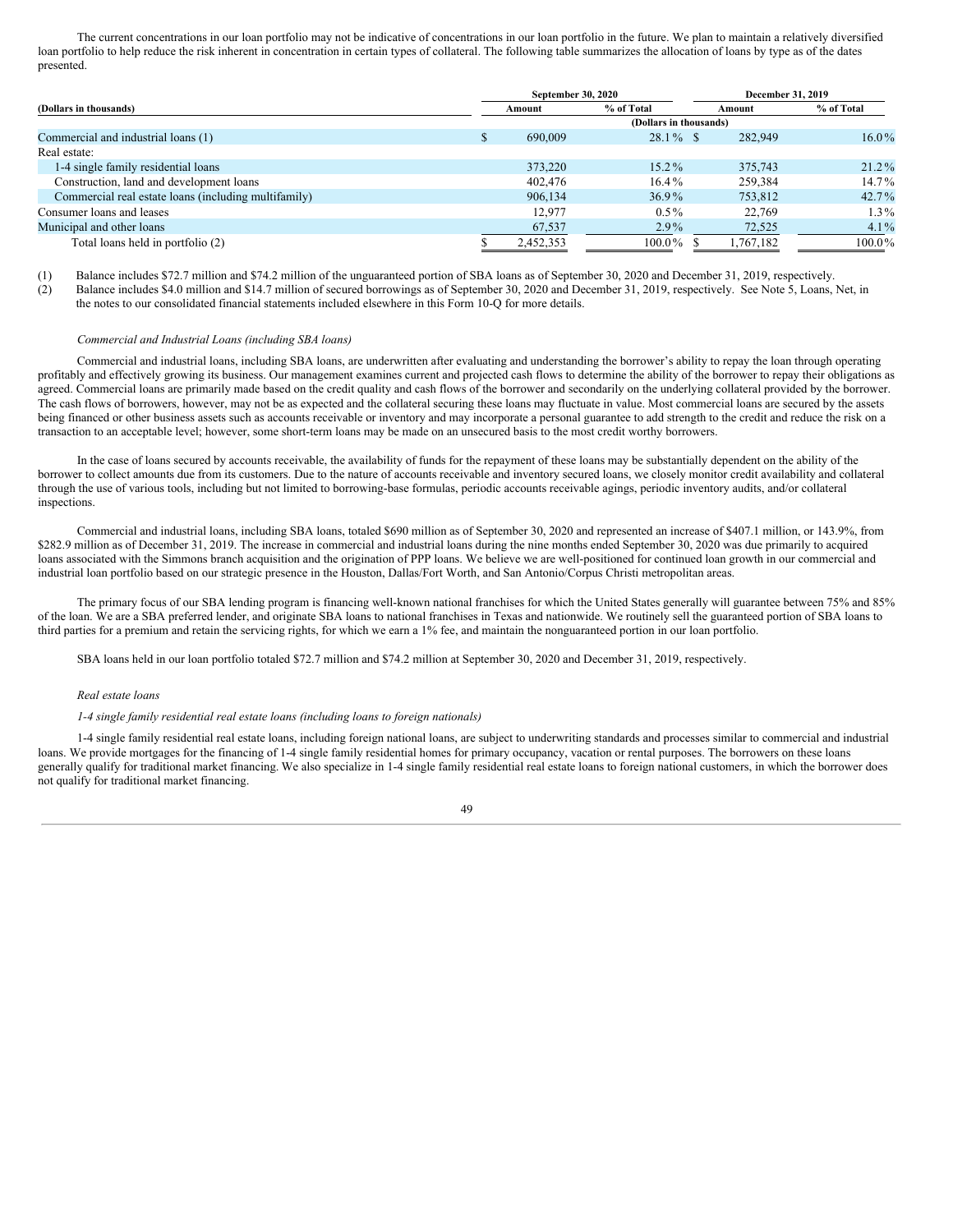We define our foreign national loans as loans to borrowers who derive more than 50% of their personal income from outside the United States. We provide mortgages for these foreign nationals in Texas for primary occupancy or secondary homes while travelling to the United States. Because more than 50% of the borrower's income is derived from outside of the United States, they do not qualify for traditional market financing. We have developed an enhanced due diligence process for foreign national loans that includes larger down payments than a traditional mortgage, as well as minimum reserves equal to an amount of mortgage payments over a specified period held in the Bank and monthly escrows for taxes and insurance.

1-4 single family residential real estate loans (including loans to foreign nationals) totaled \$373.2 million as of September 30, 2020 and represented a decrease of \$2.5 million, or  $0.7\%$ , from \$375.7 million as of December 31, 2019. We believe we are well-positioned for continued loan growth in our 1-4 single family residential real estate loan portfolio based on our strategic presence in the Houston, Dallas/Fort Worth, and San Antonio/Corpus Christi metropolitan areas.

#### *Construction, land and development loans*

With respect to loans to developers and builders, we generally require the borrower to have a proven record of success and expertise in the building industry. Construction loans are underwritten utilizing feasibility studies, independent appraisal reviews, sensitivity analysis of absorption and lease rates and financial analysis of the developers and property owners. Construction loans are generally based upon estimates of costs and value associated with the complete project. These estimates may be inaccurate. Construction loans often involve the disbursement of substantial funds with repayment primarily dependent on the success of the ultimate project.

Sources of repayment for these types of loans may be pre-committed permanent loans from approved long-term lenders, sales of developed property or an interim loan commitment from us until permanent financing is obtained. These loans are closely monitored by on-site inspections and are considered to have higher risks than other real estate loans due to their ultimate repayment being sensitive to interest rate changes, governmental regulation of real property, general economic conditions and the availability of long-term financing. Due to the nature of the real estate industry, we evaluate the borrower's ability to service the interest of the debt from other sources other than the sale of the constructed property.

Construction loans totaled \$402.5 million as of September 30, 2020 and represented an increase of \$143.1 million, or 55.2%, from \$259.4 million as of December 31, 2019. We believe we are well-positioned for continued loan growth in our construction, land and development loan portfolio based on our strategic presence in the Houston, Dallas/Fort Worth, and San Antonio/Corpus Christi metropolitan areas.

#### *Commercial real estate loans*

Commercial real estate loans are subject to underwriting standards and processes similar to commercial loans. Commercial real estate lending typically involves higher loan principal amounts and the repayment of these loans is generally largely dependent on the successful operation of the property securing the loan or the business conducted on the property securing the loan.

Commercial real estate loans may be more adversely affected by conditions in the real estate markets or in the general economy. Management monitors and evaluates commercial real estate loans based on collateral and risk grade criteria. As a general rule, we avoid financing special use projects unless strong secondary support is present to help mitigate risk.

Commercial real estate loans consist of owner and nonowner-occupied commercial real estate loans, multifamily loans and farmland. Total commercial real estate loans of \$906.1 million as of September 30, 2020 represented an increase of \$152.3 million, or 20.2%, from \$753.8 million as of December 31, 2019. We believe we are wellpositioned for continued loan growth in our commercial real estate loan portfolio based on our strategic presence in the Houston, Dallas/Fort Worth, and San Antonio/Corpus Christi metropolitan areas.

## *Consumer loans and leases*

Our non-real estate consumer loans are based on the borrower's proven earning capacity over the term of the loan. We monitor payment performance periodically for consumer loans to identify any deterioration in the borrower's financial strength. To monitor and manage consumer loan risk, management develops and adjusts policies and procedures as needed. This activity, coupled with a relatively small volume of consumer loans, minimizes risk.

All of our leases are related to the financing of vehicle leases to individuals. These loans are originated by a well-known third party leasing company and subsequently purchased by us after our final credit review. We limit our exposure to individuals living in Texas, within our defined local markets.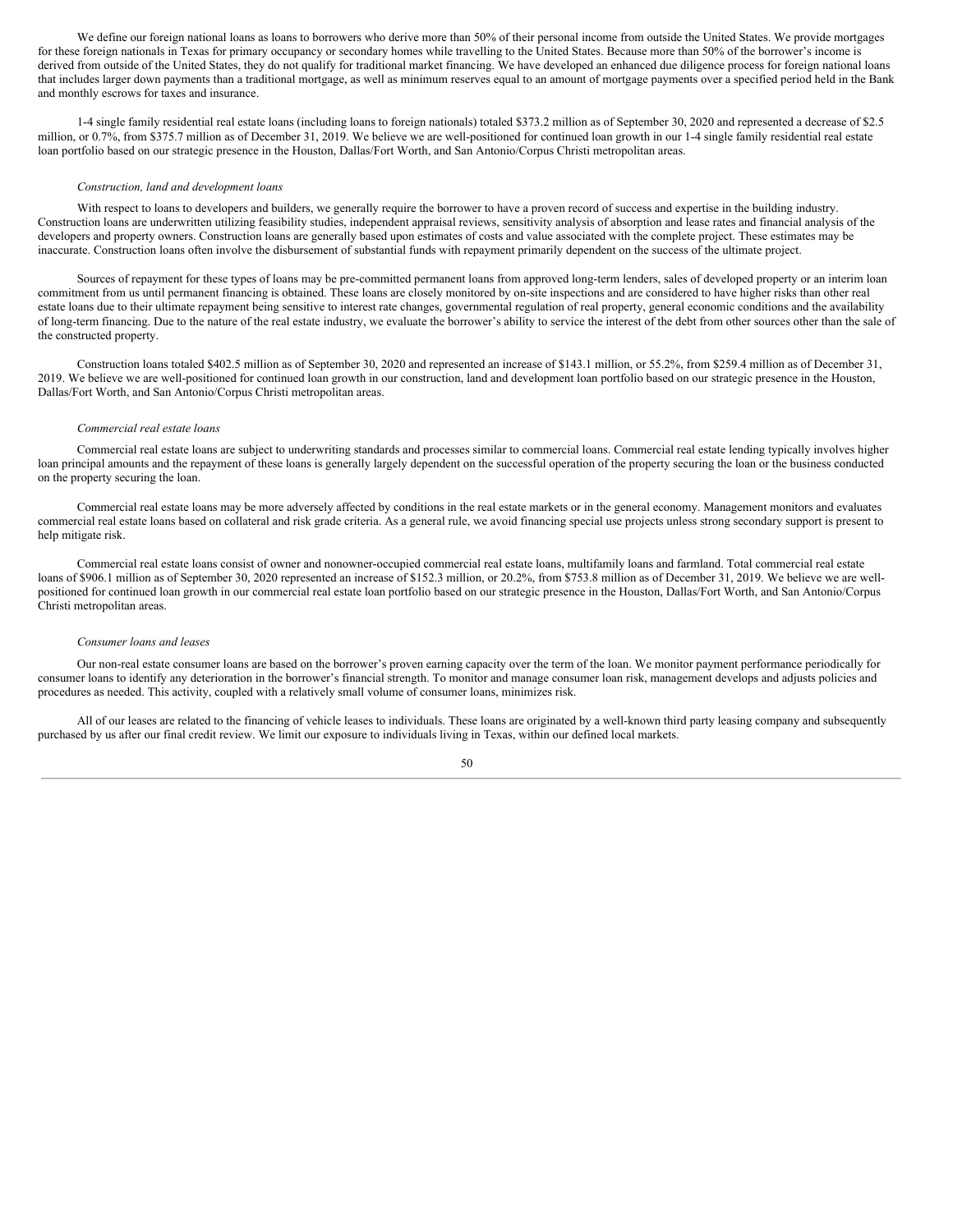Consumer loans and leases totaled \$13.0 million as of September 30, 2020 and represented a decrease of \$9.8 million, or 43.0%, from \$22.8 million as of December 31, 2019. We have not actively grown our consumer portfolio because we believe current pricing on these loans does not adequately cover the inherent risk.

#### *Municipal and other loans*

Municipal and other loans consist primarily of loans made to municipalities and emergency service, hospital and school districts as well as agricultural loans.

We make loans to municipalities and emergency service, hospital and school districts primarily throughout Texas. The majority of these loans have tax or revenue pledges and in some cases are additionally supported by collateral. Municipal loans made without a direct pledge of taxes or revenues are usually made based on some type of collateral that represents an essential service. Lending money directly to these municipalities allows us to earn a higher yield for similar durations than we could if we purchased municipal securities. Total loans to municipalities and emergency service, hospital and school districts and others were \$67.5 million as of September 30, 2020 and represented a decrease of \$5.0 million, or 6.9%, from \$72.5 million as of December 31, 2019.

#### *Paycheck Protection Program*

In April 2020, we began originating loans to qualified small businesses under the PPP administered by the SBA under the provisions of the CARES Act. Loans covered by the PPP may be eligible for loan forgiveness for certain costs incurred related to payroll, group health care benefit costs and qualifying mortgage, rent and utility payments. The remaining loan balance after forgiveness of any amounts is still fully guaranteed by the SBA. Terms of the PPP loans include the following (i) maximum amount limited to the lesser of \$10 million or an amount calculated using a payroll-based formula, (ii) maximum loan term of two years, (iii) interest rate of 1.00%, (iv) no collateral or personal guarantees are required, (v) no payments are required for six months following the loan disbursement date and (vi) loan forgiveness up to the full principal amount of the loan and any accrued interest, subject to certain requirements including that no more than 25% of the loan forgiveness amount may be attributable to non-payroll costs. In return for processing and booking the loan, the SBA will pay the lender a processing fee tiered by the size of the loan (5% for loans of not more than \$350 thousand; 3% for loans more than \$350 thousand and less than \$2 million; and 1% for loans of at least \$2 million). At September 30, 2020, PPP loans totaled \$421.1 million which are included in commercial and industrial loans.

We are also currently participating in the Federal Reserve's PPP Facility which, through September 30, 2020, will extend loans to banks who are loaning money to small businesses under the PPP. The amount outstanding at September 30, 2020, was \$173.7 million and is non-recourse and secured by the amount of the PPP loans we originate. The maturity date of a borrowing under the PPP Facility is equal the maturity date of the PPP loan pledged to secure the borrowing and would be accelerated (i) if the underlying PPP loan goes into default and is sold to the SBA to realize on the SBA guarantee or (ii) to the extent that any loan forgiveness reimbursement is received from the SBA. Borrowings under the PPP Facility will bear interest at a rate of 0.35% and there would be no fees to us.

Federal bank regulatory agencies have issued an interim final rule that permits banks to neutralize the regulatory capital effects of participating in the PPP and, if applicable, the PPP Facility. Specifically, all PPP loans have a zero percent risk weight under applicable risk-based capital rules. Additionally, a bank may exclude all PPP loans pledged as collateral to the PPP Facility from its average total consolidated assets for the purposes of calculating its leverage ratio, while PPP loans that are not pledged as collateral to the PPP Facility will be included.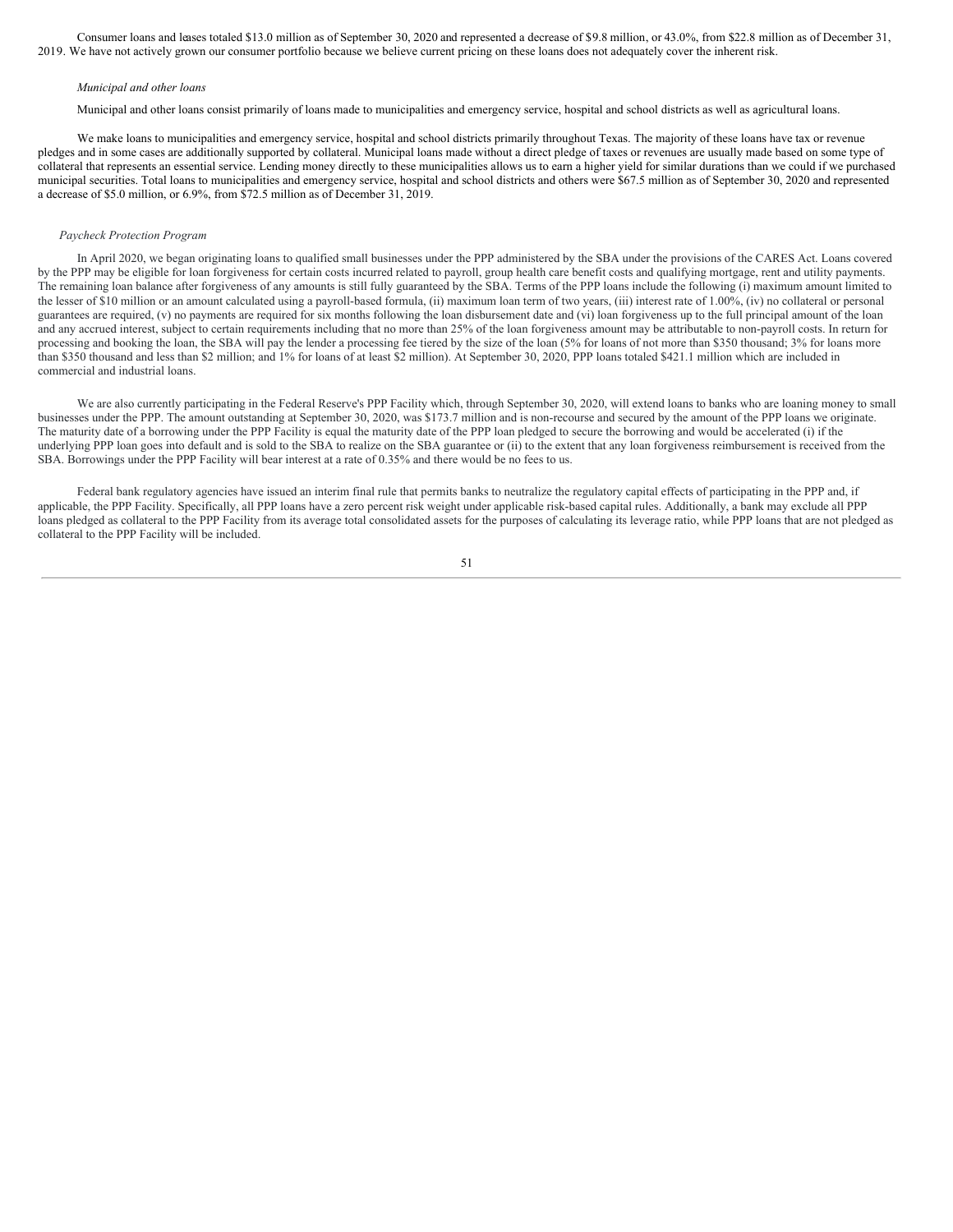### *Asset Quality*

The following table sets forth the composition of our nonperforming assets, including nonaccrual loans, accruing loans 90 days or more days past due, other real estate owned and repossessed assets and restructured loans as of the dates indicated:

|                                                      |               | September 30,<br>2020  |    | December 31,<br>2019 |
|------------------------------------------------------|---------------|------------------------|----|----------------------|
|                                                      |               | (Dollars in thousands) |    |                      |
| Nonperforming assets                                 |               |                        |    |                      |
| Nonaccrual loans:                                    |               |                        |    |                      |
| Commercial and industrial loans                      | <sup>\$</sup> | 4,058                  | \$ | 2,579                |
| Real estate:                                         |               |                        |    |                      |
| 1-4 single family residential loans                  |               | 1,941                  |    | 1,901                |
| Construction, land and development loans             |               | 217                    |    | 214                  |
| Commercial real estate loans (including multifamily) |               | 2,151                  |    | 1,700                |
| Consumer loans and leases                            |               | 61                     |    | 71                   |
| Municipal and other loans                            |               |                        |    |                      |
| Total nonaccrual loans                               |               | 8,428                  |    | 6,465                |
| Accruing loans 90 days or more past due              |               | 301                    |    |                      |
| Total nonperforming loans                            |               | 8,729                  |    | 6,467                |
| Other real estate owned and repossessed assets       |               | 302                    |    | 3,653                |
| Total nonperforming assets                           |               | 9,031                  |    | 10,120               |
| Restructured loans (1)                               | \$            | 249                    | S  | 209                  |

(1) Restructured loans represent the balance at the end of the respective period for those performing loans modified in a troubled debt restructuring that are not already presented as a nonperforming loan.

Nonperforming loans totaled \$8.7 million at September 30, 2020, an increase of \$2.3 million, or 35.0%, from \$6.5 million at December 31, 2019. Nonperforming assets totaled \$9.0\_million at September 30, 2020, a decrease of \$1.1 million, or 10.8%, from \$10.1 million at December 31, 2019.

We classify loans as past due when the payment of principal or interest is greater than 30 days delinquent based on the contractual next payment due date. Our policies related to when loans are placed on nonaccrual status conform to guidelines prescribed by bank regulatory authorities. Loans are placed on nonaccrual status when it is probable that principal or interest is not fully collectible, or when principal or interest becomes 90 days past due, whichever occurs first. Loans are removed from nonaccrual status when they become current as to both principal and interest and concern no longer exists as to the collectability of principal and interest.

Loans are identified for restructuring based on their delinquency status, risk rating downgrade, or at the request of the borrower. Borrowers that are 90 days delinquent and/or have a history of being delinquent, or experience a risk rating downgrade, are contacted to discuss options to bring the loan current, cure credit risk deficiencies, or other potential restructuring options that will reduce the inherent risk and improve collectability of the loan. In some instances, a borrower will initiate a request for loan restructure. We require borrowers to provide current financial information to establish the need for financial assistance and satisfy applicable prerequisite conditions required by us. We may also require the borrower to enter into a forbearance agreement.

Modification of loan terms may include the following: reduction of the stated interest rate; extension of maturity date or other payment dates; reduction of the face amount or maturity amount of the loan; reduction in accrued interest; forgiveness of past-due interest; or a combination of the foregoing.

We engage an external consulting firm to complete an independent loan review and validate our credit risk program on a periodic basis. Results of these reviews are presented to management. The loan review process complements and reinforces the risk ratings and credit quality assessment decisions made by lenders and credit personnel, as well as our policies and procedures.

Certain borrowers are currently unable to meet their contractual payment obligations because of the effects of COVID-19. In an effort to mitigate the adverse effects of COVID-19 on our loan customers, we have provided them the opportunity to defer payments, or portions thereof, for up to 90 days, should they so request. In the absence of other intervening factors, such short-term modifications made on a good faith basis are not categorized as troubled debt restructurings, nor are loans granted payment deferrals related to COVID-19 reported as past due or placed on non-accrual status (provided the loans were not past due or on non-accrual status prior to the deferral). Since the beginning of the Pandemic in March of 2020 through September 30, 2020, 1,216 qualified loans had been granted 90 day deferrals or interest-only payment periods of 90 days with an unpaid principal balance of \$520.6 million.

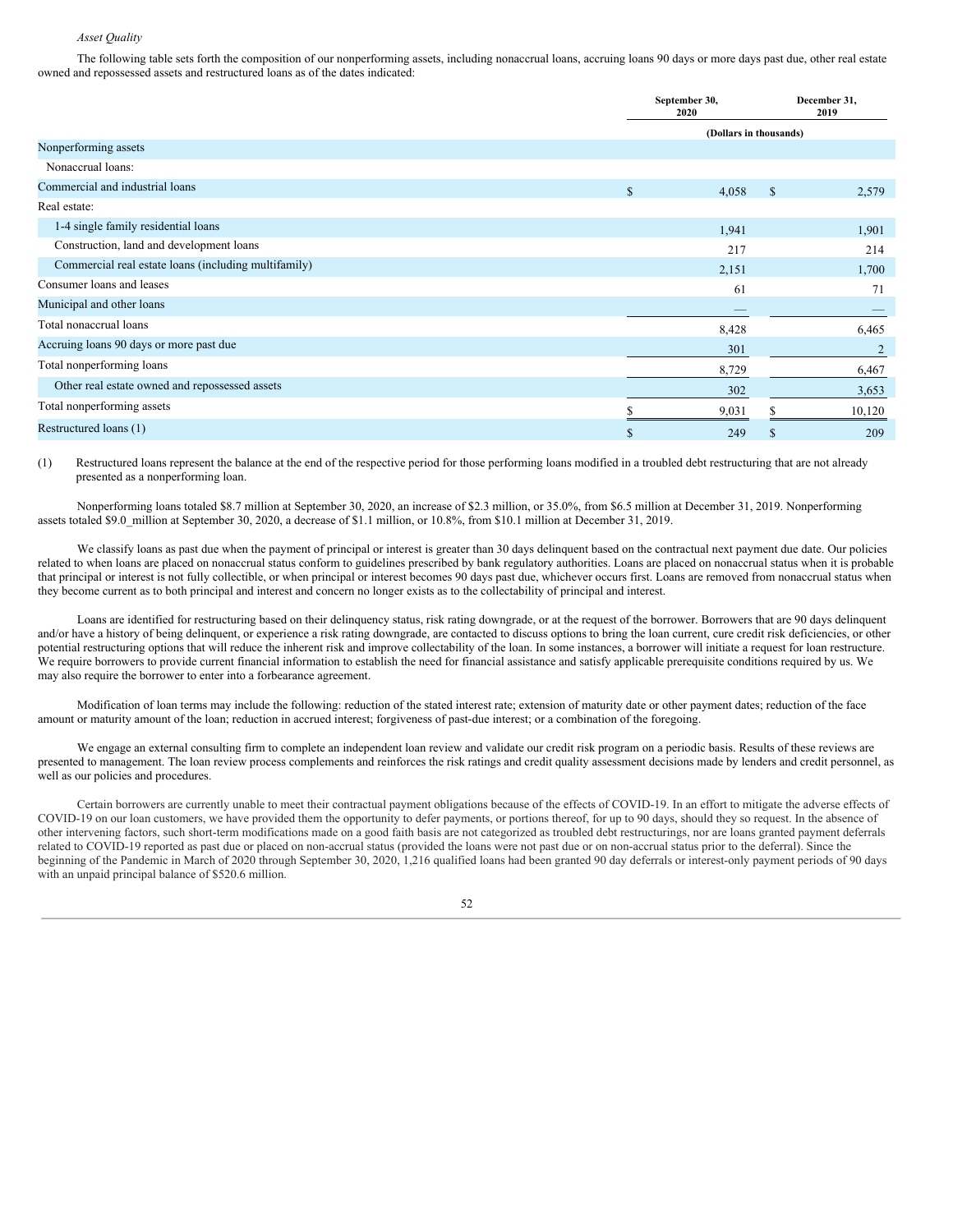During the third quarter of 2020, approximately 81.5% of loans had exited the deferral period with approximately81.0% resuming regularly scheduled payments. At September 30, 2020 approximately \$106 million of loans remain in deferment with approximately \$24.8 million and \$7.0 million in second and third deferral periods, respectively. These deferrals have also caused the increase in accrued interest shown on the consolidated balance sheets at September 30, 2020 compared to December 31, 2019.

The COVID-19 pandemic has contributed to an increased risk of delinquencies, defaults and foreclosures. We currently expect that a significant number and amount of our loans will experience ratings downgrades, credit deterioration and defaults in many industries. See additional information about the effects of and risks associated with the COVID-19 pandemic under "Recent Developments Related to COVID-19."

The following table sets forth our asset and credit quality ratios for the periods presented:

|                                                        | September 30, 2020 | December 31, 2019 |
|--------------------------------------------------------|--------------------|-------------------|
| <b>Asset and Credit Quality Ratios</b>                 |                    |                   |
| Nonperforming loans to loans held for investment (1)   | $0.36\%$           | $0.37\%$          |
| Nonperforming assets to loans plus OREO                | $0.37\%$           | $0.57\%$          |
| Nonperforming assets to total assets (2)               | $0.31\%$           | $0.42\%$          |
| Net charge-offs to average loans (annualized)(3)       | $0.09\%$           | $0.17\%$          |
| Allowance for loan losses to nonperforming loans       | 139.84 %           | $104.18\%$        |
| Allowance for loan losses to loans held for investment | $0.50\%$           | $0.38\%$          |
| Allowance for loan losses to organic loans(4)          | $0.71\%$           | $0.57\%$          |

(1) Nonperforming loans include loans in nonaccrual status.

(2) Nonperforming assets include loans in nonaccrual status and other real estate owned.

(3) December 31, 2019 ratio uses year to date net charge-offs.

(4) Organic loans exclude loans acquired through a business combination.

## *Analysis of the Allowance for Loan and Lease Losses*

Allowance for loan and lease losses reflects management's estimate of probable credit losses inherent in the loan portfolio. The computation of the allowance for loan and lease losses includes elements of judgment and high levels of subjectivity.

The following tables summarize the allocation of allowance for loan and lease losses related to our loans as of the dates and for the periods presented. This allocation is calculated on an approximate basis and is not necessarily indicative of future losses or allocations. The entire amount of the allowance is available to absorb losses occurring in any category of loans:

| <b>Allowance Rollforward</b>                         |               |                        |  |             |                   |               |           |               |                |
|------------------------------------------------------|---------------|------------------------|--|-------------|-------------------|---------------|-----------|---------------|----------------|
|                                                      |               | <b>Beginning</b>       |  |             |                   |               |           |               | Ending         |
| Three Months Ended September 30, 2020                |               | <b>Balance</b>         |  | Charge-offs | <b>Recoveries</b> |               | Provision |               | <b>Balance</b> |
|                                                      |               | (Dollars in thousands) |  |             |                   |               |           |               |                |
| Commercial and industrial loans                      | <sup>\$</sup> | 6,313                  |  | $(559)$ \$  | 33                | <sup>\$</sup> | 1,874     | <sup>\$</sup> | 7,661          |
| Real estate:                                         |               |                        |  |             |                   |               |           |               |                |
| 1-4 single family residential loans                  |               | 107                    |  | (21)        |                   |               | (4)       |               | 82             |
| Construction, land and development loans             |               | 1,258                  |  |             |                   |               | 200       |               | 1,458          |
| Commercial real estate loans (including multifamily) |               | 2.163                  |  |             | __                |               | 686       |               | 2,849          |
| Consumer loans and leases                            |               | 49                     |  | (4)         | 20                |               | 37        |               | 102            |
| Municipal and other loans                            |               | 15                     |  | $-$         |                   |               | 38        |               | 55             |
| Ending allowance balance                             |               | 9,905                  |  | (584)       | 55                |               | 2,831     |               | 12,207         |
|                                                      |               |                        |  |             |                   |               |           |               |                |

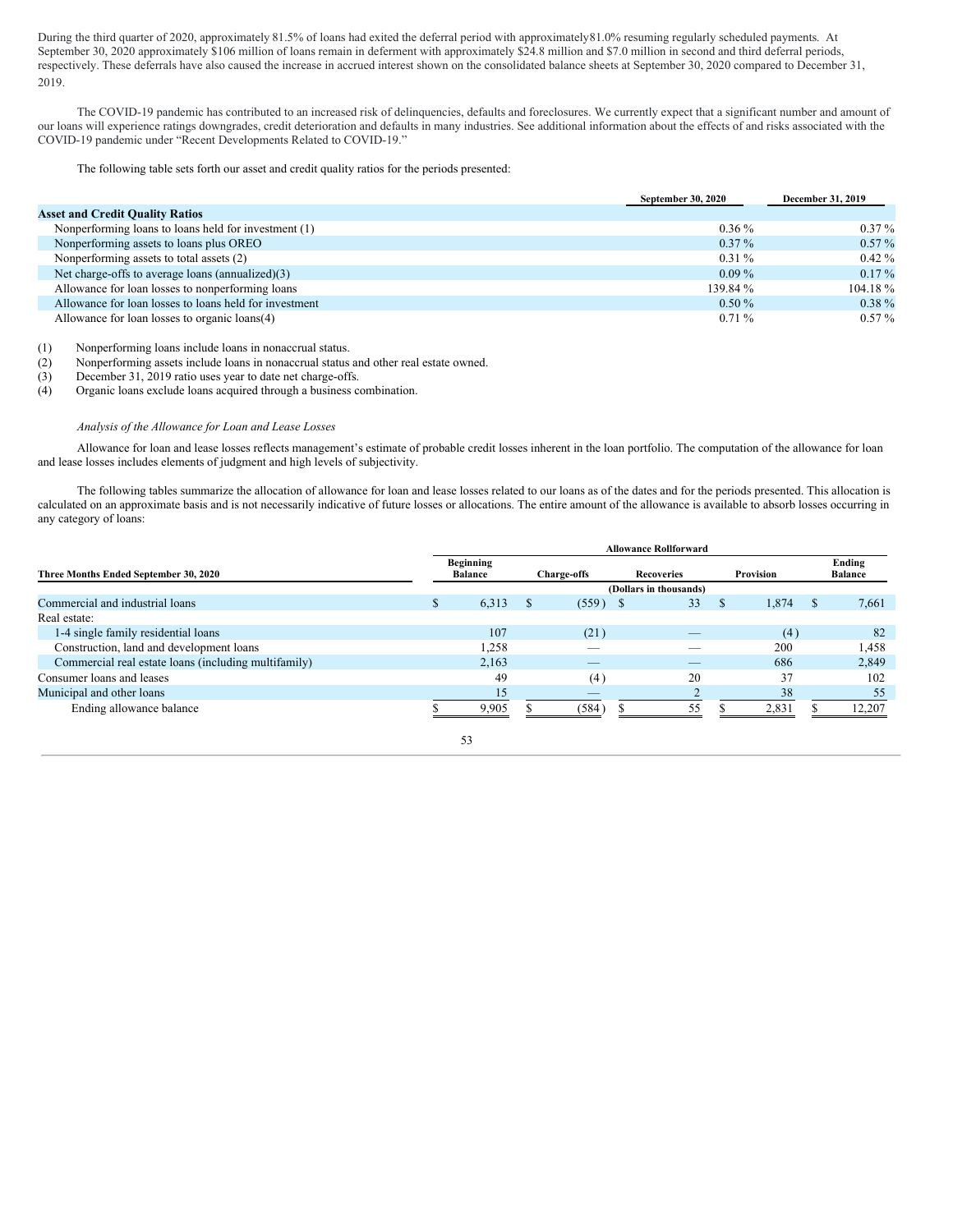| <b>Beginning</b><br><b>Balance</b> |       | Charge-offs |                          | <b>Recoveries</b> | Provision              |                              |   | Ending<br><b>Balance</b> |  |  |  |  |
|------------------------------------|-------|-------------|--------------------------|-------------------|------------------------|------------------------------|---|--------------------------|--|--|--|--|
|                                    |       |             |                          |                   |                        |                              |   |                          |  |  |  |  |
|                                    | 4,217 |             | (687)                    | 36<br>ъ           | -S                     | 669                          | S | 4,235                    |  |  |  |  |
|                                    |       |             |                          |                   |                        |                              |   |                          |  |  |  |  |
|                                    | 32    |             |                          | 65                |                        | (66)                         |   | 31                       |  |  |  |  |
|                                    | 794   |             |                          |                   |                        | 90                           |   | 884                      |  |  |  |  |
|                                    |       |             |                          |                   |                        |                              |   |                          |  |  |  |  |
|                                    | 1.191 |             |                          |                   |                        | 127                          |   | 1,318                    |  |  |  |  |
|                                    | 35    |             | (26)                     |                   |                        | 85                           |   | 94                       |  |  |  |  |
|                                    |       |             | $\overline{\phantom{a}}$ |                   |                        | (5                           |   |                          |  |  |  |  |
|                                    | 6,277 |             | 713                      | 101               |                        | 900                          |   | 6,565                    |  |  |  |  |
|                                    |       |             |                          |                   | (Dollars in thousands) | <b>Allowance Rollforward</b> |   |                          |  |  |  |  |

| Nine Months Ended September 30, 2020                 |    | <b>Beginning</b><br><b>Balance</b> |  | <b>Charge-offs</b>       |  | <b>Recoveries</b> |    | Provision | Ending<br><b>Balance</b> |        |
|------------------------------------------------------|----|------------------------------------|--|--------------------------|--|-------------------|----|-----------|--------------------------|--------|
|                                                      |    | (Dollars in thousands)             |  |                          |  |                   |    |           |                          |        |
| Commercial and industrial loans                      | \$ | 4,078                              |  | $(1,268)$ \$             |  | 42                | -S | 4,809     | <b>S</b>                 | 7,661  |
| Real estate:                                         |    |                                    |  |                          |  |                   |    |           |                          |        |
| 1-4 single family residential loans                  |    | 31                                 |  | (21)                     |  |                   |    | 72        |                          | 82     |
| Construction, land and development loans             |    | 1,055                              |  |                          |  |                   |    | 403       |                          | 1,458  |
| Commercial real estate loans (including multifamily) |    | 1,451                              |  | _                        |  | _                 |    | 1,398     |                          | 2,849  |
| Consumer loans and leases                            |    | 68                                 |  | (163)                    |  | 34                |    | 163       |                          | 102    |
| Municipal and other loans                            |    | 54                                 |  | $\overline{\phantom{a}}$ |  |                   |    | (5)       |                          | 55     |
| Ending allowance balance                             |    | 6.737                              |  | (1, 452)                 |  | 82                |    | 6.840     |                          | 12.207 |

|                                                      | <b>Allowance Rollforward</b> |                                    |  |             |   |                          |  |           |   |                          |
|------------------------------------------------------|------------------------------|------------------------------------|--|-------------|---|--------------------------|--|-----------|---|--------------------------|
| Nine Months Ended September 30, 2019                 |                              | <b>Beginning</b><br><b>Balance</b> |  | Charge-offs |   | <b>Recoveries</b>        |  | Provision |   | Ending<br><b>Balance</b> |
|                                                      |                              |                                    |  |             |   | (Dollars in thousands)   |  |           |   |                          |
| Commercial and industrial loans                      | S                            | 4,453                              |  | (1,908)     | ъ | 95                       |  | 1,595     | S | 4,235                    |
| Real estate:                                         |                              |                                    |  |             |   |                          |  |           |   |                          |
| 1-4 single family residential loans                  |                              | 59                                 |  | _           |   | 65                       |  | (93)      |   | 31                       |
| Construction, land and development loans             |                              | 731                                |  | ___         |   |                          |  | 153       |   | 884                      |
| Commercial real estate loans (including multifamily) |                              | 960                                |  | _           |   | $\overline{\phantom{a}}$ |  | 358       |   | 1,318                    |
| Consumer loans and leases                            |                              | 80                                 |  | (60)        |   |                          |  | 69        |   | 94                       |
| Municipal and other loans                            |                              |                                    |  | $-$         |   |                          |  | (1)       |   |                          |
| Ending allowance balance                             |                              | 6,286                              |  | (1,968)     |   | 166                      |  | 2,081     |   | 6,565                    |

In determining the allowance for loan and lease losses, we estimate losses on specific loans, or groups of loans, where the probable loss can be identified and reasonably determined. The balance of the allowance for loan and lease losses is based on internally assigned risk classifications of loans, historical loan loss rates, changes in the nature of the loan portfolio, overall portfolio quality, industry concentrations, delinquency trends, current economic factors and the estimated impact of current economic conditions on certain historical loan loss rates.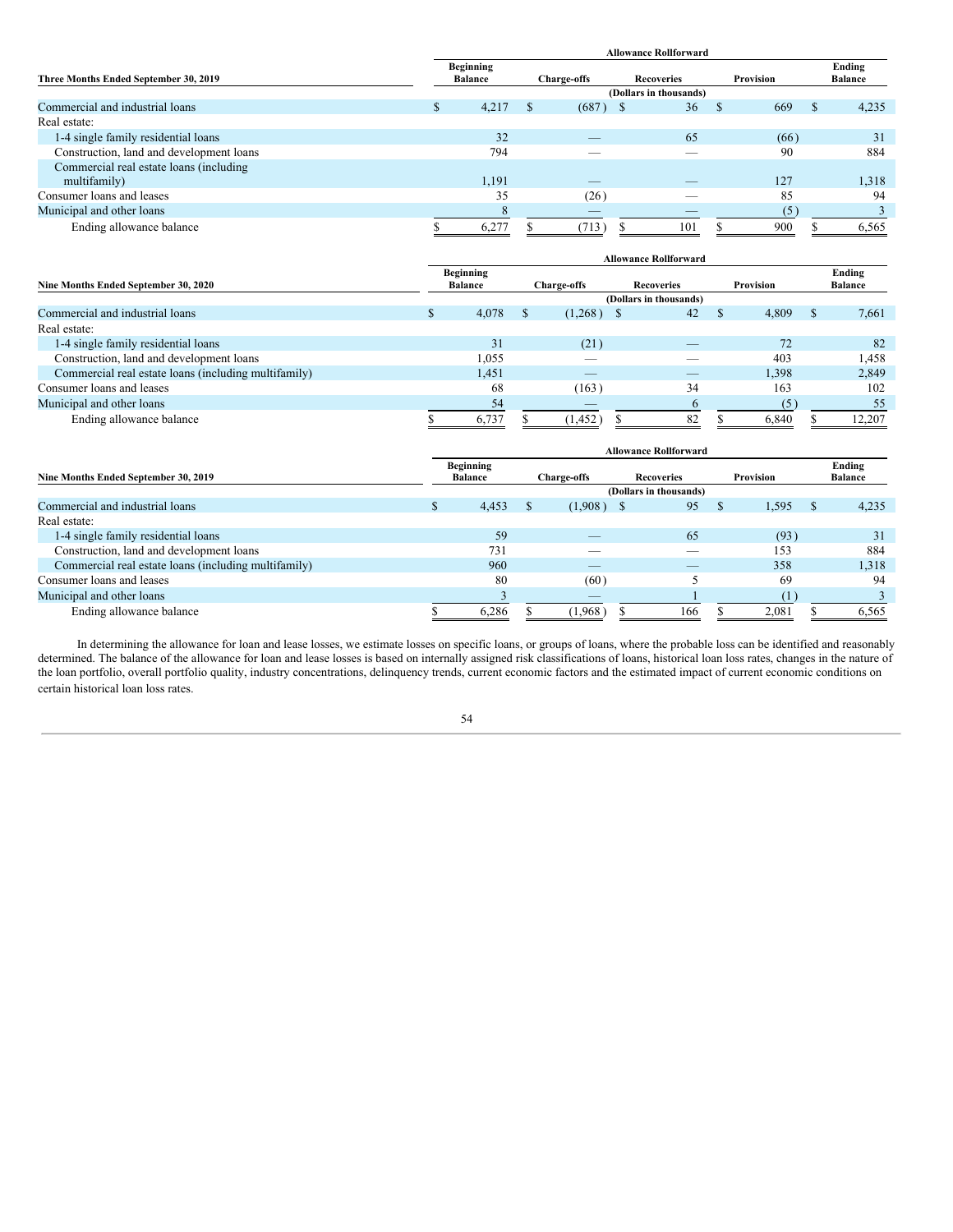On April 2, 2019, the Company closed its acquisition of Beeville. At the date of acquisition, Beeville had \$298.9 million in loans. In accordance with ASC 805, "Business Combinations," the Company utilized a third-party to value the loan portfolio as of the acquisition date. Based upon the third-party valuation, the fair value of the loans was approximately \$296.4 million at the acquisition date. The overall discount calculated was \$2.5 million and will be accreted into interest income over the life of the loans.

On November 5, 2019, the Company closed its acquisition of Citizens. At the date of acquisition, Citizens had loans with a contractual balance of \$253.1 million. In accordance with ASC 805, "Business Combinations," the Company utilized a third party to value the loan portfolio as of the acquisition date. Based upon the third-party valuation, the fair value of non-purchased credit impaired loans was approximately \$248.8 million at the acquisition date. Purchased credit impaired loans had a fair value of \$3.2 million. As of September 30, 2020 the majority of purchased credit impaired loans had paid off and the remaining recorded investment was \$684 thousand. The overall discount calculated was \$1.1 million and will be accreted into interest income over the life of the loans.

On February 28, 2020, the Company closed its acquisition of certain assets and assumption of certain liabilities associated with five offices of Simmons Bank. At the date of acquisition, the offices had \$260.3 million in loans. In accordance with ASC 805, "Business Combinations," the Company utilized a third-party to value the loan portfolio as of the acquisition date. Based upon the third-party valuation, the fair value of the loans was approximately \$255.5 million at the acquisition date. The overall discount calculated was \$4.8 million and will be accreted into interest income over the life of the loans.

As of September 30, 2020, all purchased loans were excluded from the allowance for loan and lease losses calculation. To determine if the portfolio had experienced greater than anticipated deterioration between the acquisition date and September 30, 2020, the Bank evaluated each of the purchased loan portfolios. The evaluation consisted of analyzing the purchased loan portfolio utilizing the current allowance for loan and lease losses model. The model did not indicate the need for an additional allowance.

The allowance for loan and lease losses was \$12.2 million at September 30, 2020, compared to \$6.7 million at December 31, 2019. The majority of the increase in the allowance for loan and lease losses was due to adjustments in qualitative factors in response to the COVID-19 pandemic and annual model updates which occurred in September 2020. Specifically, qualitative weightings between internal and external factors which were 60% internal and 40% external were updated to 60% external and 40% internal. This change was made based upon the prevalence of external factors driving loss events and resulted in additional provision for the quarter of approximately \$1.0 million. Current qualitative factors include among others, unemployment, GDP growth, and oil prices. These factors were updated to capture the estimated deterioration in these metrics as a result of COVID-19 and recent volatility in oil prices. The current allowance for loan and lease loss model does not bifurcate the portfolio by industry. While management does monitor higher risk segments such as oil and gas, these monitoring procedures did not translate into an increased allowance for loan and lease losses at September 30, 2020 beyond the increase created by the adjustment to qualitative factors. Additionally, loans in deferment did not directly impact the allowance for loan and lease losses for the quarter with the exception of selected downgrades within the population which were made based on updated assessed credit quality. The allowance for loan and lease losses as a percentage of nonperforming loans and allowance for loan and lease losses as a percentage of loans held for investment was 139.8% and 0.50%, respectively, as of September 30, 2020, compared to 104.18% and 0.38%, respectively, as of December 31, 2019.

At September 30, 2020, no provision for loan losses has been recorded for PPP Loans. These loans are fully guaranteed by the U.S. Federal Government and therefore carry a zero percent reserve. Excluding PPP Loans the allowance for loan and lease losses as a percentage of loans held for investment was 0.60%. PPP loans carry a put-back provision in the event that a loan is fraudulently originated and the Bank is at fault. Management does not deem a put-back reserve necessary at this time.

Net loan charge-offs for the three months ended September 30, 2020 totaled \$519 thousand, a decrease from \$612 thousand of net loan charge-offs for the same period of 2020.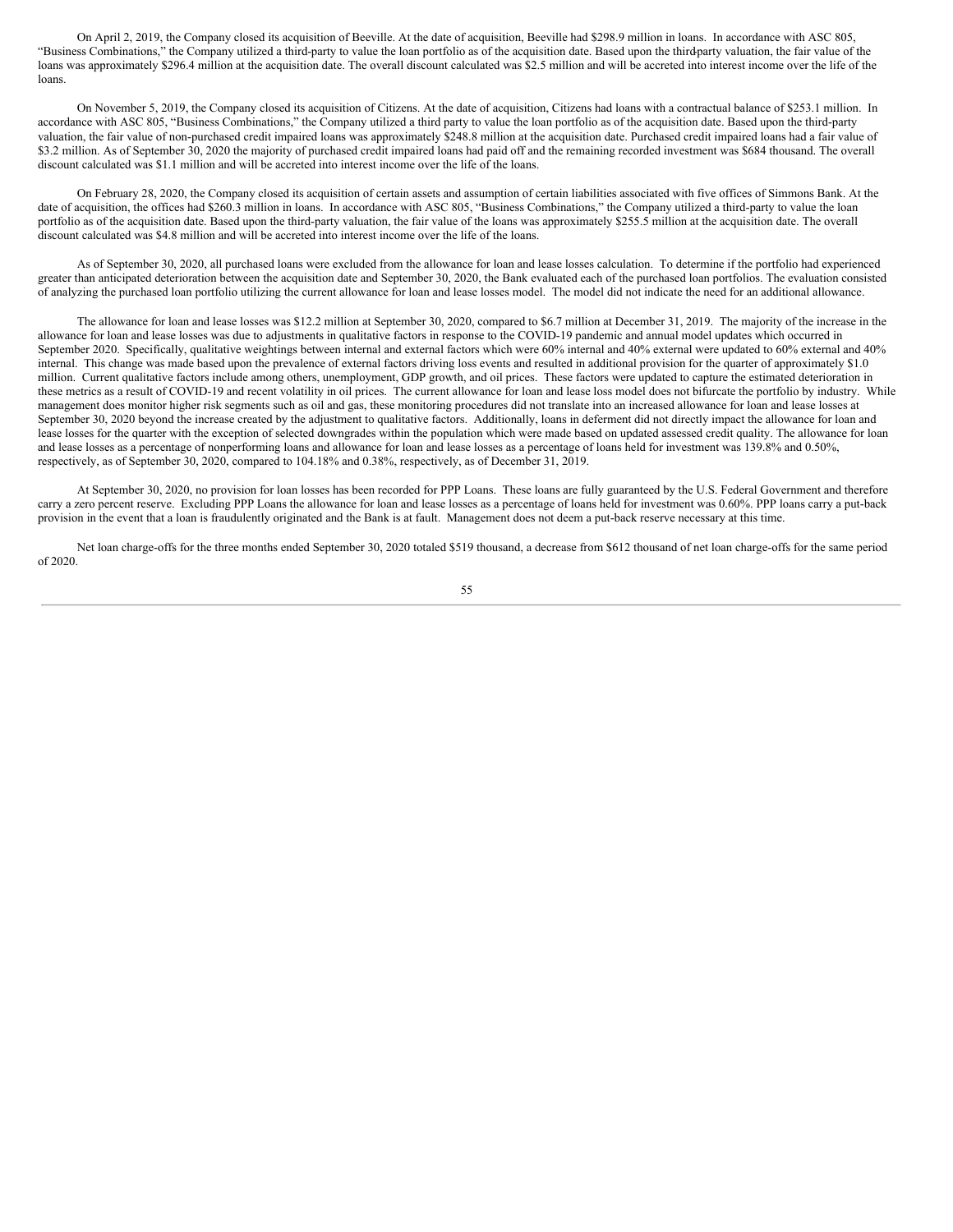The following table provides the allocation of the allowance for loan and lease losses as of the dates presented:

|                                                      |              | September 30, 2020 |                               | December 31, 2019 |                               |  |
|------------------------------------------------------|--------------|--------------------|-------------------------------|-------------------|-------------------------------|--|
|                                                      |              | Amount             | $%$ Loans in<br>each category | Amount            | $%$ Loans in<br>each category |  |
|                                                      |              |                    | (Dollars in thousands)        |                   |                               |  |
| Commercial and industrial loans                      | $\mathbb{S}$ | 7,661              | $28.1\%$ \$                   | 4,078             | $16.0\%$                      |  |
| Real estate:                                         |              |                    |                               |                   |                               |  |
| 1-4 single family residential loans                  |              | 82                 | $15.2\%$                      | 31                | $21.2\%$                      |  |
| Construction, land and development loans             |              | 1,458              | $16.4\%$                      | 1,055             | $14.7\%$                      |  |
| Commercial real estate loans (including multifamily) |              | 2.849              | $36.9\%$                      | 1,451             | $42.7\%$                      |  |
| Consumer loans and leases                            |              | 102                | $0.5\%$                       | 68                | $1.3\%$                       |  |
| Municipal and other loans                            |              | 55                 | $2.9\%$                       | 54                | $4.1\%$                       |  |
| Total                                                |              | 12,207             | $100.0\%$ \$                  | 6,737             | $100.0\%$                     |  |

## *Goodwill*

As of September 30, 2020, we evaluated recent events to determine if a triggering event has occurred. Management determined that the economic disruption and uncertainty surrounding the COVID-19 pandemic does constitute a triggering event and a Step 1 Goodwill analysis was deemed necessary. At September 30, 2020, total goodwill was \$77.7 million all of which relates to our one reporting unit, the Bank. The evaluation performed included utilizing the discounted cash flow and market approaches and yielded an excess fair value over carrying value of 1.5%. Significant assumptions used in the evaluation include forecasted cash flow projections for the next five years, discount rate, and long term growth assumptions. Management also considered the current level of our stock price while also considering that the current stock price remains at a depressed level due to overall market and financial sector weaknesses. Each of these assumptions are subject to significant uncertainty; primarily management's assumption that cash flows will remain at a reduced level for a period of three years and then gradually recover. If future deterioration in operating and financial results indicate that the actual reduction in cash flow is greater than anticipated or that the period of reduced cash flow will be longer, future evaluations could result in impairment.

#### *Deposits*

We expect deposits to be our primary funding source in the future as we optimize our deposit mix by continuing to shift our deposit composition from higher cost time deposits to lower cost demand deposits. Non-time deposits include noninterest-bearing and interest-bearing demand deposits, NOW accounts, and savings and money market accounts.

The following table shows the deposit mix as of the dates presented:

|                                     | September 30, 2020     |           |             |  | December 31, 2019 |            |  |  |  |
|-------------------------------------|------------------------|-----------|-------------|--|-------------------|------------|--|--|--|
|                                     | Amount                 |           | % of Total  |  | Amount            | % of Total |  |  |  |
|                                     | (Dollars in thousands) |           |             |  |                   |            |  |  |  |
| Noninterest-bearing demand deposits |                        | 667,199   | $29.2\%$ \$ |  | 444,822           | $23.1\%$   |  |  |  |
| Interest-bearing demand deposits    |                        | 391,396   | $17.1\%$    |  | 370,467           | $19.2\%$   |  |  |  |
| Interest-bearing NOW accounts       |                        | 8.655     | $0.4\%$     |  | 28,204            | $1.5\%$    |  |  |  |
| Savings and money market accounts   |                        | 540,879   | 23.6%       |  | 404.886           | 21.0%      |  |  |  |
| Time deposits                       |                        | 679,387   | $29.7\%$    |  | 679,747           | $35.2\%$   |  |  |  |
| Total deposits                      |                        | 2,287,516 | $100.0\%$   |  | 1,928,126         | $100.0\%$  |  |  |  |

Total deposits at September 30, 2020 were \$2.29 billion, an increase of \$359.4 million, or 18.6%, from total deposits at December 31, 2019 of \$1.93 billion.

The average cost of deposits for the three months ended September 30, 2020 was 0.57%. This represents a decrease of 46 basis points compared to the average cost of deposits of 1.03% for the three months ended September 30, 2019. For the three months ended September 30 2020, the average rate paid on time deposits was 1.44%, compared to 1.99% for the three months ended September 30, 2020.

The average cost of deposits for the nine months ended September 30, 2020 was 0.71%. This represents a decrease of 32 basis points compared to the average cost of deposits of 1.03% for the nine months ended September 30, 2019. The decrease in cost of deposits was primarily attributable to the decrease in interest rates by the Federal Open Market Committee during 2020. For the nine months ended September 30, 2020, the average rate paid on time deposits was 1.65%, compared to 1.88% for the nine months ended September 30, 2019.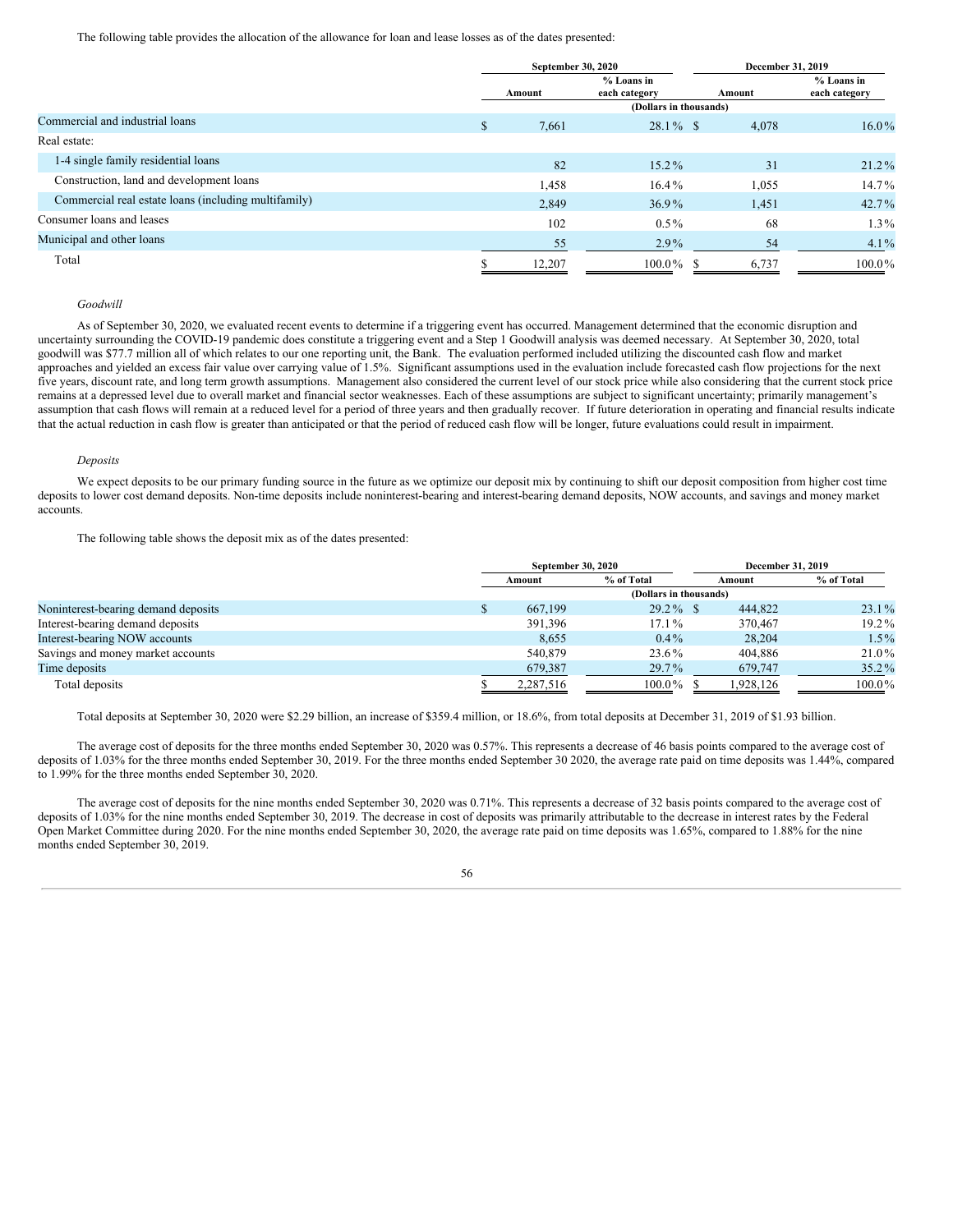The following table shows the remaining maturity of time deposits of \$100,000 and greater as of the date indicated:

|                                                                | <b>September 30, 2020</b> |  |
|----------------------------------------------------------------|---------------------------|--|
|                                                                | (Dollars in thousands)    |  |
| Time deposits \$100,000 or greater with remaining maturity of: |                           |  |
| Three months or less                                           | 127,463                   |  |
| After three months through six months                          | 110,597                   |  |
| After six months through twelve months                         | 207,701                   |  |
| After twelve months                                            | 102,291                   |  |
| Total                                                          | 548,052                   |  |
|                                                                |                           |  |

### *Borrowings*

In addition to deposits, we utilize advances from the FHLB and other borrowings as a supplementary funding source to finance our operations.

*FHLB borrowings*: The FHLB allows us to borrow, both short and long-term, on a blanket floating lien status collateralized by certain securities and loans. As of September 30, 2020 and December 31, 2019, total remaining borrowing capacity of \$522.0 million and \$381.3 million, respectively, was available under this arrangement.

*PPPLF borrowings:* In conjunction with the PPP, we are also currently participating in the Federal Reserve's Paycheck Protection Program Liquidity Facility ("PPPLF") which, through September 30, 2020, extended loans to banks that are loaning money to small businesses under the PPP. The amount outstanding at September 30, 2020, was \$173.7 million and is non-recourse and secured by the amount of the PPP loans we originated. The maturity date of a borrowing under the PPP Facility is equal the maturity date of the PPP loan pledged to secure the borrowing and would be accelerated (i) if the underlying PPP loan goes into default and is sold to the SBA to realize on the SBA guarantee or (ii) to the extent that any loan forgiveness reimbursement is received from the SBA. Borrowings under the PPPLF are included in long-term liabilities on the Company's consolidated balance sheet and bear interest at a rate of 0.35%.

*Subordinated Notes:* On July 24, 2020, the Company issued \$37 million aggregate principal amount of 6.00% fixed-to-floating rate subordinated notes due 2030. The Notes will initially bear interest at a fixed annual rate of 6.00%, payable quarterly, in arrears, to, but excluding, July 31, 2025. From and including July 31, 2025, to, but excluding, the maturity date or earlier redemption date, the interest rate will reset quarterly to an interest rate per annum equal to a benchmark rate, which is expected to be the then-current three-month Secured Overnight Financing Rate, as published by the Federal Reserve Bank of New York (provided, that in the event the benchmark rate is less than zero, the benchmark rate will be deemed to be zero) plus 592 basis points, payable quarterly, in arrears. The amount outstanding at September 30, 2020, was \$37.0 million.

*Line of credit*: We entered into a line of credit with a third-party lender in May 2017 that allows us to borrow up to \$20 million. In January 2019, we increased this line of credit to allow us to borrow up to \$50 million. The interest rate on this line of credit is based upon 90-day LIBOR plus 4.0%, and unpaid principal and interest is due at the stated maturity of May 12, 2022. This line of credit is secured by a pledge of all of the common stock of the Bank. This line of credit may be prepaid at any time without penalty, so long as such prepayment includes the payment of all interest accrued through the date of the repayments, and, in the case of prepayment of the entire loan, the amount of attorneys' fees and disbursements of the lender. At September 30, 2020, total borrowing capacity of \$50 million was available under this line of credit.

Total borrowings consisted of the following as of the dates presented:

|                                   | <b>September 30, 2020</b> |         | December 31, 2019 |         |
|-----------------------------------|---------------------------|---------|-------------------|---------|
|                                   |                           |         |                   |         |
| Short-term FHLB borrowings        |                           | 10.000  |                   |         |
| Long-term FHLB borrowings         |                           | 52,989  |                   | 90,437  |
| Long-term PPPLF borrowings        |                           | 173,735 |                   |         |
| Third-party lender line of credit |                           | __      |                   |         |
| <b>Subordinated Notes</b>         |                           | 37,000  |                   |         |
| Secured borrowings (1)            |                           | 4,022   |                   | 14,703  |
| Total borrowings                  |                           | 277,746 |                   | 105,140 |

(1) See Note 5, Loans, Net, in the notes to our consolidated financial statements included elsewhere in this Form 10-Q for more detail on secured borrowings.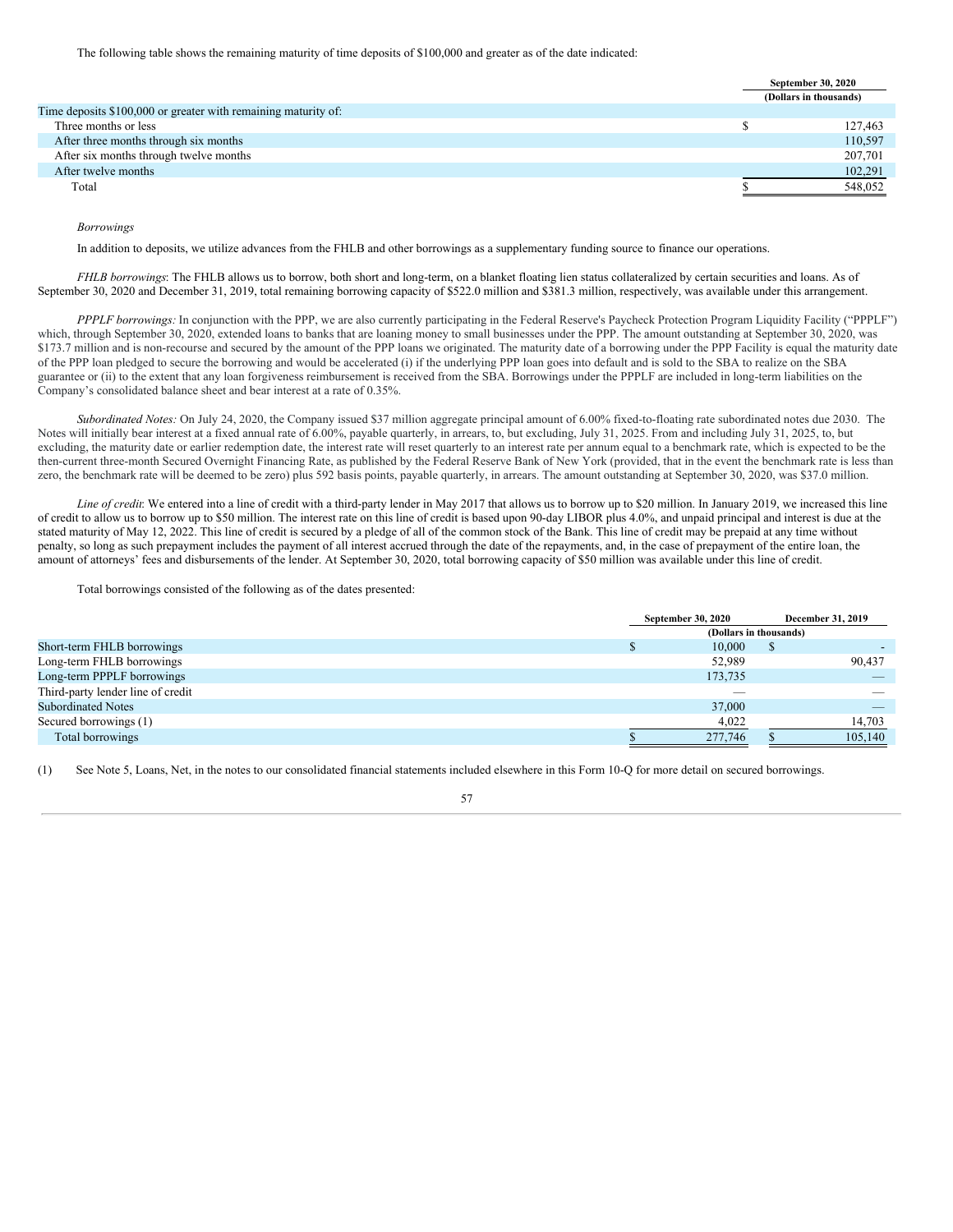At September 30, 2020, total borrowings were \$277.7 million, an increase of \$172.6 million, or 164.2%, from \$105.1 million at December 31, 2019.

Short-term borrowings consist of debt with maturities of one year or less. Our short-term borrowings consist of FHLB borrowings. The following table is a summary of short-term borrowings as of and for the periods presented:

|                                                        | As of/For the Three Months Ended September 30, |          |  |  |  |  |
|--------------------------------------------------------|------------------------------------------------|----------|--|--|--|--|
|                                                        | 2020                                           | 2019     |  |  |  |  |
|                                                        | (Dollars in thousands)                         |          |  |  |  |  |
| Short-term borrowings:                                 |                                                |          |  |  |  |  |
| Maximum outstanding at any month-end during the period | 10,000                                         |          |  |  |  |  |
| Balance outstanding at end of period                   | 10,000                                         |          |  |  |  |  |
| Average outstanding during the period                  | 10.000                                         | 1.111    |  |  |  |  |
| Average interest rate during the period                | $0.70\%$                                       | $2.42\%$ |  |  |  |  |
| Average interest rate at the end of the period         | $0.70\%$                                       | $0.00\%$ |  |  |  |  |

# *Stockholders' Equity*

The following table summarizes the changes in our stockholders' equity for the periods indicated:

|                                                    | Three Months Ended September 30, |                        |    |         | Nine Months Ended September 30, |                        |    |         |
|----------------------------------------------------|----------------------------------|------------------------|----|---------|---------------------------------|------------------------|----|---------|
|                                                    | 2020                             |                        |    | 2019    |                                 | 2020                   |    | 2019    |
|                                                    |                                  | (Dollars in thousands) |    |         |                                 | (Dollars in thousands) |    |         |
| Balance at beginning of period                     |                                  | 347,577                | S. | 244,110 | <sup>S</sup>                    | 345,705                | -8 | 198,796 |
| Net income                                         |                                  | 7,088                  |    | 5,330   |                                 | 18,856                 |    | 14,967  |
| Common stock dividends declared (\$0.07 per share) |                                  | (1,212)                |    |         |                                 | (1,212)                |    |         |
| Shares issued in offering, net                     |                                  |                        |    | 46,542  |                                 |                        |    | 46,542  |
| Shares issued in business combination              |                                  |                        |    |         |                                 |                        |    | 33,479  |
| Exercise of stock options and warrants             |                                  | 126                    |    | 175     |                                 | 555                    |    | 1,463   |
| Stock-based compensation                           |                                  | 207                    |    | 184     |                                 | 766                    |    | 452     |
| Treasury stock purchases                           |                                  | (756)                  |    | (198)   |                                 | (12, 245)              |    | (198)   |
| Other comprehensive income (loss)                  |                                  | (1,509)                |    | 595     |                                 | (904)                  |    | 1,237   |
| Balance at end of period                           |                                  | 351,521                |    | 296,738 |                                 | 351,521                |    | 296,738 |

Net income totaled \$7.1 million for the three months ended September 30, 2020, an increase of \$1.8 million, compared to \$5.3 million for the three months ended September 30, 2019. Our results of operations for the three months ended September 30, 2020 produced an annualized return on average assets of 0.96% compared to 1.10% for the three months ended September 30, 2019. Our results of operations for the three months ended September 30, 2020 produced an annualized return on average stockholders' equity of 8.06% compared to 7.80% for the three months ended September 30, 2019.

Net income totaled \$18.9 million for the nine months ended September 30, 2020, an increase of \$3.9 million, compared to \$15.0 million for the nine months ended September 30, 2019. Our results of operations for the nine months ended September 30, 2020 produced an annualized return on average assets of 0.92% compared to 1.15% for the nine months ended September 30, 2019. Our results of operations for the nine months ended September 30, 2020 produced an annualized return on average stockholders' equity of 7.27% compared to 8.70% for the nine months ended September 30, 2019.

Stockholders' equity was \$351.5 million as of September 30, 2020, an increase of \$5.8 million from \$345.7 million as of December 31, 2019. The increase was primarily driven by net income and offset by share repurchases and dividends declared.

#### *Of -Balance Sheet Arrangements*

In the normal course of business, we enter into various transactions, which, in accordance with U.S. generally accepted accounting principles ("GAAP"), are not included on our consolidated balance sheets. We enter into these transactions to meet the financing needs of our customers. These transactions include commitments to extend credit and commercial and standby letters of credit, which involve, to varying degrees, elements of credit risk and interest rate risk in excess of the amounts recognized on our consolidated balance sheets.

We enter into contractual loan commitments to extend credit, normally with fixed expiration dates or termination clauses, at specified rates and for specific purposes. Since a portion of the commitments are expected to expire without being drawn upon, the

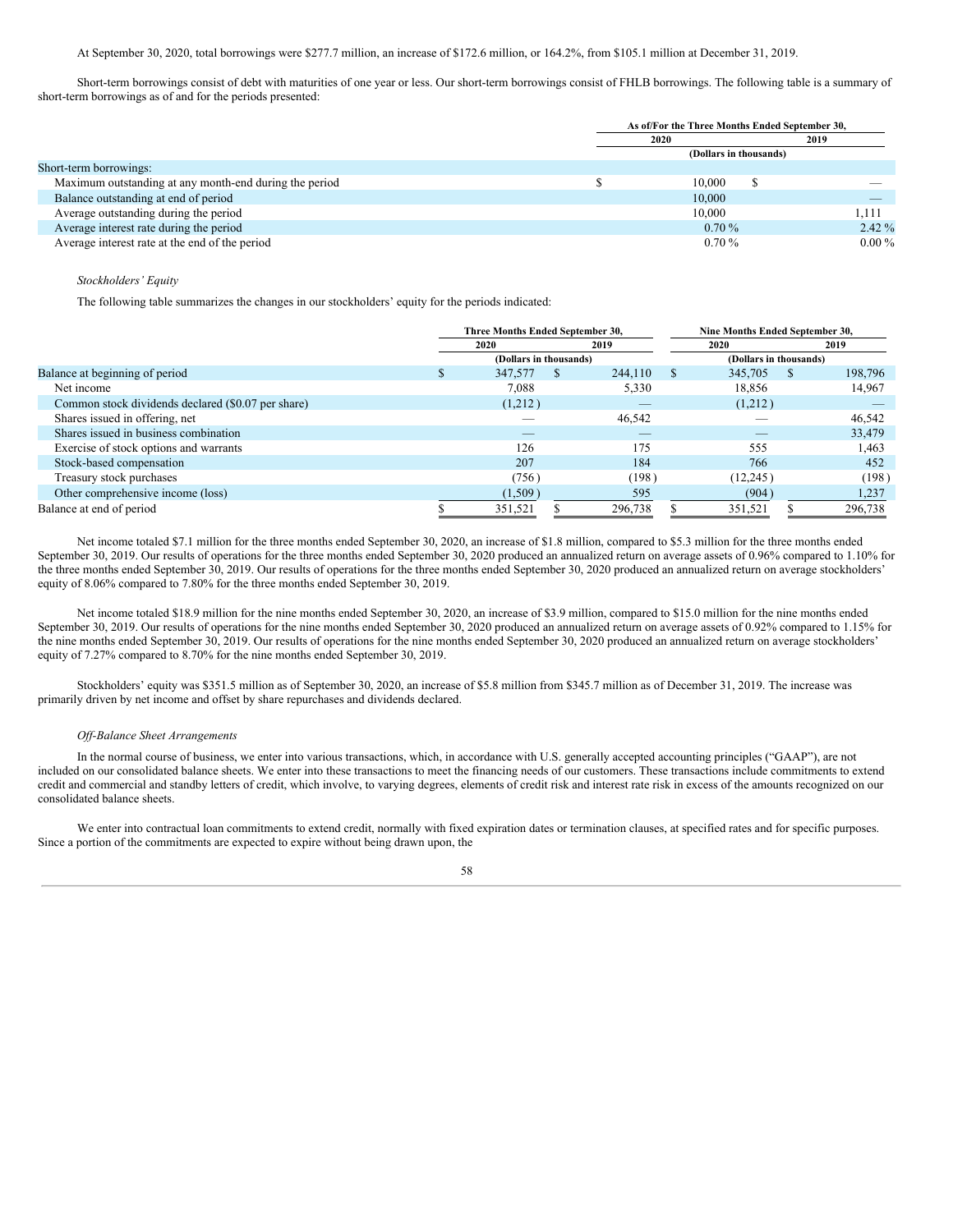total commitment amounts do not necessarily represent our future cash requirements. Substantially all of our commitments to extend credit are contingent upon customers maintaining specific credit standards until the time of loan funding. We seek to minimize our exposure to loss under these commitments by subjecting them to prior credit approval and ongoing monitoring procedures. We assess the credit risk associated with certain commitments to extend credit and establish a liability for probable credit losses. As of September 30, 2020, our reserve for unfunded commitments totaled \$118 thousand. As of December 31, 2019, our reserve for unfunded commitments totaled \$98 thousand.

Commercial and standby letters of credit are written conditional commitments issued by us to guarantee the performance of a customer to a third party. In the event the customer does not perform in accordance with the terms of the agreement with the third party, we would be required to fund the commitment. The maximum potential amount of future payments we could be required to make is represented by the contractual amount of the commitment. If the commitment is funded, we would be entitled to seek recovery from the customer. Our policies generally require that standby letter of credit arrangements contain security and debt covenants similar to those contained in loan agreements.

The following table summarizes our commitments as of the dates presented:

|                                          | September 30,          |  | December 31, |  |  |
|------------------------------------------|------------------------|--|--------------|--|--|
|                                          | 2020                   |  | 2019         |  |  |
|                                          | (Dollars in thousands) |  |              |  |  |
| Unfunded loan commitments                | 260,197                |  | 243,568      |  |  |
| Commercial and standby letters of credit | 2.687                  |  | 1.232        |  |  |
| Total                                    | 262,884                |  | 244,800      |  |  |

Management believes that we have adequate liquidity to meet all known contractual obligations and unfunded commitments, including loan commitments over the next twelve months. Additionally, management believes that our off-balance sheet arrangements have not had or are not reasonably likely to have a current or future material effect on our financial condition, revenues, expenses, results of operations, liquidity, capital expenditures or capital resources.

### *Capital Resources*

We are required to comply with certain "risk-based" capital adequacy guidelines issued by the Federal Reserve and the FDIC. The risk-based capital guidelines assign varying risk weights to the individual assets held by a bank. The guidelines also assign weights to the "credit-equivalent" amounts of certain off-balance sheet items, such as letters of credit and interest rate and currency swap contracts.

Under the Basel III rules, we are required to maintain a leverage ratio of 4.0% (5.0% to be considered "well capitalized"), common equity tier 1 capital to risk-weighted assets ratio of 4.5% (6.5% to be considered "well capitalized"), a tier 1 capital to risk-weighted assets ratio of 6.0% (8.0% to be considered "well capitalized"), and a total capital to risk-weighted assets ratio of 8.0% (10.0% to be considered "well capitalized"). In addition, the risk-weighted capital ratios include a capital conservation buffer of 2.5%, which is in addition to the minimum risk-based capital standards. Institutions that do not maintain this required capital conservation buffer will become subject to progressively more stringent limitations on the percentage of earnings that can be paid out in dividends or used for stock repurchases and on the payment of discretionary bonuses to senior executive management. The capital conservation buffer was phased in over four years beginning in 2016, such that the buffer was fully phased-in as of January 1, 2019. We have included the 2.5% increase for 2019 in our minimum capital adequacy ratios in the table below. The capital conservation buffer effectively raised the minimum required common equity tier 1 capital ratio to 7.0%, the tier 1 capital ratio to 8.5%, and the total capital ratio to 10.5% on a fully phased-in basis on January 1, 2019.

The risk-based capital ratios measure the adequacy of a bank's capital against the riskiness of its assets and off-balance sheet activities. Failure to maintain adequate capital is a basis for "prompt corrective action" or other regulatory enforcement action. In assessing a bank's capital adequacy, regulators also consider other factors such as interest rate risk exposure; liquidity, funding and market risks; quality and level of earnings; concentrations of credit, quality of loans and investments; risks of any nontraditional activities; effectiveness of bank policies; and management's overall ability to monitor and control risks.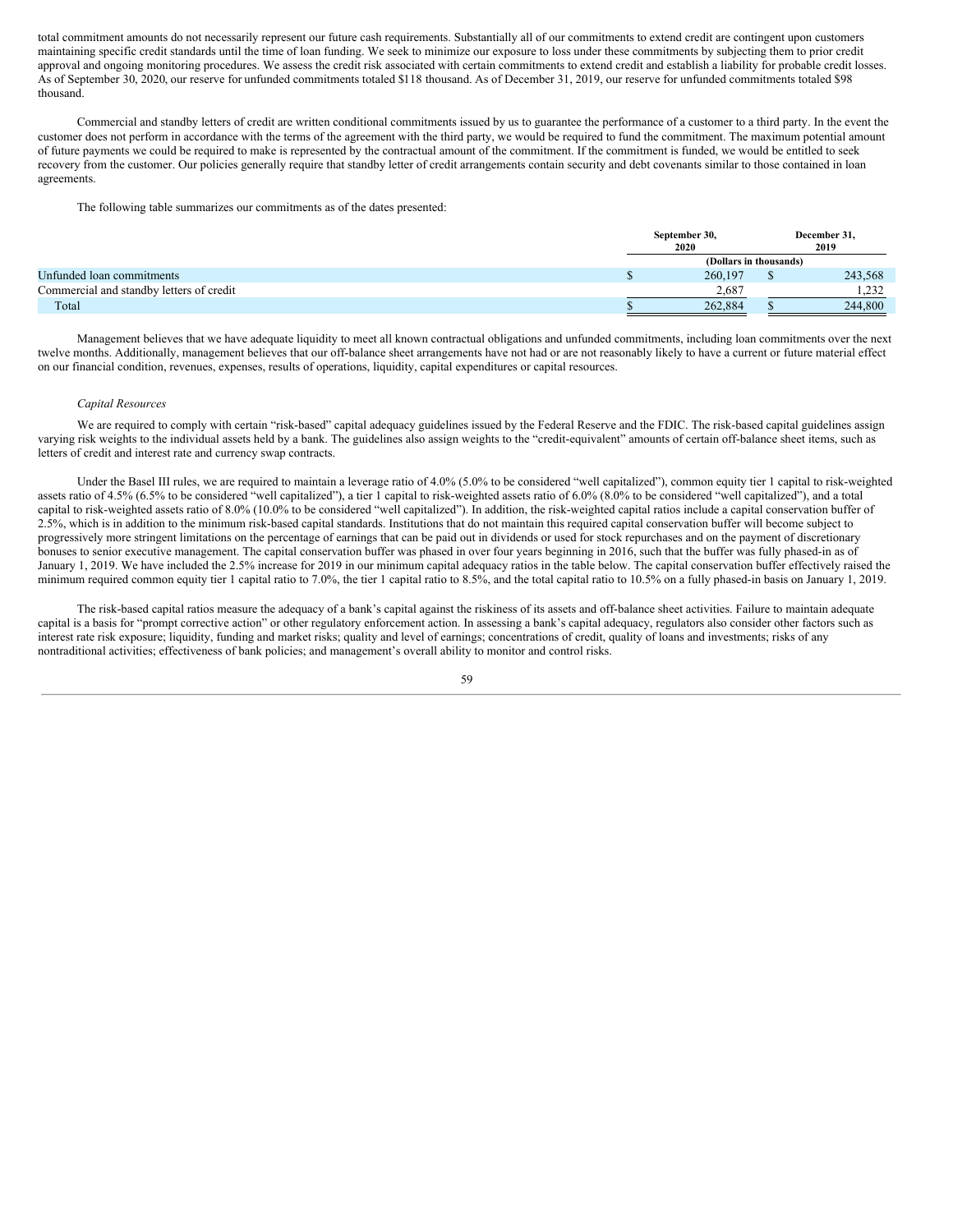The following table sets forth the regulatory capital ratios, excluding the impact of the capital conservation buffer, as of the dates indicated:

|                                    |                                   | Minimum<br>Capital                    |                                                    |                                 |                                |
|------------------------------------|-----------------------------------|---------------------------------------|----------------------------------------------------|---------------------------------|--------------------------------|
|                                    | Minimum<br>Capital<br>Requirement | Requirement<br>with Capital<br>Buffer | <b>Minimum</b><br><b>To Be Well</b><br>Capitalized | September 30,<br>2020<br>Actual | December 31,<br>2019<br>Actual |
| Capital ratios (Company):          |                                   |                                       |                                                    |                                 |                                |
| Tier 1 leverage ratio              | $4.0\%$                           | $4.0\%$                               | N/A                                                | $9.62\%$                        | $12.11\%$                      |
| Common equity tier 1 capital ratio | 4.5%                              | $7.0\%$                               | N/A                                                | $12.36\%$                       | 14.56%                         |
| Tier 1 risk-based capital ratio    | $6.0\%$                           | $8.5\%$                               | N/A                                                | 12.36%                          | 14.81%                         |
| Total risk-based capital ratio     | $8.0\%$                           | 10.5%                                 | N/A                                                | 12.94%                          | 15.37%                         |
| Capital ratios (Bank):             |                                   |                                       |                                                    |                                 |                                |
| Tier 1 leverage ratio              | $4.0\%$                           | $4.0\%$                               | $5.0\%$                                            | $9.91\%$                        | $11.04\%$                      |
| Common equity tier 1 capital ratio | 4.5%                              | $7.0\%$                               | $6.5\%$                                            | $12.62\%$                       | 12.38%                         |
| Tier 1 risk-based capital ratio    | $6.0\%$                           | 8.5%                                  | $8.0\%$                                            | 12.62%                          | 12.38%                         |
| Total risk-based capital ratio     | $8.0\%$                           | $10.5\%$                              | $10.0\%$                                           | 13.20%                          | 12.94%                         |

At September 30, 2020, both we and the Bank met all the capital adequacy requirements to which we and the Bank were subject. At September 30, 2020, the Bank was "well capitalized" under the regulatory framework for prompt corrective action. Management believes that no conditions or events have occurred since September 30, 2020 that would materially adversely change such capital classifications. From time to time, we may need to raise additional capital to support our and the Bank's further growth and to maintain the Bank's "well capitalized" status.

As of September 30, 2020, we had a tier 1 leverage ratio of 9.62%. As of September 30, 2020, the Bank had a tier 1 leverage ratio of 9.91%, which provided \$129.6 million of excess capital relative to the minimum requirements to be considered "well capitalized." Section 4012 of the CARES Act temporarily lowers the community bank leverage ratio to 8%. Beginning in the second quarter of 2020 and until the end of the year, an organization that has a leverage ratio of 8% or greater and meets certain other criteria may elect to use the community bank leverage ratio framework. The Company did not make this election.

#### *Liquidity*

Liquidity involves our ability to raise funds to support asset growth and acquisitions or reduce assets to meet deposit withdrawals and other payment obligations, to maintain reserve requirements and otherwise to operate on an ongoing basis and manage unexpected events. At September 30, 2020 and December 31, 2019, our liquidity needs were primarily met by core deposits, security and loan maturities and amortizing investment and loan portfolios. Although access to brokered deposits, purchased funds from correspondent banks and overnight advances from the FHLB are available and have been utilized on occasion to take advantage of investment opportunities, we do not generally rely on these external funding sources. The Bank maintained five Federal Funds lines of credit with commercial banks which provide for extensions of credit with an availability to borrow up to an aggregate \$90.0 million as of September 30, 2020 and December 31, 2019. There were no advances under these lines of credit outstanding as of September 30, 2020 or December 31, 2019.

Our primary source of funds is deposits, and our primary use of funds is loans. We do not expect a change in the primary source or use of our funds in the foreseeable future. We predominantly invest excess deposits in overnight deposits with the Federal Reserve, securities, interest-bearing deposits at other banks or other short-term liquid investments until needed to fund loan growth. Our securities portfolio had a weighted average life of 4.24 years and an effective duration of 2.06 years as of September 30, 2020.

As of September 30, 2020, we had outstanding \$260.2 million in commitments to extend credit and \$2.7 million in commitments associated with outstanding commercial and standby letters of credit. Since commitments associated with letters of credit and commitments to extend credit may expire unused, the total outstanding may not necessarily reflect the actual future cash funding requirements.

As of September 30, 2020, we believe we had no exposure to future cash requirements associated with known uncertainties. Capital expenditures, including buildings and construction in process, for the three months ended September 30, 2020 and 2019 were \$5.2 million and \$4.8 million, respectively.

#### *Treasury Stock*

On June 13, 2019, the Company approved a stock buyback program pursuant to which the Company may, from time to time, purchase up to \$11.7 million of its outstanding shares of common stock (the "Stock Buyback Program"). The shares may be

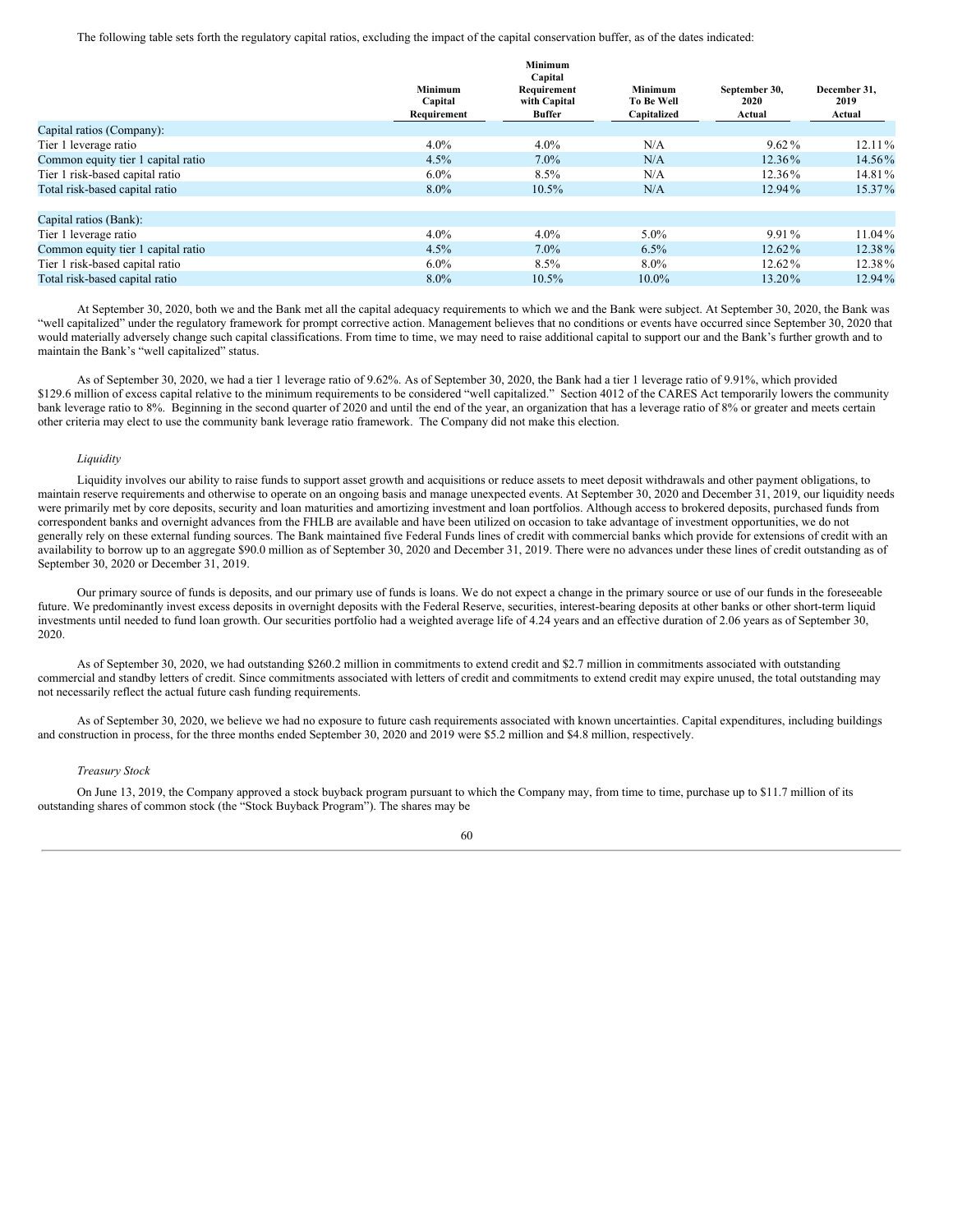repurchased from time to time in privately negotiated transactions or the open market, including pursuant to Rule 10b5-1 trading plans, and in accordance with applicable regulations of the SEC. The timing and exact amount of any repurchases will depend on various factors including, the performance of the Company's stock price, general market and other conditions, applicable legal requirements and other factors. The Stock Buyback Program had an expiration date of June 18, 2020. On June 15, 2020, the board of directors of the Company amended the Stock Buyback Program to authorize the Company to repurchase an additional \$10.0 million of its outstanding shares of common stock and to extend the Stock Buyback Program until June 18, 2021. The Stock Buyback Program may be terminated or amended by the Company's board of directors at any time prior to the expiration date.

The following table summarizes the share repurchase activity for the three months ended September 30, 2020.

|                  |                     |                       |                                | <b>Maximum Dollar Amount</b>   |
|------------------|---------------------|-----------------------|--------------------------------|--------------------------------|
|                  |                     |                       | <b>Total Dollar Amount</b>     | <b>Remaining Available for</b> |
|                  | <b>Total Shares</b> | <b>Average Price</b>  | <b>Purchased Pursuant to</b>   | <b>Repurchase Pursuant to</b>  |
|                  | Repurchased         | <b>Paid Per Share</b> | <b>Publicly-Announced Plan</b> | <b>Publicly-Announced Plan</b> |
| <b>July 2020</b> | 22,832              | 11.31                 | 6,941,656                      | 9,635,891                      |
| August 2020      | 20,262              | 12.51                 | 7.194.920                      | 9,382,627                      |
| September 2020   | 21,099              | 11.69                 | 7.439.351                      | 9,138,196                      |
| Total            | 64.193              |                       |                                |                                |

During the three months ended September 30, 2020, the Company purchased 64,193 shares of its common stock at a weighted average price of \$12.19 per share for an aggregate amount of \$756 thousand. The Company accounted for the transaction under the cost method. These transactions are recorded as "Treasury stock purchases" in the accompanying consolidated statements of changes in stockholders' equity.

## **Non-GAAP Financial Measures**

Our accounting and reporting policies conform to GAAP, and the prevailing practices in the banking industry. However, we also evaluate our performance based on certain additional financial measures discussed in this Form 10-Q as being a non-GAAP financial measures. We classify a financial measure as being a non-GAAP financial measure if that financial measure excludes or includes amounts, or is subject to adjustments that have the effect of excluding or including amounts, that are included or excluded, as the case may be, in the most directly comparable measure calculated and presented in accordance with GAAP as in effect from time to time in the United States in our statements of income, balance sheets or statements of cash flows. Non-GAAP financial measures do not include operating and other statistical measures or ratios or statistical measures calculated using exclusively financial measures calculated in accordance with GAAP.

The non-GAAP financial measures that we discuss in this Form 10-Q should not be considered in isolation or as a substitute for the most directly comparable or other financial measures calculated in accordance with GAAP. Moreover, the manner in which we calculate the non-GAAP financial measures that we discuss in this Form 10-Q may differ from that of other banking organizations reporting measures with similar names. You should understand how such other banking organizations calculate their financial measures similar or with names similar to the non-GAAP financial measures we have discussed in this prospectus when comparing such non-GAAP financial measures.

### *Net Interest Margin*

We show net interest margin on a fully taxable equivalent basis, which is a non-GAAP financial measure.

We believe the fully tax equivalent basis is the preferred industry measurement basis for net interest margin and that it enhances comparability of net interest income arising from taxable and tax-exempt sources.

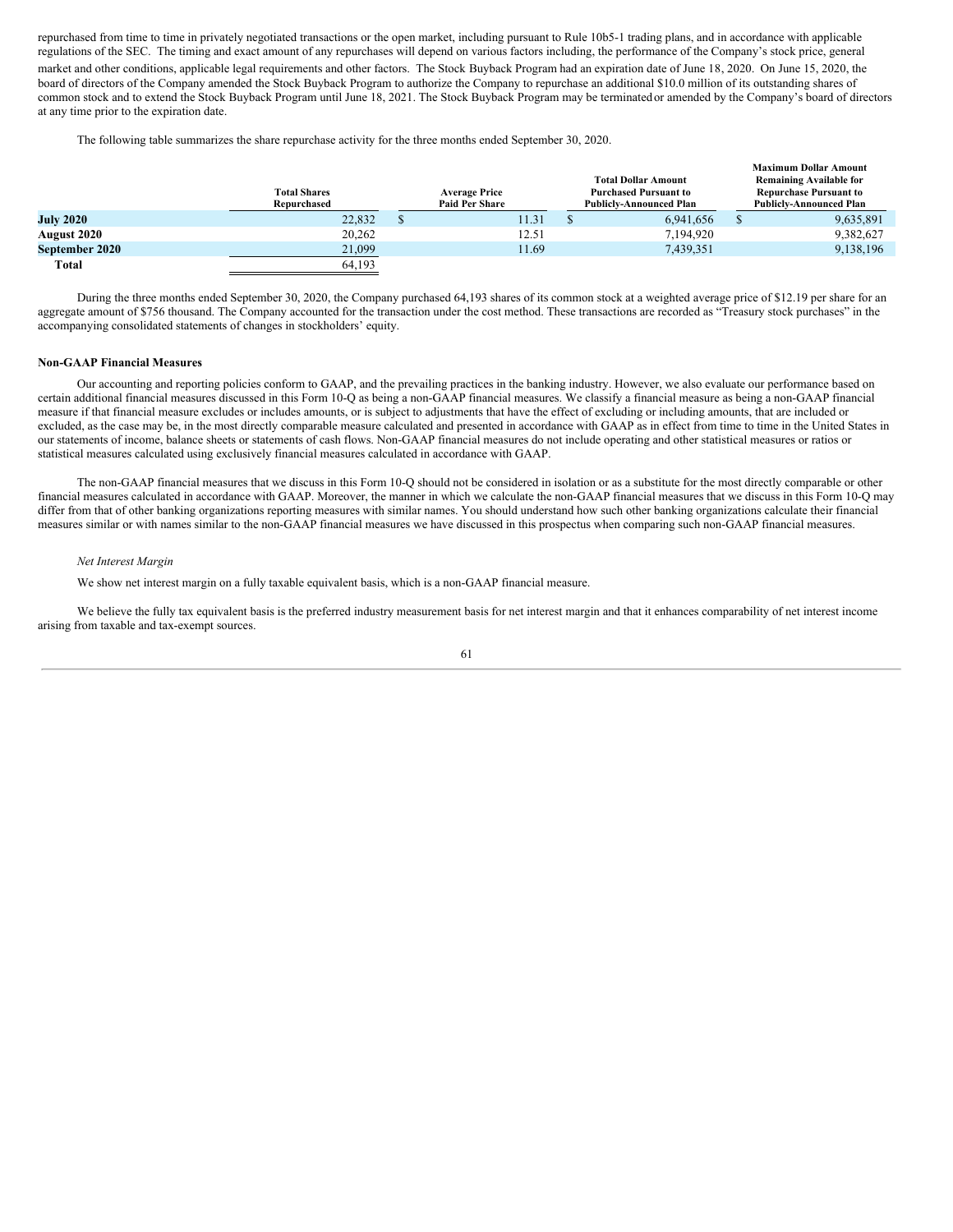The following table reconciles, as of the dates set forth below, net interest margin on a fully taxable equivalent basis:

|                                                                             |      | As of or for the<br>Three Months Ended September 30, |    |           |     | As of or for the<br>Nine Months Ended September 30, |               |           |  |
|-----------------------------------------------------------------------------|------|------------------------------------------------------|----|-----------|-----|-----------------------------------------------------|---------------|-----------|--|
|                                                                             | 2020 |                                                      |    | 2019      |     | 2020                                                |               | 2019      |  |
|                                                                             |      | (Dollars in thousands, except per share data)        |    |           |     |                                                     |               |           |  |
| Net interest margin - GAAP basis:                                           |      |                                                      |    |           |     |                                                     |               |           |  |
| Net interest income                                                         | ъ    | 26.214                                               | \$ | 20.479    | \$. | 76,043                                              | \$            | 55,665    |  |
| Average interest-earning assets                                             |      | 2,664,355                                            |    | 1.769.432 |     | 2.497.677                                           |               | 1,610,779 |  |
| Net interest margin                                                         |      | 3.90%                                                |    | 4.59%     |     | $4.06\%$                                            |               | $4.62\%$  |  |
| Net interest margin - Non-GAAP basis:                                       |      |                                                      |    |           |     |                                                     |               |           |  |
| Net interest income                                                         |      | 26,214                                               | \$ | 20,479    | \$. | 76,043                                              | <sup>\$</sup> | 55,665    |  |
| Plus:                                                                       |      |                                                      |    |           |     |                                                     |               |           |  |
| Impact of fully taxable equivalent adjustment                               |      | 446                                                  |    | 153       |     | 1,266                                               |               | 443       |  |
| Net interest income on a fully taxable equivalent basis                     |      | 26,660                                               |    | 20,632    |     | 77,309                                              |               | 56,108    |  |
| Average interest-earning assets                                             |      | 2,664,355                                            |    | 1,769,432 |     | 2,497,677                                           |               | 1,610,779 |  |
| Net interest margin on a fully taxable equivalent basis -<br>Non-GAAP basis |      | 3.97%                                                |    | $4.63\%$  |     | $4.12\%$                                            |               | $4.66\%$  |  |

### *Adjusted Net Income and Adjusted Earnings per Common Share – Basic and Diluted*

Adjusted earnings per common share – basic and diluted is a non-GAAP financial measure that excludes merger-related expenses and the impact of the net operating loss carryback. In our judgment, the adjustments made to net income allow investors and analysts to better assess our basic and diluted earnings per common share by removing the volatility that is associated with the items that are unrelated to our core business.

Merger-related expenses for the three months ended September 30, 2020 consisted of \$342 thousand of after-tax merger-related expenses. Merger-related expenses for the three months ended September 30, 2019 consisted of \$901 thousand of after-tax merger-related expenses. Additional adjustments to earnings per share for the three months ended September 30, 2020 include a \$1.0 million gain on sale of investment securities.

Merger-related expenses for the nine months ended September 30, 2020 consisted of \$2.0 million of after-tax merger-related expenses. Income tax expense for the nine months ended September 30, 2020 was reduced by \$575 thousand during the quarter due to the ability to carryback a net operating loss to a prior period with a higher effective tax rate. Merger-related expenses for the nine months ended September 30, 2019 consisted of \$3.3 million of after-tax merger-related expenses. Additional adjustments to earnings per share for the nine months ended September 30, 2019 include a \$2.1 million gain on sales of investment securities.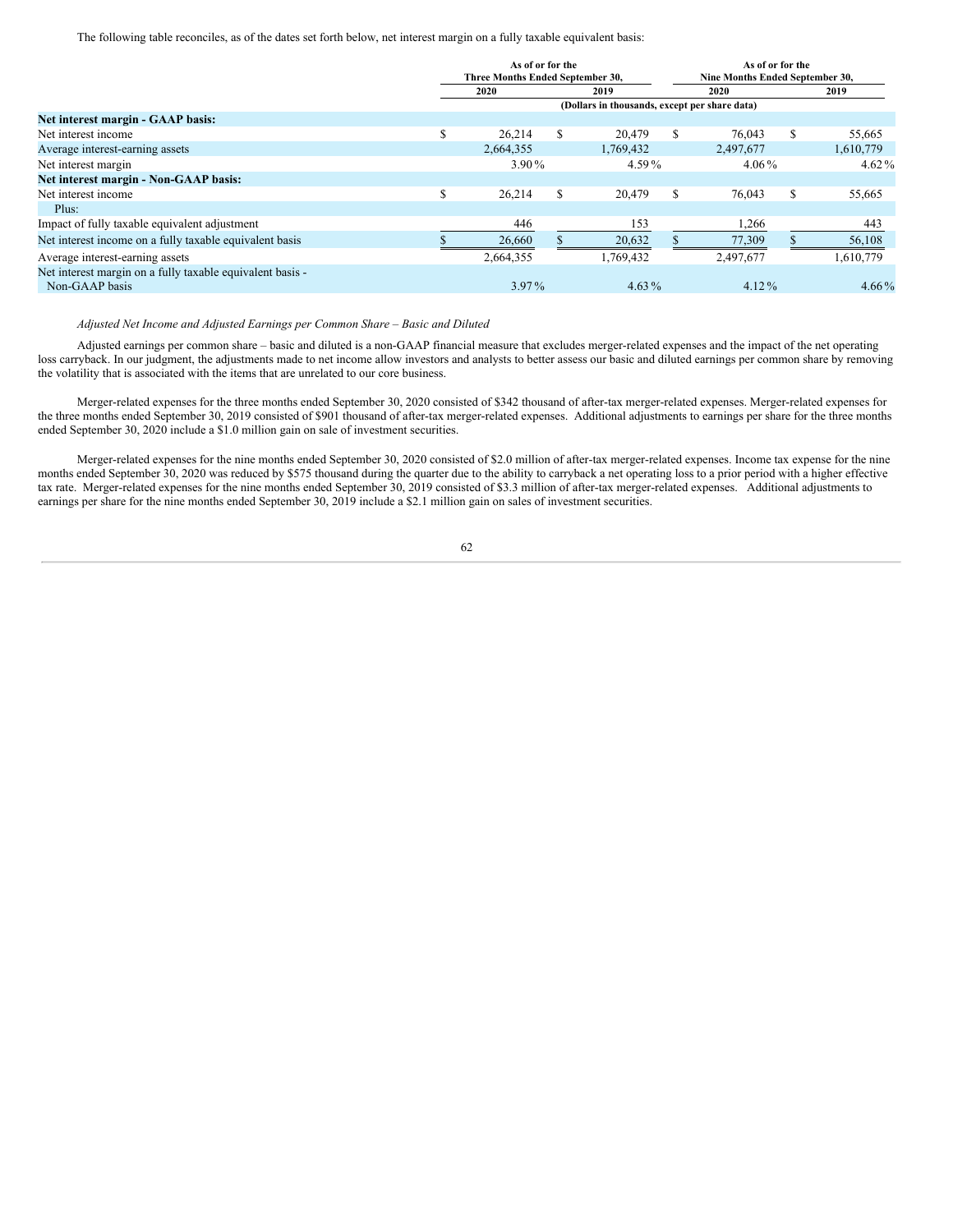The following table reconciles, as of the date set forth below, basic and diluted earnings per common share and presents our basic and diluted earnings per common share exclusive of the impact of our merger-related adjustments:

|                                                        | As of or for the<br>Three Months Ended September 30, |              |               | As of or for the<br>Nine Months Ended September 30, |      |            |              |            |
|--------------------------------------------------------|------------------------------------------------------|--------------|---------------|-----------------------------------------------------|------|------------|--------------|------------|
|                                                        |                                                      | 2019<br>2020 |               |                                                     | 2020 | 2019       |              |            |
|                                                        |                                                      |              |               | (Dollars in thousands, except per share data)       |      |            |              |            |
| Basic and diluted earnings per share - GAAP basis:     |                                                      |              |               |                                                     |      |            |              |            |
| Net income available to common stockholders            |                                                      | 7,088        |               | 5,330                                               |      | 18,856     |              | 14,967     |
| Weighted average number of common shares - basic       |                                                      | 17,340,898   |               | 13,765,929                                          |      | 17,701,003 |              | 12,963,700 |
| Weighted average number of common shares - diluted     |                                                      | 17,383,427   |               | 14,236,244                                          |      | 17,771,665 |              | 13,432,760 |
| Basic earnings per common share                        |                                                      | 0.41         | \$            | 0.39                                                | \$   | 1.07       | \$           | 1.15       |
| Diluted earnings per common share                      |                                                      | 0.41         |               | 0.37                                                |      | 1.06       |              | 1.11       |
| Basic and diluted earnings per share - Non-GAAP basis: |                                                      |              |               |                                                     |      |            |              |            |
| Net income available to common stockholders            | S                                                    | 7,088        | \$            | 5,330                                               | S    | 18,856     | S            | 14,967     |
| Pre-tax adjustments:                                   |                                                      |              |               |                                                     |      |            |              |            |
| Noninterest income                                     |                                                      |              |               |                                                     |      |            |              |            |
| Gain on the sales of investment securities             | $\mathbb{S}$                                         | (1,031)      | $\mathbb{S}$  | (1,053)                                             | -\$  | (1,031)    | $\mathbb{S}$ | (2, 134)   |
| Noninterest expense                                    |                                                      |              |               |                                                     |      |            |              |            |
| Merger-related expenses                                |                                                      | 342          |               | 1,165                                               |      | 2,025      |              | 2,943      |
| Taxes:                                                 |                                                      |              |               |                                                     |      |            |              |            |
| <b>NOL Carryback</b>                                   |                                                      |              |               |                                                     |      | (575)      |              |            |
| Tax effect of adjustments                              |                                                      | 145          |               | (168)                                               |      | (200)      |              | (541)      |
| Adjusted net income                                    | Ж                                                    | 6,544        | <sup>\$</sup> | 5,274                                               | S.   | 19,650     | \$           | 9,905      |
| Weighted average number of common shares - basic       |                                                      | 17,340,898   |               | 13,765,929                                          |      | 17,701,003 |              | 12,963,700 |
| Weighted average number of common shares - diluted     |                                                      | 17,383,427   |               | 14,236,244                                          |      | 17,771,665 |              | 13,432,760 |
| Basic earnings per common share - Non-GAAP basis       |                                                      | 0.38         | \$.           | 0.38                                                | ж    | 1.11       |              | 0.76       |
| Diluted earnings per common share - Non-GAAP basis     |                                                      | 0.38         |               | 0.37                                                |      | 1.11       |              | 0.74       |

### *Tangible Book Value Per Share*

Tangible book value per share is a non-GAAP financial measure generally used by investors, financial analysts and investment bankers to evaluate financial institutions. We calculate (1) tangible book value per share as tangible equity divided by shares of common stock outstanding at the end of the respective period, and (2) tangible equity as common stockholders' equity less goodwill and other intangible assets, net of accumulated amortization. The most directly comparable GAAP financial measure for tangible book value per share is book value per share.

We believe that this measure is important to many investors in the marketplace who are interested in changes from period to period in book value per share exclusive of changes in intangible assets. Goodwill and other intangible assets have the effect of increasing total book value while not increasing our tangible book value.

The following table reconciles, as of the dates set forth below, total stockholders' equity to tangible equity and presents our tangible book value per share compared to our book value per share:

|                                                |    | <b>September 30, 2020</b>                     | December 31, 2019 |            |  |
|------------------------------------------------|----|-----------------------------------------------|-------------------|------------|--|
|                                                |    | (Dollars in thousands, except per share data) |                   |            |  |
| Total stockholders' equity                     | ٠D | 351,521                                       |                   | 345,705    |  |
| Less:                                          |    |                                               |                   |            |  |
| Goodwill and other intangible assets           |    | 86,379                                        |                   | 79,975     |  |
| Tangible stockholders' equity                  |    | 265,142                                       |                   | 265,730    |  |
| Shares outstanding                             |    | 17,316,313                                    |                   | 18,258,222 |  |
| Book value per share                           |    | 20.30                                         |                   | 18.93      |  |
| Less:                                          |    |                                               |                   |            |  |
| Goodwill and other intangible assets per share |    | 4.99                                          |                   | 4.38       |  |
| Tangible book value per share                  |    | 15.31                                         |                   | 14.55      |  |

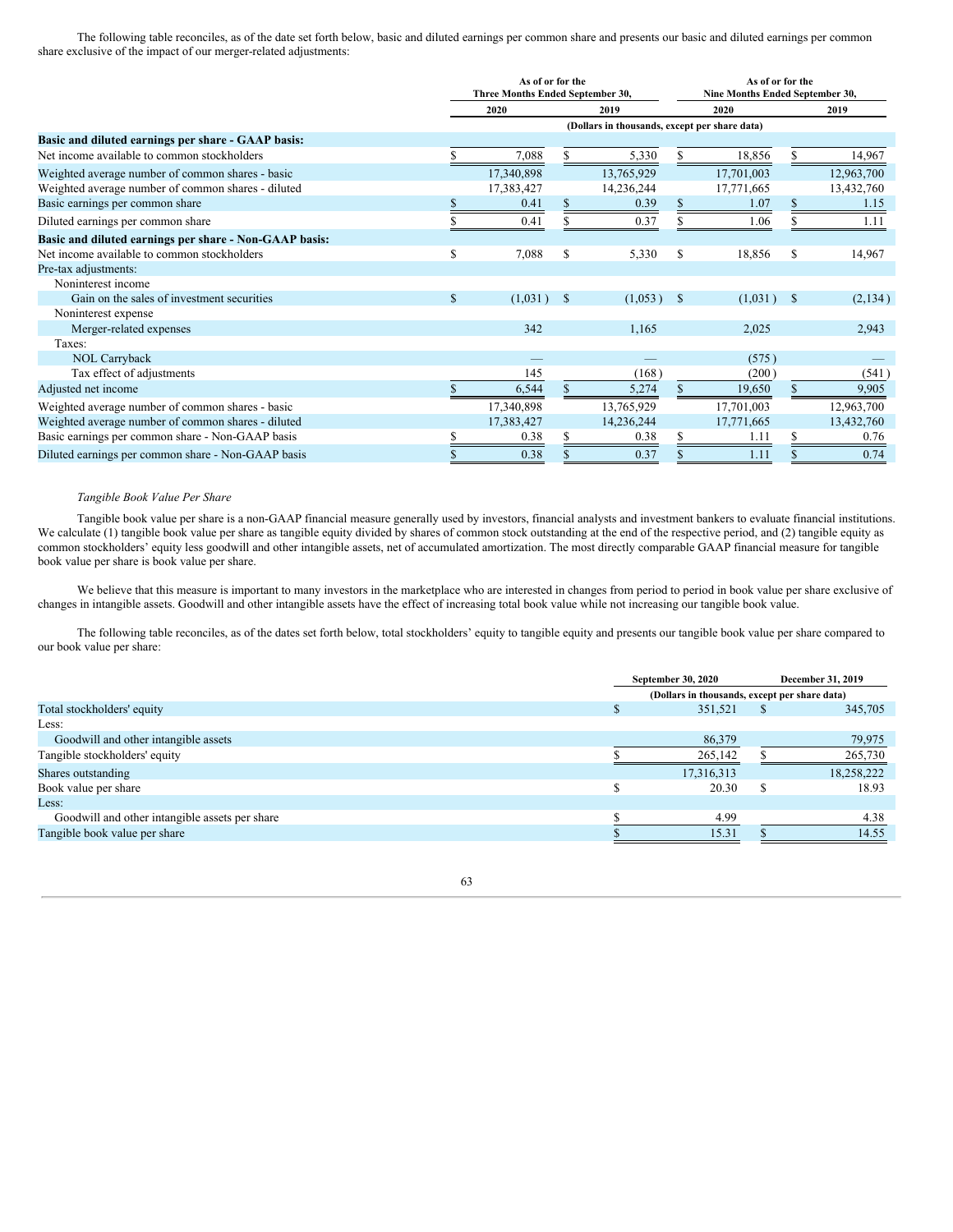#### **Critical Accounting Policies**

Our financial reporting and accounting policies conform to GAAP. The preparation of financial statements in conformity with GAAP requires management to make estimates and assumptions that affect the reported amounts of assets and liabilities and disclosure of contingent assets and liabilities at the date of the consolidated financial statements and the reported amounts of revenues and expenses during the reporting period. Actual results could differ from those estimates.

Our accounting policies and estimates are described in greater detail in Note 1, Summary of Significant Accounting Policies, in the notes to our consolidated financial statements included elsewhere in this Form 10-Q.

We have identified the following accounting policies and estimates that, due to the difficult, subjective or complex judgments and assumptions inherent in those policies and estimates and the potential sensitivity of our financial statements to those judgments and assumptions, are critical to an understanding of our financial condition and results of operations. We believe that the judgments, estimates and assumptions used in the preparation of our financial statements are appropriate. Our accounting policies are integral to understanding our results of operations.

## *Allowance for Loan and Lease Losses*

Management's ongoing evaluation of the adequacy of the allowance for loan and lease losses is based on our past loan loss experience, the volume and composition of our lending, adverse situations that may affect a borrower's ability to repay, the estimated value of any underlying collateral, current economic conditions and other factors affecting the known and inherent risk in the portfolio. The allowance for loan and lease losses is increased by charges to income through the provision for loan and lease losses and decreased by charge-offs (net of recoveries). The allowance is maintained at a level that management, based upon its evaluation, considers adequate to absorb losses inherent in the loan portfolio. This evaluation is inherently subjective as it requires material estimates including, among others, the amount and timing of expected future cash flows on impacted loans, exposure at default, value of collateral, and estimated losses on our loan portfolio. All of these estimates may be susceptible to significant change.

The allowance consists of specific allowances for impaired loans and a general allowance on the remainder of the portfolio. Although management determines the amount of each element of the allowance separately, the allowance for loan and lease losses is available for the entire loan portfolio.

Management establishes an allowance on certain impaired loans for the amount by which the discounted cash flows, observable market price, or fair value of collateral if the loan is collateral dependent, is lower than the carrying value of the loan. A loan is considered to be impaired when, based upon current information and events, it is probable that we will be unable to collect all amounts due according to the contractual terms of the loan. A delay or shortfall in amount of payments does not necessarily result in the loan being identified as impaired.

Management also establishes a general allowance on non-impaired loans to recognize the inherent losses associated with lending activities, but which, unlike specific allowances, have not been allocated to particular loans. This general valuation allowance is determined by segregating the loans by loan category and assigning allowance percentages based on our historical loss experience, delinquency trends, and management's evaluation of the collectability of the loan portfolio.

Management also evaluates classified loans, which are not impaired. We segregate these loans by category and assign qualitative factors to each loan based on inherent losses associated with each type of lending and consideration that these loans, in the aggregate, represent an above-average credit risk and that more of these loans will prove to be uncollectible compared to loans in the general portfolio. Classification of a loan within this category is based on identified weaknesses that increase the credit risk of the loan.

The allowance is adjusted for significant factors that, in management's judgment, affect the collectability of the portfolio as of the evaluation date. These significant factors may include changes in lending policies and procedures, changes in existing general economic and business conditions affecting its primary lending areas, credit quality trends, collateral value, loan volumes and concentrations, seasoning of the loan portfolio, loss experience in particular segments of the portfolio, duration of the current business cycle, and bank regulatory examination results. The applied loss factors are re-evaluated each reporting period to ensure their relevance in the current economic environment.

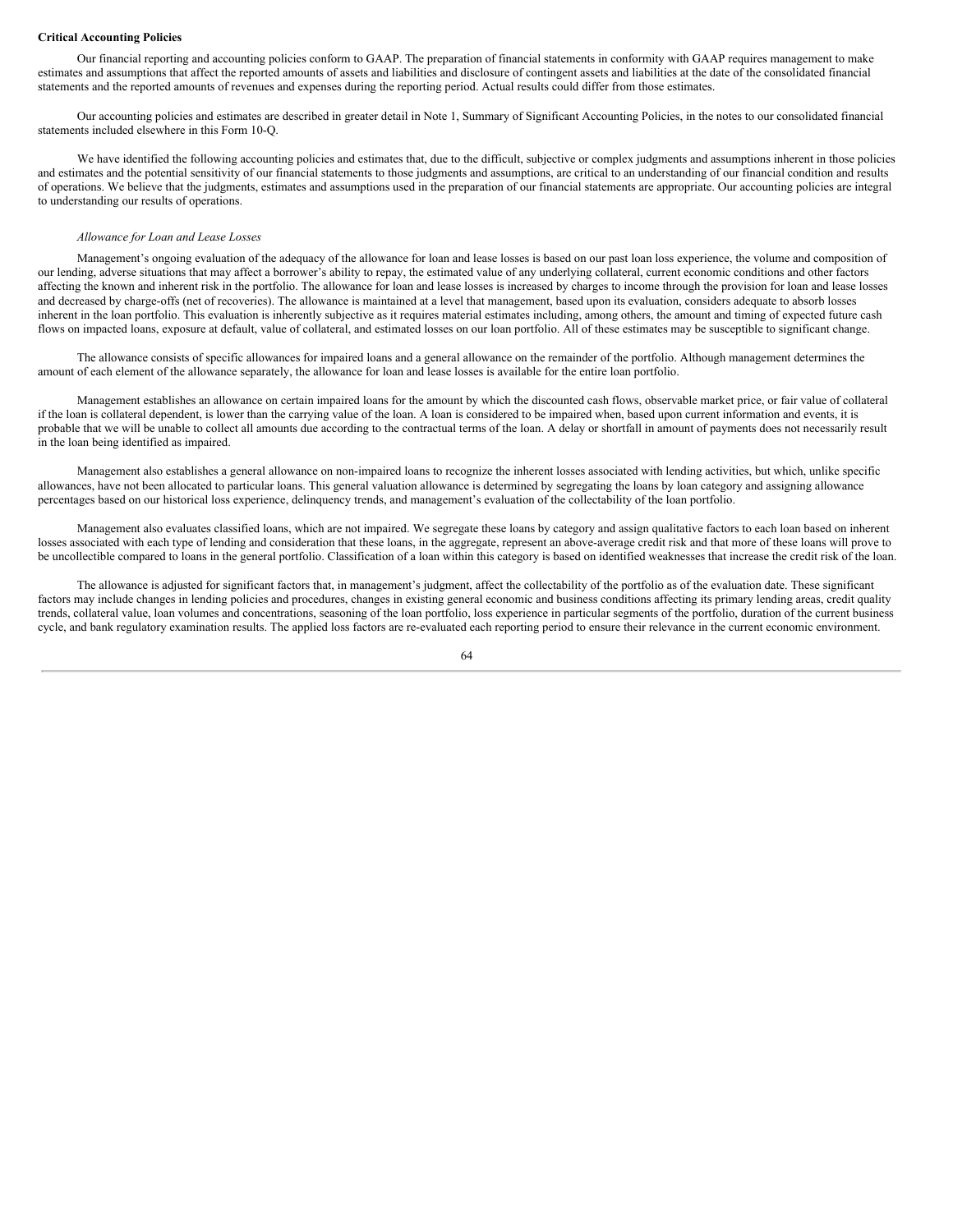While management uses the best information known to it in order to make loan loss allowance valuations, adjustments to the allowance may be necessary based on changes in economic and other conditions, changes in the composition of the loan portfolio, or changes in accounting guidance. In times of economic slowdown, either regional or national, the risk inherent in the loan portfolio could increase resulting in the need for additional provisions to the allowance for loan and lease losses in future periods. An increase could also be necessitated by an increase in the size of the loan portfolio or in any of its components even though the credit quality of the overall portfolio may be improving. Historically, the estimates of the allowance for loan and lease losses have provided adequate coverage against actual losses incurred.

## *Goodwill and Other Intangible Assets*

Goodwill represents the excess of consideration transferred in business combinations over the fair value of tangible and identifiable intangible assets acquired. Goodwill is assessed annually for impairment or more frequently if events or circumstances indicate that impairment may have occurred. As of September 30, 2020, we evaluated recent events to determine if a triggering event had occurred. Management determined that the economic disruption and uncertainty surrounding the COVID-19 pandemic does constitute a triggering event and a Step 1 Goodwill analysis was deemed necessary. The Step 1 analysis performed included utilizing the discounted cash flow and market approaches and based on our evaluation, we concluded that our goodwill was not more than likely impaired as of that date.

Goodwill acquired in a purchase business combination that is determined to have an indefinite useful life, is not amortized, but tested for impairment as described above. We perform our annual impairment test in the fourth quarter. Goodwill is the only intangible asset with an indefinite life on our balance sheet.

Core deposit intangible ("CDI") is a measure of the value of checking and savings deposit relationships acquired in a business combination. The fair value of the CDI stemming from any given business combination is based on the present value of the expected cost savings attributable to the core deposit funding relative to an alternative source of funding. CDI is amortized over the estimated useful lives of the existing deposit relationships acquired, but does not exceed 12 years. We evaluate such identifiable intangibles for impairment when events and circumstances indicate that its carrying amount may not be recoverable.

## *Income Taxes*

Management makes estimates and judgments to calculate various tax liabilities and determine the recoverability of various deferred tax assets, which arise from temporary differences between the tax and financial statement recognition of revenues and expenses. Management also estimates a reserve for deferred tax assets if, based on the available evidence, it is more likely than not that some portion or all of the recorded deferred tax assets will not be realized in future periods. These estimates and judgments are inherently subjective. Historically, management's estimates and judgments to calculate the deferred tax accounts have not required significant revision.

In evaluating our ability to recover deferred tax assets, management considers all available positive and negative evidence, including the past operating results and forecasts of future taxable income. In determining future taxable income, management makes assumptions for the amount of taxable income, the reversal of temporary differences and the implementation of feasible and prudent tax planning strategies. These assumptions require management to make judgments about the future taxable income and are consistent with the plans and estimates used to manage the business. Any reduction in estimated future taxable income may require management to record a valuation allowance against the deferred tax assets. An increase in the valuation allowance would result in additional income tax expense in the period and could have a significant impact on future earnings.

### *SBA Servicing Asset*

A servicing asset related to SBA loans is initially recorded when these loans are sold and the servicing rights are retained. The servicing asset is recorded on the balance sheet. An updated fair value of the servicing asset is obtained from an independent third party on a quarterly basis and any necessary adjustments are included in SBA loan servicing fees on the consolidated statements of income. The valuation begins with the projection of future cash flows for each asset based on their unique characteristics, market-based assumptions for prepayment speeds and estimated losses and recoveries. The present value of the future cash flows are then calculated utilizing market-based discount ratio assumptions. In all cases, we model expected payments for every loan for each quarterly period in order to create the most detailed cash flow stream possible. We use various assumptions and estimates in determining the impairment of the SBA servicing asset. These assumptions include prepayment speeds and discount rates commensurate with the risks involved and comparable to assumptions used by participants to value and bid serving rights available for sale in the market.

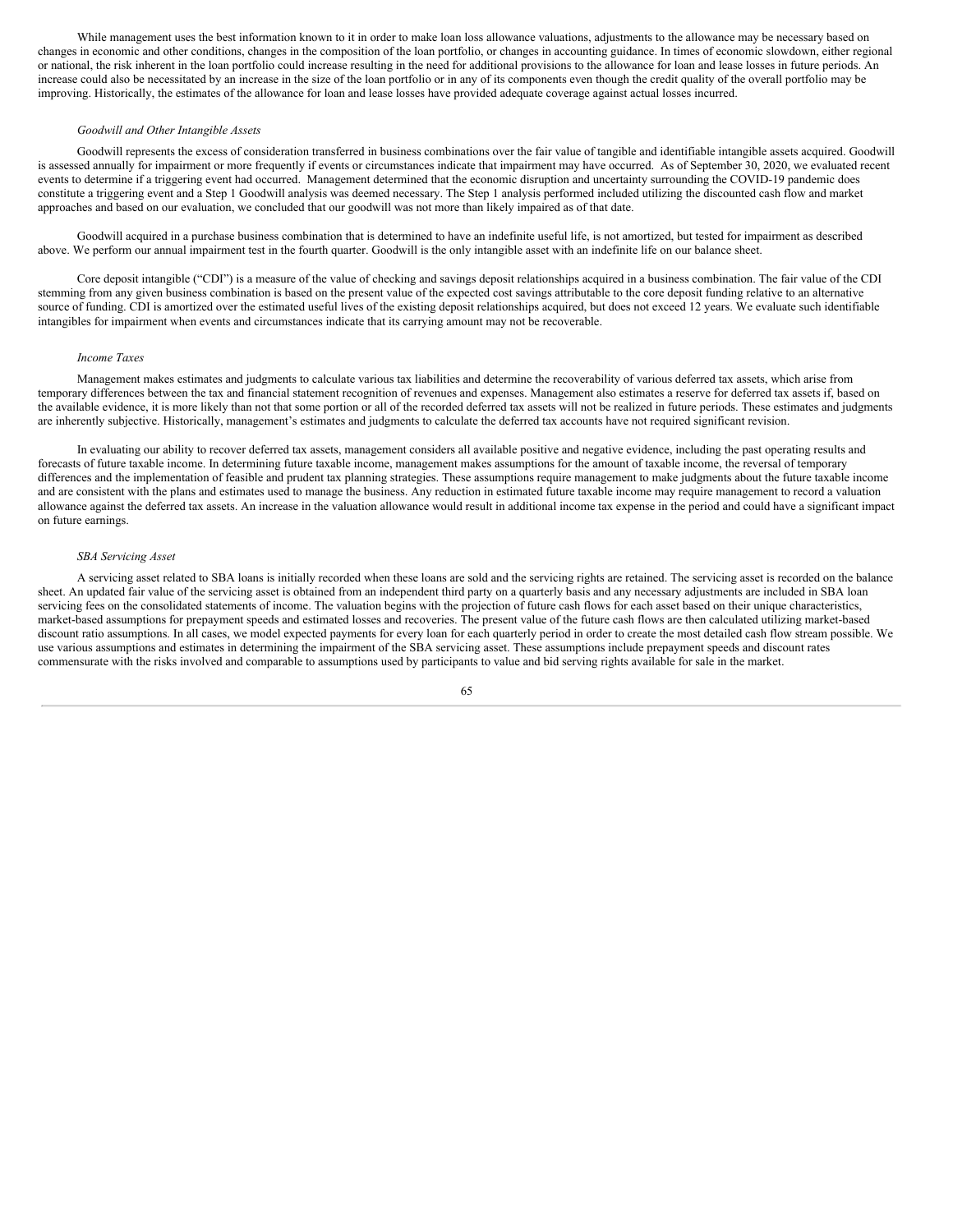#### **Recently Issued Accounting Pronouncements**

See Note 1, Summary of Significant Accounting Policies, in the notes to our consolidated financial statements included elsewhere in this Form 10-Q regarding the impact of new accounting pronouncements which we have adopted.

### **Item 3. Quantitative and Qualitative Disclosure about Market Risk**

As described in more detail in our Annual Report on Form 10-K for the year ended December 31, 2019, risk management involves the monitoring and evaluation of interest rate risk, liquidity risk, operational risk, compliance risk and strategic and/or reputation risk. The Company has not experienced any material change in these risks from December 31, 2019 to September 30, 2020. For additional disclosure of our market risks, see our Annual Report on Form 10-K for the year ended December 31, 2019.

### **Item 4. Controls and Procedures**

#### *Evaluation of Disclosure Controls and Procedures*

As of the end of the period covered by this Form 10-Q, the Company carried out an evaluation, under the supervision and with the participation of its management, including its Chief Executive Officer and Interim Chief Financial Officer, of the effectiveness of the design and operation of its disclosure controls and procedures. In designing and evaluating the disclosure controls and procedures, management recognizes that any controls and procedures, no matter how well designed and operated, can provide only reasonable assurance of achieving the desired control objectives, and management was required to apply judgment in evaluating its controls and procedures. Based on this evaluation, the Company's Chief Executive Officer and Interim Chief Financial Officer concluded that the Company's disclosure controls and procedures (as defined in Rules 13a-15(e) and 15d-15(e) under the Securities Exchange Act of 1934, as amended ("Exchange Act") were effective as of the end of the period covered by this Form 10-Q.

## *Internal Control over Financial Reporting*

There were no changes in the Company's internal control over financial reporting (as such term is defined in Rules 13a-15(f) and 15d-15(f) under the Exchange Act) that occurred during the three months ended September 30, 2020 that have materially affected, or are reasonably likely to materially affect, the Company's internal control over financial reporting.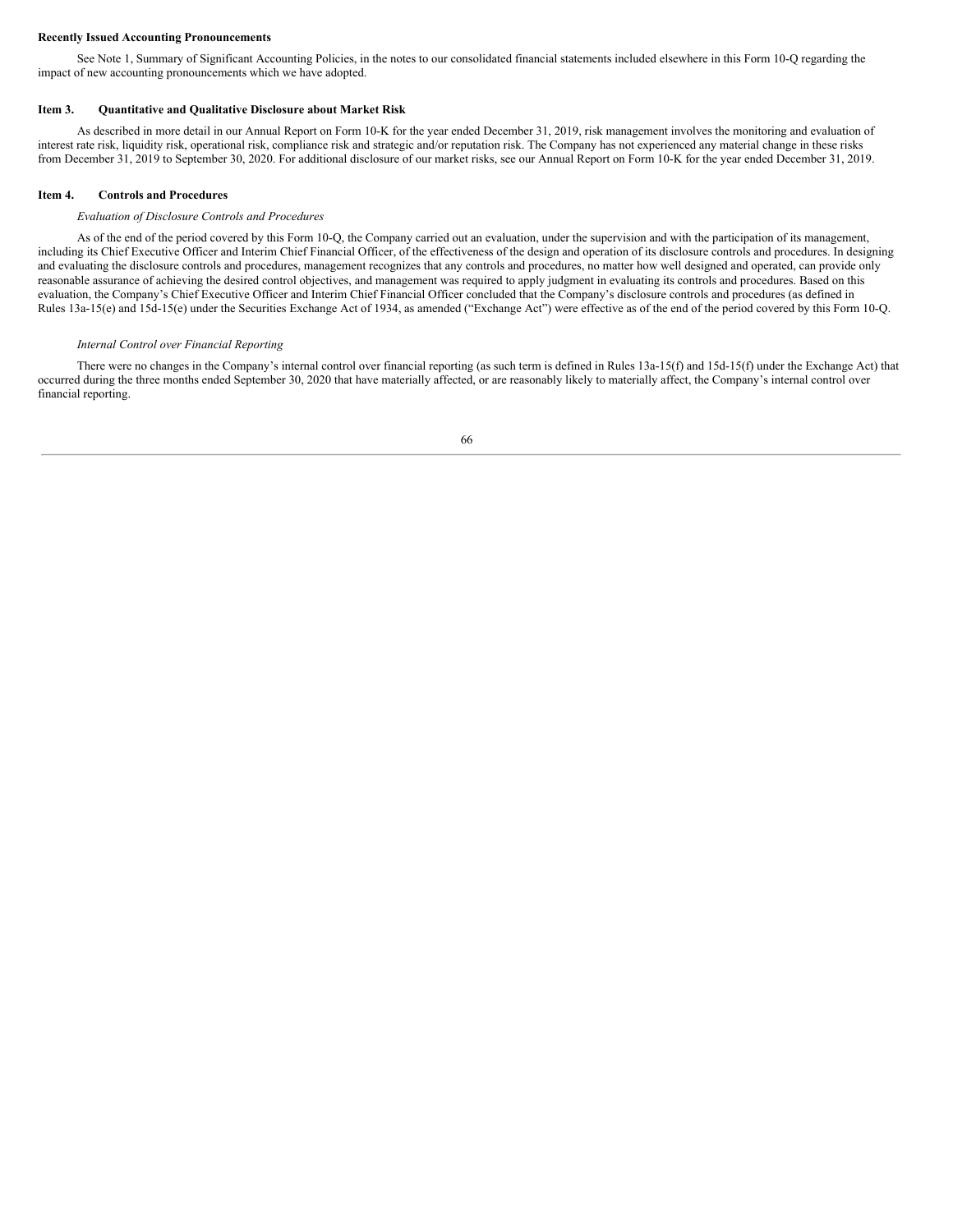## **PART II. OTHER INFORMATION**

## **Item 1. Legal Proceedings**

The Company, from time to time, is involved as plaintiff or defendant in various legal actions arising in the normal course of business. While the ultimate outcome of any such proceedings cannot be predicted with certainty, it is the opinion of management, based upon advice of legal counsel, that no proceedings exist, either individually or in the aggregate, which, if determined adversely to the Company, would have a material effect on the Company's consolidated balance sheet, results of operations or cash flows. See Note 13, Commitments and Contingencies in the notes to our consolidated financial statements included elsewhere in this Form 10-Q.

#### **Item 1A. Risk Factors**

In evaluating an investment in any of our securities, investors should consider carefully, among other things, information under the heading "Cautionary Note Regarding Forward-Looking Statements" in this Form 10-Q, the risk factors previously disclosed under the heading "Risk Factors" in our Annual Report on Form 10-K for the year ended December 31, 2019, and such other risk factors as we may disclose in other reports and statements filed with the SEC. The following risk factors represent material changes in the risk factors disclosed by the Company in its Annual Report on Form 10-K for the year ended December 31, 2019.

### The COVID-19 pandemic is adversely affecting us and our customers, employees, and third-party service providers, and the adverse impacts on our business, financial *position, results of operations, and prospects could be significant.*

The COVID-19 pandemic has negatively impacted the global economy, disrupted global supply chains, lowered equity market valuations, created significant volatility and disruption in financial markets, increased unemployment levels and decreased consumer confidence generally. In addition, the pandemic has resulted in temporary closures of many businesses and the institution of social distancing and sheltering in place requirements in many states and communities. The pandemic could influence the recognition of credit losses in our loan portfolios and increase our allowance for credit losses, particularly as businesses remain closed and as more customers are expected to draw on their lines of credit or seek additional loans to help finance their businesses. Furthermore, the pandemic could affect the stability of our deposit base as well as our capital and liquidity position, impair the ability of borrowers to repay outstanding loans, impair the value of collateral securing loans, result in lost revenue and cause us to incur additional expenses. Similarly, because of changing economic and market conditions affecting issuers, we may be required to recognize other-than-temporary impairments in future periods on the securities we hold as well as reductions in other comprehensive income.

The extent of the impact of the COVID-19 pandemic on our capital, liquidity, and other financial positions and on our business, results of operations, and prospects will depend on a number of evolving factors, including: (i) the duration, extent, and severity of the pandemic, (ii) the response of governmental and nongovernmental authorities, (iii) the effect on our customers, counterparties, employees, and third-party service providers*,* (iv) the effect on economies and markets, and (v) the success of hardship relief efforts to bridge the gap to reopening the economy*.* Even after COVID-19 has subsided, we may continue to experience materially adverse impacts to our business as a result of the virus's global economic impact, including the availability of credit, adverse impacts on our liquidity and any recession that has occurred or may occur in the future.

The duration of the pandemic and the resulting business interruptions and related impacts on our business and operations, which will depend on future developments, are highly uncertain and cannot be reasonably estimated at this time. The pandemic could cause us to experience higher credit losses in our lending portfolio, impairment of our goodwill and other financial assets, reduced demand for our products and services, and other negative impacts on our financial position, results of operations, and prospects.

The U.S. government has implemented programs to directly compensate individuals and grant or loan money to businesses in an effort to provide funding while the economy is shut down and in the process of re-opening. Many banks, including Spirit of Texas Bank, have implemented hardship relief programs that include payment deferrals and short-term funding options. The success of these programs could mute the effect on the Company's credit losses, which may be difficult to determine.

A significant number of our borrowers have requested and received short-term loan payment deferrals. Although most of these loans have returned to normal payment schedules upon the expiration of their deferral, outstanding deferrals may negatively impact our revenue and other results of operations in the near term and, if not effective in mitigating the effect of COVID-19 on our customers, may adversely affect our business and results of operations more substantially over a longer period of time. Moreover, the cumulative effects of COVID-19 and the measures implemented by governments to combat the pandemic on the mortgaged properties may cause borrowers to be unable to meet their payment obligations under mortgage loans that we hold and may result in significant losses.

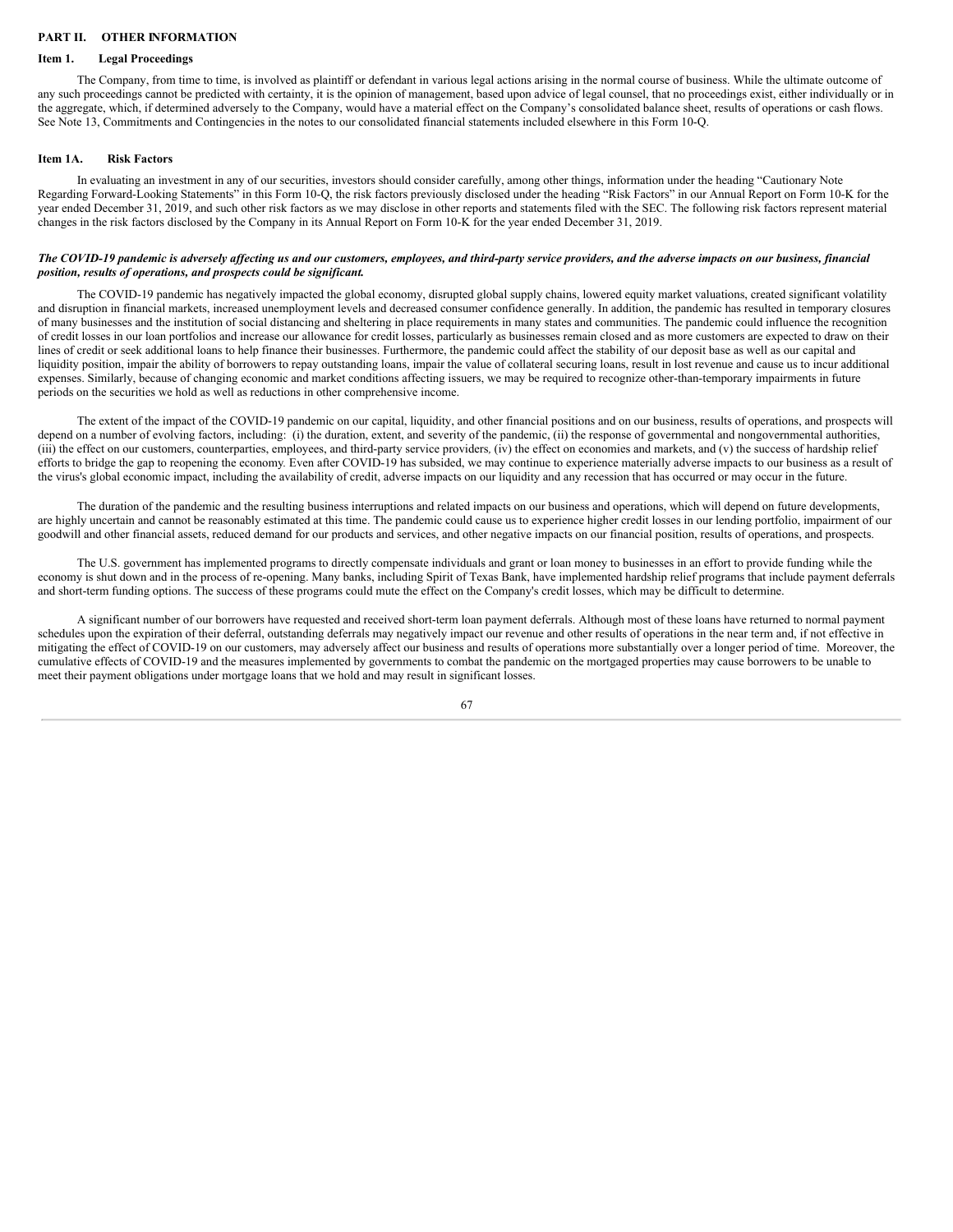There are no comparable recent events that provide guidance as to the effect the spread of COVID-19 as a global pandemic may have, and, as a result, the ultimate impact of the outbreak is highly uncertain and subject to change. We do not yet know the full extent of the impacts on our business, our operations or the global economy as a whole. However, the effects could have a material impact on our results of operations and heighten many of our known risks described in the "Risk Factors" section of our Annual Report on Form 10-K for the fiscal year ended December 31, 2019.

### Current and future restrictions on our workforce's access to our facilities and our reliance on third parties could limit our ability to meet customer servicing expectations *and have a material adverse ef ect on our operations.*

We rely on business processes and profit center activity that largely depend on people, technology, and the use of complex systems and models to manage our business, including access to information technology systems and models as well as information, applications, payment systems and other services provided by third parties. In response to COVID-19, we have modified our business practices with a majority of our employees working remotely from their homes to have our operations uninterrupted as much as possible. Further, technology in employees' homes may not be as robust as in our offices and could cause the networks, information systems, applications, and other tools available to employees to be more limited or less reliable than in our offices, the continuation of these work-from-home measures introduces additional operational risk, especially including increased cybersecurity risk. These cyber risks include greater phishing, malware, and other cybersecurity attacks, vulnerability to disruptions of our information technology infrastructure and telecommunications systems for remote operations, increased risk of unauthorized dissemination of confidential information, limited ability to restore the systems in the event of a systems failure or interruption, great risk of a security breach resulting in destruction or misuse of valuable information, and potential impairment of our ability to perform critical functions, including wiring funds, all of which could expose us to risks of data or financial loss, litigation and liability and could seriously disrupt our operations and the operations of any impacted customers.

## Changes in market interest rates or capital markets, including volatility resulting from the COVID-19 pandemic, could affect our revenues and expenses, the value of assets *and obligations, and the availability and cost of capital or liquidity.*

The COVID-19 pandemic has significantly affected the financial markets and has resulted in a number of Federal Reserve actions. Market interest rates have declined significantly. On March 3, 2020, the 10-year Treasury yield fell below 1.00% for the first time, and the Federal Reserve reduced the target federal funds rate by 50 basis points to 1.00% to 1.25%. On March 15, 2020, the Federal Reserve further reduced the target federal funds rate by 100 basis points to 0.00% to 0.25% and announced a \$700 billion quantitative easing program in response to the expected economic downturn caused by the COVID-19 pandemic. The Federal Reserve reduced the interest that it pays on excess reserves from 1.60% to 1.10% on March 3, 2020, and then to 0.10% on March 15, 2020. We expect that these reductions in interest rates, especially if prolonged, could adversely affect our net interest income and margins and our profitability.

Given our business mix, and the fact that most of our assets and liabilities are financial in nature, we tend to be sensitive to market interest rate movements and the performance of the financial markets. Our primary source of income is net interest income, which is the difference between the interest income generated by our interestearning assets (consisting primarily of loans and, to a lesser extent, securities) and the interest expense generated by our interest-bearing liabilities. Prevailing economic conditions, fiscal and monetary policies and the policies of various regulatory agencies all affect market rates of interest and the availability and cost of credit, which, in turn, significantly affect financial institutions' net interest income. If the interest we pay on deposits and other borrowings increases at a faster rate than increases in the interest we receive on loans and investments, net interest income, and, therefore, our earnings, could be affected. Earnings could also be affected if the interest we receive on loans and other investments falls more quickly than the interest we pay on deposits and other borrowings.

In addition, the continued spread of COVID-19 has also led to disruption and volatility in financial markets, which could increase our cost of capital and adversely affect our ability to access financial markets, which may in turn affect the value of the subordinated notes. This market volatility has resulted in a significant decline, and we may continue to experience further declines, in our stock price and market capitalization, which could result in goodwill impairment charges.

### The Bank's participation in the Small Business Administration's ("SBA") Paycheck Protection Program may result in operational, credit or other shortfalls that may *adversely af ect our financial condition, results of operations, and future prospects.*

In response to the COVID-19 pandemic, President Trump signed into law the CARESAct on March 27, 2020. Among other things, the CARES Act created a new facility, titled the "Paycheck Protection Program," to the SBA's 7(a) Loan Program. As of September 30, 2020, the Bank had funded over 3,200 loans under the PPP, representing an unpaid principal balance of \$428.0 million. The PPP opened on April 3, 2020; however, because of the short window between the passing of the CARES Act and the opening of the PPP, there is some ambiguity in the laws, rules and guidance regarding the requirements and operation of the PPP, which exposes the Company to risks relating to noncompliance with the PPP. For instance, other financial institutions have experienced litigation related to their policies and procedures for accepting and processing applications for the PPP. Any financial liability, litigation costs or reputational damage caused by PPP related litigation could have a material adverse impact on our business,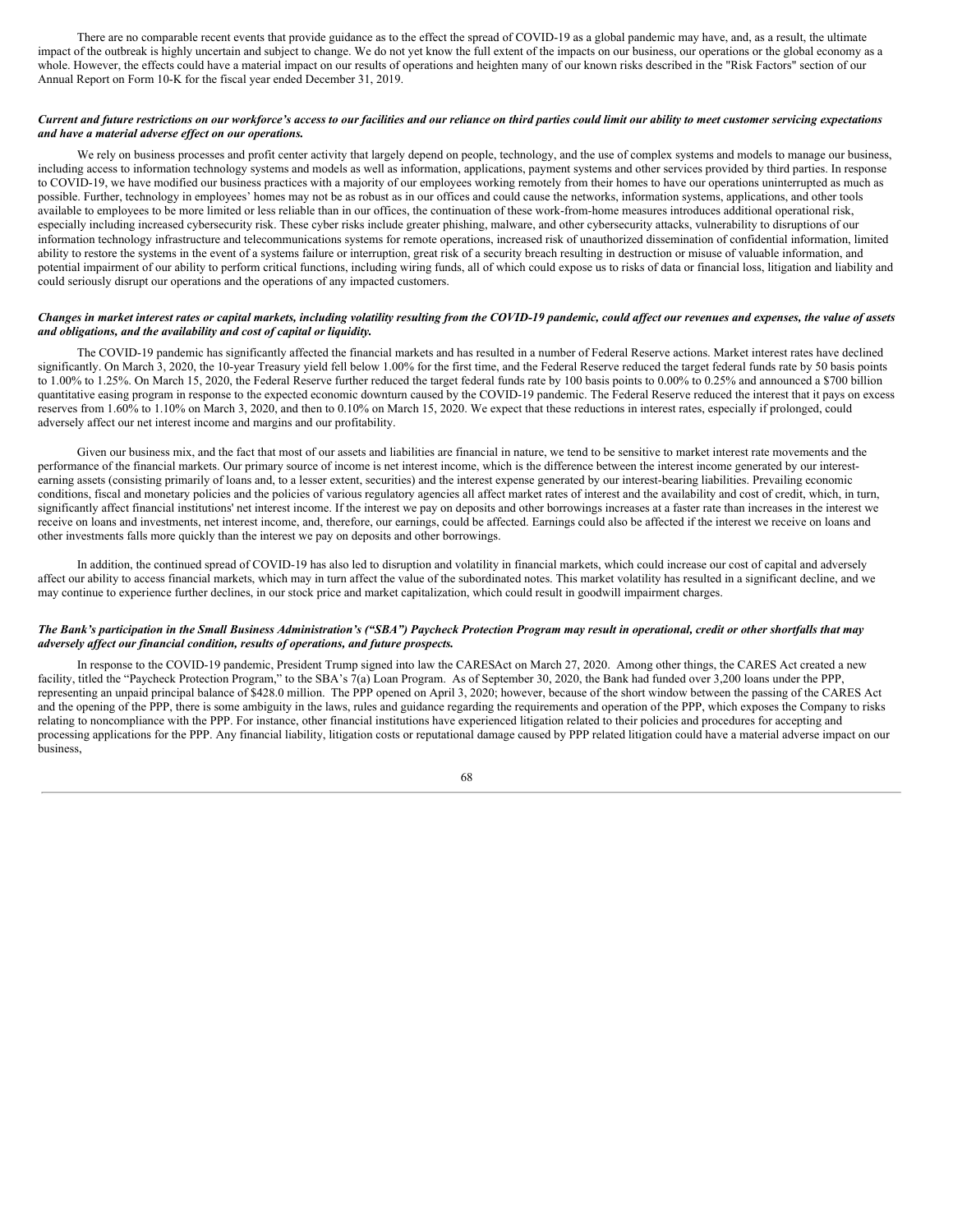financial condition and results of operations. In addition, the Company may be exposed to credit risk on a PPP loan if a determination is made by the SBA that there is a deficiency in the manner in which the loan was originated, funded or serviced. We cannot predict what operational, credit, or other shortfalls may arise as a result of the Bank making loans under the PPP or how such shortfalls may adversely affect our financial condition, results of operations and future prospects.

### **Item 2. Unregistered Sales of Equity Securities and Use of Proceeds**

### *Repurchase of Common Stock*

On June 13, 2019, the Company's board of directors approved the Stock Buyback Program pursuant to which the Company may, from time to time, purchase up to \$11.7 million of its outstanding shares of common stock. The shares may be repurchased from time to time in privately negotiated transactions or the open market, including pursuant to Rule 10b5-1 trading plans, and in accordance with applicable regulations of the SEC. The timing and exact amount of any repurchases will depend on various factors including, the performance of the Company's stock price, general market and other conditions, applicable legal requirements and other factors. The Stock Buyback Program had an expiration date of June 18, 2020. On June 15, 2020, the board of directors of the Company amended the Stock Buyback Program to authorize the Company to repurchase an additional \$10 million of its outstanding shares of common stock and to extend the Stock Buyback Program until June 18, 2021. The Stock Buyback Program may be terminated or amended by the Company's board of directors at any time prior to the expiration date.

The following table summarizes the share repurchase activity for the three months ended September 30, 2020.

|                  | <b>Total Shares</b><br>Repurchased | <b>Average Price</b><br><b>Paid Per Share</b> | <b>Total Dollar Amount</b><br><b>Purchased Pursuant to</b><br><b>Publicly-Announced Plan</b> |           | <b>Maximum Dollar Amount</b><br><b>Remaining Available for</b><br><b>Repurchase Pursuant to</b><br><b>Publicly-Announced Plan</b> |
|------------------|------------------------------------|-----------------------------------------------|----------------------------------------------------------------------------------------------|-----------|-----------------------------------------------------------------------------------------------------------------------------------|
| <b>July 2020</b> | 22,832                             | 11.31                                         |                                                                                              | 6,941,656 | 9,635,891                                                                                                                         |
| August 2020      | 20,262                             | 12.51                                         |                                                                                              | 7,194,920 | 9,382,627                                                                                                                         |
| September 2020   | 21,099                             | 11.69                                         |                                                                                              | 7,439,351 | 9,138,196                                                                                                                         |
| <b>Total</b>     | 64.193                             |                                               |                                                                                              |           |                                                                                                                                   |

### **Item 3. Defaults upon Senior Securities**

Not applicable.

# **Item 4. Mine Safety Disclosures**

Not applicable.

#### **Item 5. Other Information**

None.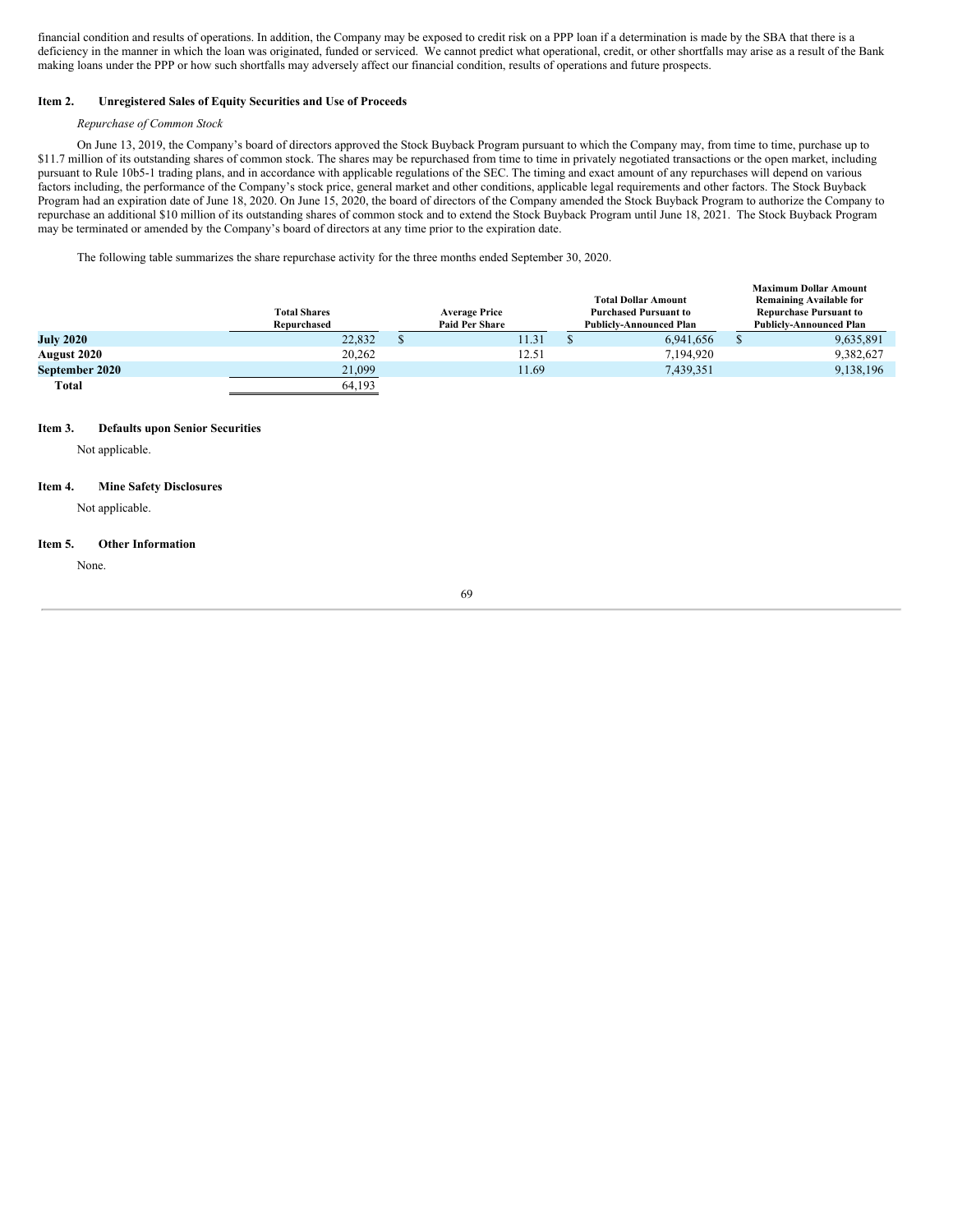## **Item 6. Exhibits**

| Exhibit<br><b>Number</b> | <b>Description</b>                                                                                                                                                                                                                                                                                                                                                                                                                                                                                                                                                                                                                                                                                    |
|--------------------------|-------------------------------------------------------------------------------------------------------------------------------------------------------------------------------------------------------------------------------------------------------------------------------------------------------------------------------------------------------------------------------------------------------------------------------------------------------------------------------------------------------------------------------------------------------------------------------------------------------------------------------------------------------------------------------------------------------|
| 2.1                      | Agreement and Plan of Reorganization, dated as of November 27, 2018, by and among Spirit of Texas Bancshares. Inc. and First Beeville Financial<br>Corporation (incorporated herein by reference to Exhibit 2.1 to the Company's Current Report on Form 8-K filed with the SEC on November 28, 2018 (File<br>No. 001-38484) (schedules and exhibits have been omitted pursuant to Item 601(a)(5) of Regulation S-K; however, the Company hereby agrees to furnish a<br>copy of any omitted schedule or similar attachment to the SEC upon request)                                                                                                                                                    |
| 2.2                      | Agreement and Plan of Reorganization, dated as of July 24, 2019, by and between Spirit of Texas Bancshares, Inc. and Chandler Bancorp, Inc., and joined in<br>by Kidd Partners, Ltd. (incorporated by reference to Exhibit 2.1 to the Company's Form 8-K filed with the Commission on July 24, 2019 (File No. 001-<br>38484)) (schedules and exhibits have been omitted pursuant to Item 601(a)(5) of Regulation S-K; however, the Company hereby agrees to furnish a copy of<br>any omitted schedule or similar attachment to the SEC upon request)                                                                                                                                                  |
| 2.3                      | Branch Purchase and Assumption Agreement, dated as of December 20, 2019, by and between Spirit of Texas Bank, SSB and Simmons Bank (incorporated<br>herein by reference to Exhibit 2.1 to the Company's Current Report on Form 8-K filed with the SEC on December 23, 2019 (File No. 001-38484)) (schedules<br>and exhibits have been omitted pursuant to Item $601(a)(5)$ of Regulation S-K; however, the Company hereby agrees to furnish a copy of any omitted schedule<br>or similar attachment to the SEC upon request)                                                                                                                                                                          |
| 3.1                      | Second Amended and Restated Certificate of Formation of Spirit of Texas Bancshares, Inc. (incorporated herein by reference to Exhibit 3.1 to the Company's<br>Registration Statement on Form S-1 filed with the SEC on April 6, 2018 (File No. 333-224172))                                                                                                                                                                                                                                                                                                                                                                                                                                           |
| 3.2                      | Amended and Restated Bylaws of Spirit of Texas Bancshares, Inc. (incorporated herein by reference to Exhibit 3.2 to the Company's Registration Statement<br>on Form S-1 filed with the SEC on April 6, 2018 (File No. 333-224172))                                                                                                                                                                                                                                                                                                                                                                                                                                                                    |
| 3.3                      | Certificate of Amendment to the Second Amended and Restated Certificate of Formation of Spirit of Texas Bancshares, Inc. (incorporated herein by reference<br>to Exhibit 3.3 to the Company's Registration Statement on Form S-1 filed with the SEC on April 6, 2018 (File No. 333-224172))                                                                                                                                                                                                                                                                                                                                                                                                           |
| 4.1                      | Form of 6.00% Fixed-to-Floating Rate Subordinated Note due 2030 (incorporated herein by reference to Exhibit 4.1 to the Company's Current Report on<br>Form 8-K filed with the SEC on July 27, 2020 (File No. 001-38484))                                                                                                                                                                                                                                                                                                                                                                                                                                                                             |
| 10.1                     | Registration Rights Agreement dated as of July 24, 2019, by and between Spirit of Texas Bancshares, Inc. and Kidd Partners, Ltd. (incorporated herein by<br>reference to Exhibit 10.2 to the Company's Current Report on Form 8-K filed with the SEC on July 24, 2019 (File No. 001-38484))                                                                                                                                                                                                                                                                                                                                                                                                           |
| 10.2                     | Form of Subordinated Note Purchase Agreement, dated as of July 24, 2020, by and between Spirit of Texas Bancshares, Inc. and each of the Purchasers<br>(incorporated herein by reference to Exhibit 10.1 to the Company's Current Report on Form 8-K filed with the SEC on July 27, 2020 (File No. 001-38484)<br>(certain schedules (or similar attachments) have been omitted pursuant to Item 601(a)(5) of Regulation S-K; however the Company hereby undertakes to<br>furnish copies of any of the omitted schedules upon request by the SEC; provided, however, that the Company may request confidential treatment pursuant to<br>Rule 24b-2 of the Exchange Act for any schedules so furnished) |
| $31.1*$                  | Certification of Principal Executive Officer pursuant to Section 302 of the Sarbanes-Oxley Act of 2002.                                                                                                                                                                                                                                                                                                                                                                                                                                                                                                                                                                                               |
| $31.2*$                  | Certification of Principal Financial Officer pursuant to Section 302 of the Sarbanes-Oxley Act of 2002.                                                                                                                                                                                                                                                                                                                                                                                                                                                                                                                                                                                               |
| $32.1**$                 | Certification of Chief Executive Officer pursuant to Section 906 of the Sarbanes-Oxley Act of 2002.                                                                                                                                                                                                                                                                                                                                                                                                                                                                                                                                                                                                   |
| $32.2**$                 | Certification of Chief Financial Officer pursuant to Section 906 of the Sarbanes-Oxley Act of 2002.                                                                                                                                                                                                                                                                                                                                                                                                                                                                                                                                                                                                   |
| $101*$                   | The following material from Spirit of Texas Bancshares, Inc.'s Form 10-O for the quarter ended September 30, 2020, formatted in <i>iXBRL</i> (Inline eXtensible<br>Business Reporting Language), filed herewith: (i) Consolidated Balance Sheets, (ii) Consolidated Statements of Income, (iii) Consolidated Statements of<br>Comprehensive Income, (iv) Consolidated Statements of Changes in Stockholders' Equity, (v) Consolidated Statements of Cash Flows, and (vi) Notes to<br>Unaudited Consolidated Financial Statements.                                                                                                                                                                     |

104\* Cover Page Interactive Data File (formatted as inline XBRL and contained in Exhibit 101)

\* Filed with this Form 10-Q

<sup>\*\*</sup> Furnished with this Form 10-Q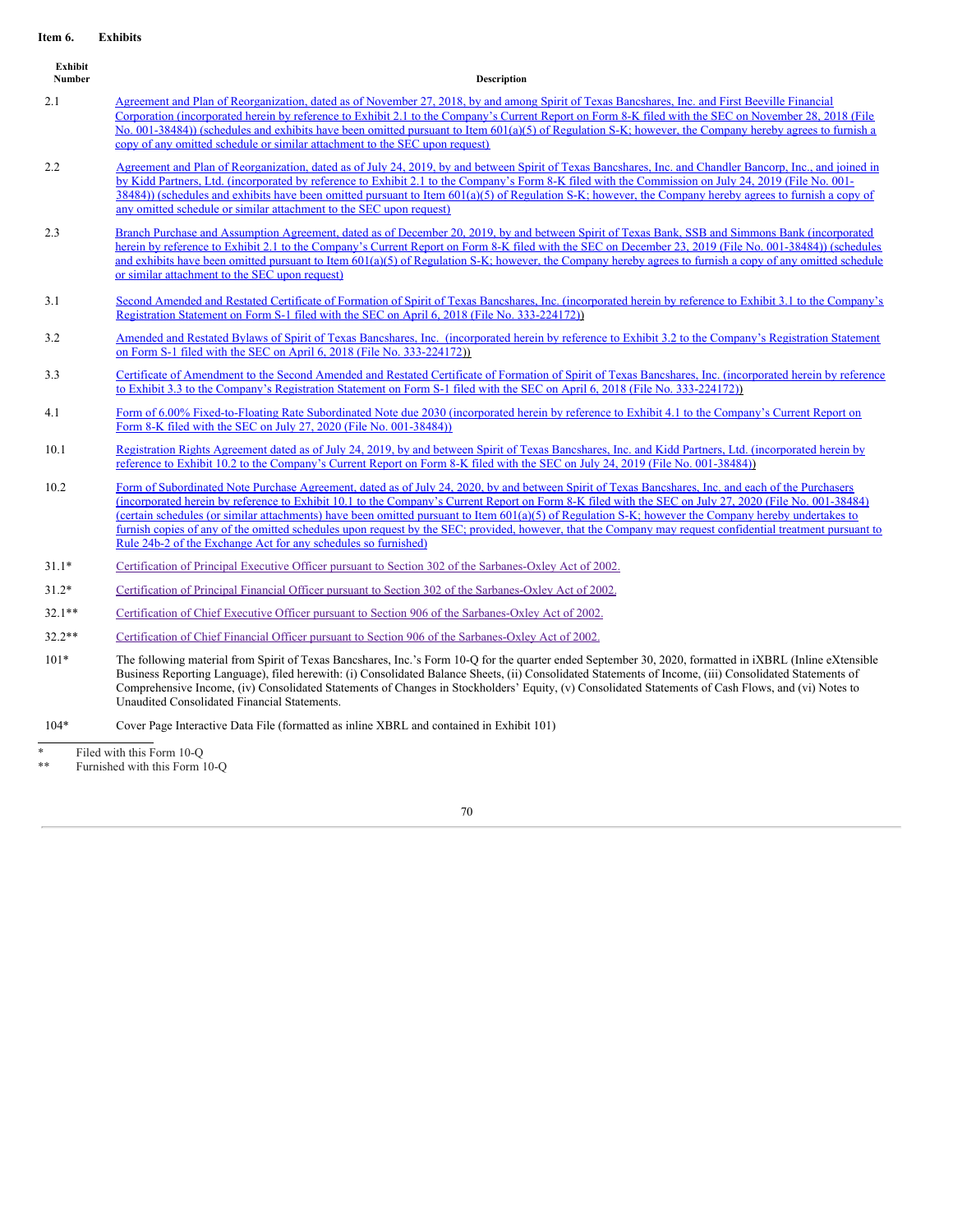## **SIGNATURES**

Pursuant to the requirements of the Securities Exchange Act of 1934, the registrant has duly caused this report to be signed on its behalf by the undersigned thereunto duly authorized.

Date: October 30, 2020

Date: October 30, 2020

# **Spirit of Texas Bancshares, Inc.**

| By: | /s/ Dean O. Bass                     |  |  |  |  |  |  |  |
|-----|--------------------------------------|--|--|--|--|--|--|--|
|     | Dean O. Bass                         |  |  |  |  |  |  |  |
|     | Chairman and Chief Executive Officer |  |  |  |  |  |  |  |
|     |                                      |  |  |  |  |  |  |  |
| By: | /s/ Allison S. Johnson               |  |  |  |  |  |  |  |

Allison S. Johnson SVP and Interim Chief Financial Officer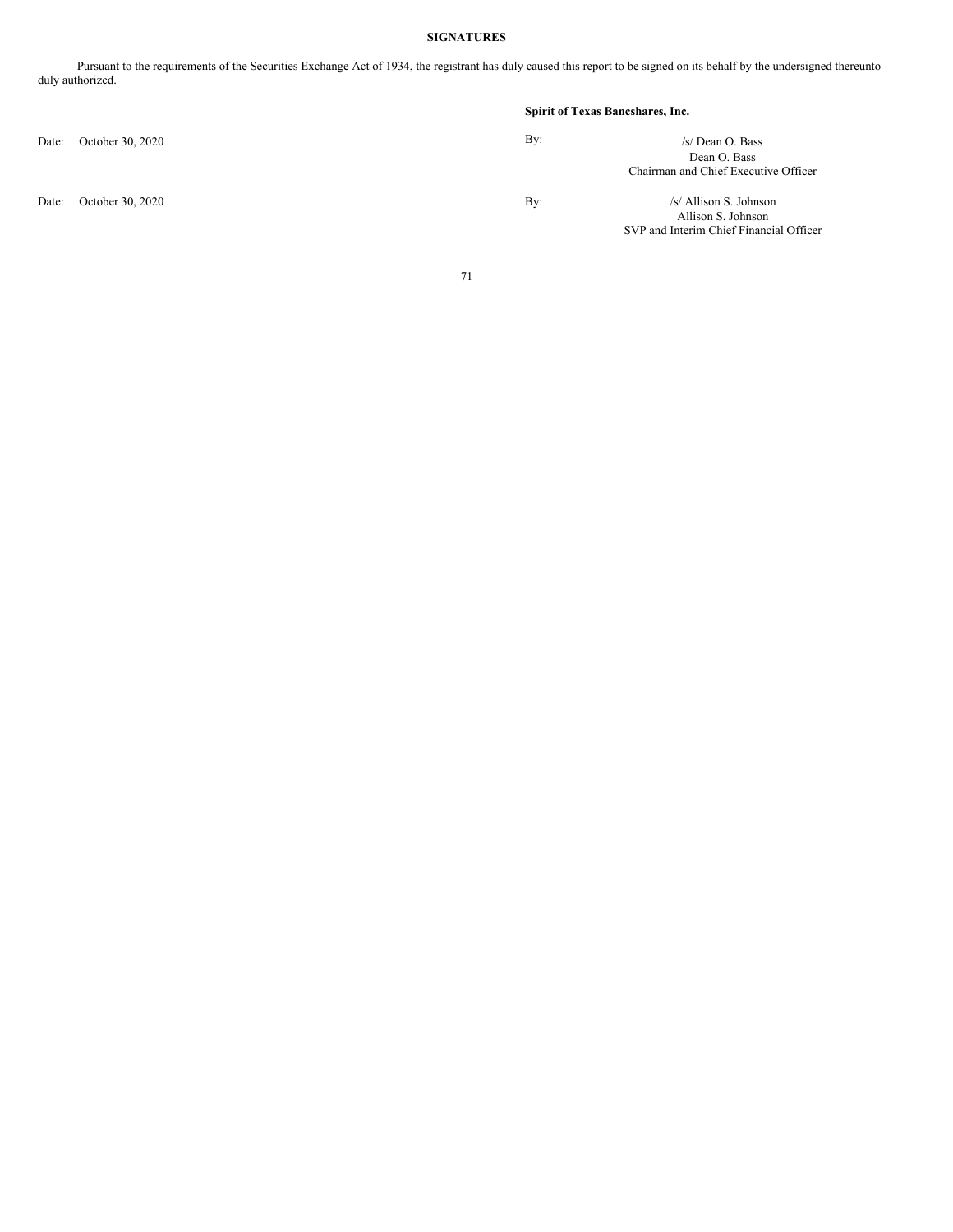### **CERTIFICATION PURSUANT TO RULES 13a-14(a) AND 15d-14(a) UNDER THE SECURITIES EXCHANGE ACT OF 1934, AS ADOPTED PURSUANT TO SECTION 302 OF THE SARBANES-OXLEY ACT OF 2002**

<span id="page-71-0"></span>I, Dean O. Bass, certify that:

- 1. I have reviewed this Quarterly Report on Form 10-Q of Spirit of Texas Bancshares, Inc. for the quarter ended September 30, 2020;
- 2. Based on my knowledge, this report does not contain any untrue statement of a material fact or omit to state a material fact necessary to make the statements made, in light of the circumstances under which such statements were made, not misleading with respect to the period covered by this report;
- 3. Based on my knowledge, the financial statements, and other financial information included in this report, fairly present in all material respects the financial condition, results of operations and cash flows of the registrant as of, and for, the periods presented in this report;
- 4. The registrant's other certifying officer and I are responsible for establishing and maintaining disclosure controls and procedures (as defined in Exchange Act Rules 13a-15(e) and 15d-15(e)) for the registrant and have:
	- (a) Designed such disclosure controls and procedures, or caused such disclosure controls and procedures to be designed under our supervision, to ensure that material information relating to the registrant, including its consolidated subsidiaries, is made known to us by others within those entities, particularly during the period in which this report is being prepared;
	- (b) Evaluated the effectiveness of the registrant's disclosure controls and procedures and presented in this report our conclusions about the effectiveness of the disclosure controls and procedures, as of the end of the period covered by this report based on such evaluation; and
	- (c) Disclosed in this report any change in the registrant's internal control over financial reporting (as defined in the Exchange Act Rules 13a-15(f) and 15d-15(f)) that occurred during the registrant's most recent fiscal quarter (the registrant's fourth fiscal quarter in the case of an annual report) that has materially affected, or is reasonably likely to materially affect, the registrant's internal control over financial reporting; and
- 5. The registrant's other certifying officer and I have disclosed, based on our most recent evaluation of internal control over financial reporting, to the registrant's auditors and the audit committee of the registrant's board of directors (or persons performing the equivalent functions):
	- (a) All significant deficiencies and material weaknesses in the design or operation of internal control over financial reporting which are reasonably likely to adversely affect the registrant's ability to record, process, summarize and report financial information; and
	- (b) Any fraud, whether or not material, that involves management or other employees who have a significant role in the registrant's internal control over financial reporting.

Date: October 30, 2020 **By:** /s/ Dean O. Bass

Dean O. Bass Chairman and Chief Executive Officer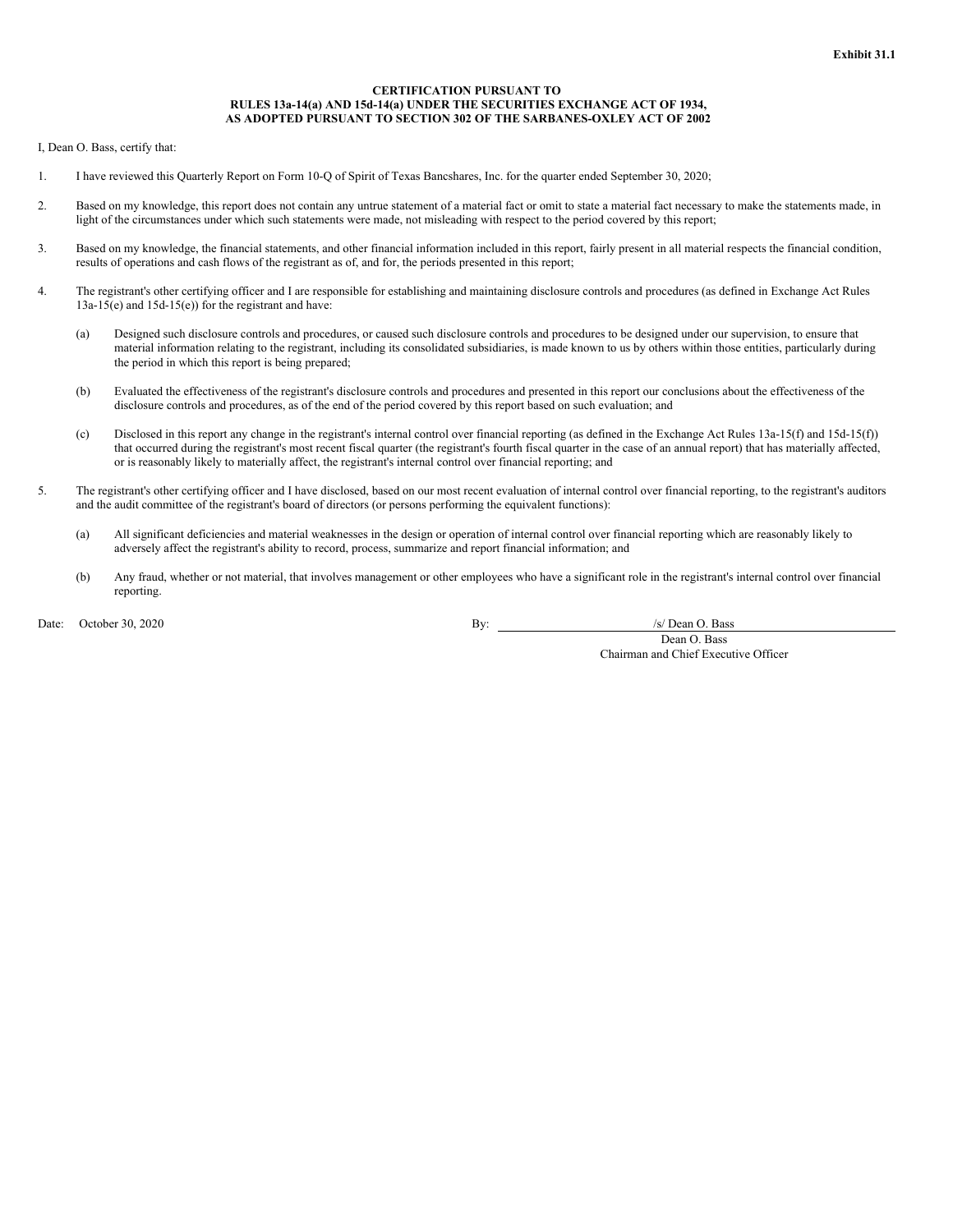## **CERTIFICATION PURSUANT TO RULES 13a-14(a) AND 15d-14(a) UNDER THE SECURITIES EXCHANGE ACT OF 1934, AS ADOPTED PURSUANT TO SECTION 302 OF THE SARBANES-OXLEY ACT OF 2002**

I, Allison S. Johnson, certify that:

- 1. I have reviewed this Quarterly Report on Form 10-Q of Spirit of Texas Bancshares, Inc. for the quarter ended September 30, 2020;
- 2. Based on my knowledge, this report does not contain any untrue statement of a material fact or omit to state a material fact necessary to make the statements made, in light of the circumstances under which such statements were made, not misleading with respect to the period covered by this report;
- 3. Based on my knowledge, the financial statements, and other financial information included in this report, fairly present in all material respects the financial condition, results of operations and cash flows of the registrant as of, and for, the periods presented in this report;
- 4. The registrant's other certifying officer and I are responsible for establishing and maintaining disclosure controls and procedures (as defined in Exchange Act Rules 13a-15(e) and 15d-15(e)) for the registrant and have:
	- (a) Designed such disclosure controls and procedures, or caused such disclosure controls and procedures to be designed under our supervision, to ensure that material information relating to the registrant, including its consolidated subsidiaries, is made known to us by others within those entities, particularly during the period in which this report is being prepared;
	- (b) Evaluated the effectiveness of the registrant's disclosure controls and procedures and presented in this report our conclusions about the effectiveness of the disclosure controls and procedures, as of the end of the period covered by this report based on such evaluation; and
	- (c) Disclosed in this report any change in the registrant's internal control over financial reporting (as defined in Exchange Act Rules 13a-15(f) and 15d-15(f)) that occurred during the registrant's most recent fiscal quarter (the registrant's fourth fiscal quarter in the case of an annual report) that has materially affected, or is reasonably likely to materially affect, the registrant's internal control over financial reporting; and
- 5. The registrant's other certifying officer and I have disclosed, based on our most recent evaluation of internal control over financial reporting, to the registrant's auditors and the audit committee of the registrant's board of directors (or persons performing the equivalent functions):
	- (a) All significant deficiencies and material weaknesses in the design or operation of internal control over financial reporting which are reasonably likely to adversely affect the registrant's ability to record, process, summarize and report financial information; and
	- (b) Any fraud, whether or not material, that involves management or other employees who have a significant role in the registrant's internal control over financial reporting.

Date: October 30, 2020 By: /s/ Allison S. Johnson

Allison S. Johnson Interim Chief Financial Officer and Chief Accounting Officer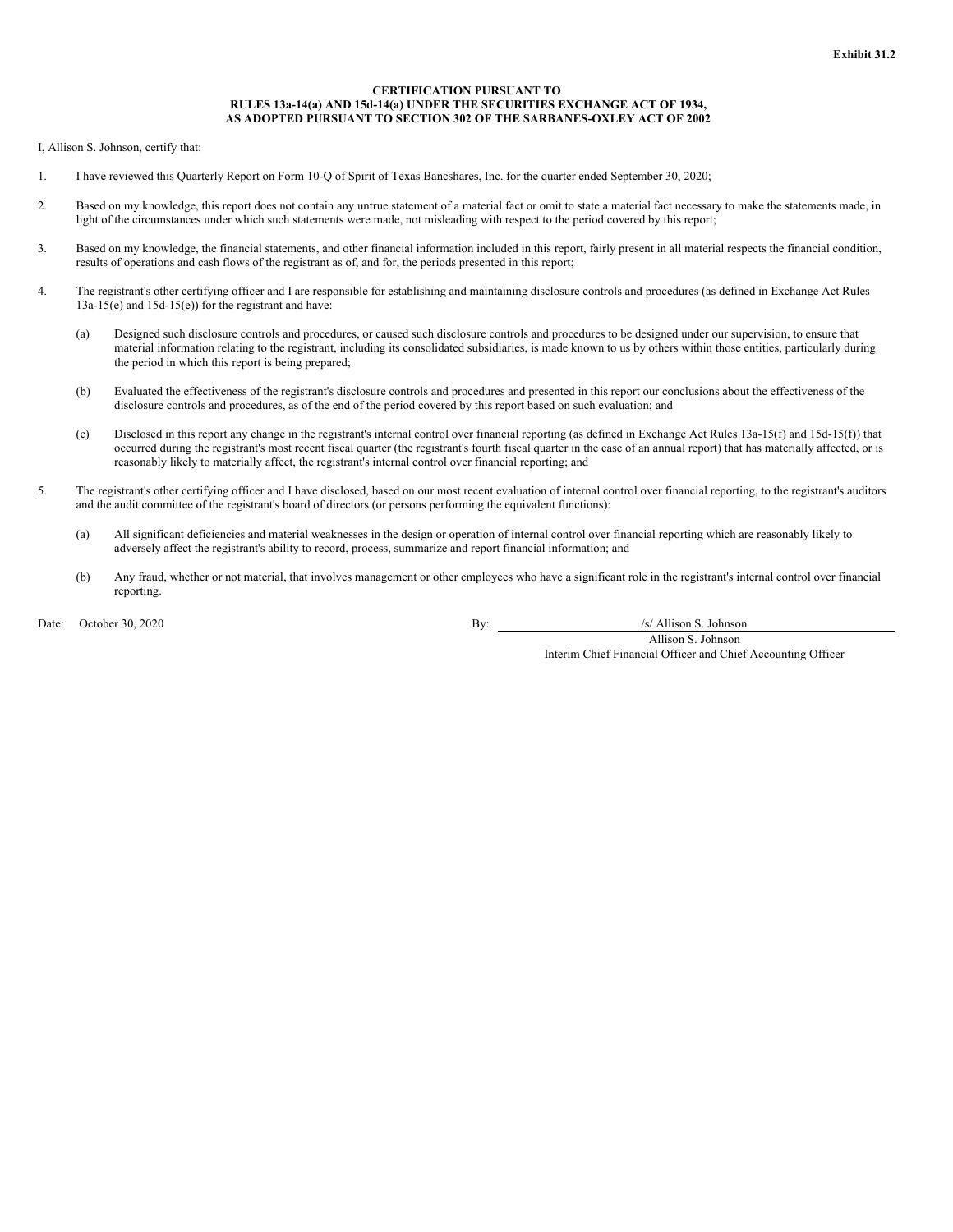## **CERTIFICATION PURSUANT TO 18 U.S.C. SECTION 1350, AS ADOPTED PURSUANT TO SECTION 906 OF THE SARBANES-OXLEY ACT OF 2002**

In connection with the Quarterly Report on Form 10-Q of Spirit of Texas Bancshares, Inc. (the "Company") for the quarter ended September 30, 2020 (the "Report"), as filed with the Securities and Exchange Commission on the date hereof, I certify, pursuant to 18 U.S.C. § 1350, as adopted pursuant to § 906 of the Sarbanes-Oxley Act of 2002, that to the best of my knowledge:

- (1) The Report fully complies with the requirements of section 13(a) or 15(d) of the Securities Exchange Act of 1934, as amended; and
- (2) The information contained in the Report fairly presents, in all material respects, the financial condition and results of operations of the Company.

Date: October 30, 2020 **By:** /s/ Dean O. Bass /s/ Dean O. Bass /s/ Dean O. Bass /s/ Dean O. Bass /s/ Dean O. Bass /s/ Dean O. Bass /s/ Dean O. Bass /s/ Dean O. Bass /s/ Dean O. Bass /s/ Dean O. Bass /s/ Dean O. Bass /s/ De

Dean O. Bass Chairman and Chief Executive Officer